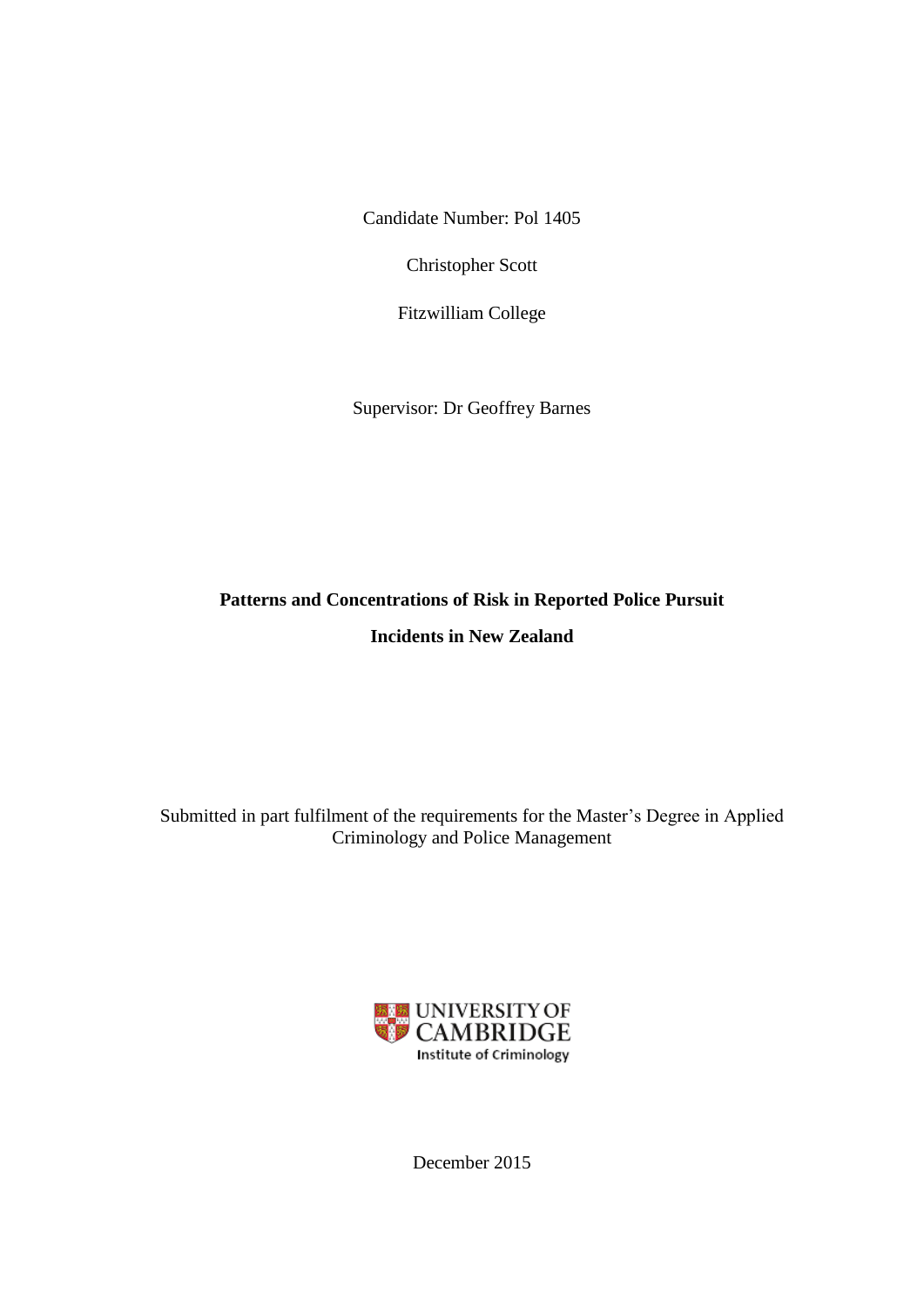#### **Abstract**

Overseas pursuit research has grown since the 1980s and this research has identified crash risk concentrations across a variety of pursuit variables. This type of research has not previously been conducted in New Zealand. The present study explores general descriptive pursuit statistics, and patterns and concentrations of crash risk across New Zealand pursuit variables using nationwide pursuit data. Previous research was used to identify variables that would be useful for further analysis using the New Zealand data. Variables were categorised into an input, output and outcome model, then bivariate analysis was conducted using cross-tabulation and *t*-tests to identify associations between these variables and pursuit crashes. Further research is required to better understand pursuit benefits. However, it appears that pursuits involving fleeing drivers who are children and young people pose an excessive risk, especially when in stolen vehicles. Current police pursuit tactics, like air support use, might not be meeting crash prevention expectations and this issue needs to be investigated further. A power few analysis was conducted analysing pursuit count per officer and pursuit crash likelihood. Associations were identified between gender and officers who engaged in more pursuits compared to officers who engaged in fewer pursuits. No association was found between pursuit counts per officer and crash likelihoods per pursuit. Consistent officer crash risk might indicate sound administrative oversight overall in New Zealand, but the results nevertheless point towards the need for a revised approach to pursuit policy and practice where some pursuits are restricted or discouraged. Some suggestions are also made for further research.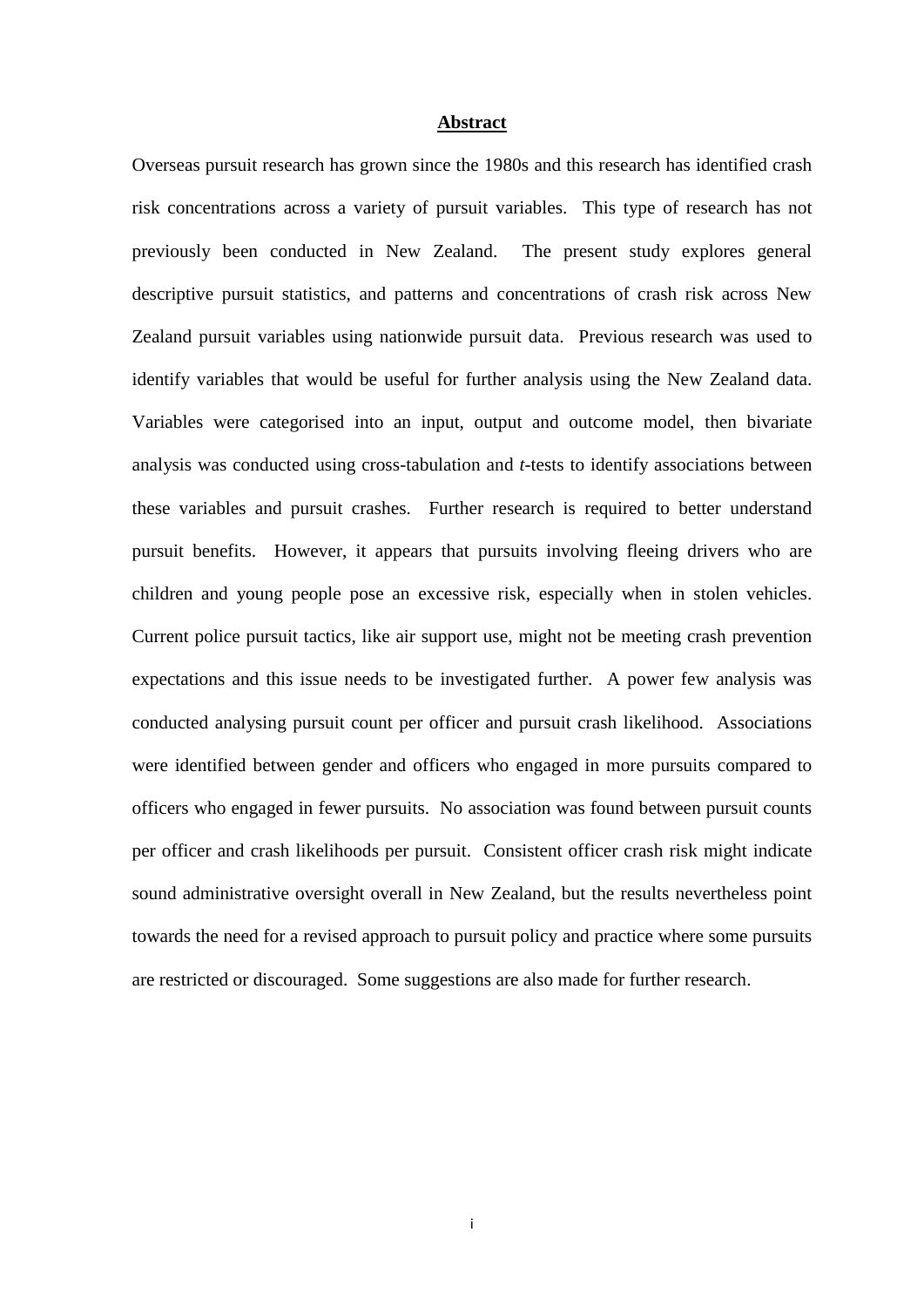#### **Acknowledgements**

I am enormously appreciative of the support and guidance I received from the academic staff at the University of Cambridge, Institute of Criminology in particular Professor Lawrence Sherman, Sir Denis O'Connor, Dr Geoffrey Barnes and Dr Heather Strang who inspired me to learn about evidence-based policing and its potential benefits for policing in New Zealand and elsewhere.

The colleagues and friends on the Cambridge programme from police agencies throughout the world contributed enormously to my experience and to my knowledge of policing generally.

I am also hugely thankful to the Wakefield Fellowship whose generous support made this journey through the Cambridge Police Executive Programme feasible.

New Zealand Police's Road Policing Support Group provided vital assistance with access to data and useful advice that was very much appreciated.

Also, to my loving wife, thank you for your support while spending time away from home or working on this thesis which would not have been possible without your help.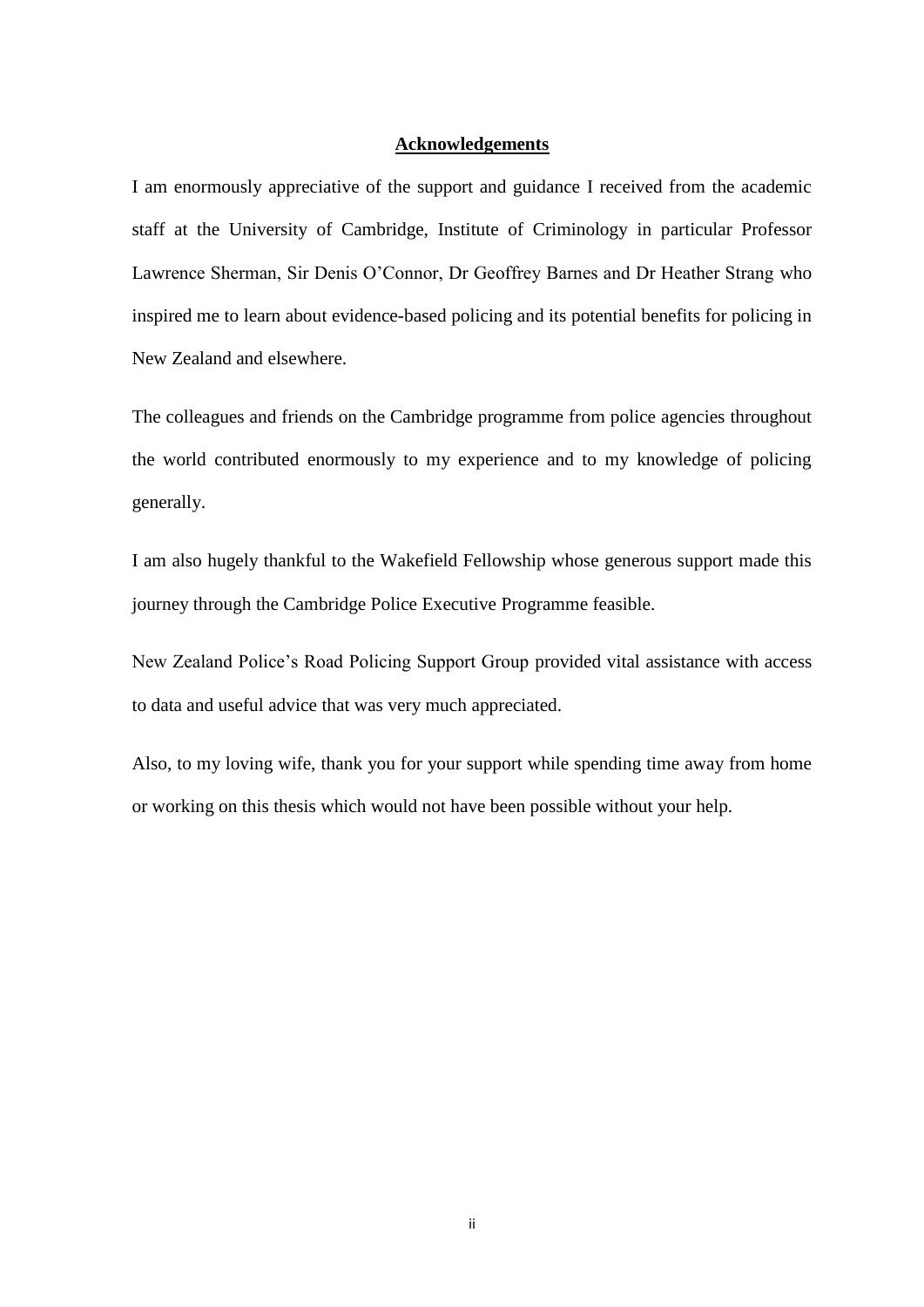### **Table of Contents**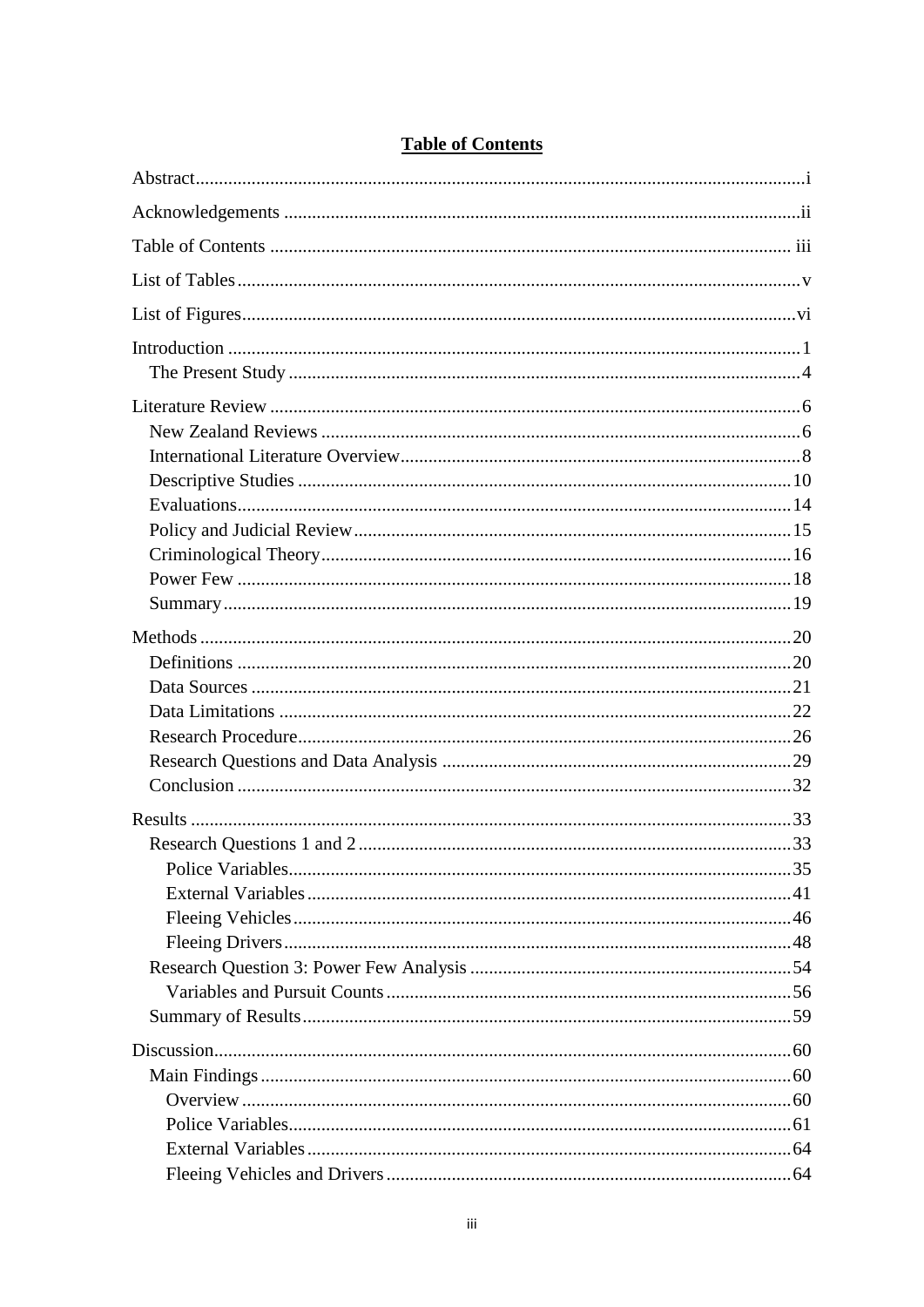| Appendix 1: List of New Zealand Police Pursuit Database Variables  85 |  |
|-----------------------------------------------------------------------|--|
|                                                                       |  |
|                                                                       |  |
|                                                                       |  |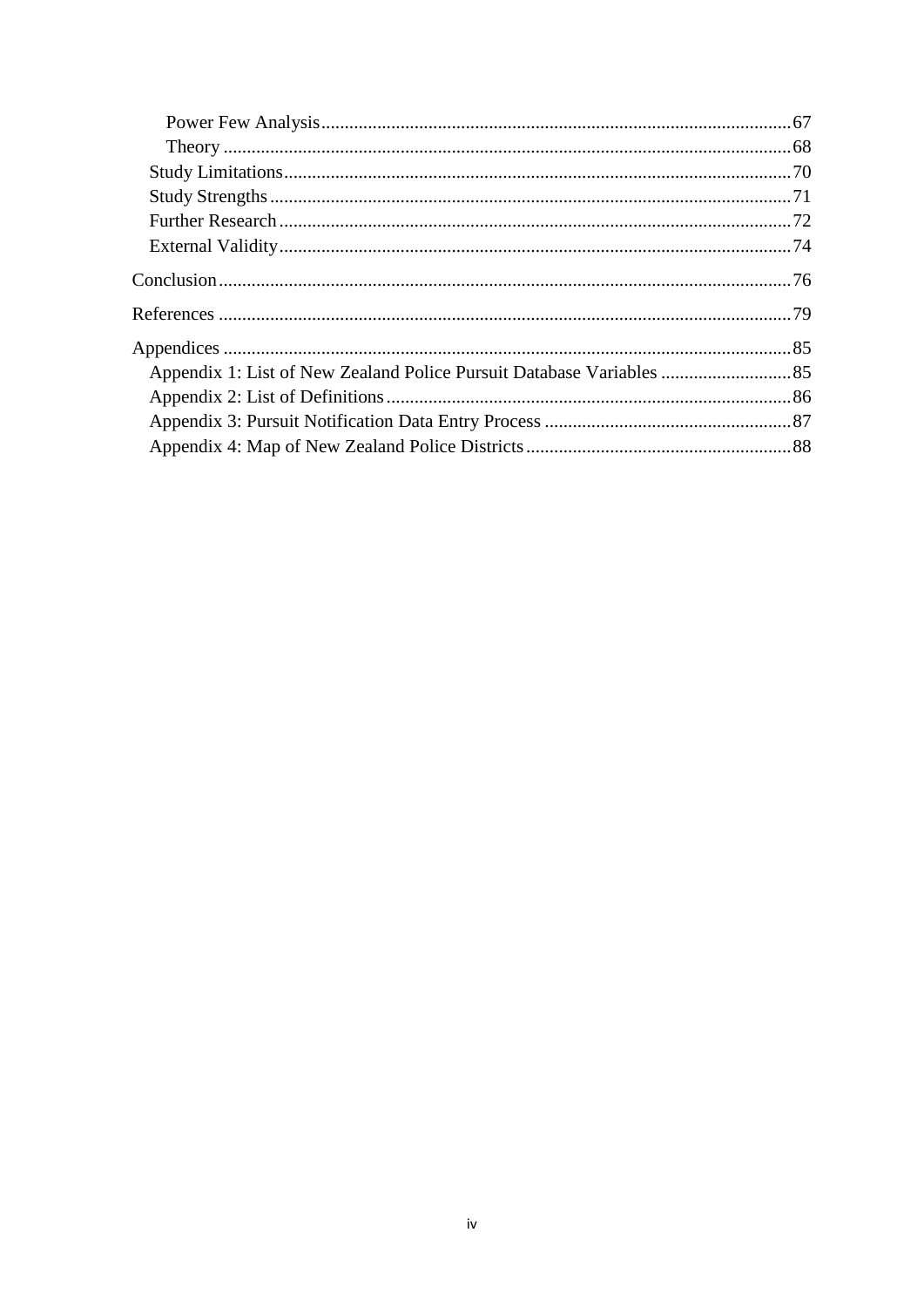# **List of Tables**

| Table 3. Cross-tabulation of initial reason for vehicle stop with no crash/crash37         |  |
|--------------------------------------------------------------------------------------------|--|
| Table 4. Cross-tabulation of TDD not used/TDD used with no crash/crash38                   |  |
| Table 5. Cross-tabulation of TDD not used/TDD used with driver not identified/driver       |  |
|                                                                                            |  |
| Table 6. Cross-tabulation of air support not used/air support used with no crash/crash40   |  |
| Table 7. Cross-tabulation of air support used/air support not used with fleeing driver not |  |
|                                                                                            |  |
| Table 8. Mean lead police driver age in no crash and crash groups41                        |  |
| Table 9. Mean lead police driver service length in no crash and crash groups41             |  |
|                                                                                            |  |
| Table 11. Cross-tabulation of Police District pursuit started with no crash/crash 45       |  |
|                                                                                            |  |
| Table 13. Cross-tabulation of not stolen/stolen with no crash/crash46                      |  |
|                                                                                            |  |
|                                                                                            |  |
| Table 16. Cross-tabulation of child or young person/adult with no crash/crash 50           |  |
| Table 17. Cross-tabulation of not stolen/stolen with no crash/crash for children and young |  |
|                                                                                            |  |
|                                                                                            |  |
| Table 19. Cross-tabulation of licenced/not licenced with no crash/crash 54                 |  |
| Table 20. Cross-tabulation of employed/not employed with no crash/crash 54                 |  |
| Table 21. Cross-tabulation of 1 to 3 pursuits/4 to 33 pursuits with female lead police     |  |
|                                                                                            |  |
| Table 22. Cross-tabulation of 1 to 3 pursuits/4 to 33 pursuits with no crash/crash58       |  |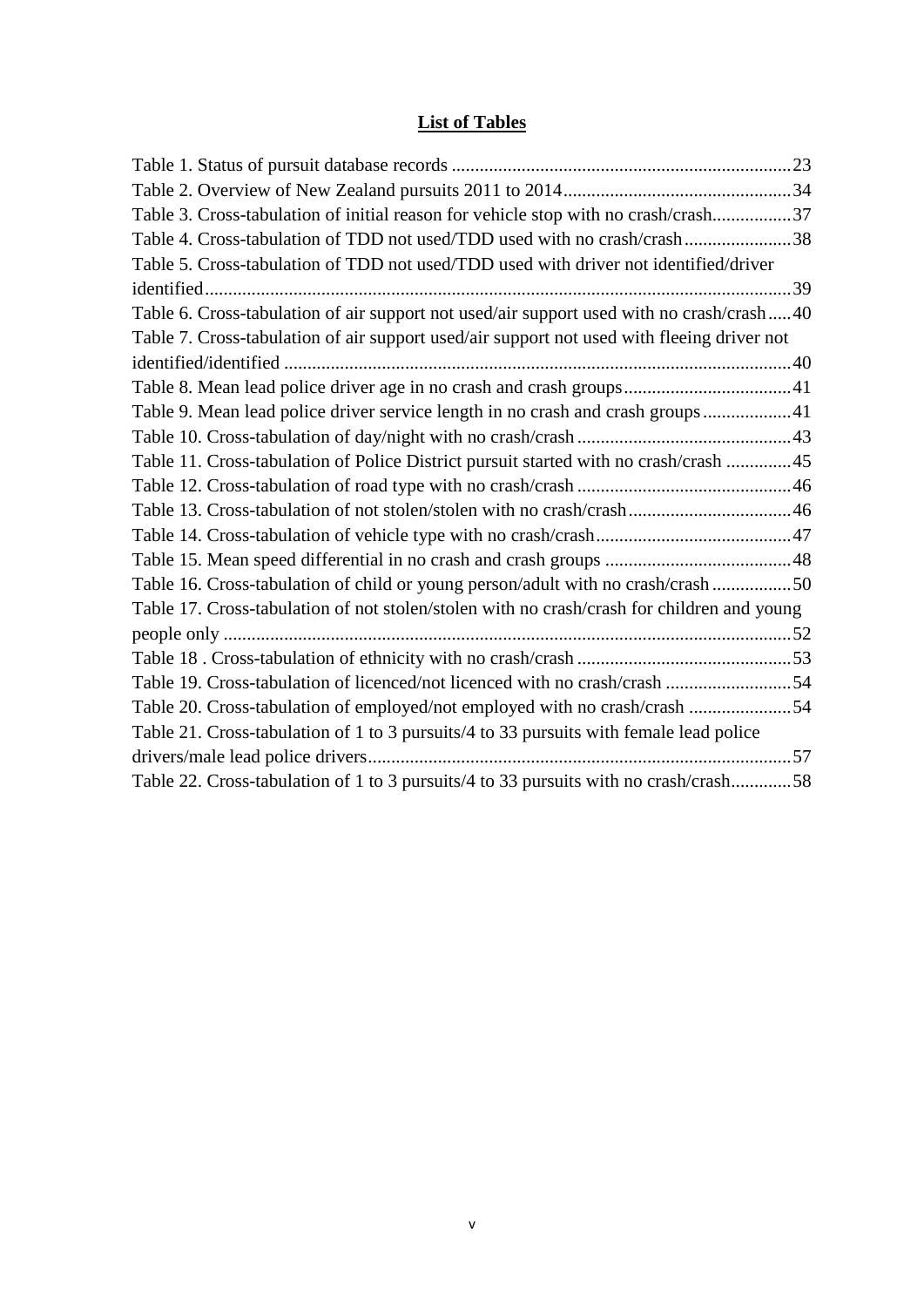## **List of Figures**

|                                                                                             | .27 |
|---------------------------------------------------------------------------------------------|-----|
|                                                                                             | .34 |
|                                                                                             | .35 |
| Figure 4. Number of pursuits for each initial reason for vehicle stop category 36           |     |
|                                                                                             | .42 |
| Figure 6. Number of pursuits per constabulary employee in each Police District44            |     |
|                                                                                             |     |
| Figure 8. Identified fleeing driver age brackets and pursuit crash percentages 50           |     |
| Figure 9. Identified fleeing driver age split by whether or not the pursued vehicle was     |     |
|                                                                                             |     |
| Figure 10. Number of lead police drivers in each pursuit count group 2011 to 201455         |     |
| Figure 11. Conditional probability of an additional pursuit by a lead police driver in each |     |
|                                                                                             |     |
| Figure 12. Mean crash percentages in each pursuit count per lead police driver group 58     |     |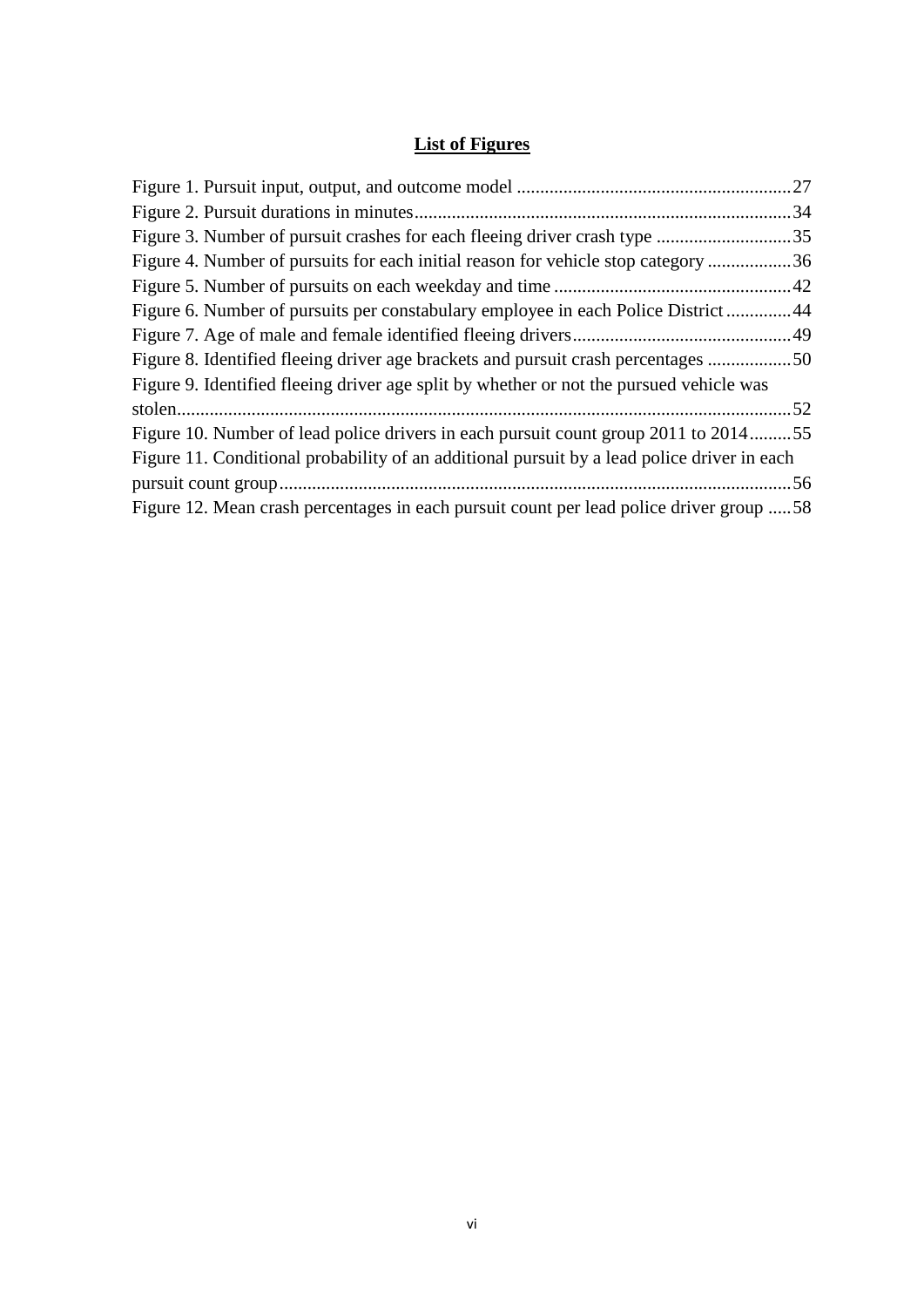#### **Introduction**

#### *Police Pursuits*

*"A pursuit occurs when the driver of a vehicle has been signalled by Police to stop, fails to do so, attempts to evade apprehension, and Police take action to apprehend the offender"*  (Independent Police Conduct Authority, 2009)

Police pursuits have been a problem in many jurisdictions for decades as police face the inherent difficulties of balancing obligations to enforce the law with obligations to maintain public safety (Alpert & Dunham, 1989; Alpert et al., 2000). Since 2004, New Zealand Police has had a more restrictive pursuit policy with increased training, reporting and accountability processes than were in place previously (New Zealand Police, 2010). Despite this policy, substantial harm still results from pursuits.

During the study period, 2011 to 2014 inclusive, there were 9,324 reported pursuits resulting in 1190 crashes (1 in 7.8 pursuits) during pursuits. Of these crashes, 199 (1 in 47 pursuits) were injury crashes and 7 (1 in 1332 pursuits) were fatal crashes. During the same period there were 430 (1 in 27 pursuits) crashes after pursuit abandonment resulting in a further 103 (1 in 91 pursuits) injury and 7 fatal crashes. The New Zealand Ministry of Transport (2014a) estimates the social cost of a fatal crash at \$4,582,600, a serious injury crash at \$485,000 and a minor injury crash at \$27,500. Using these estimates the total cost to New Zealand society is clearly an important consideration to be assessed against the benefits of pursuit. To put pursuit risk in perspective, more people died during or shortly after pursuits than during or shortly after any other police arrest tactic or use of force. Internationally, more people are injured or die as a result of pursuits than police shootings (Hoffman, 2003), although pursuits are far more common than shootings.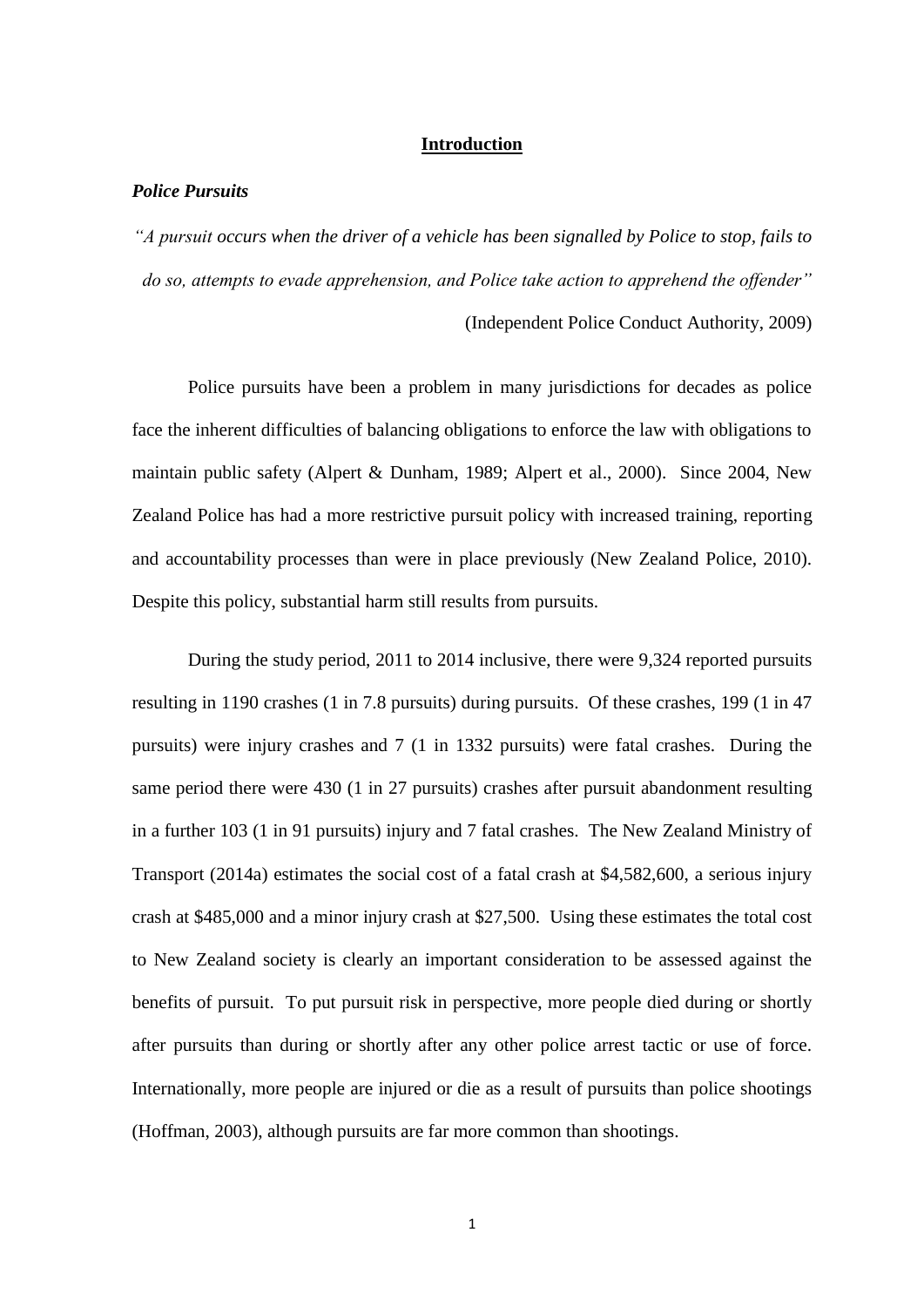These negative pursuit outcomes should be balanced against the potential benefits of apprehending fleeing drivers (Alpert and Lum, 2014). Many jurisdictions, including New Zealand, do not collect data on charges resulting from pursuit apprehensions and this makes any assessment of relative pursuit benefits difficult. Determining whether different types of pursuit are justified is therefore complex and hampered by limited data availability.

Developing pursuit policy is also complex. It is often argued that general deterrence justifies policies that allow pursuits (Alpert & Dunham, 1989; Alpert et al., 2000). The deterrent effect of different pursuit policies is not known (Homel, 1990). However, failing to apprehend fleeing drivers reduces the perceived severity and certainty of punishment, which Nagin (1998) states are key aspects of deterrence theory. Evidence of traffic enforcement's deterrent effect is more robust (see Zaal, 1994 for example). Sherman's (1990; 1992) discussions of the short-term deterrent effect of drink driving crackdowns and Homel's (1994) outline of longer-term general deterrent effects of a drink driving strategy involving random breath tests show that traffic enforcement involves evidence-based prevention approaches with useful deterrent value.

Where policy restrictions are being considered it is also difficult to determine what specific restrictions to apply. Fleeing driver behaviour is difficult to predict intuitively and information during pursuits is often limited. The very act of 'pursuit' may affect the fleeing driver's behaviour and therefore pursuit outcomes (Alpert and Lum, 2014). Fleeing driver and external factors are typically outside of police control. Police retain total control over the ability to initiate and abandon pursuits, however. It is important therefore to have as clear an understanding as possible of pursuit characteristics that are associated with crash risk when developing policy to ensure the best possible decisions can be made in the field about initiating and continuing pursuits.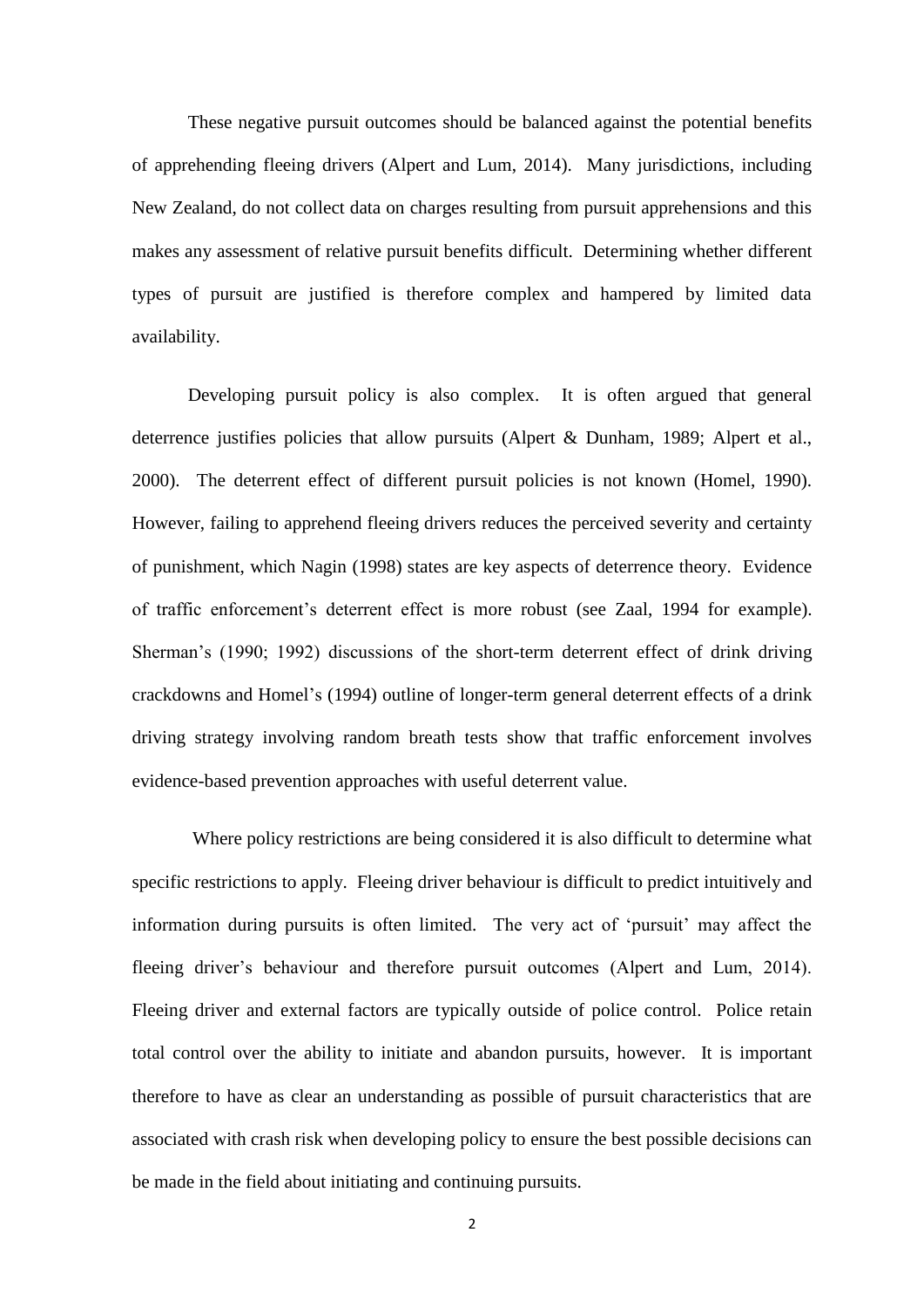Research in other jurisdictions, but not New Zealand, has identified targets for pursuit policy and practice improvements by highlighting where crash risk concentrates (e.g. Alpert and Dunham, 1989; Homel 1990; Alpert et al., 2000). However, research can only improve outcomes if it can be translated and adopted in practice and this can be complex (Nutley, Walker and Davies 2007). Policing has a long history of operating as a craft and relative to other sectors has only relatively recently turned to science to inform policy and practice (Sherman et al., 1998). In the absence of strong evidence, the police culture of experiential decisions and conventional wisdom continues to dominate operational pursuit decision making and pursuit policy development internationally (Alpert and Lum, 2014). The limitations of intuitive thinking like this are numerous (Kahneman, 2011).

Pursuit crash risk could concentrate in a relatively small number of officers. This type of concentration is what Sherman (2007) refers to as a power few concentration. Power few analysis is useful where concentrations can be identified as administrative and other interventions can then be targeted to maximise harm prevention benefits with the finite resources available to police agencies.

It is hoped that recent movements towards better use of evidence in the wider New Zealand public sector (Gluckman, 2013) will mean that New Zealand Police will increasingly become a consumer of research. Evidence will then be more likely to be applied in policy and practice. As pursuits result in death, injury and property damage it makes sense to give priority to applying an evidence-based approach to this aspect of policing. This thesis, which focuses on concentrations and patterns of crash risk aims to contribute to our empirical understanding of New Zealand pursuit harm and identify crash prevention targets. The research is therefore of interest to the wider community. This type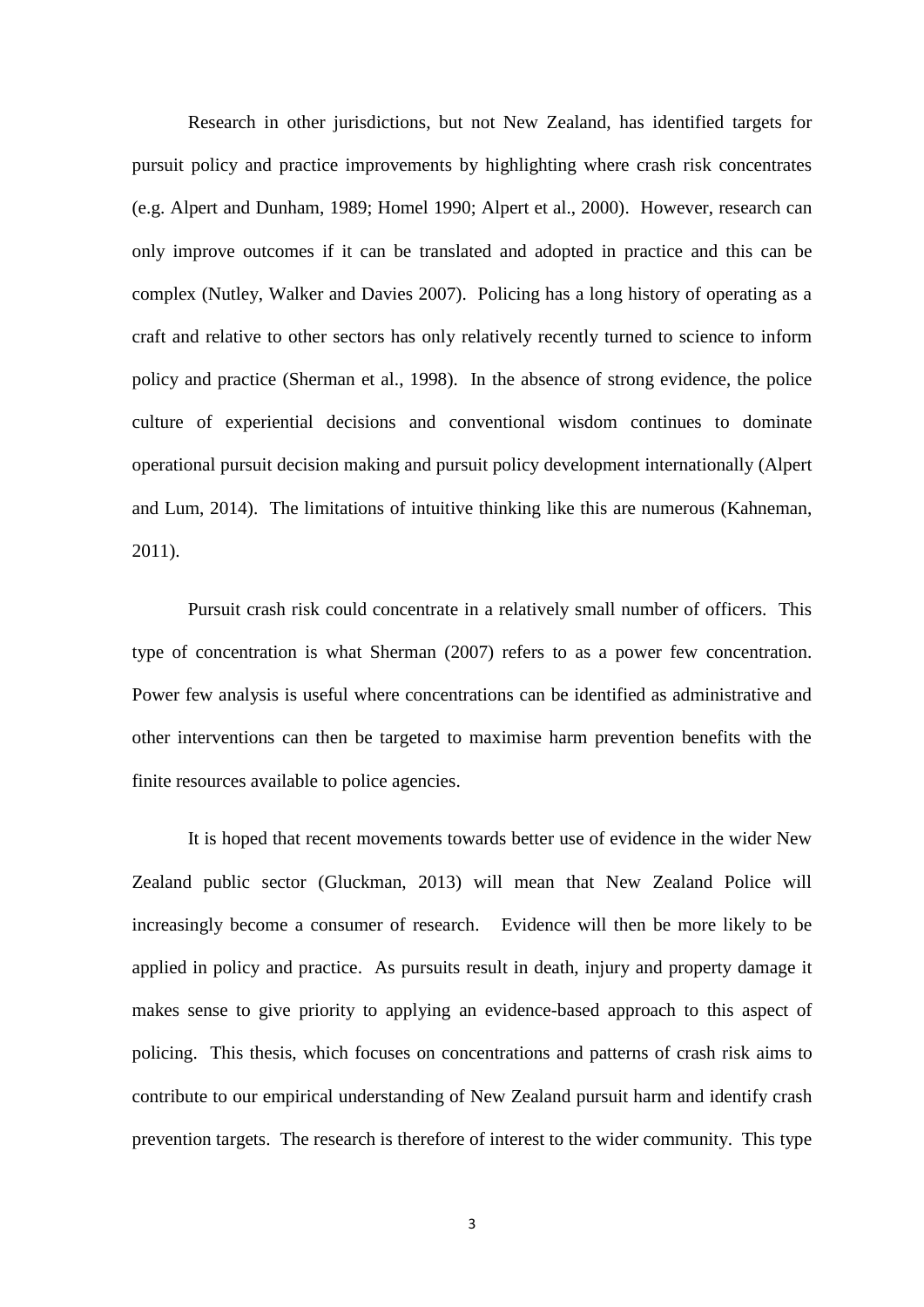of research has not previously been completed in New Zealand and is therefore an original contribution to the existing body of pursuit research literature.

#### *The Present Study*

From an evidence-based policing standpoint the database of reported pursuits New Zealand Police has maintained since 2004 is very useful. This database records a range of variables that may be used to explore patterns and concentrations of crash risk, including non-injury crashes (variables are listed in Appendix 1, p.85). The three separate research questions addressed in this study are:

1) What descriptive characteristics are found across pursuits generally?

2) What, if any, patterns and concentrations of crash risk exist in individual police, external, and fleeing vehicle and driver variables?

3) Is there a power few concentration of pursuits and crashes amongst lead police drivers?

The thesis begins with a review of available pursuit literature covering a range of different approaches and foci. As no New Zealand academic literature has been identified, government reviews and academic research from other jurisdictions provide the most useful available insights into crash risk factors. Overseas research also forms the primary basis for identifying variables for analysis and for comparisons between studies.

A discussion of data strengths, limitations and research methods applied in this study is presented next. As an administrative police database is used, there are important measurement reliability and validity limitations. The variables selected for analysis are outlined in an input, output and outcome model to show which variables are likely to be associated with crashes and should therefore inform risk assessments and policy changes.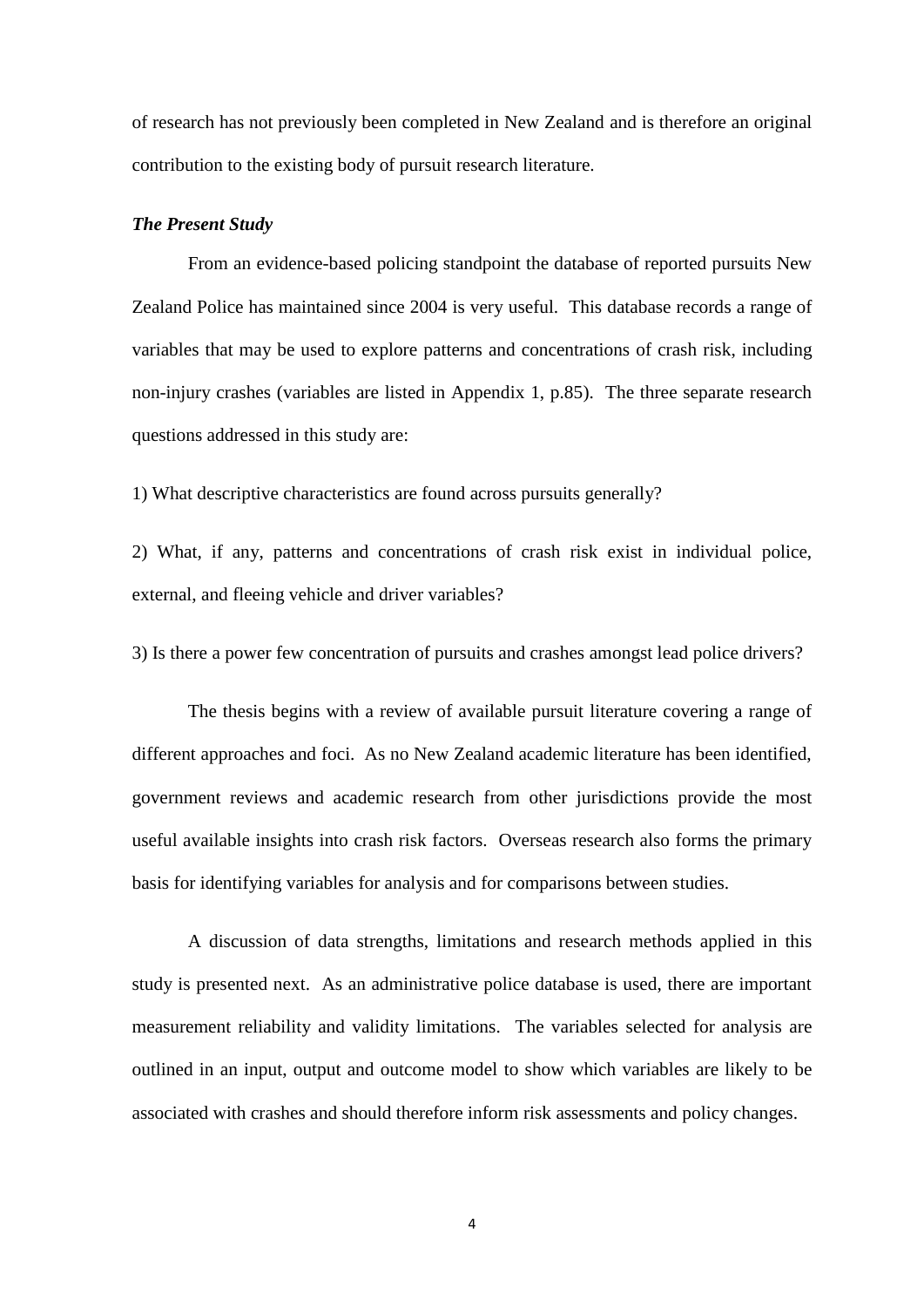Following this the thesis moves on to reporting results addressing the three research questions. A discussion of the study's findings then follows. The focus of this discussion is theory, comparison with other research, and policy implications. Any recommendations are made cautiously knowing that research into pursuit benefits is required to fully assess the relative costs and benefits of pursuits. The recommendations nonetheless have the potential to translate into improved policy and practice and therefore reduce pursuit crash harm.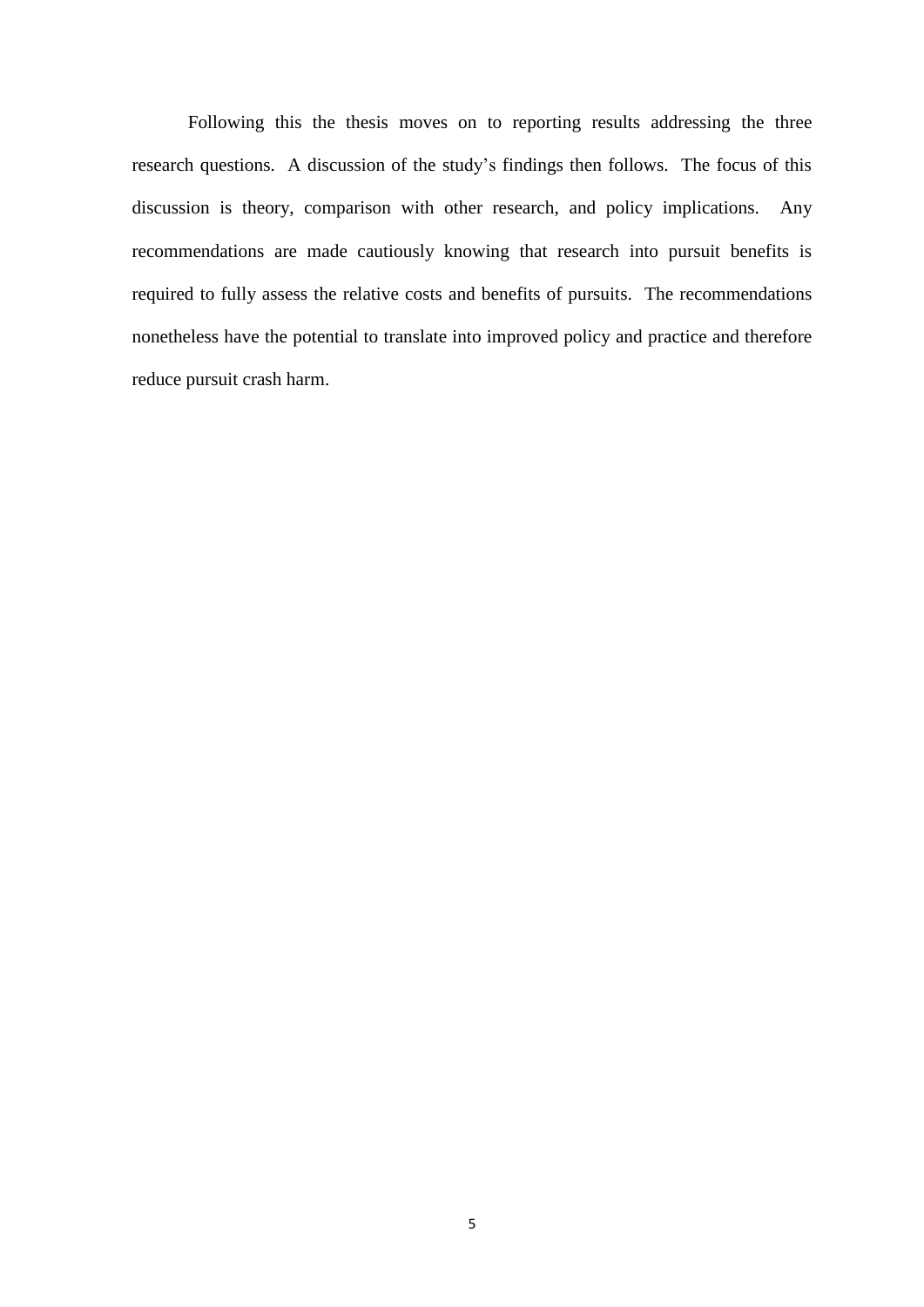#### **Literature Review**

This literature review considers a range of pursuit studies and focuses particular attention on research that analysed patterns and concentrations of pursuit outcomes. Particular attention was paid to variables that might show propensity for crash risk or concentrations of harm amongst officers. Searches for literature in this study have utilised several online databases and Cambridge University Library online catalogues. Searches were limited to English language studies and publications including the words police pursuit, pursuit driving, and use of force. Use of force was included in the review due to similarities with pursuit contexts and overlaps with pursuit research.

Criminological theory is also reviewed where it is applicable to police pursuits. Theories that help explain offender behaviour include deterrence theory and theories of desistance. Sherman's (2007) 'power few' idea of targeting resources provides important insights into analysis of harm concentrations amongst officers and is briefly outlined.

The three classifications of policy settings referred to in a number of studies (e.g. Alpert and Dunham 1989; Falcone and Wells, 1999) are useful to consider throughout as they provide a good framework for understanding different policy contexts. These classifications are: Judgemental Policy – allowing wide officer discretion; Restrictive Policy – implementing policy restrictions; and Discouraging Policy – pursuits are only allowed in exceptional circumstances and are generally discouraged.

#### *New Zealand Reviews*

The literature search identified no published academic research specifically relating to the New Zealand context or using New Zealand Police data. However, there have been several New Zealand Police pursuit policy reviews and reports. Some descriptive statistics were included in these reports (e.g. New Zealand Police, 1996). These are useful for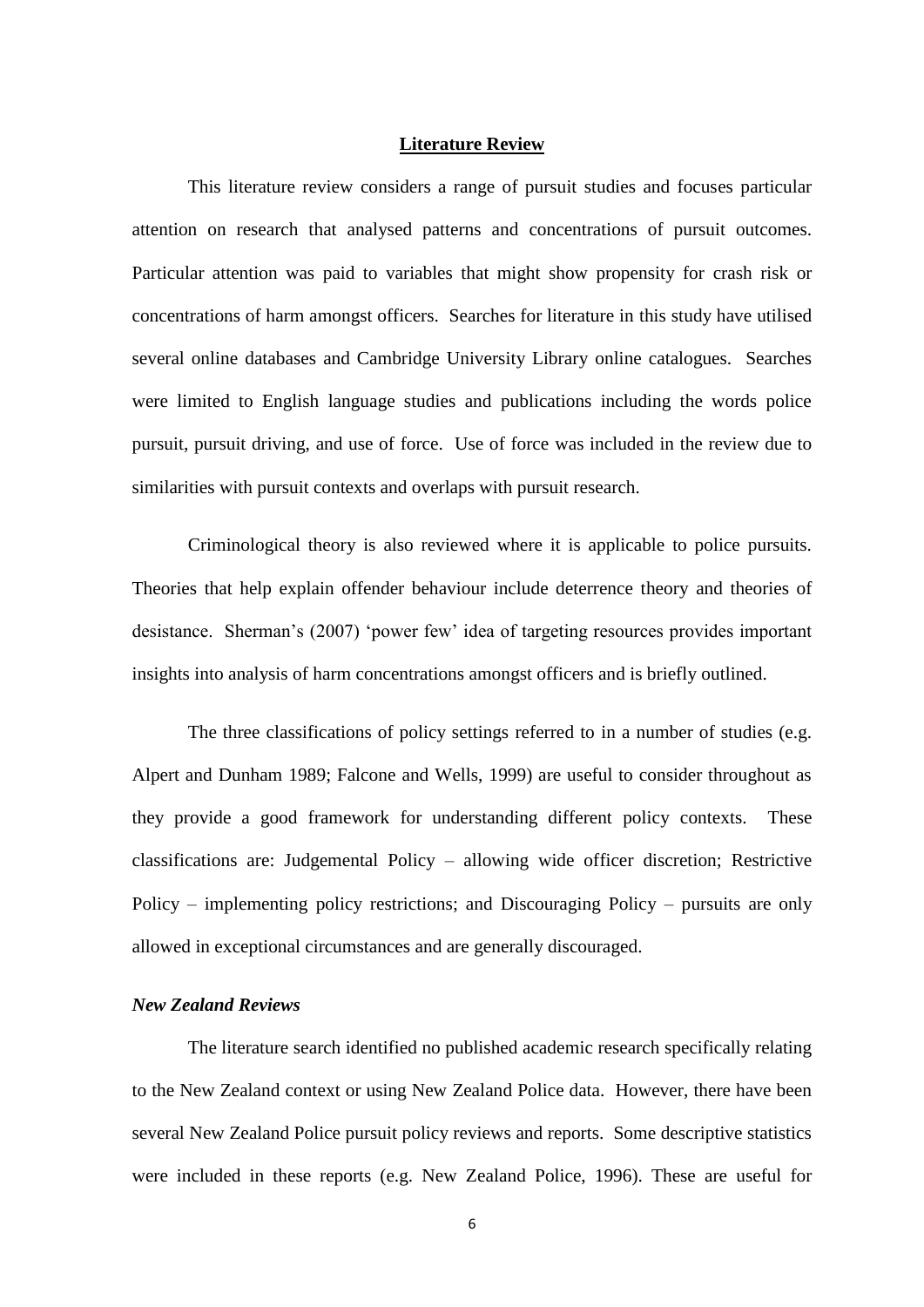comparison purposes, but the low reporting rate at the time adversely affected data quality in all reviews. The reporting rate improved substantially when an electronic reporting system and 2004 policy changes were implemented.

The most notable report was the New Zealand Police review: Pursuits: A Case for Change (New Zealand Police, 2003). This report led to change from a largely judgemental policy to the current more restrictive policy, albeit one without specific exclusions found in other jurisdictions. This was a comprehensive review of pursuit policy and reflected on both international research and practice. Chapter four of the 2003 review outlined a range of descriptive statistics from the New Zealand Police database maintained at the time. These descriptive statistics include numbers of reported pursuits, time of day, number of abandoned pursuits, offender demographics, vehicle types and percentage of pursuits involving a crash. There are several limitations to this analysis including the reporting level which varied from 446 to 785 pursuits per year (New Zealand Police, 2003, p.24) compared to 2391 reported pursuits in 2014. It is therefore likely that the reporting rate in 2003 was considerably lower than it is today, accounting for at least some of the difference in recorded pursuits. Alpert et al. (2000) highlighted the problem of under-reporting in pursuit data used in other jurisdictions' studies during this same era. As this review formed the basis of a comprehensive change to policy and practice, the report is also not reflective of contemporary New Zealand Police pursuit crash risk.

Notwithstanding these limitations, some interesting insights can be gleaned from the data. For example, the median length of service of police pursuit drivers was only 4 years and the median age was 31 years (New Zealand Police, 2003). The proportion of crashes at the time is also of interest for comparison with this thesis. Pursuit crashes occurred in 34.4% of reported pursuits over 7 years, compared to 12.8% from 2011 to 2014 (reported in detail in Results chapter). Due to the smaller number of reported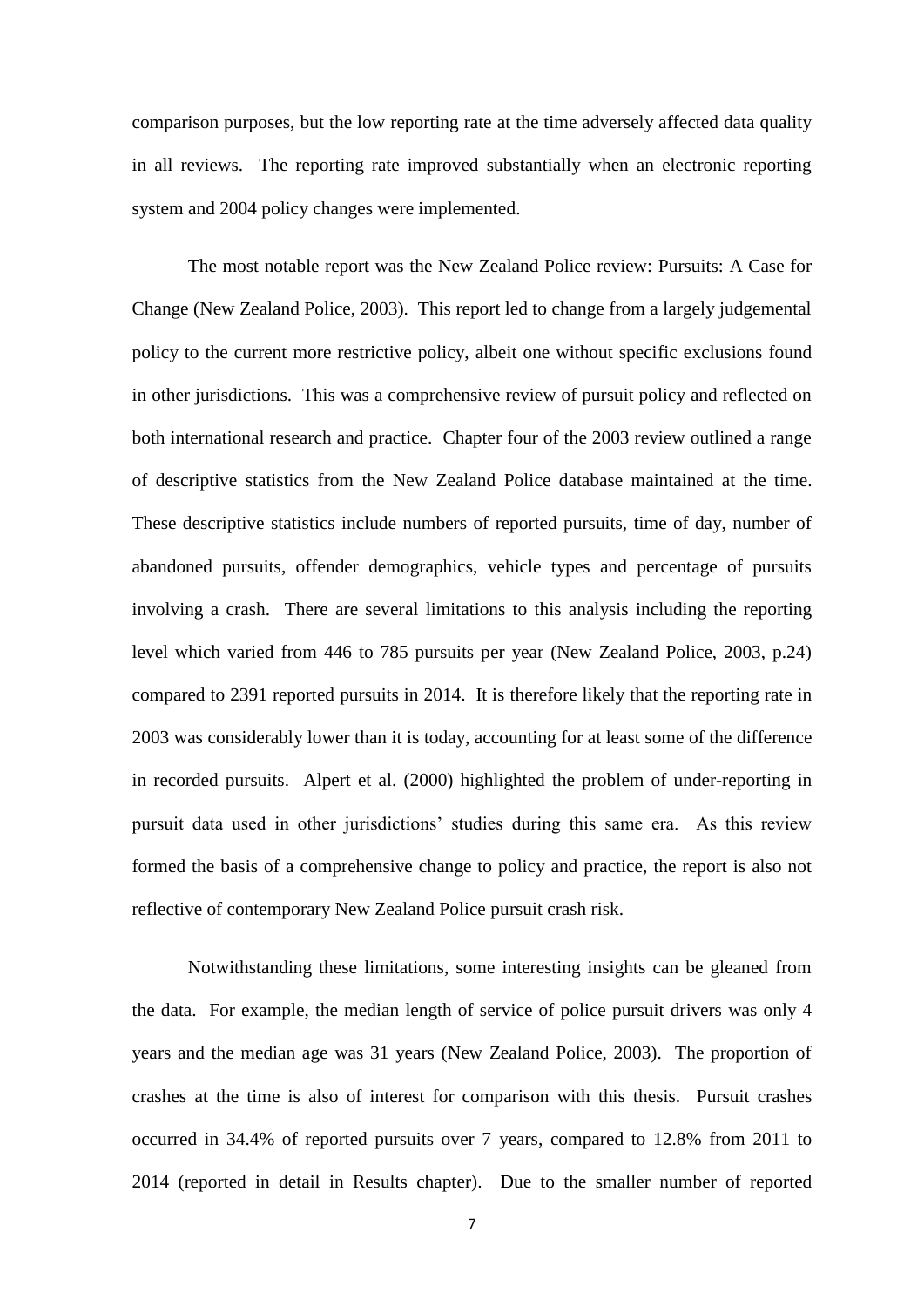pursuits in the 2003 review any conclusions about this figure should be treated with some caution especially when comparing with current figures. It seems likely that officers would report more pursuits involving a crash, which would affect measurement validity.

New Zealand Police's Road Policing Support Group completed further internal reviews (e.g. New Zealand Police, 2010). The Independent Police Conduct Authority (2009) also completed an oversight paper and published reviews of individual fatal incidents. These are useful for understanding the context of pursuits in New Zealand and use the same database as this thesis. However, there has not been any robust statistical analysis of risk factors completed and published as has been conducted in some other jurisdictions, such as Queensland, Australia (Hoffman and Mazerolle, 2005) and Miami, USA (Alpert et al., 2000). There is therefore an opportunity to fill this gap.

#### *International Literature Overview*

The pursuit's literature has historically not been as comprehensive as other policing areas such as police shootings (Alpert & Fridell, 1992). Alpert and Dunham (1989) went as far as to say that little was known about this policing tactic at the time of their study. However, the evidence base has become much more extensive since the early 1990s. Some studies have looked at specific cases of pursuit-related death (Queensland Criminal Justice Commission, 1998). Other studies have looked at police training needs (Alpert, 1997) and some have focused attention on legal precedents (Alpert & Smith, 2008). Studies have also used statistical analysis to identify variables most likely to lead to different outcomes including crashes (e.g. Alpert & Dunham, 1989; Senese & Lucadamo, 1996; Crew, Friddell & Pursell, 1995; Alpert et al., 2000; Hoffman & Mazerolle, 2005). There have also been studies that used interviews to ascertain police officer and fleeing drivers' attitudes to pursuits (e.g. Homel, 1990; Homant and Kennedy, 1994). Homant and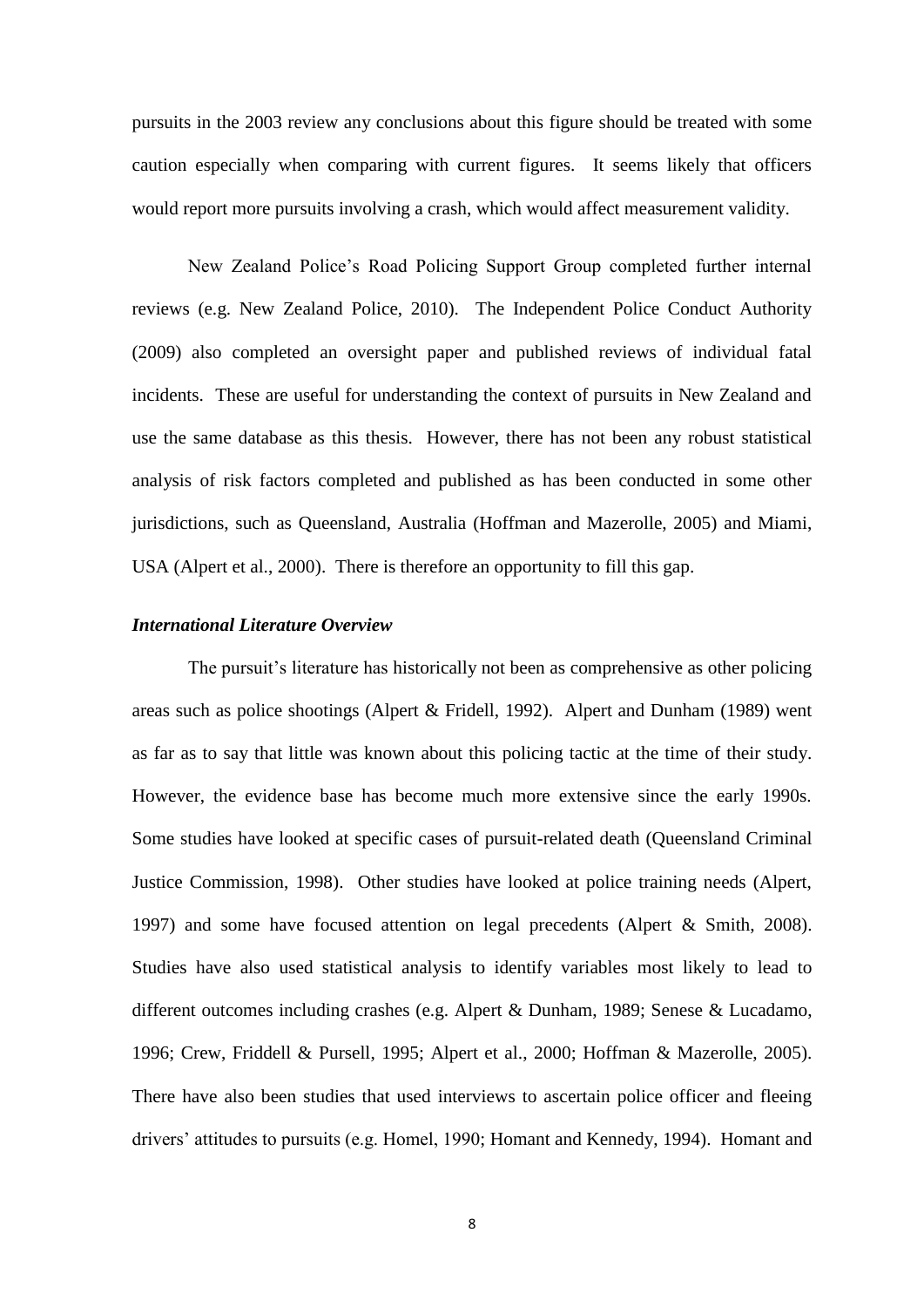Kennedy (1994) for example found that male officers were associated with a more positive attitude towards pursuits.

The risks of pursuits are so high that many authors discuss pursuit driving in a similar context to police shootings and other uses of force (e.g. Beckman, 1983; Fyfe, 1990; Alpert and Fridell, 1992; Alpert et al., 2000). Beckman argued that pursuits could be considered 'deadly force' (1983, p.34). Alpert et al. highlighted these similarities between pursuits and police shootings by discussing the same 'competing values' (2000, p.15) of each police action in regards to enforcing the law and protecting life. Both arrest tactics involve a high chance of negative outcomes including risk to innocent members of the public. The parallels in terms of deaths and injuries caused are rather obvious; what is not obvious to many practitioners who feel they have a 'duty to pursue' (Alpert et al., 1996) is the level of risk to life and property from crashes (Alpert et al., 2000). This disconnect between the views of police scholars like Alpert et al. (1996; 2000) and many practitioners may be reduced by producing more sound evidence of differing levels of pursuit crash risk. As Alpert and Dunham (1989) stated, the lack of reliable data in the early stages of police pursuit research allowed a wide range of conflicting views to develop. Notwithstanding the growth of research evidence in other jurisdictions since then, these diverse views have endured to a large extent as has the need for further evidence-based research.

Other jurisdictions have also made reviews publicly available. For example, a Welsh review (Best & Eves, 2004) of pursuits provides a good point of reference against the New Zealand Reviews. This review showed the benefits of additional variables not found in the New Zealand data, such as traffic and weather conditions.

9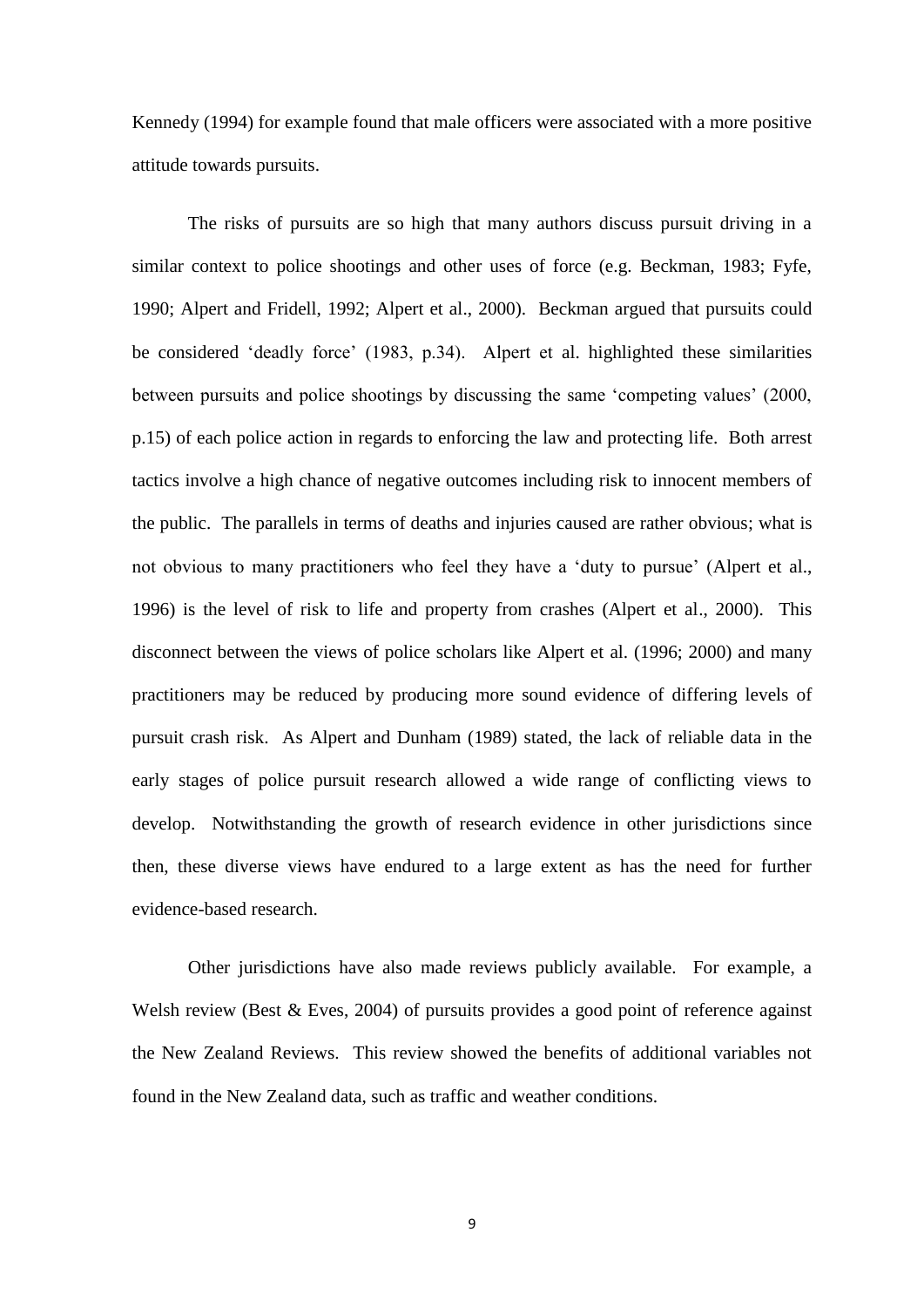#### *Descriptive Studies*

One of the earliest comprehensive descriptive pursuit studies was a California Highway Patrol study in the 1980s (as cited in Alpert et al., 2000). This study confidently claimed pursuits should be continued and were worth the risk posed, which as pointed out previously can be considerable (Alpert et al., 2000). By the early 1990s more research was being undertaken in different jurisdictions including elsewhere in the United States (e.g. Alpert & Fridell, 1992) and in Australia (e.g. Homel, 1990). The conclusions of these studies were generally far less supportive of the tactic.

Alpert et al. (2000) summarised descriptive statistics identified in several United States studies. What is immediately apparent from these comparisons is the very low rate of reported abandoned pursuits in these jurisdictions at the time, combined with very high rates of negative outcomes relative to contemporary New Zealand figures. In New Zealand 51.1% of pursuits are abandoned and 12.8% end in a crash (reported in detail in Results chapter). Rates of abandonment ranged from around 4% in California and Minnesota, 5% in Miami-Dade and 10% in Illinois (Alpert et al., 2000). In a Perth, Australia study the abandonment rate was 8.4% (Homel, 1990). Crash rates varied from 23% in Minnesota, 29% in California to 39% in Illinois (Alpert et al., 2000). In Perth the crash rate was 26.3% (Homel, 1990). These studies were all conducted in the 1980s or 1990s and much has changed since then in regards to policy and reporting processes.

A number of studies have analysed both positive and negative pursuit outcomes. This existing evidence base is therefore helpful to identify variables that are useful for analysis. For example, Alpert and Fridell (1992) reported that in one North American police agency 11% of pursuits were initiated for BOLO (be on the look out) dispatches. BOLO is a North American term for a broadcast from a Communications' Centre to officers to look for a vehicle of interest. Bivariate analysis showed that pursuits of this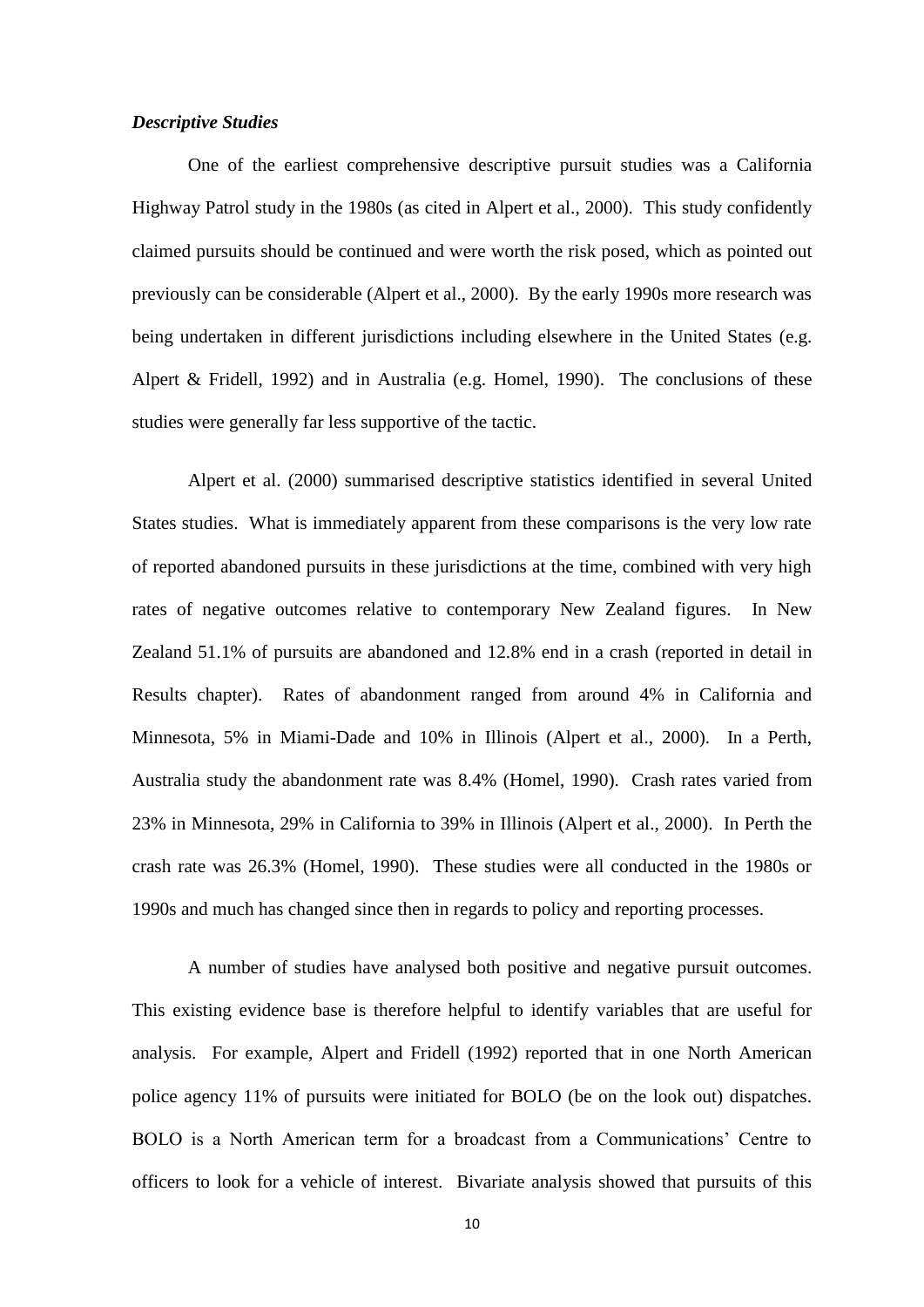kind had the highest proportion of arrests and crashes (Alpert & Fridell, 1992). This variable is likely to also be an important area for research in the New Zealand context as officers are often provided information about vehicles and people to look for in the course of their patrols.

Homel (1990) extended research to police decision-making, finding that aboriginal offenders were more likely to be pursued, as were fleeing drivers who intentionally collided with police cars. Most pursuits were initiated for traffic offences, stolen vehicles or mere suspicion of criminal offending, whereas few pursuits related to serious criminal offending in Perth (Homel, 1990). This finding is contrary to the belief of many practitioners and others that the very act of fleeing is indicative of 'something being amiss' (New Zealand Police, 2003, p.6) and more serious offending having been committed (Hoffman and Mazerolle, 2005). Hoffman and Mazerolle (2005) found that few fleeing drivers were charged with more serious offences than already known during a pursuit. However, Alpert and Dunham (1989) reported that half of fleeing drivers were charged with serious offences unrelated to pursuit, which supports this belief.

Alpert (1997) found that speed, residential area, number of police cars and crossjurisdictional pursuits predicted injury outcomes. In another study, pursuits in urban areas were more likely to end in a crash than pursuits in rural areas (Alpert et al., 2000). Alpert and Dunham (1989) found the main predictive variables for crash or injury outcomes were officer age (officers in 20s more likely), officer ethnicity (Anglo American more likely), officer gender (males more likely), pursuit reason (traffic more likely), time of day (daylight hours more likely), road type (freeway less likely than other roads) and wet roads (more likely).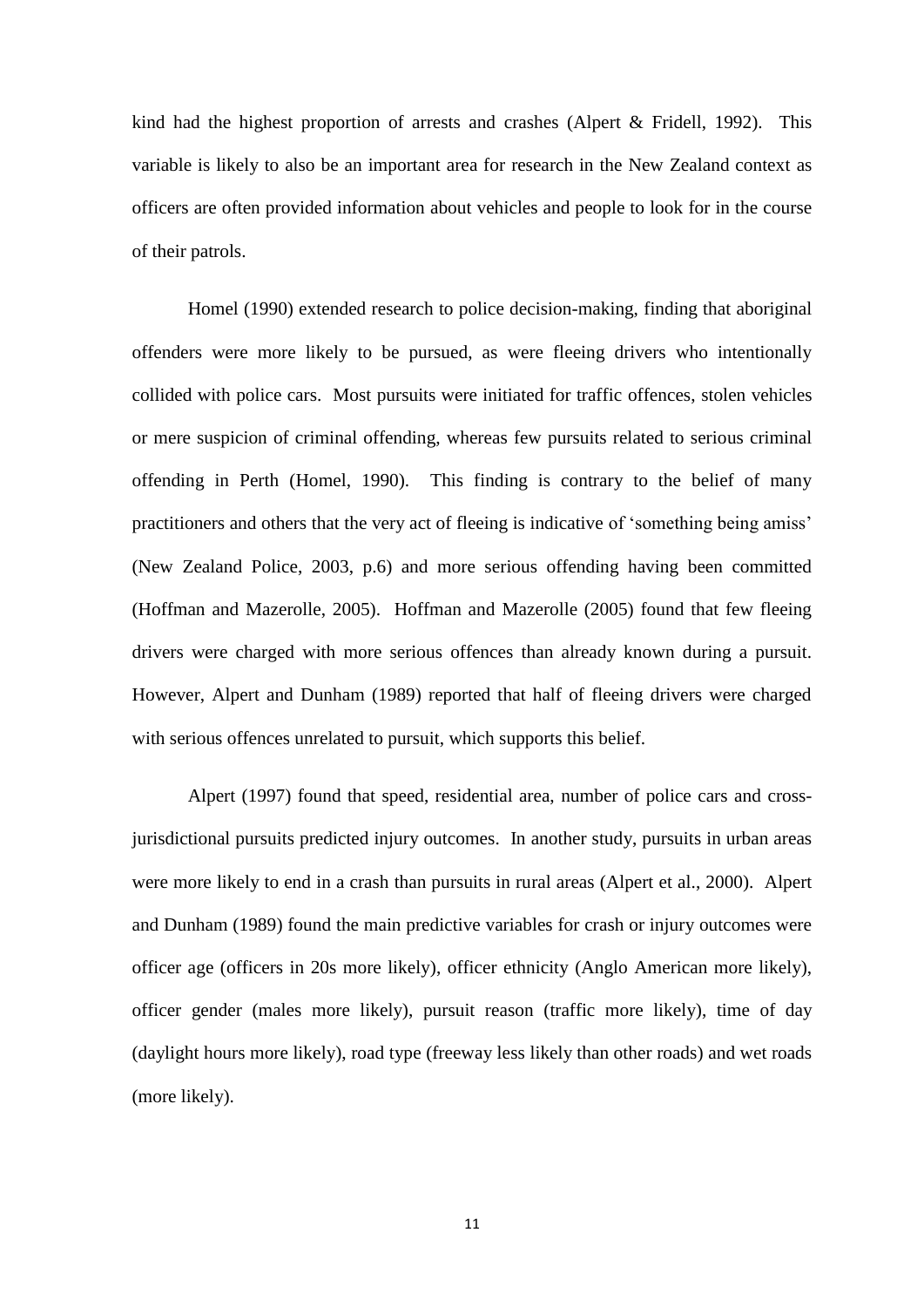The importance of officer characteristics and their relationship with crashes has been less than clear in other literature (e.g. Homel, 1990; Alpert et al., 2000). The lack of association in some studies could be due to the effect of clearer policy, training and oversight homogenising officer decision-making as Alpert et al. (2000) suggested. Sherman (1980) outlined varying results from studies of officer characteristics and performance in his overview of causes of police behaviour research. Although Sherman (1980) did not consider pursuits, associations were reported between demographic characteristics and other policing outcomes. In any case, it will be useful to conduct this analysis of associations between officer demographic variables and pursuit crashes in New Zealand given that associations have been found in relation to pursuit and other policing outcomes in some jurisdictions.

Along with studies that investigated pursuit behaviour generally, there are also studies that looked primarily at one variable. Alpert's (1998) study of helicopter use during pursuits in the United States police agencies of Baltimore and Miami-Dade is a good example of a study that focused on just one variable. Alpert (1998) found that helicopters led to very high arrest rates of 83% in Baltimore and 91% in Miami-Dade. There was no analysis of crashes in this study, although the author does mention that helicopters reduce risk.

Alpert's (1998) study provides a good example of why research is needed in all jurisdictions as findings cannot always be generalised with confidence across agencies or countries. Baltimore had a discouraging policy and Miami-Dade only allowed pursuits for 'violent felonies' (Alpert, 1998). The contexts in these studies were therefore very different to New Zealand, which has a restrictive policy, but in practice allows pursuits to be initiated for very minor offences. Both United States agencies also actively used helicopter searchlights to illuminate the offending vehicle's location and road where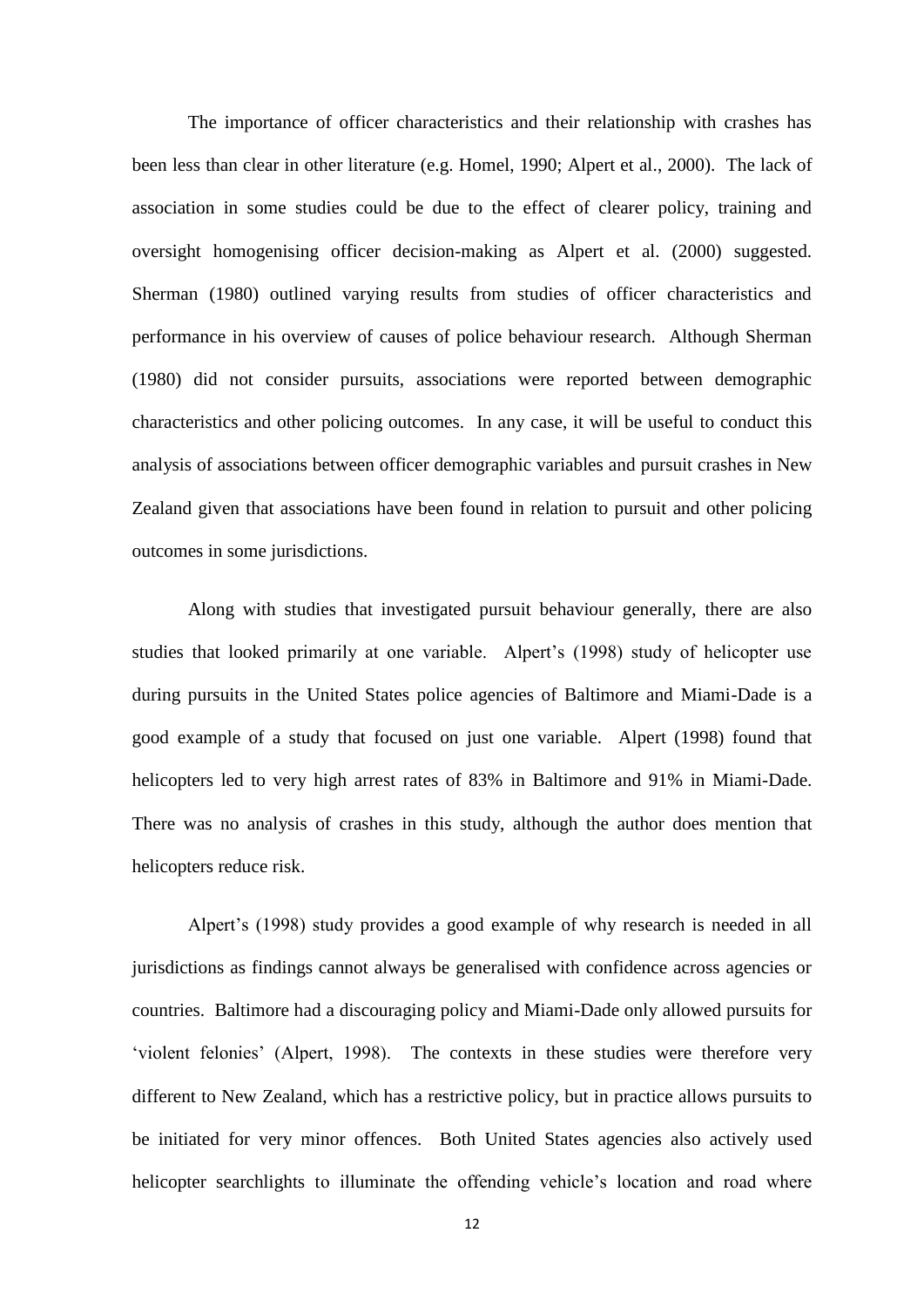headlights are turned off (Alpert, 1998). These are not commonly used tactics in New Zealand where the helicopter is typically used covertly to avoid provoking dangerous driving.

Previous literature looked at similar research questions and several used similar methodologies to the present study. For example, Alpert et al. (2000) used crosstabulation to illustrate the crash likelihood of various variables. Crew, Friddell and Pursell (1995) used a similar approach to show odds and probabilities of variables and pursuit outcomes. Hoffman and Mazerolle (2005) used statistical analysis to look at variables related to serious injury and fatal pursuit crashes and to pursuits generally in Queensland, Australia.

A negative outcome is not the only possible dependant variable when analysing pursuits. An apprehension is the positive outcome that police actions are intended to achieve. Combining analysis of all outcomes and attempting cost-benefit analysis is rather ambitious and complicated as, amongst other things, there may be more than one outcome from a pursuit. For example, the vehicle may crash and the driver may be apprehended. However, Crew, Friddell and Pursell (1995) used this approach. They considered reason for pursuit as an important variable for determining outcomes. These reasons were: traffic, drink driving, warrant, felony (broadly equivalent to a crime in the New Zealand context) and 'other'. They concluded that felonies and drink driving were most likely to lead to negative outcomes, which they defined as deaths, injuries and property damage crashes. Positive outcomes were defined as apprehensions. Some conclusions were also drawn about which pursuits are more likely to result in better outcomes.

Crew and Hart (1999) took an altogether more complicated approach in their study. They used an estimated dollar value for crimes fleeing drivers were apprehended for and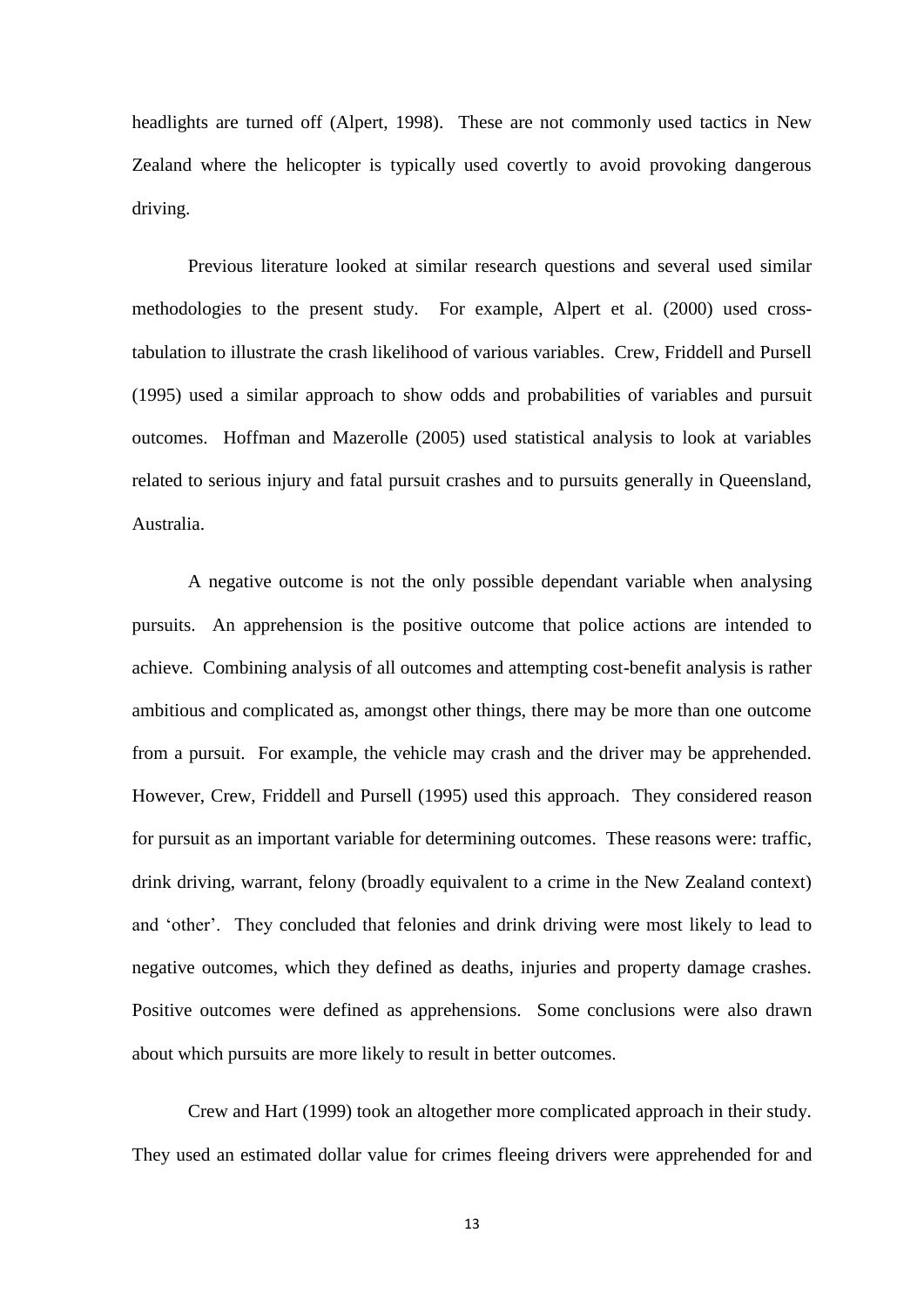used insurance and research data to quantify other pursuit outcomes. In their words, this methodology was 'crude' (Crew and Hart, 1999, p.60). Crew and Hart's (1999) research was therefore a useful attempt to move towards a quantitative assessment of pursuit value even though it appears to fall short of providing robust evidence.

One problematic aspect of the body of international pursuit research is that each study focused on state or local police agencies' data. Alpert and Lum (2014) noted that there is no national pursuit database in the United States, where most pursuit research has been conducted. The lack of a national database inhibits research in that country as data collection inconsistencies limit comparisons and generalisations. It also means that variables considered in previous research are not comprehensive, as there are no guidelines ensuring that all agencies collect the same useful data (Alpert and Lum, 2014).

#### *Evaluations*

Robust quasi-experimental and experimental evaluations of policies and outcomes are non-existent in the evidence base of pursuit research and no studies at Level 3 or above on the Maryland Scientific Methods Scale (SMS) (see Sherman et al., 1998 for explanation) were identified in this literature search. The difficulty of conducting an experiment where pursuits are randomised probably makes this approach unrealistic (Alpert & Dunham, 1989). Quasi-experimental evaluations of policy change and outcomes comparing test and control areas seem possible, albeit probably still difficult to undertake in practice. Homel (1990) recommended that the Western Australia Police cease pursuing fleeing traffic violators for a period of three months to evaluate the effects of this proposed policy change. This evaluation was not undertaken although this type of testing is needed to create a strong evidence-base demonstrating cause and effect of different policy settings.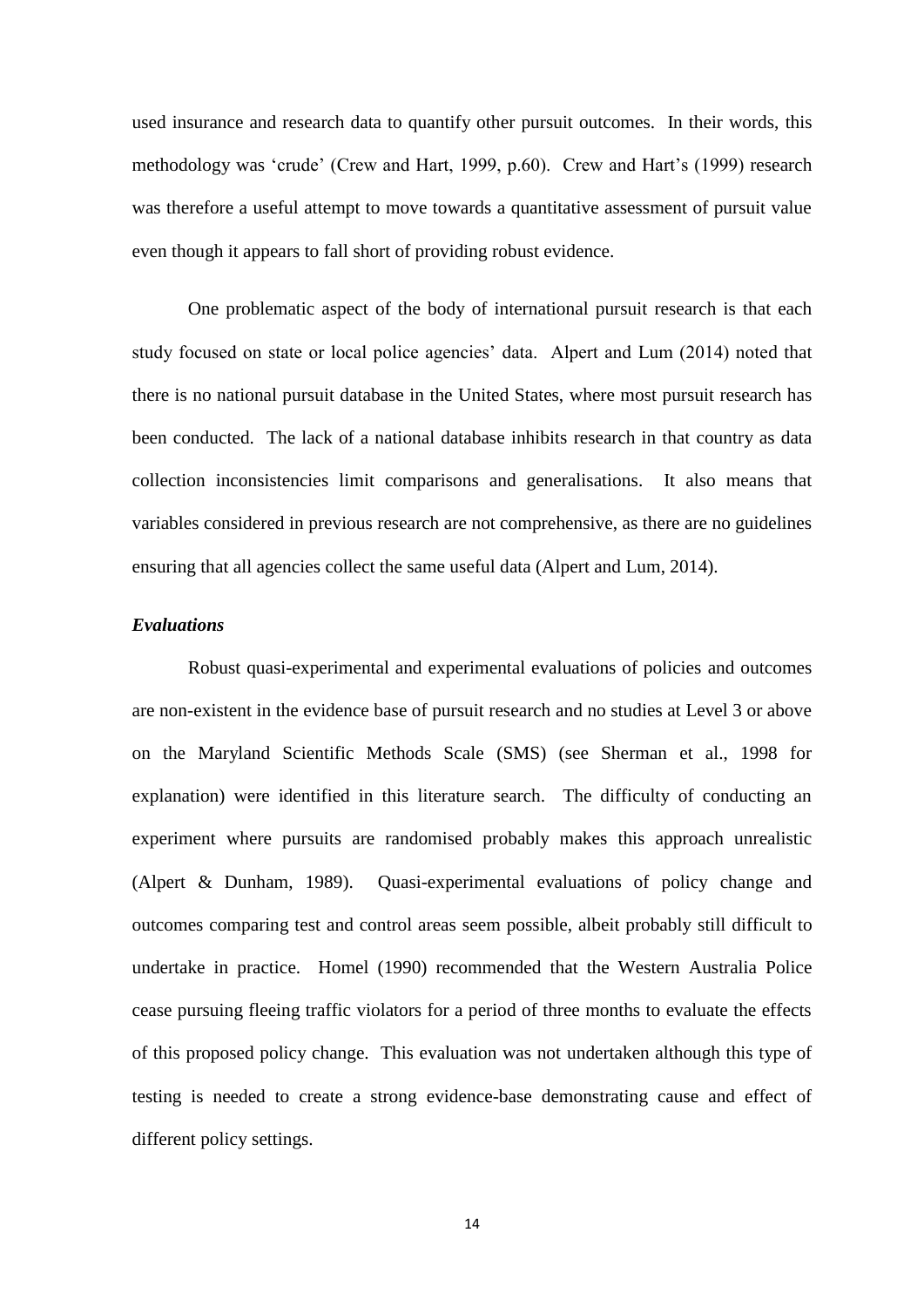Crew (1992) completed a before and after study (Level 2 SMS) of a restrictive policy in Houston, USA. The restrictive policy's implementation correlated with reduced pursuit numbers (outputs), but the study did not consider crashes and apprehensions (outcomes). The lack of control group, such as a similar city where policy did not change, also meant that it could not reliably provide causal inferences even if it had considered outcomes. The introduction of a restrictive policy in Queensland, Australia in 2008 also led to a substantial reduction in pursuit numbers (Lyneham & Hewitt-Rau, 2013), although no publicly available evaluation could be located.

Several authors (e.g. Brewer & McGrath, 1990; Homel, 1990) recognise the lack of pursuit policy evaluations and instead refer to research conducted on police shootings for evidence of potential policy and tracking effectiveness. Despite the study's relatively weak, Level 2 SMS design, Fyfe's (1979) study of a restrictive police shootings policy and tracking method shows how increasing policy restrictions can in some circumstances reduce police involved harm substantially with few negative side effects. The 2004 New Zealand changes could possibly have been evaluated this way, as could more recent policy changes in Queensland, Australia (Lyneham & Hewitt-Rau, 2013) or Milwaukee, USA (Alpert & Lum, 2014). This thesis will not attempt to fill this gap in pursuit evaluation research, but it does aim to highlight crash-risk concentrations that could be targeted and tracked during future policy reform. An evidence-based policing approach would involve evaluating any changes subsequently implemented as Homel (1990) recommended, and Fyfe (1979) undertook in relation to police shootings.

#### *Policy and Judicial Review*

Not all pursuit research has focused on what happened during pursuits or the outcomes of these incidents. Falcone and Wells (1999) assessed the characteristics of policies in 288 police agencies outlining how policy reform was largely driven by legal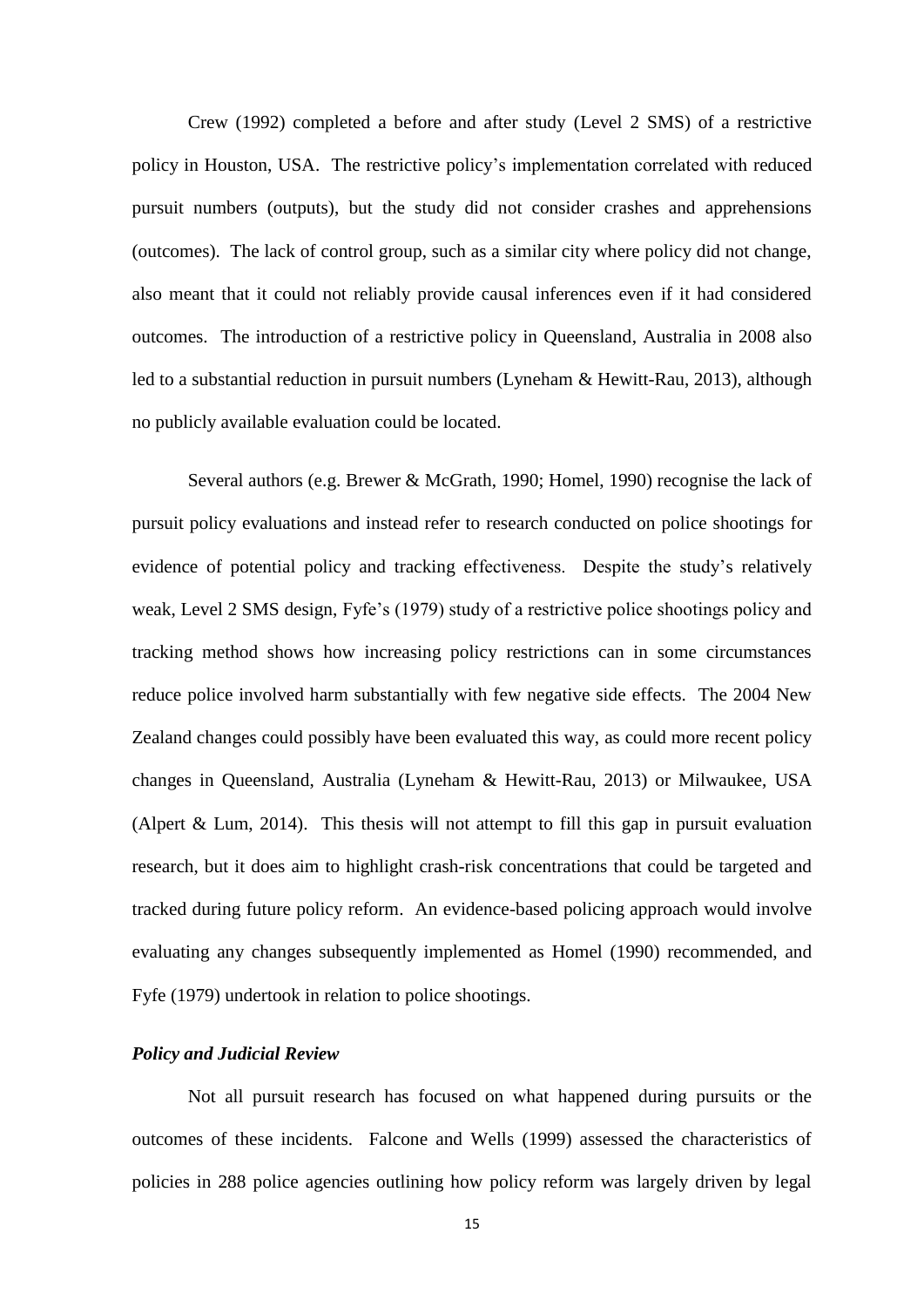liability rather than evidence. Shuman and Kennedy (1989), Alpert et al. (2000) and Alpert and Lum (2014) all argued that legal liability was a key driver of pursuit policy changes in the United States. Clearer policies started growing in the early 1990s specifying procedures and restrictions on pursuit tactics. Lyneham and Hewitt-Rau (2013) noted that State Coroners drove policy change in Australia. The level to which evidence informs policy and judicial processes as opposed to liability and public opinion is difficult to specify from the literature. Evidence appears secondary to judicial review in influencing pursuit policy reform, however.

#### *Criminological Theory*

Because there is currently no specific theory to explain pursuit behaviour criminological theory is considered. As Alpert and Dunham (1989) noted, general deterrence theory is often referred to when arguing in favour of less restrictive and more judgemental pursuit policies. Deterrence is considered by many to apply to both traffic offences and crime control (Alpert & Dunham, 1989). Several authors (e.g. Alpert and Dunham 1989; Homel, 1990) noted the widely held belief amongst practitioners and others that restricting or discouraging pursuits would lead to significant increases in lawlessness. The 2010 New Zealand Police review, for example, suggested this widely held concern (New Zealand Police, 2010). As Homel pointed out, this belief, with its roots in deterrence theory, is 'unproven' (1990, p.16). In other words, it has not been tested using scientific methods. This does not of course mean the claim is untrue. It does, however, mean that the claim is not evidence based. Beckham stated that the claim that general deterrence justifies pursuits is 'difficult to believe' (1983, p.37) and Fyfe stated there is 'little to support such a premise' (1990, p.117). On the other hand, as Wikstrom (2008) noted, certainty of apprehension and celerity of punishment are key aspects of deterrence theory. Being allowed to flee and escape would therefore run contrary to this theory. Testing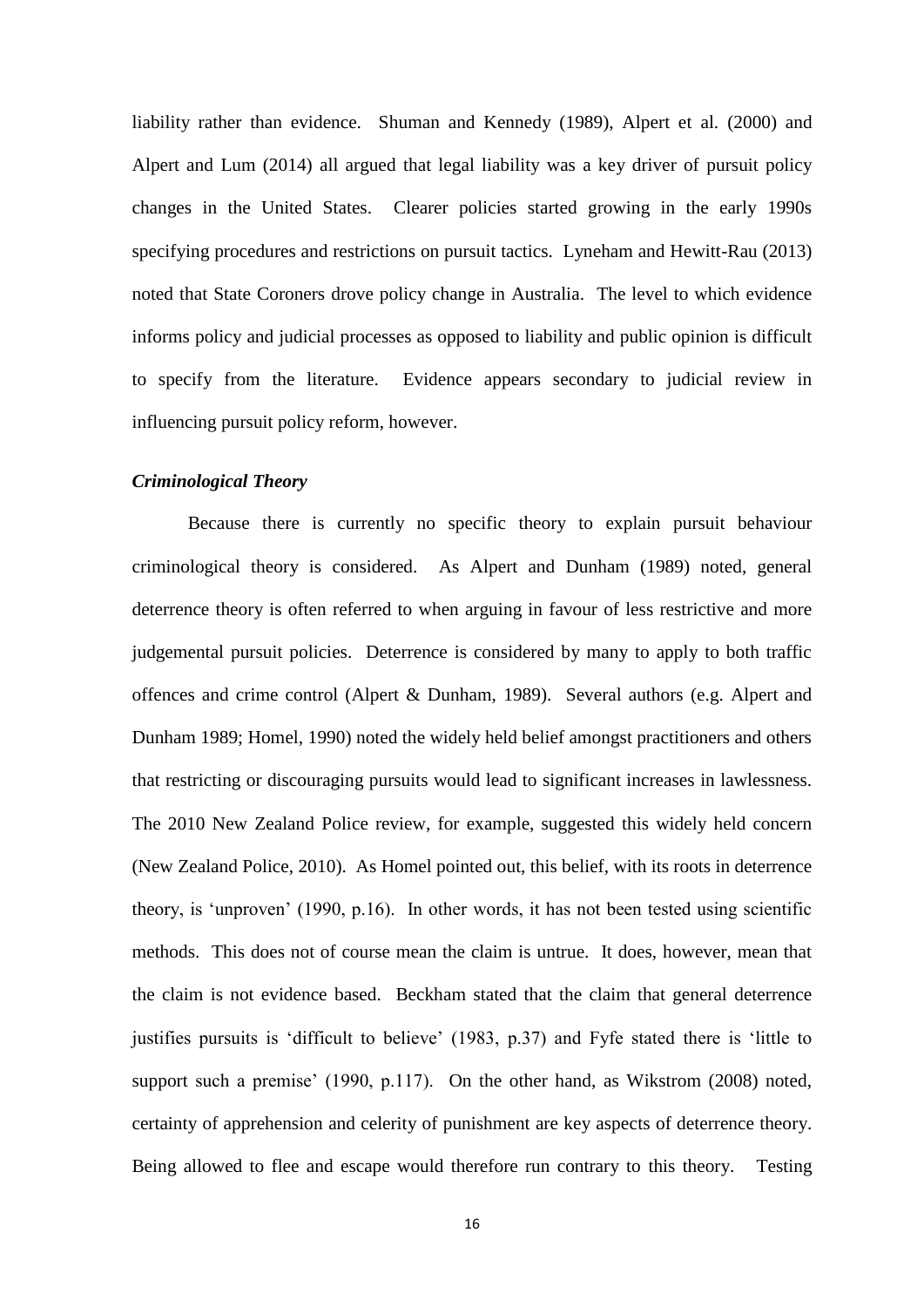deterrence from pursuits in an evidence-based context could prove difficult and has not been attempted. Crew and Hart (1999) stated that there are no data available that can clearly link the number of arrests stemming from police pursuits to a general deterrence of crime.

In regards to specific deterrence, Homel (1994) quoted an offender interview suggesting that in at least some cases pursuits exacerbate offending rather than prevent it. Despite the limited available evidence either way Homel (1990) suggested that the specific deterrent effect is likely to be low, given that the same offender names reappear across the database used in their study.

Offending and age have long been recognised as related (Gottfredson & Hirschi, 1990). This connection has been demonstrated in consistent replications of the age-crime curve, which peaks in late adolescence then declines (Bottoms, 2010, 2014). Bottoms (2014) discussed a range of theories of desistance that help explain why this distinctive and pronounced distribution of crime occurs. These theories include the effects of employment and social bonds, for example. It is likely that both fleeing drivers and pursuit harm caused by fleeing drivers also follow this pattern, and therefore provide insights into pursuit risk. Gottfredson and Hirschi (1990) also outlined evidence of association between age and crime, as well as gender and race as influencing propensity to commit crime. The authors suggested that age and propensity to crime has not changed in 150 years despite changes in society and arrest rates or when genders and jurisdictions are compared (Gottfredson & Hirschi, 1990).

Gottfredson and Hirschi (1990) suggested that low self-control may explain criminality and low self-control reduces with age due biological and social control factors. Low self-control might explain some fleeing driver behaviour where young offenders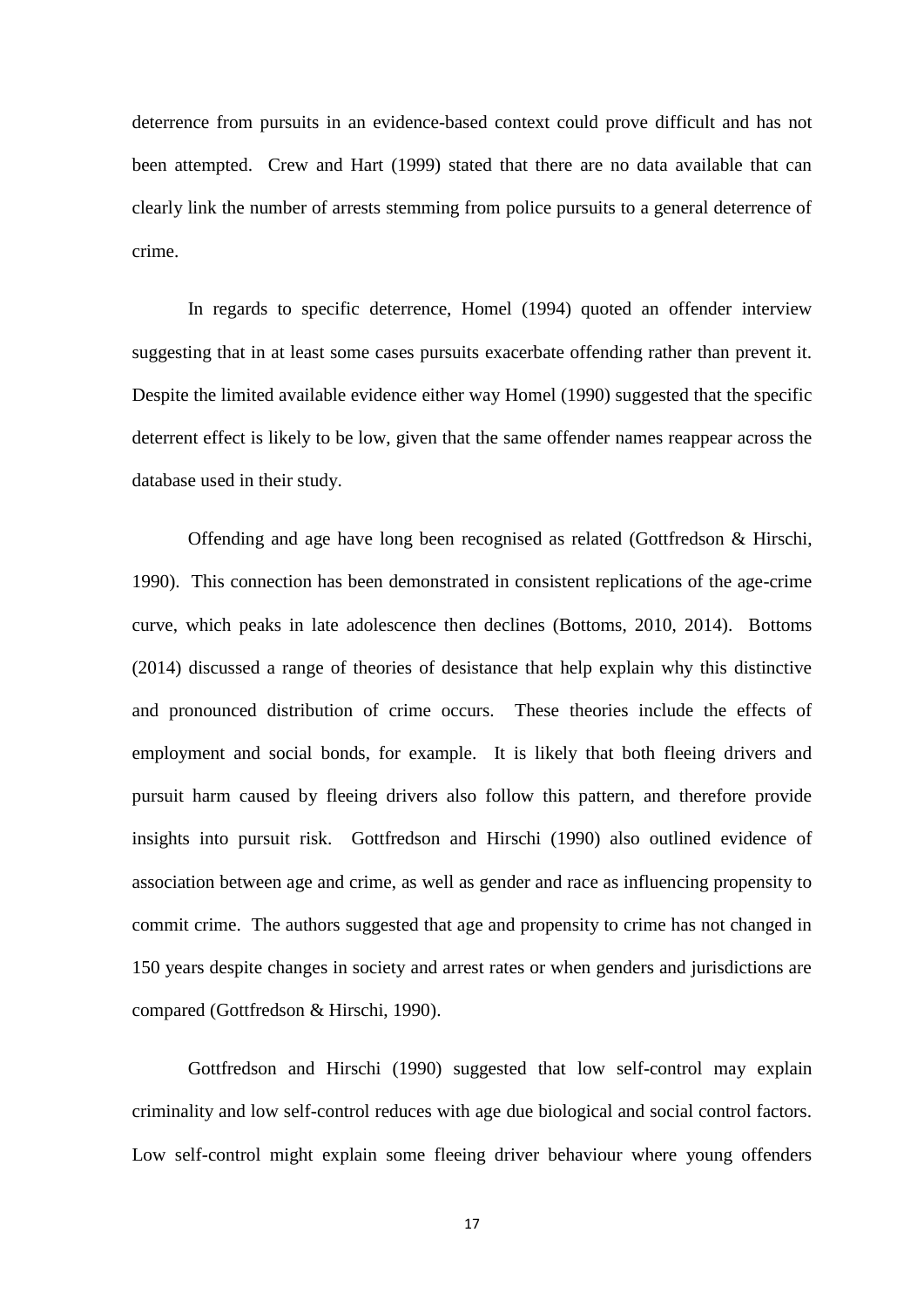make high-risk decisions or where other criminality is linked to their decision to flee. Self-control theory has also been used to explain officer misconduct (e.g. Donner & Jennings, 2014).

Homel (1990) and New Zealand Police (2003) reported the age of apprehended fleeing drivers and both data sets followed the age-crime curve pattern. Gottfredson and Hirschi (1990) report a similar pattern for traffic crash propensity as for crime, suggesting a disproportionately high risk posed by young drivers, which drops sharply until about the age of 30 years. A heightened risk posed by young drivers in Western Australian pursuits has also been noted (Homel, 1994). There appears therefore to be a gap in research about the level of risk posed by children and young people in New Zealand pursuits and a good chance that a concentration of crash risk will be identified.

#### *Power Few*

Sherman (2007) identified a possible solution to the problem of criminal justice experiments not finding large effect sizes for interventions. A solution proposed was to target resources where the most harm is concentrated amongst what is termed the 'power few' concentration of harm in a relatively small proportion of any unit of analysis (Sherman, 2007). In regards to pursuits this analysis of harm concentrations could be conducted with either fleeing drivers or officers to determine concentrations of harm. Officers are considered most likely to be useful for targeting as police agencies have inherently more control over their behaviour through training and oversight which can lead to more consistent officer behaviour (Alpert el al., 2000). While the present study does not involve an experimental approach to criminology as Sherman (2007) discussed, analysis of the extent of any concentration of harm will instead be very useful to ascertain the potential value of focused policy or administrative interventions. Sherman's (2007) suggested approach is therefore potentially of important value in practice.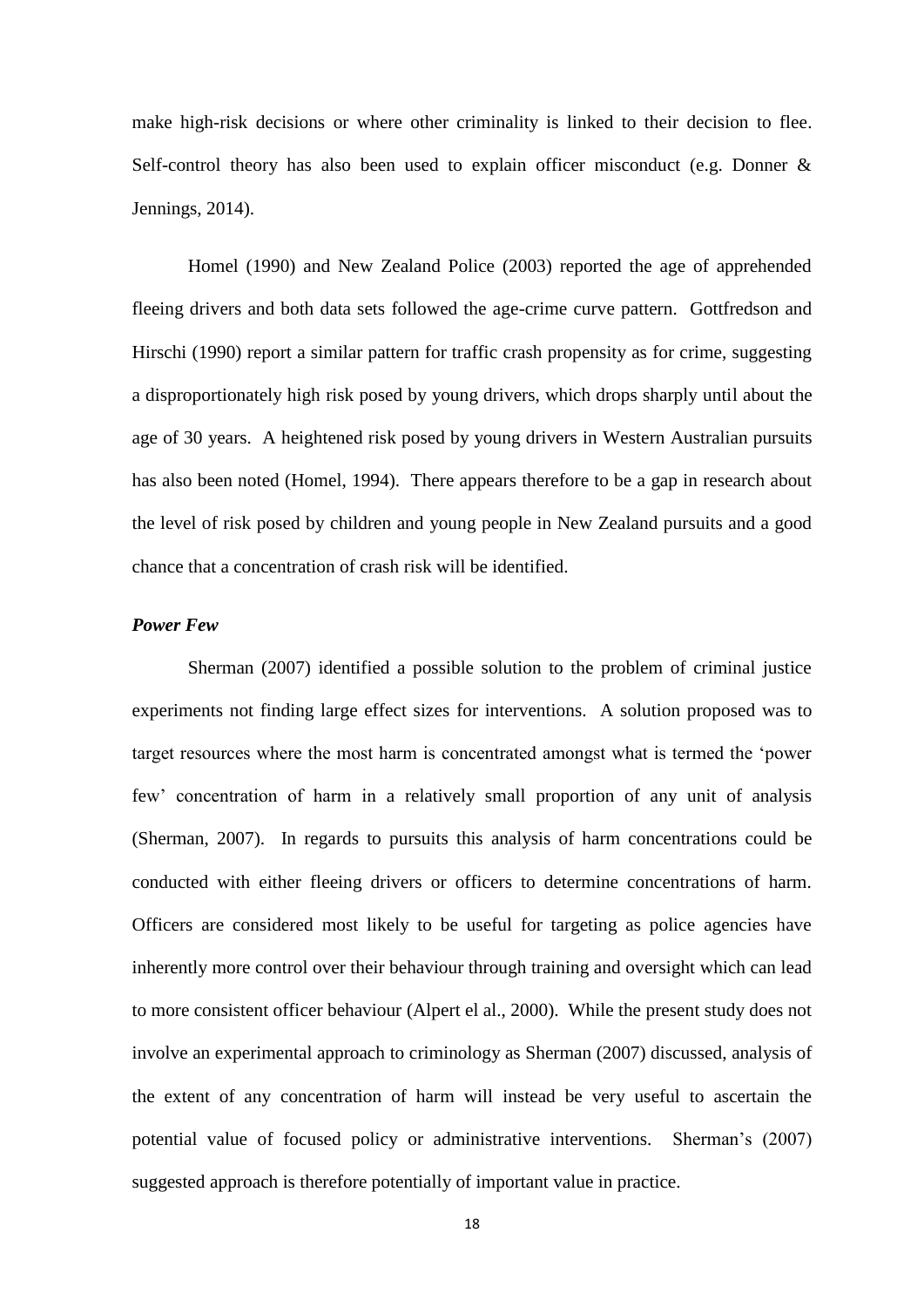#### *Summary*

A growing body of research has developed around police pursuits since the pursuit research landscape was rather sparse in the 1980s. Most research involves descriptive statistics which vary across jurisdictions. The variation between studies may be partly explained by inconsistent data collection. What does not vary is the presence of at least some level of negative outcomes wherever pursuits are permitted. The mix of positive and negative outcomes creates a conflict in objectives between police law enforcement obligations and obligations to maintain public safety.

Previous research has identified concentrations and patterns of likelihoods for crashes, injuries and apprehensions across other jurisdictions' pursuits. It includes overviews of descriptive statistics showing different outcomes in different places. What it does not do is analyse the likelihood of pursuit crashes occurring in New Zealand, or whether there is a power few concentration of harm amongst New Zealand officers. These are important gaps that this thesis will help address.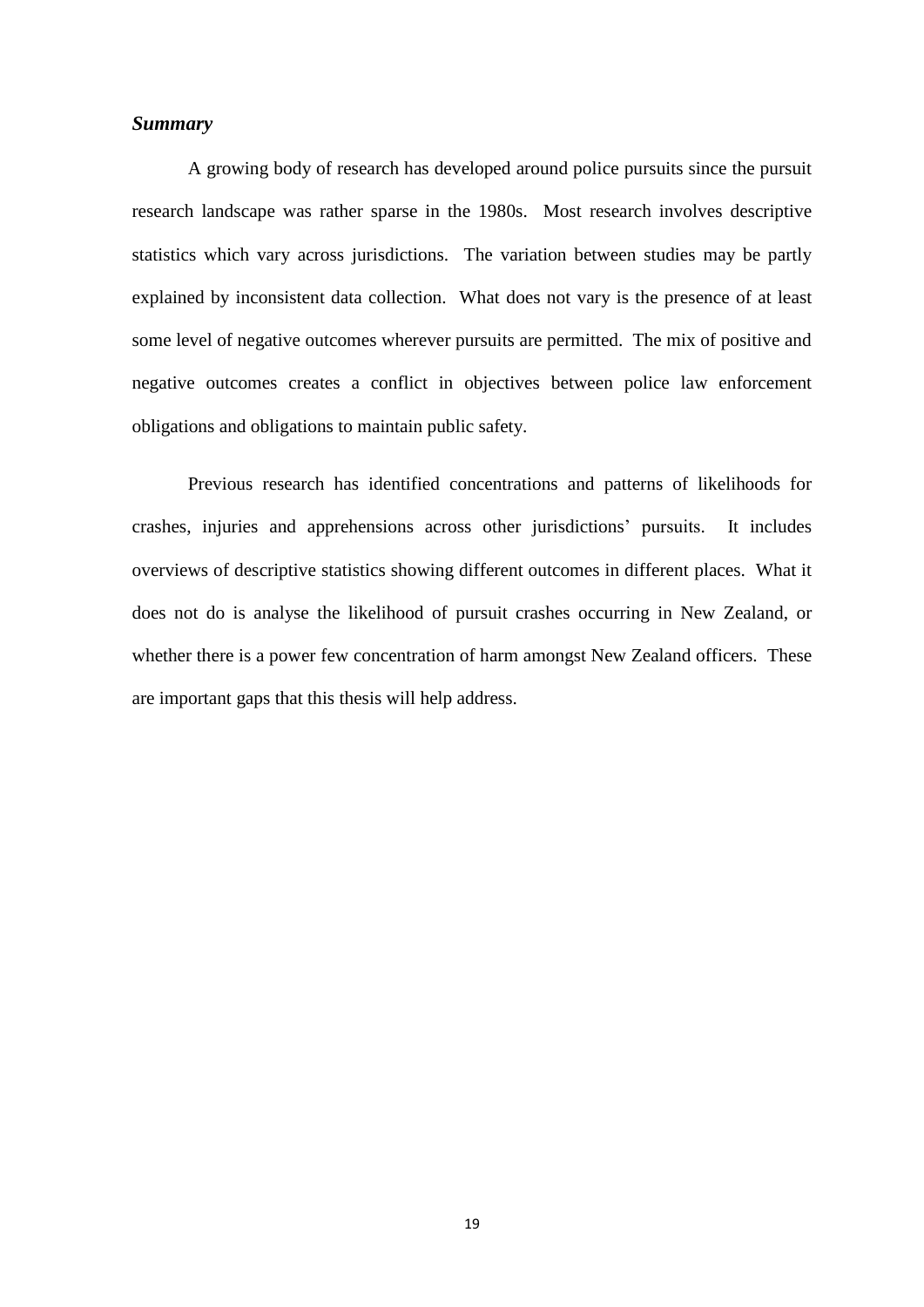#### **Methods**

This thesis explores general descriptive statistics found in the New Zealand pursuit data, highlights concentrations and patterns of crash risk, and identifies whether some lead police drivers pose a particular risk that is associated with their pursuit counts. Most statistical analysis used, such as cross-tabulation and *t*-tests, has been applied in previous pursuit research (e.g. Alpert et al., 2000). This thesis applies some of these approaches and presentation styles to assist with comparisons.

This chapter starts by clarifying definitions. Data used in the study is then described including an overview of data quality and limitations. An input, output and outcome model is then presented which lists and categorises pursuit variables. This model also describes how the variables interrelate and which variables police can control. This is followed by an outline of the research design used to address the three research questions: What descriptive characteristics are found across pursuits generally?; What, if any, patterns and concentrations of crash risk exist in individual police, external, and fleeing vehicle and driver variables?; Is there a power few concentration of pursuits and crashes amongst lead police drivers?

#### *Definitions*

Key terms are outlined in the following paragraphs. Other useful definitions are outlined in table form in Appendix 2 (p.86) to assist with reader clarity (Bachman and Schutt, 2014).

#### *Pursuits*

There is no internationally consistent definition of pursuit. The definition applied when data was entered into the database, and is consequently applied in this study, is: 'a pursuit occurs when the driver of a vehicle has been signalled by Police to stop, fails to do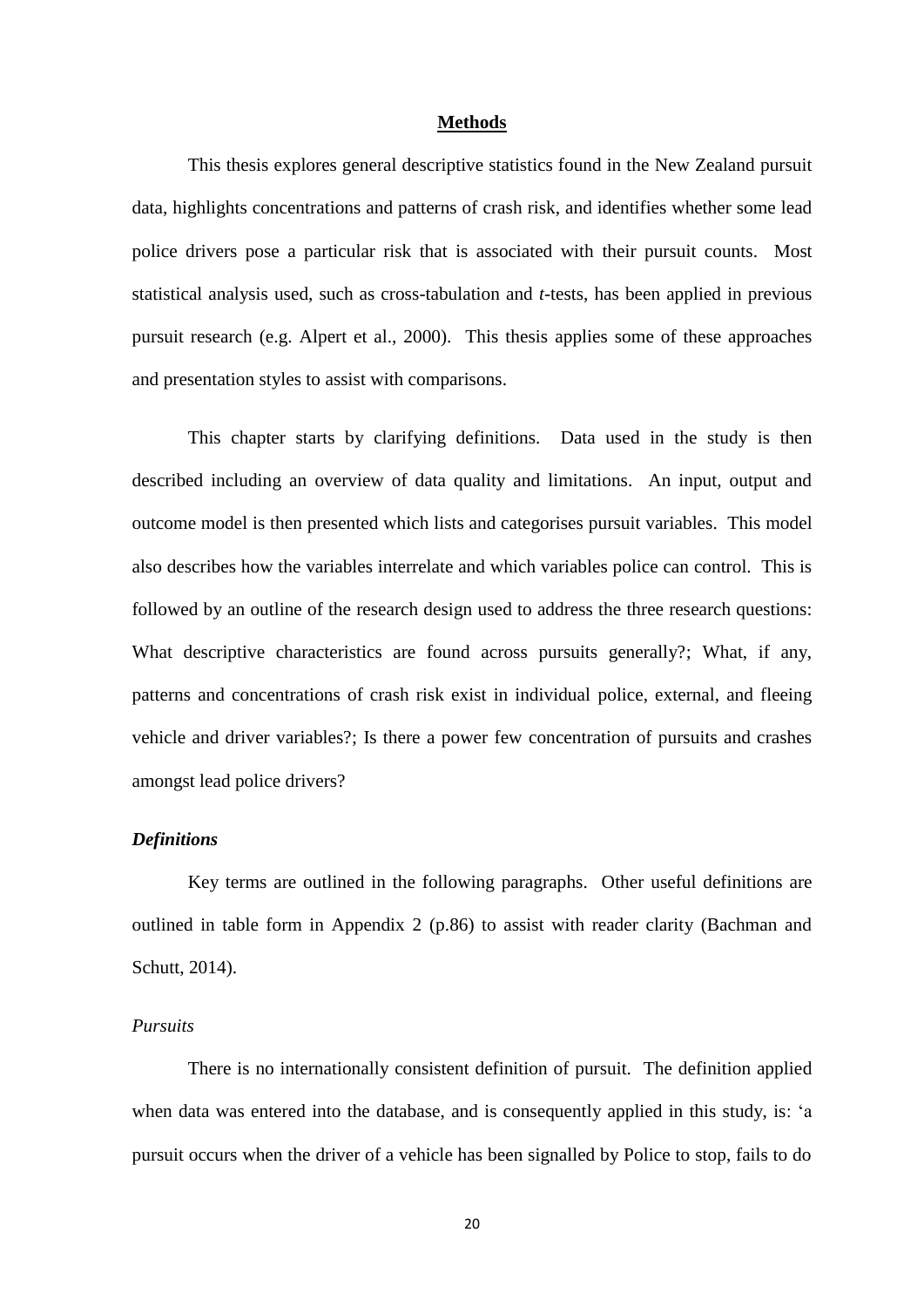so, attempts to evade apprehension, and Police take action to apprehend the offender' (Independent Police Conduct Authority, 2009). New Zealand Police currently refers to pursuits as fleeing driver incidents.

#### *Lead Police Drivers*

Lead police drivers are the focus of Question 3. They are defined as the officer driving the police car at the time a pursuit was initiated. These officers enter most details submitted to the pursuit database. Where pursuits are abandoned and reinitiated, these incidents are treated as separate pursuits with their own reporting processes.

#### *Data Sources*

Secondary data analysis is undertaken using the nationwide New Zealand Police pursuit database. New Zealand Police is a national police service with 9063 constabulary employees (New Zealand Police, 2014) and has responsibility for the vast majority of policing services across the country. New Zealand is slightly larger than the United Kingdom and has a population of around 4.5 million people. The database is administered by Police National Headquarters and is collected on an Excel spreadsheet by taking snapshots of a Lotus Notes-based reporting system. A flow diagram of the reporting process is found in Appendix 3 (p.87).

The data entry process is considered relatively robust compared with other pursuit studies, especially given the database's size. An automated electronic form is used with several layers of review. The electronic process improves promptness and data quality, whereas previous studies often used paper records (Alpert et al., 2000).

The Communications Centre Dispatcher first enters an event code 'PURSUIT' in the computer dispatch system to 'log' the pursuit. The Pursuit Controller is then prompted to start the reporting process and enters the first details into the Lotus Notes system. The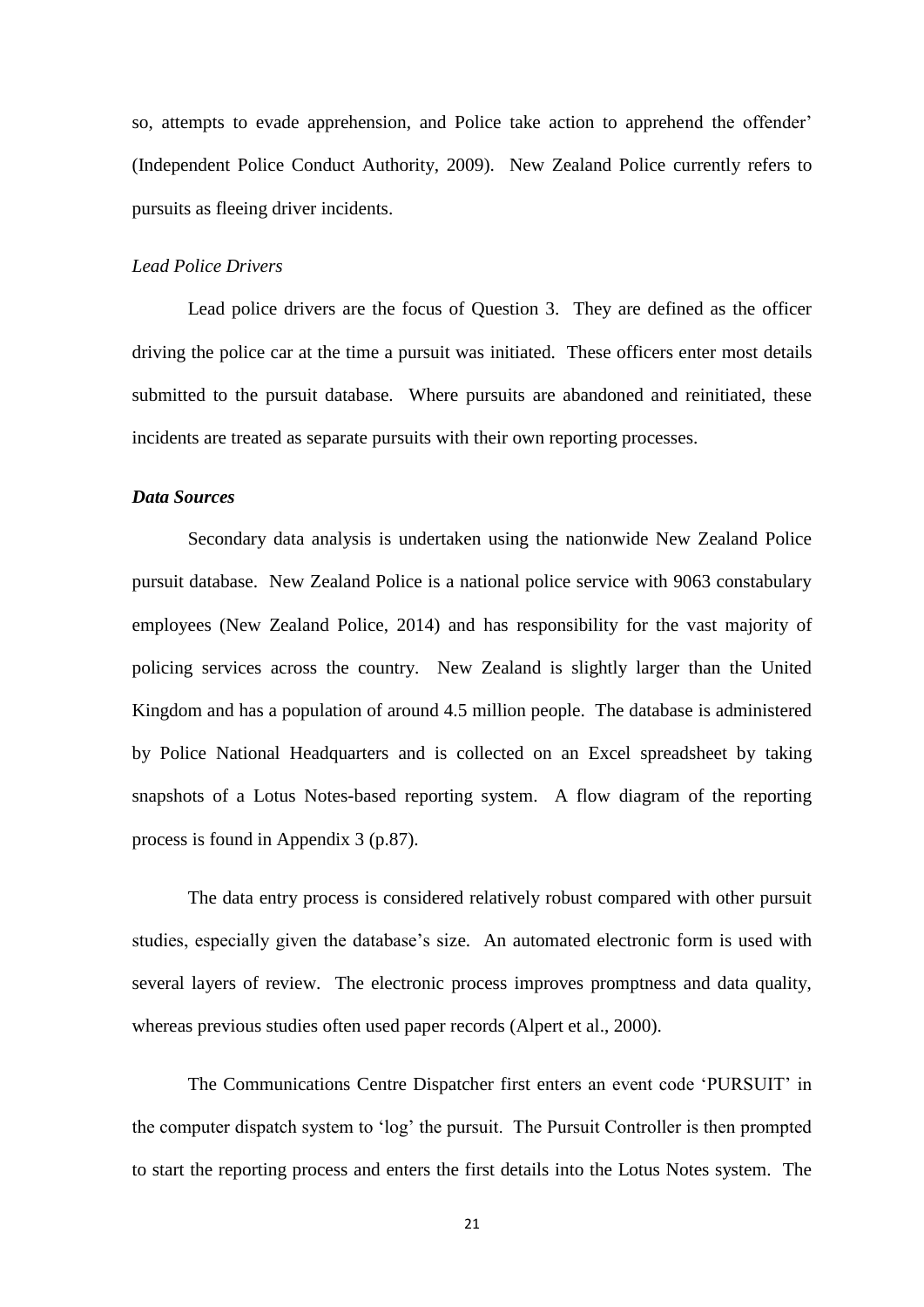Lotus Notes system sends an automated email to the lead police driver for further detail to be added. The officer adds details and sends the report to their supervisor for review. The supervisor then requires changes or sends it to the District reviewer and Police National Headquarters. Automated email reminders are sent if each stage is not completed in the required timeframes.

#### *Data Limitations*

Measurement reliability refers to how well data collection has consistently measured each of the same variables, whereas measurement validity refers to measuring the same thing with the correct result (Bachman and Schutt, 2014). Measurement reliability and validity in this study depends on how the data were entered into the database and cleaned.

As Table 1 shows, despite the automated reminders, only 86.3% of records (8049 pursuit records) completed the review process. Consideration was given to removing records at earlier draft stages. However, these records were largely complete. Many were manually checked and found to have problems with narratives and not with variables. Variable data is therefore considered fairly reliable and were retained although this may affect measurement reliability to some extent.

The electronic data entry process is likely to lead to a higher reporting rate than previous studies that used paper-based reporting systems (e.g. Alpert et al., 2000). Because the form's data entry process is started by the Pursuit Controller and reviewed by senior staff, there is also less opportunity for unreported incidents than if it was the lead police driver starting the process.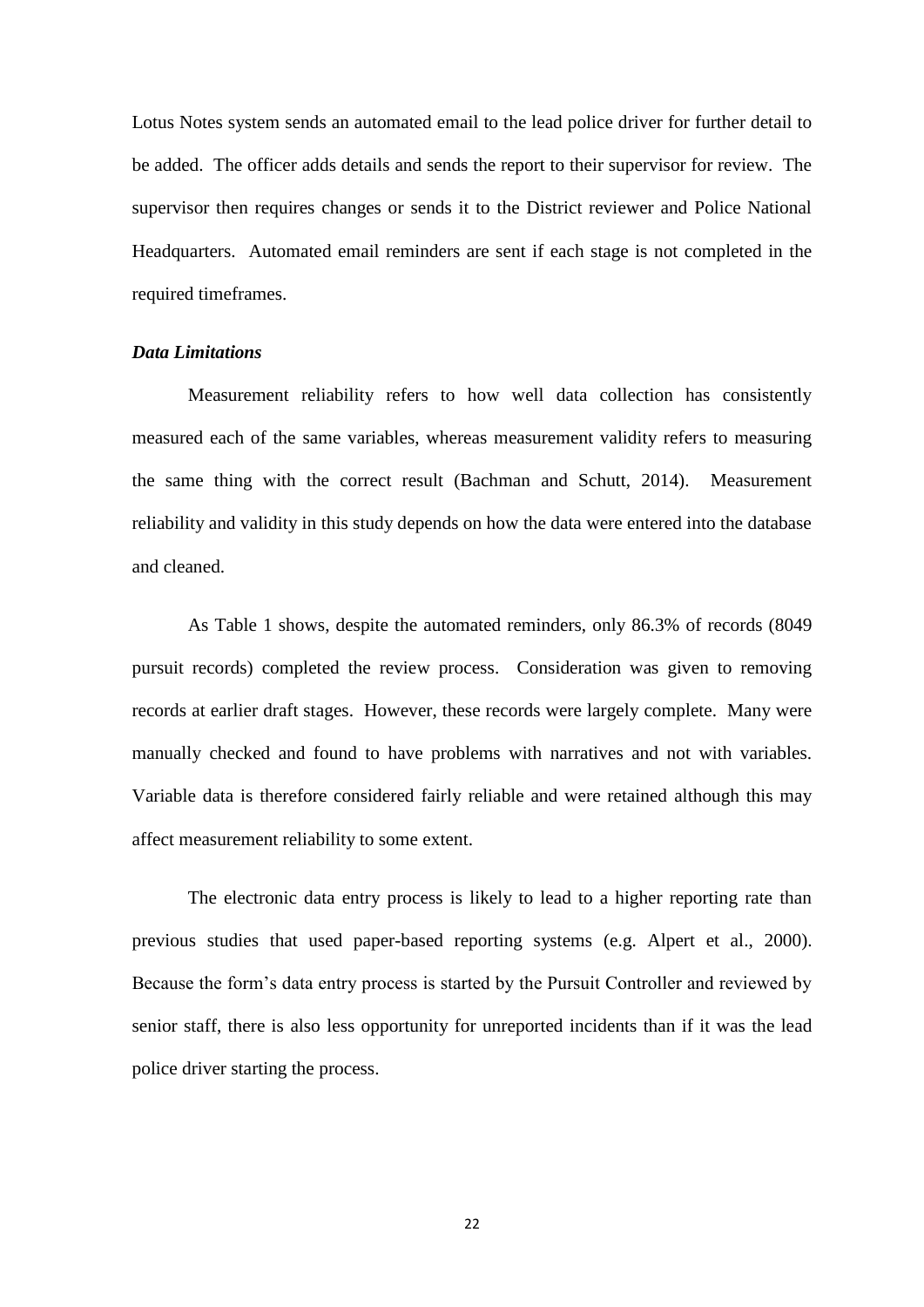Table 1. *Status of pursuit database records*

| <b>Status</b>                              | <b>Frequency</b> | <b>Percent</b> |
|--------------------------------------------|------------------|----------------|
| Draft – Communications                     | 100              | 1.1%           |
| Overdue – Awaiting Initiating Staff Action | 95               | 1.0%           |
| Draft – Pursuits                           | 71               | 0.8%           |
| Overdue – Awaiting TDD Officer Completion  | 16               | 0.2%           |
| <b>Awaiting Supervisor Approval</b>        | 1                | $0.0\%$        |
| Overdue – Awaiting Supervisor Approval     | 221              | 2.4%           |
| Rejected – Changes Required                | 68               | 0.7%           |
| <b>Awaiting District Review</b>            | 703              | 7.5%           |
| <b>Review Process Completed</b>            | 8049             | 86.3%          |
| Total                                      | 9324             | 100%           |

Although the reporting system works in favour of measurement reliability and validity in some respects, there are limitations and some errors were found in the data. The database was not established for research and has many limitations such as free text fields, missing data, omitted variables and data entry errors. It therefore required substantial cleaning and coding by the researcher prior to being usable for research. This is a common disadvantage of using databases created for administrative purposes (Bachman and Schutt, 2014).

Due to the number of records it was not practicable to manually check them all. However, all fatal pursuits were checked against narratives and electronic file records. Two non-crash deaths were removed from the database. File records generally only exist for pursuits that the officer reported as a crime or crash and are not therefore a realistic alternative data source.

There were also some errors in records. Outliers were verified and where appropriate corrected by manually checking narratives against data. Duplicate records were identified by scanning the database for officer and offender duplications and were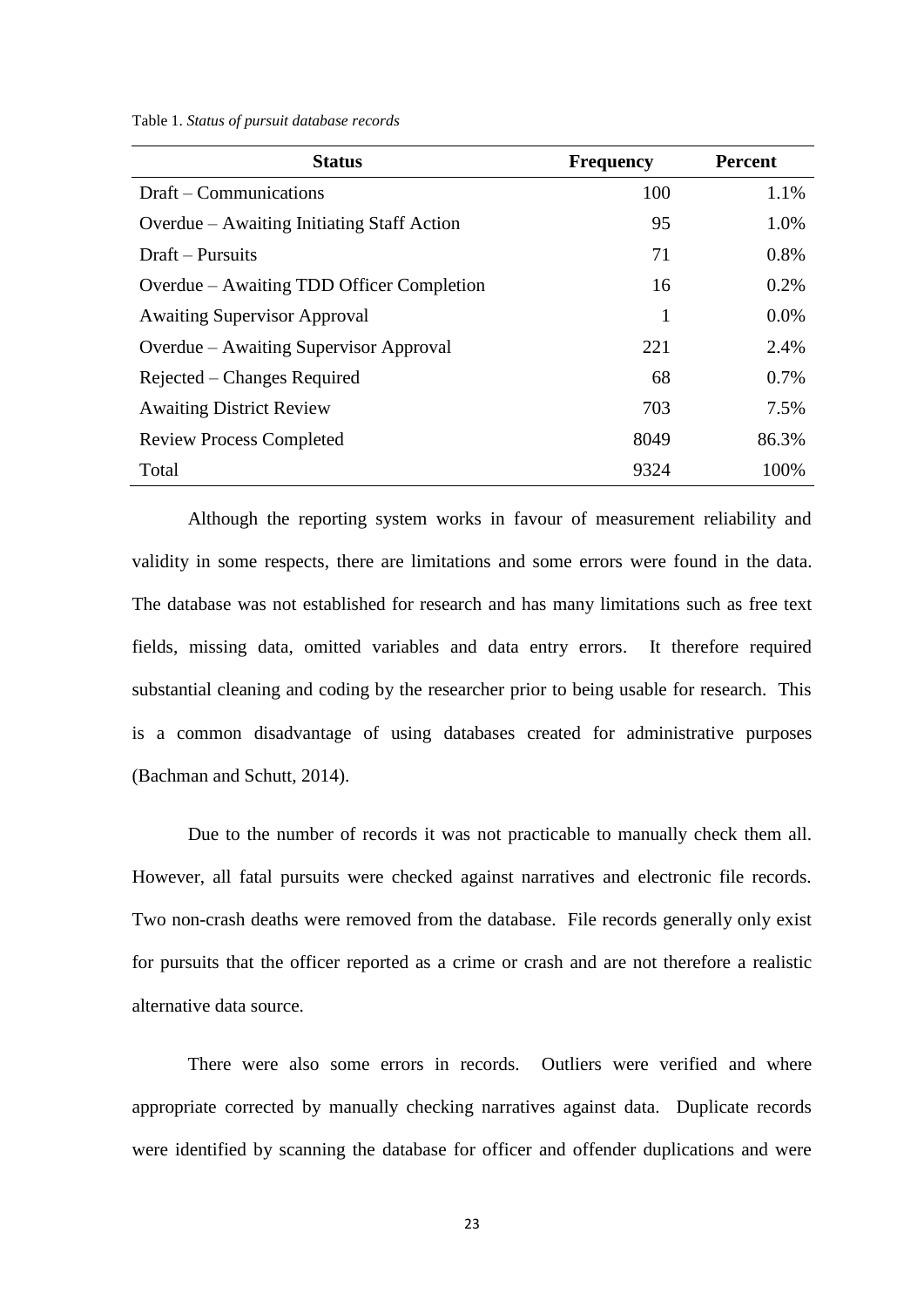removed when duplications were confirmed. Duplicates or incorrectly entered records that could not be corrected were deleted (15 records). This number includes records where the officer recorded their pursuit speed as zero and stated there was no pursuit. Five speed limit records were changed to correct values by checking narratives for records where values were not possible designated speed limits, probably due to typing errors.

Despite being started by the Pursuit Controller, the form may be affected by being submitted as part of an accountability process. Incentives exist for biased reporting of variables that could reflect negatively on officers' decisions. For example, speed and duration could possibly be under-reported for this reason. The extent of any underreporting was not deemed possible to determine. It is more likely to affect validity than reliability as the same incentives to under-report apply equally across pursuits with the same outcomes.

Omitted variables complicate analysis as there could be correlations between variables included and variables omitted causing spurious relationships (Stigler, 2005). For example, in the general population of road users weather is associated with driver speed and crashes (Theofilatos & Yannis, 2014), whereas only speed and crashes are recorded in the New Zealand database. When analysing speed's crash association it is not possible to control for the effect of the confounding variable, weather (among a host of other variables not included in the dataset). Omitted variables are, however, a common issue with secondary data analysis (Bachman & Schutt, 2014).

Another limitation is that most fields have some missing values. Most evidently, fleeing driver characteristic fields are missing when the fleeing driver escaped. When analysing fleeing driver variables a bias is possible. It was not feasible to determine how escaped and apprehended offenders' characteristics differed, other than the differences in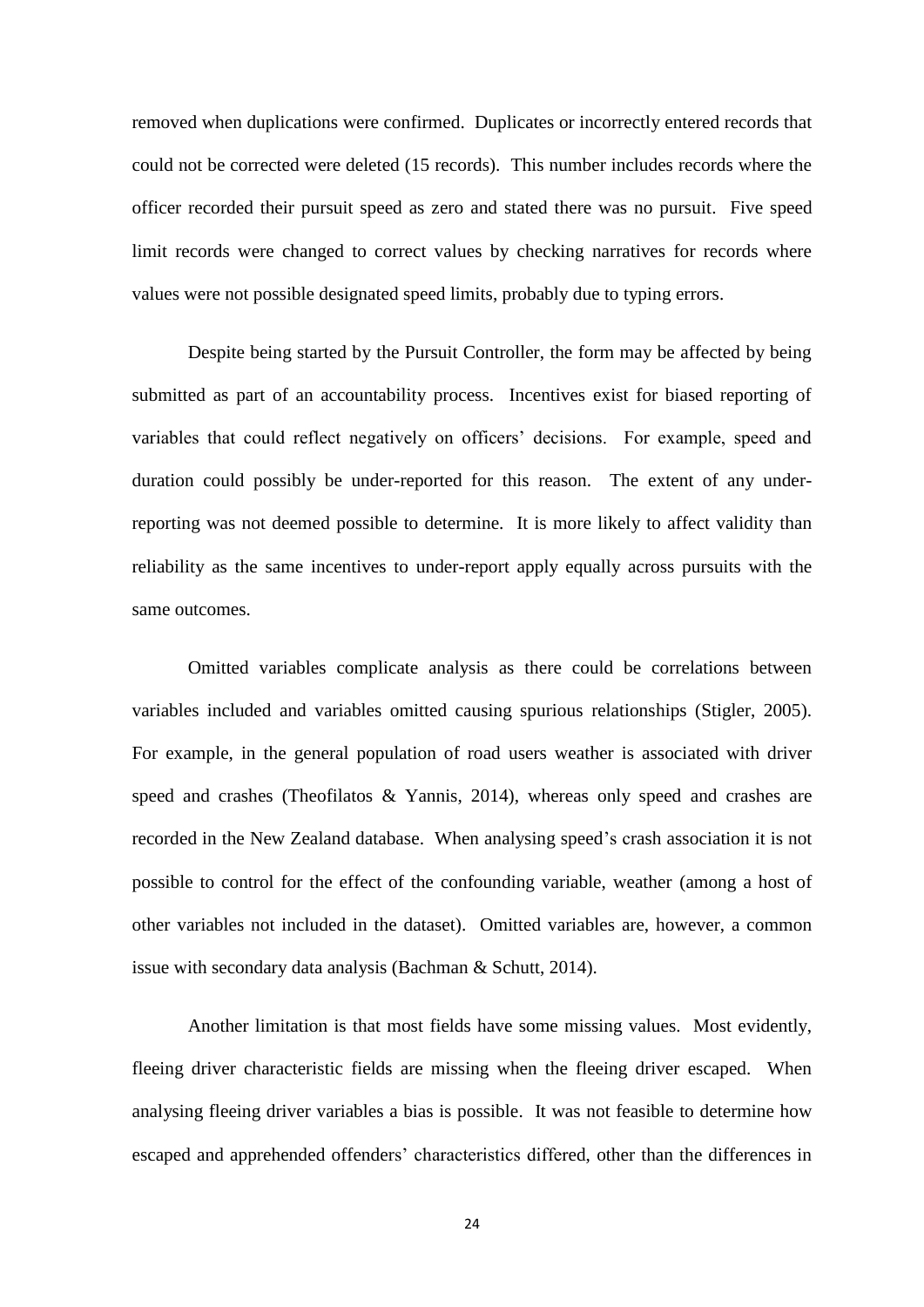pursuit characteristics. Any bias will affect generalisation to the total population (Hagan, 2005). The number of cases used for analysis is reported to show the extent of missing variables in different parts of the thesis.

Officer demographic variables were not recorded in the original database. Data was matched with Human Resource Department records and added to the database. This process was made especially difficult because the fields allowed free text making incorrect matches numerous and some manual linking necessary. A number of officer records could not even be manually linked to Human Resource records because officers had resigned or changed names making it impracticable to link (246 officer records). Officer ethnicity data is collected from officers on a self-identifying basis and may therefore be subject to a higher error rate than other variables.

Data have been measured consistently for most database variables since 2004. However, there have been some changes to policy and collection approaches since then including a 2009 change to injury data processes. In addition, complete years of speed limit data have only been collected since 2011. To avoid these changes and any seasonal bias calendar years were used for analysis from 2011 to 2014 inclusive, during which time data collection policy has been consistent. The final cleaned dataset included *N=*9,324 case records with 122 variables potentially available for analysis (list of variables in Appendix 1, p.85).

Ethical issues were considered. All data relating to individuals, including vehicles and names were anonymised using randomly assigned numbers prior to extracting data from the New Zealand Police computer system. No individuals could therefore be identified during analysis.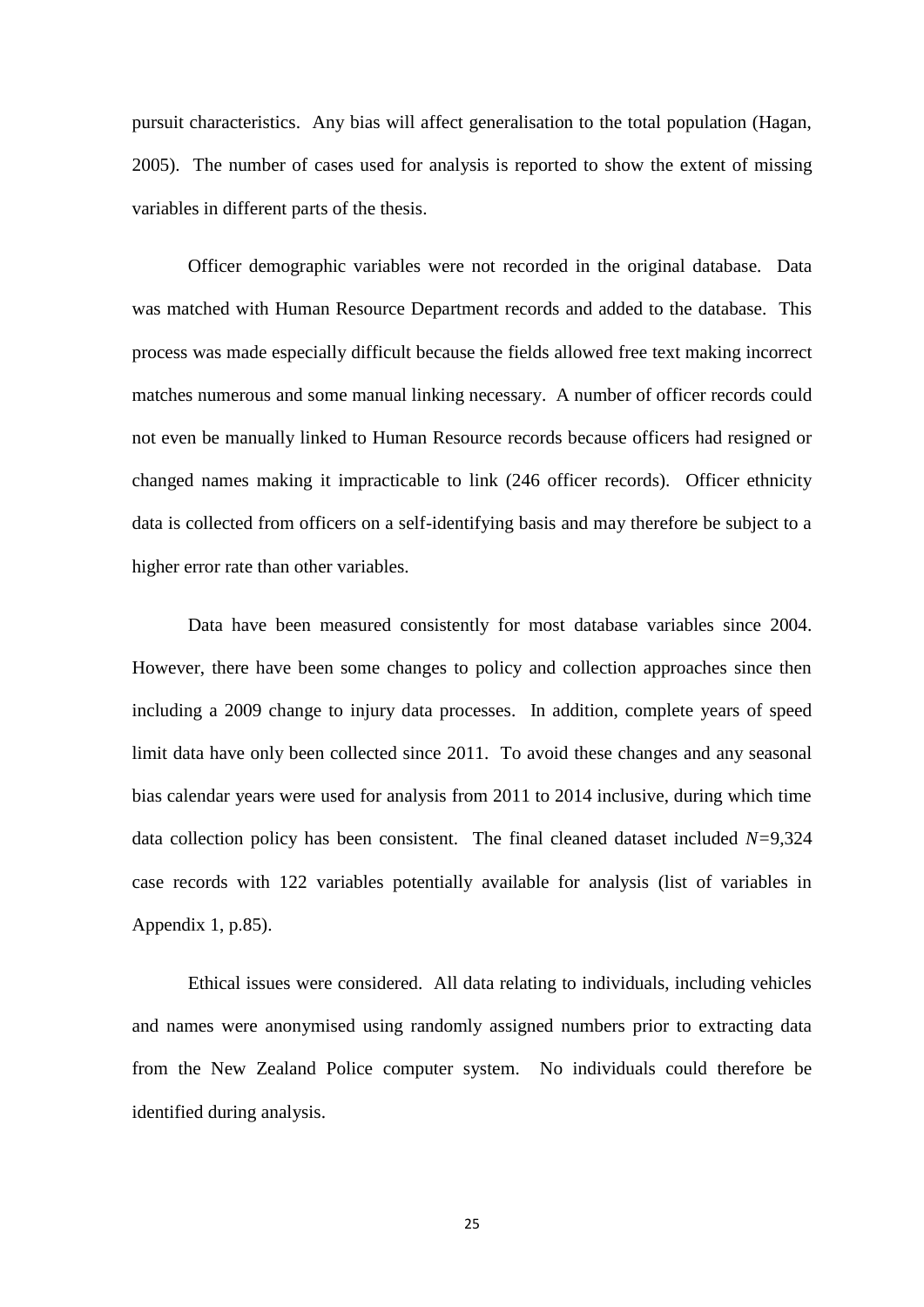#### *Research Procedure*

The primary research method for this study is descriptive analysis. The focus for Questions 1 and 2 is reported police pursuits, whereas for Question 3 it is lead police drivers. The general research approach is a targeting and tracking study to identify where harm reduction may be improved by looking at where the predicted future risk of harm is highest (Sherman, 1992).

The first part of the methodology involved defining the main outcome variable for the three research questions. Consideration was given to analysis of fatal crash or fatal and injury crash outcomes. These options would be problematic because they are relatively rare outcomes meaning that the design might be underpowered to detect smaller associations even though the large sample size used will increase statistical power (Weisburd, Petrosino & Mason, 1993).

Despite the large dataset used some adverse affects could still occur due to the law of small numbers (Kahneman, 2011) when data is split into small sub-categories for descriptive analysis. The law of small numbers refers to smaller numbers of variables being affected more by random variation in the data, increasing the possibility of a relationship between variables appearing to exist when it does not really exist, or vice versa. To balance the weaknesses of various approaches the negative outcome analysed will be all crashes during pursuits, including property damage crashes.

Crashes a short time after pursuit abandonment are not included due to the different incident context. Many fleeing drivers slow down or stop after police abandon pursuits (Alpert et al., 2000). Furthermore, a number of variables, such as speed are not recorded once the pursuit is abandoned.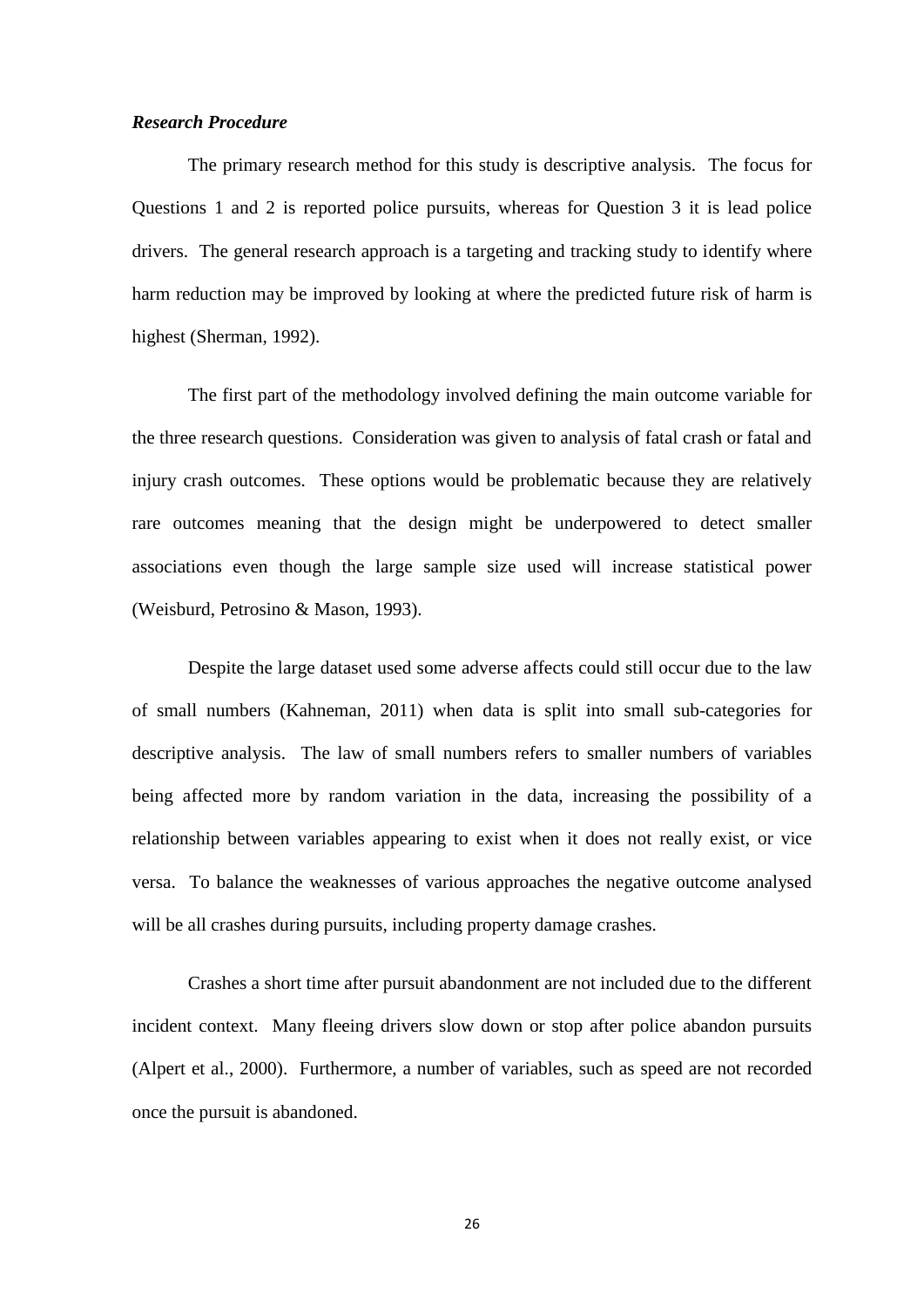The order variables occur and which ones police control is important to understand so the findings can be more easily applied in practice. Figure 1 illustrates an input, output and outcome model arranging variables logically. A similar model has been used in other policing research to illustrate solvability factors (e.g. Coupe, 2014) and these models are a familiar aspect of New Zealand public management (Boston, et al., 1996). Police have direct control over their inputs and outputs, but very limited control over external and fleeing driver variables. All three sets of variables are believed to cause different outcomes. However, relationship directions are not tested for in this largely descriptive study.



*Figure 1*. Pursuit input, output, and outcome model showing which variables are relevant for analysis, of these variables which ones are available to be analysed (green and orange variables) and which variables are not available to be analysed (red variables). White boxes are directly relevant to crash risk, whereas the light grey boxes relate to outcomes that are outside of this study's focus.

Selection of the model's variables was informed by previous research discussed in the literature review chapter. Variables are colour-coded to show data availability. Green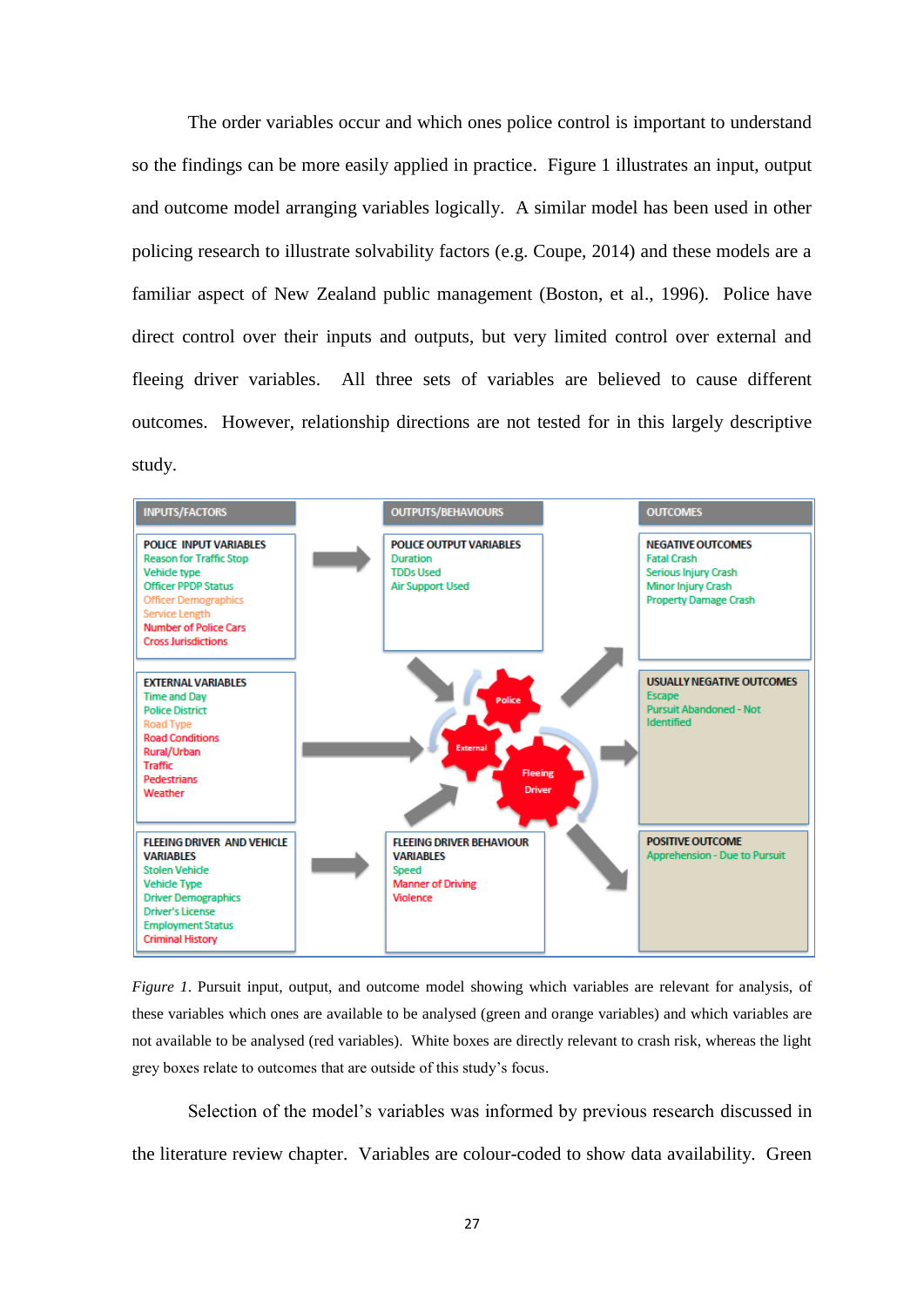variables were recorded and available. Orange variables were not recorded, but have been obtained from other sources. Red variables were not available in the database and were not practicable to obtain.

Some omitted variables might have been more useful than others. Weather, traffic conditions and the number of police cars involved are not included in the database, but would be useful for example. Pursuits that cross jurisdictions are also not included, but are likely to be less of a factor with one national police service. Because the database includes some other variables, namely officer Police Professional Driver Programme (PPDP) status and police vehicle type, these were also selected for analysis because their inclusion in the accountability process indicates that they are thought to associate with pursuit outcomes.

Some data have been pooled using a lookup function to reduce the number of category levels. Often this was because free text fields caused very large lists of categories as was the case for ethnicity and occupation. Some age analysis involved categorising values into brackets principally to analyse the level of risk posed by children, young people and young adults. Pursuit durations were pooled into categories to avoid data problems due to officers rounding values and because pursuits less than one minute long were rounded to zero. Road types were grouped by pooling speed limits into urban, arterial and highway/rural groups as defined by the New Zealand Transport Agency (2003).

The speed measure chosen for analysis is the speed differential because police commonly use this measure in practice to assess risk and make abandonment decisions. This was calculated by the subtracting the top pursuit speed from the speed limit.

The main analytical method used is cross-tabulation with chi-square analysis. Cross-tabulation is a useful approach as it effectively shows the likelihood of different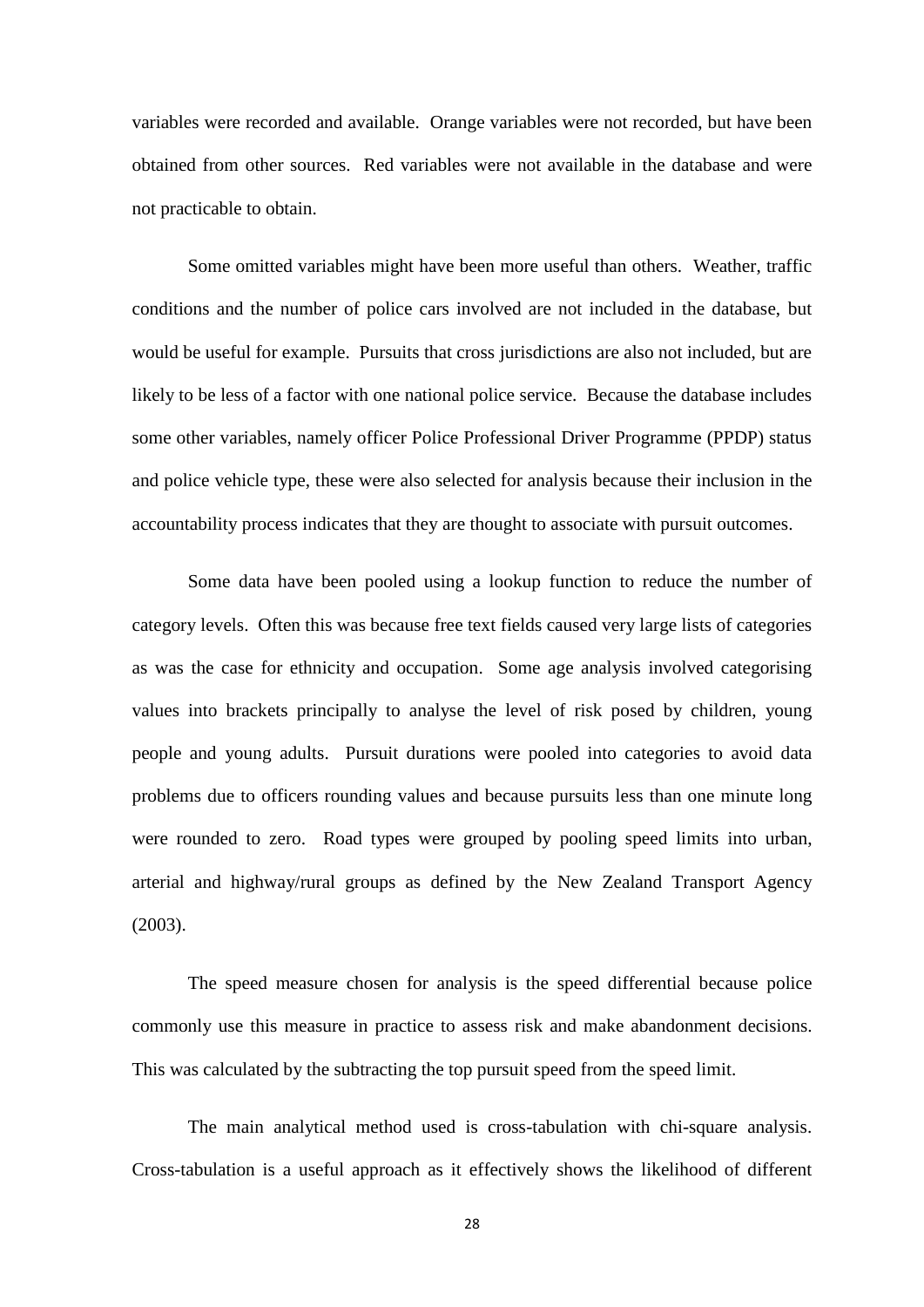outcomes given the presence of other variables when categorical data is used. This is similar to a conditional probability as used in other policing research including the development of hot spots policing (Sherman, Gartin & Buerger, 1989) and in the power few analysis section of the present study. Put simply, conditional probability tells us the chance of a defined outcome occurring given that we know an event has already occurred (Gosling, 1995). Cross-tabulation used in this study shows different variables that precede the outcome (crashes) in time, whereas conditional probabilities generally report the likelihood of the same outcome occurring again.

While it can be argued that this dataset is close to a total population of New Zealand pursuits from 2011 to 2014 it could also be argued that it is a sample. For example, it is not a total population of all pursuits as a time period has been selected and extracted and some variables have a lot of missing data, especially fleeing driver variables. Consideration was given to expanding the time frame extracted. However, the four-year timeframe is considered to provide a good balance of sample size and measurement consistency.

Significance testing was used to see if some groups in the population are different from one another in terms of outcomes. An alpha level of 0.05 was applied for rejecting the null hypothesis of no association in all statistical tests. Because the dataset is large it is important not to overstate the practical significance of small but statistically significant results.

#### *Research Questions and Data Analysis*

*Research Question 1: What descriptive characteristics are found across pursuits generally?*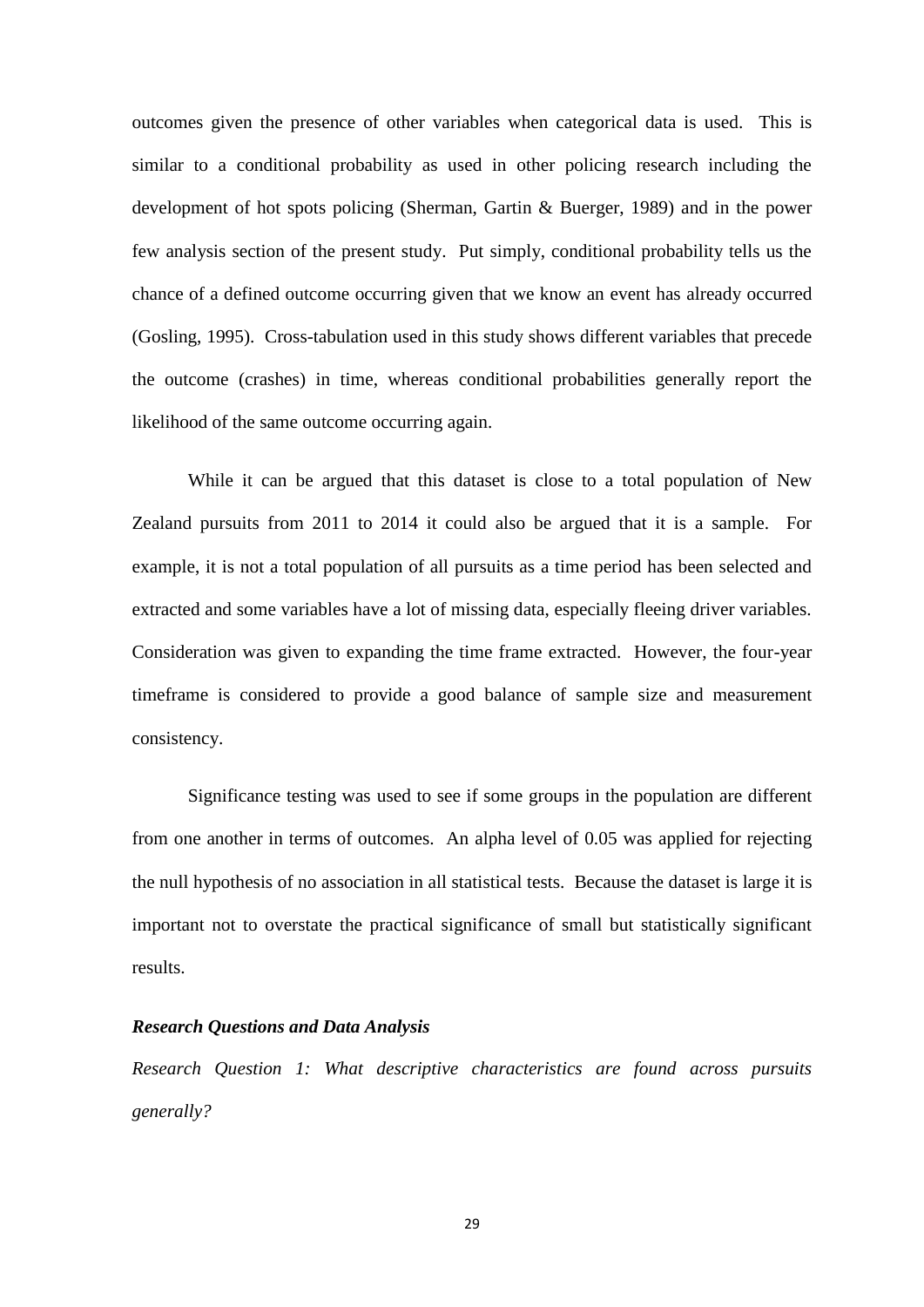Descriptive statistics were generated using Excel and SPSS to show pursuit patterns, the proportion of harmful pursuit outcomes and the distribution of pursuits across variables, such as pursuit durations. This provides a basis for comparisons with studies in other jurisdictions. It also indicates where concentrations of harm might be found. Interval data was applied to frequency distributions and histograms to identify patterns (Ruane, 2005). The mean, median and standard deviation are reported for interval data, whereas modes and percentages are reported for nominal and ordinal data (Bachman & Schutt, 2014).

*Research Question 2: What, if any, patterns and concentrations of crash risk exist in individual police, external, and fleeing vehicle and driver variables?*

Bivariate analysis was used to test associations between the variables listed in Figure 1 and crashes (negative outcome in Figure 1). Bivariate analysis was applied and presented in a similar way to other pursuit studies such as Alpert et al. (2000). This replication provides a useful framework for comparisons while addressing the research questions in a logical way. Phi and Cramer's V statistics are reported to indicate association strength and are presented in a similar format to previous studies, also for comparison purposes. Reporting Phi and Cramer's V statistics is important as chi-square tests on their own only show whether the association is statistically significant, not the association's magnitude. Cohen's conventions (as cited in Privitera, 2015) recommend interpreting Phi (1 *df*) as: 0.10 small, 0.30 medium and 0.50 a large effect size, and Cramer's V  $(>1 \text{ df})$  conventions as small 0.07, medium 0.21 and large 0.35. To give the results context though, Alpert et al's (2000) study conducted 16 chi-square tests for similar pursuit variables to the present study. Eleven of these reported Phi values lower than 0.1 and 4 were higher than 0.1, but lower than 0.2. In the present study odds ratios were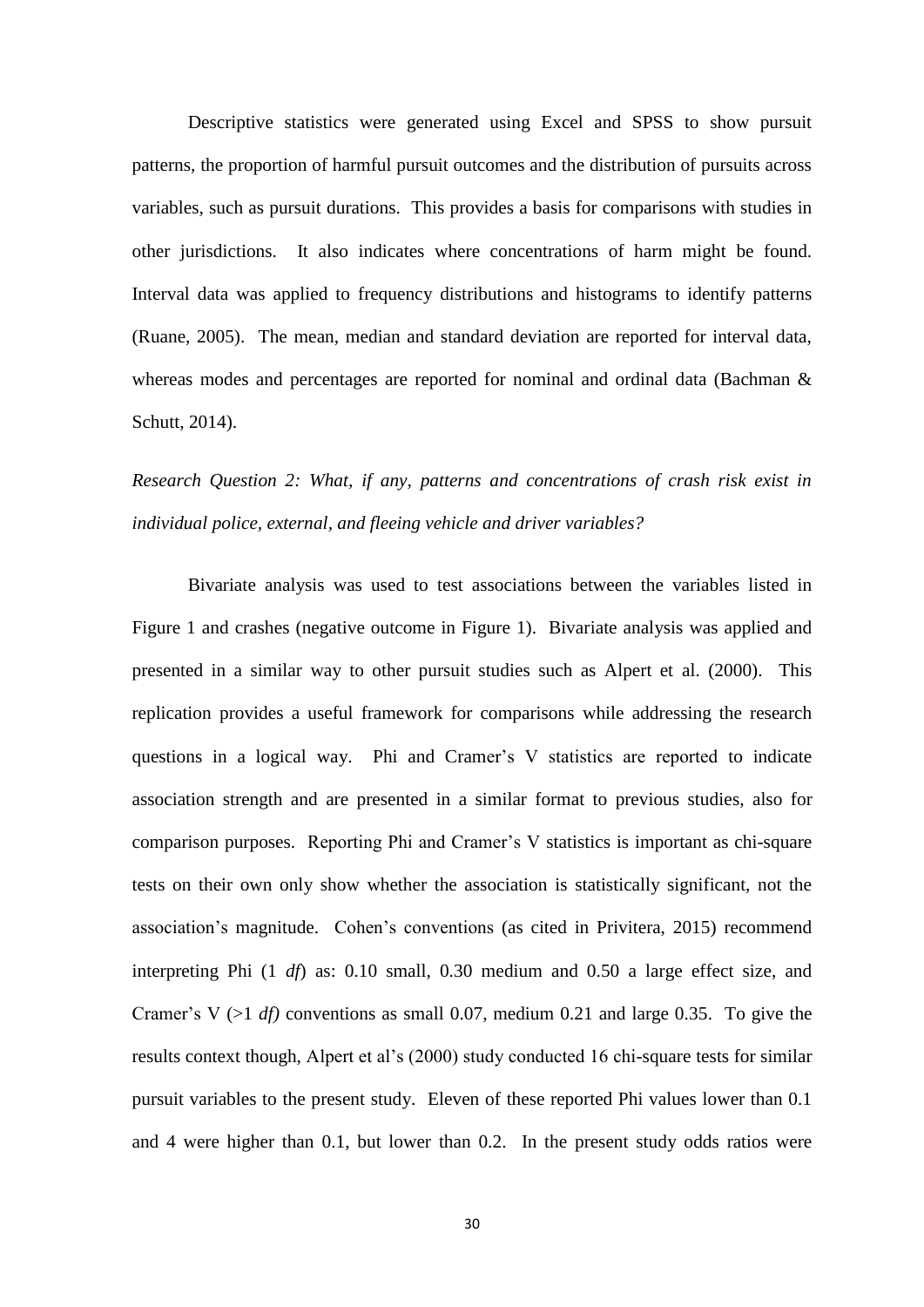calculated for 2x2 tables using the SPSS risk value function. An odds ratio shows the relative likelihood of an outcome for one group compared to another.

Adjusted standardised residuals were calculated for chi-square tests with greater than 1 degree of freedom  $(2x2 \text{ table})$  as this will show us which observed frequencies differ significantly from expected frequencies. Cells with higher than 2 or lower than -2 residual values are considered equivalent to a significance level of 0.05 (Sharpe, 2015). The adjusted option was chosen because sample sizes in different levels vary substantially in some tables and the adjusted version takes account of these different sample sizes (Sharpe, 2015).

Where interval data is recorded *t*-tests were used to determine if there were statistically significant differences between the means in different groups. This is also reported in a similar way to previous studies (e.g. Alpert et al., 2000) for ease of comparison.

*Research Question 3: Is there a 'power few' of pursuits and crashes amongst lead police drivers?*

Question 3 is a separate question focusing on lead police drivers. A histogram was created first showing pursuit counts per lead police driver. The distribution was used to assess if a 'power few' (Sherman, 2007) of officers exists who engage in more pursuits relative to other officers who initiated fewer, but at least one pursuit. This was followed by analysis of the conditional probability of further pursuits per officer for each pursuit count, then analysis of whether more frequently pursuing officers' characteristics and outcomes differ depending on pursuit count per officer.

The pursuit count per officer was calculated using the SPSS aggregation function. This count was added to the original database as an additional variable. Regression was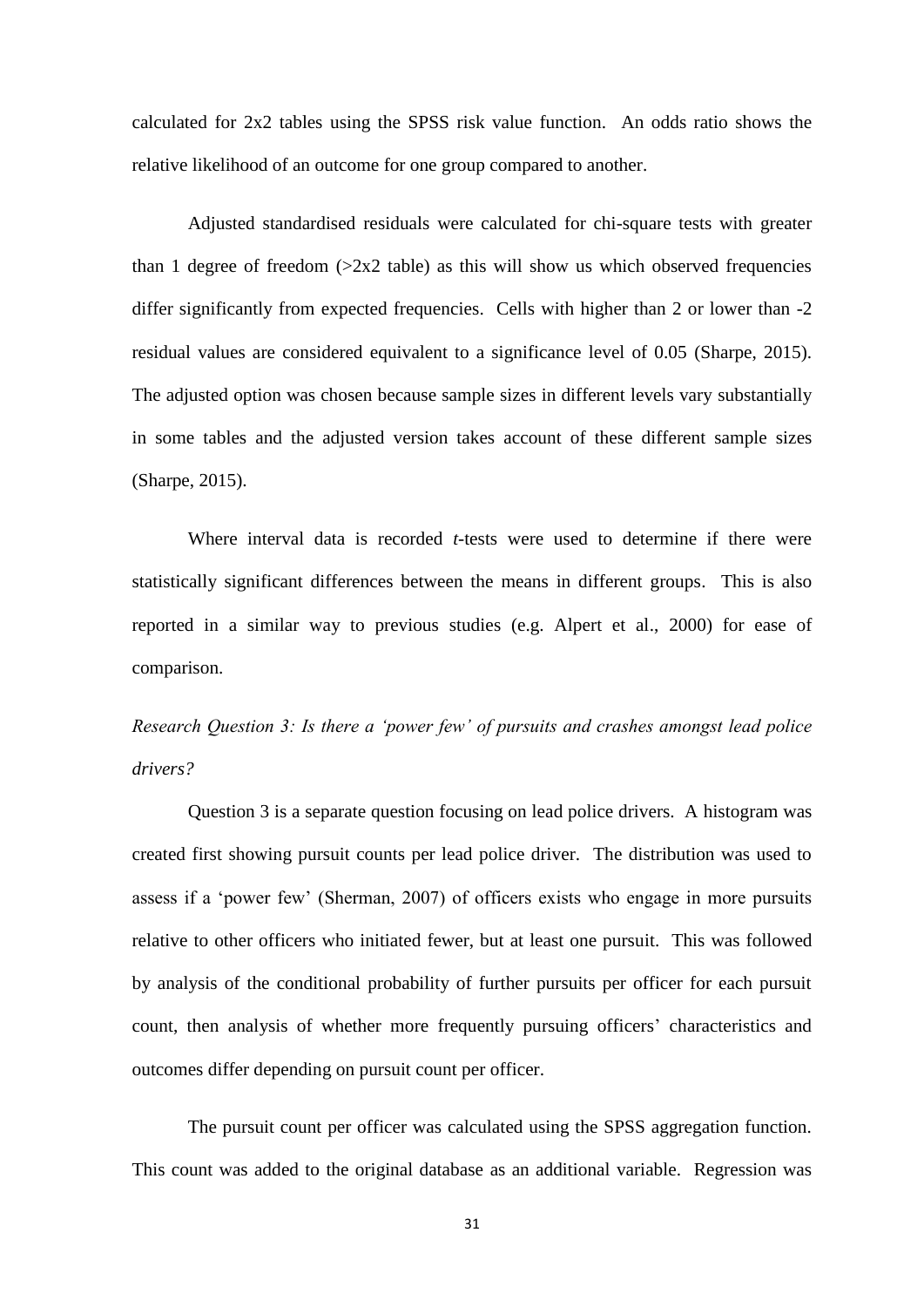used to analyse speed differential because both variables, speed differential and pursuit count, were in interval form. For categorical variable analysis pursuit count data was pooled into two groups: 1 to 3 pursuits, and 4 or more pursuits. This split was selected as it was the closest possible division of the data to place half the total pursuits in each group. This split is considered a logical starting point for an exploratory study.

A limitation of the power few methodology applied here is that the time period extracted will cut off the count of pursuits initiated before 2011 and after 2014. It was not practicable to avoid this issue for this study, which will mean some officers with high pursuit counts over a wider time period or who changed workgroups were not placed in the higher pursuit count group, probably underestimating associations with pursuit count.

## *Conclusion*

Variable selection has been informed by previous literature and matched with what is available in the New Zealand database. Data quality and missing variables will limit the study. However, the research design will identify patterns and concentrations of risk while addressing the three separate research questions with the data available.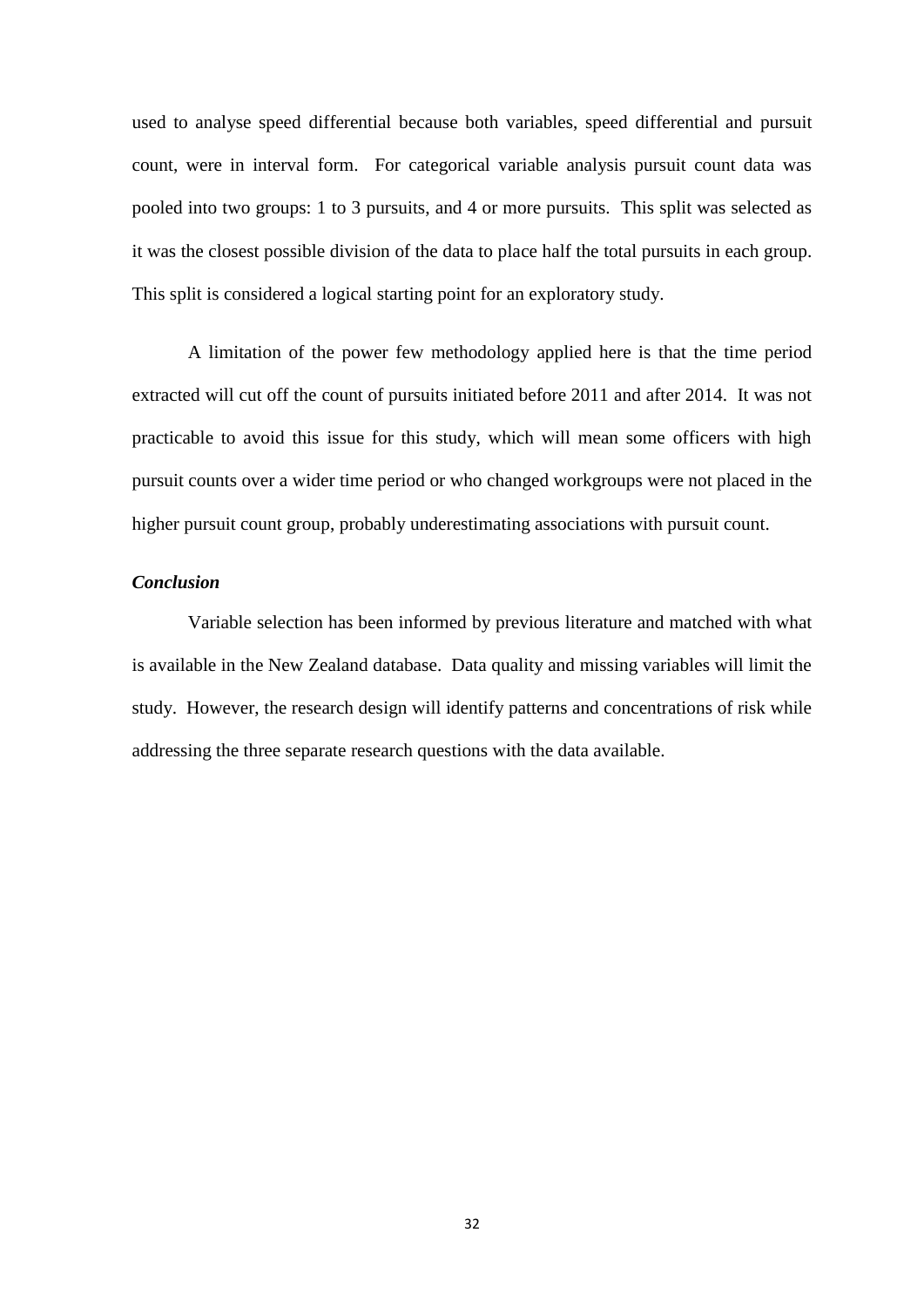## **Results**

The results are outlined in this chapter beginning with Questions 1 and 2. The analyses start with an overview of descriptive statistics then follows the categories and variables identified in Figure 1: police variables, external variables, and fleeing vehicles and drivers. The chapter ends with Question 3, the results of the power few analysis.

The final cleaned dataset included 9,324 pursuit records entered into the database from 2011 to 2014 inclusive. However, the fleeing driver data is only available for drivers who were apprehended and identified (61.3%, 5717 pursuits). The crash percentage in the identified fleeing driver dataset is higher (16.9%, 967 pursuits) than the crash percentage in the total dataset (12.8%, 1190 pursuits).

## *Research Questions 1 and 2*

## *Overview of New Zealand Pursuits*

An overview of New Zealand pursuit outcomes is presented in Table 2. The total adds to more than 100% as a pursuit can have more than one outcome such as a crash and then an apprehension or abandonment. Crashes were reported during 12.8% (1190 pursuits) of pursuits and injury crashes were reported in 2.1% (199 pursuits) of pursuits. Seven fatal crashes occurred during pursuits, with a further 7 fatal crashes occurring shortly after abandonment. This means that for every pursuit initiated, there is a 1 in 666 chance of death occurring. No unrelated third parties or police officers died in these crashes. However, 18 uninvolved victims were seriously injured and 49 received minor injuries. In addition, 1 police officer was seriously injured and 37 received minor injuries. Officers abandoned 51.1% (4763 pursuits) of pursuits. Following abandonment 4.6% (430 pursuits) of pursuits resulted in crashes. Therefore, 17.4% (1620 pursuits) of pursuits ended in a crash during the pursuit or shortly after the pursuit was abandoned.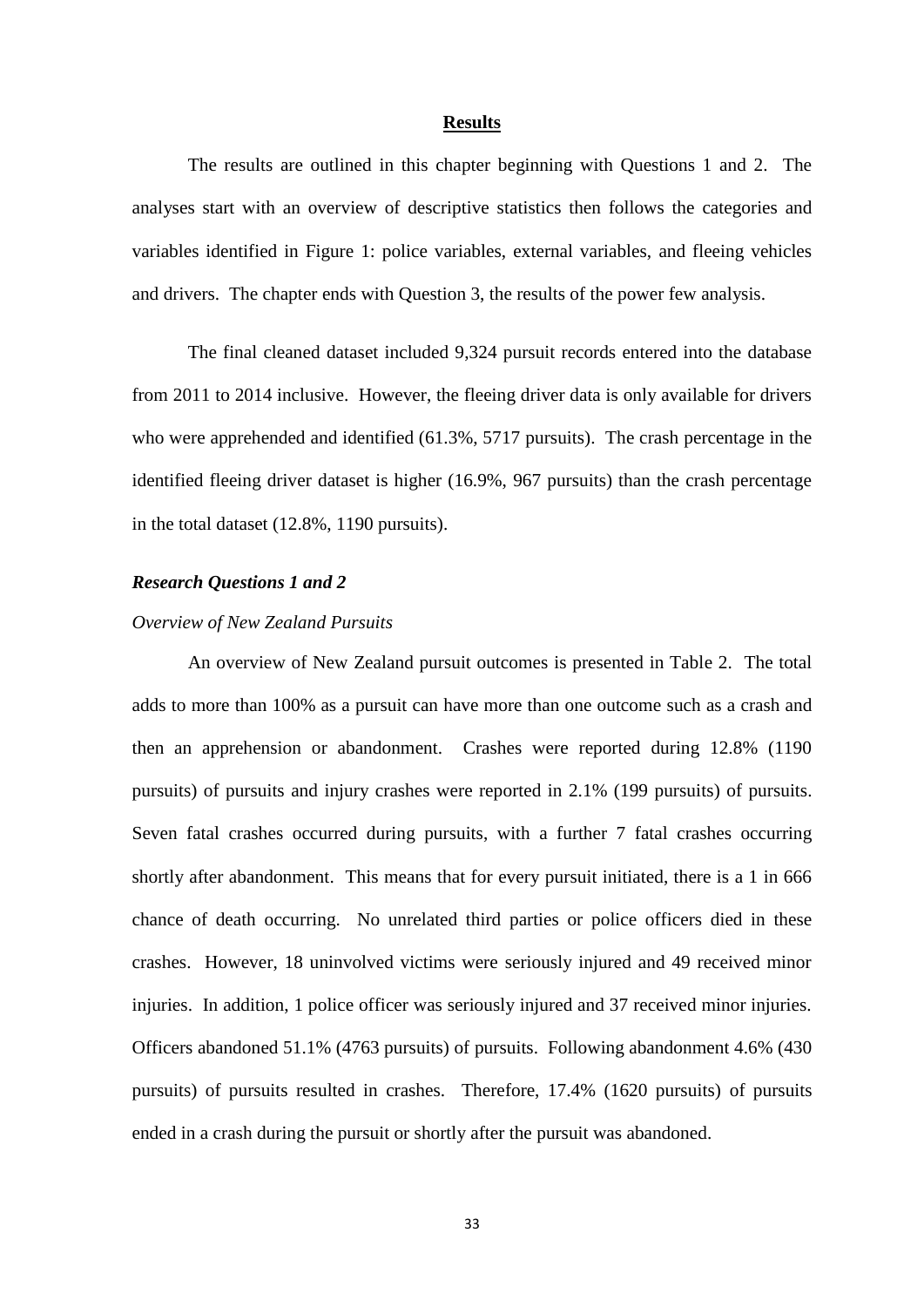| <b>Outcome</b>                             | <b>Number</b> | <b>Percentage of Pursuits</b> |
|--------------------------------------------|---------------|-------------------------------|
| Fleeing Driver Identified                  | 5717          | 61.3%                         |
| <b>Pursuit Abandoned</b>                   | 4763          | 51.1%                         |
| <b>Crash During Pursuit</b>                | 1190          | 12.8%                         |
| <b>Crash Post Pursuit</b>                  | 430           | 4.6%                          |
| <b>Injury During Pursuit</b>               | 199           | 2.1%                          |
| <b>Injury Post Pursuit</b>                 | 103           | 1.1%                          |
| <b>Fatal Crash During Pursuit</b>          | 7             | 0.075%                        |
| <b>Fatal Crash Post Pursuit</b>            | 7             | 0.075%                        |
| <b>Crash Deaths During or Post Pursuit</b> | 17            |                               |
| <b>Total Pursuits</b>                      | 9324          | 100%                          |

Table 2. *Overview of New Zealand pursuits 2011 to 2014*

Figure 2 shows that New Zealand pursuits are often short with a high proportion lasting under two minutes (49.5%, 4563 pursuits). Twenty five percent (2322 pursuits) of pursuits are abandoned within 2 minutes of initiation.



*Figure 2.* Pursuit durations in minutes (*N*=9227)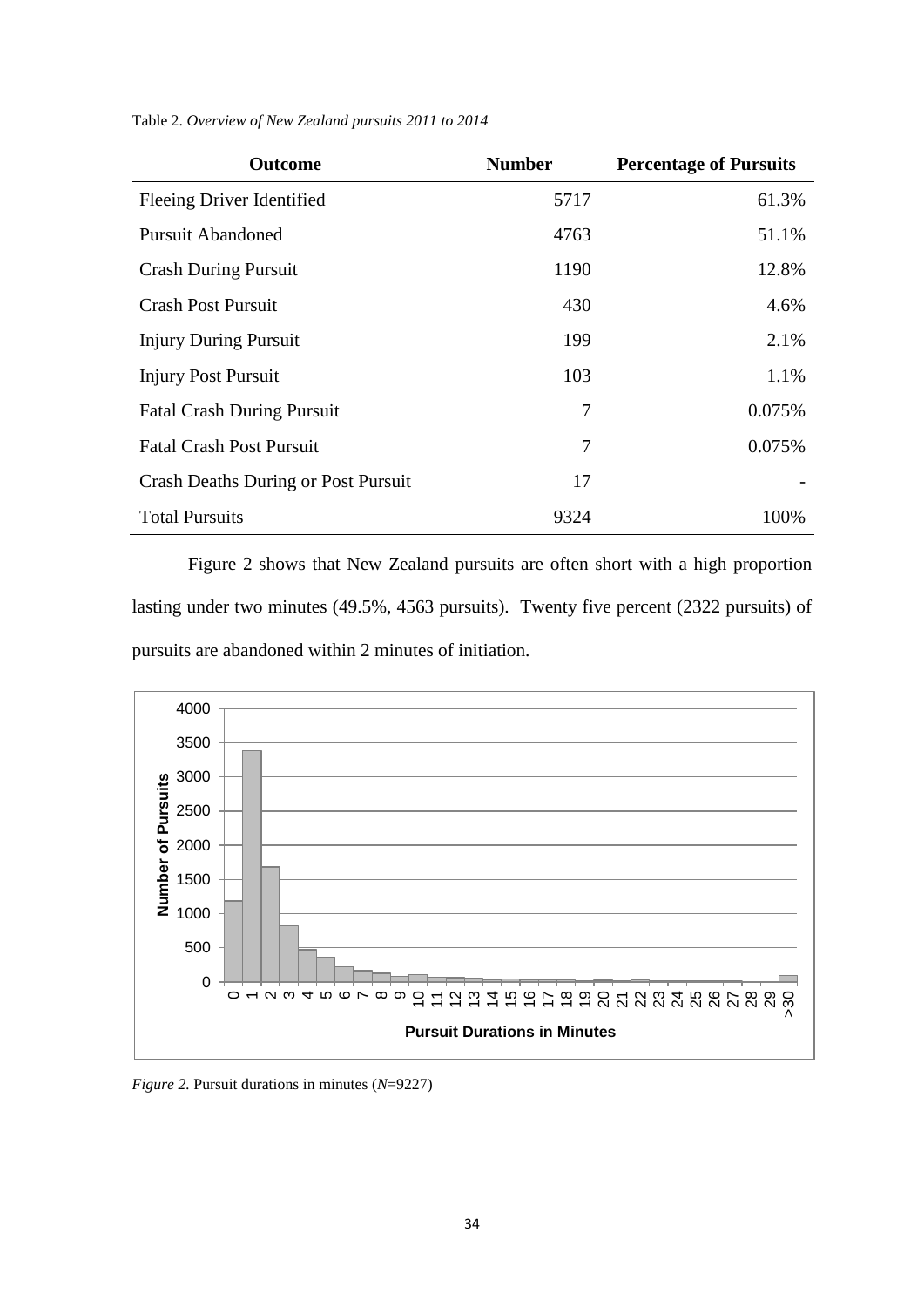

*Figure 3.* Number of pursuit crashes for each fleeing driver crash type (*N*=1542)

Figure 3 shows the types of crashes that occurred during or shortly after a pursuit (1542 pursuits). This is slightly lower than the figure in Table 2 (1620 pursuits) as there is only one crash type field and fleeing vehicles may occasionally crash several times during pursuit and after abandonment. The crash type selected by the officer for data entry may be inconsistent between multi-crash incidents. Most crashes occurred due to a loss of control or were into another object. A noteworthy proportion (30.0%), however, crashed into a non-police vehicle (242 pursuits) or police vehicle (221 pursuits). A small number of crashes (11 pursuits) were directly attributed to tyre deflation device (TDD) deployment.

#### *Police Variables*

Police have control over police variables operationally and in terms of training and policy. This section presents general descriptive statistics and analysis of concentrations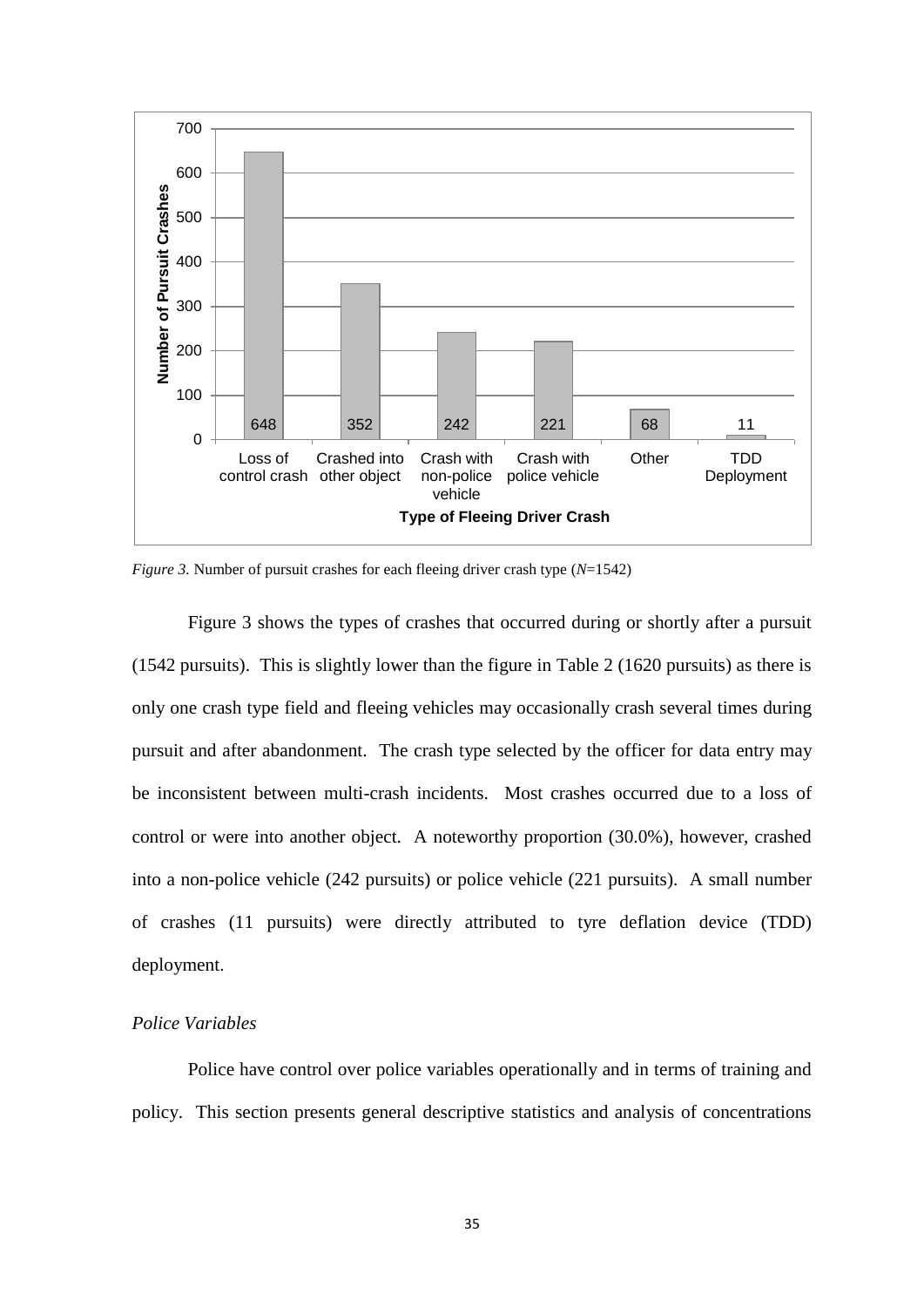and patterns of crash risk relating to the initial reason for vehicle stop, TDDs, air support, and officer demographics.



*Figure 4.* Number of pursuits for each initial reason for vehicle stop category (N=9083)

The initial reason for vehicle stops outlined in Figure 4 provides insight into the information officers apply when deciding to pursue. Many pursuits were initiated due to suspicion, non-arrestable driving offences or other traffic related offences including drink driving. There is no recorded variable specifying a serious crime or threat to life presented by the fleeing driver although some of these incidents might be recorded under Other,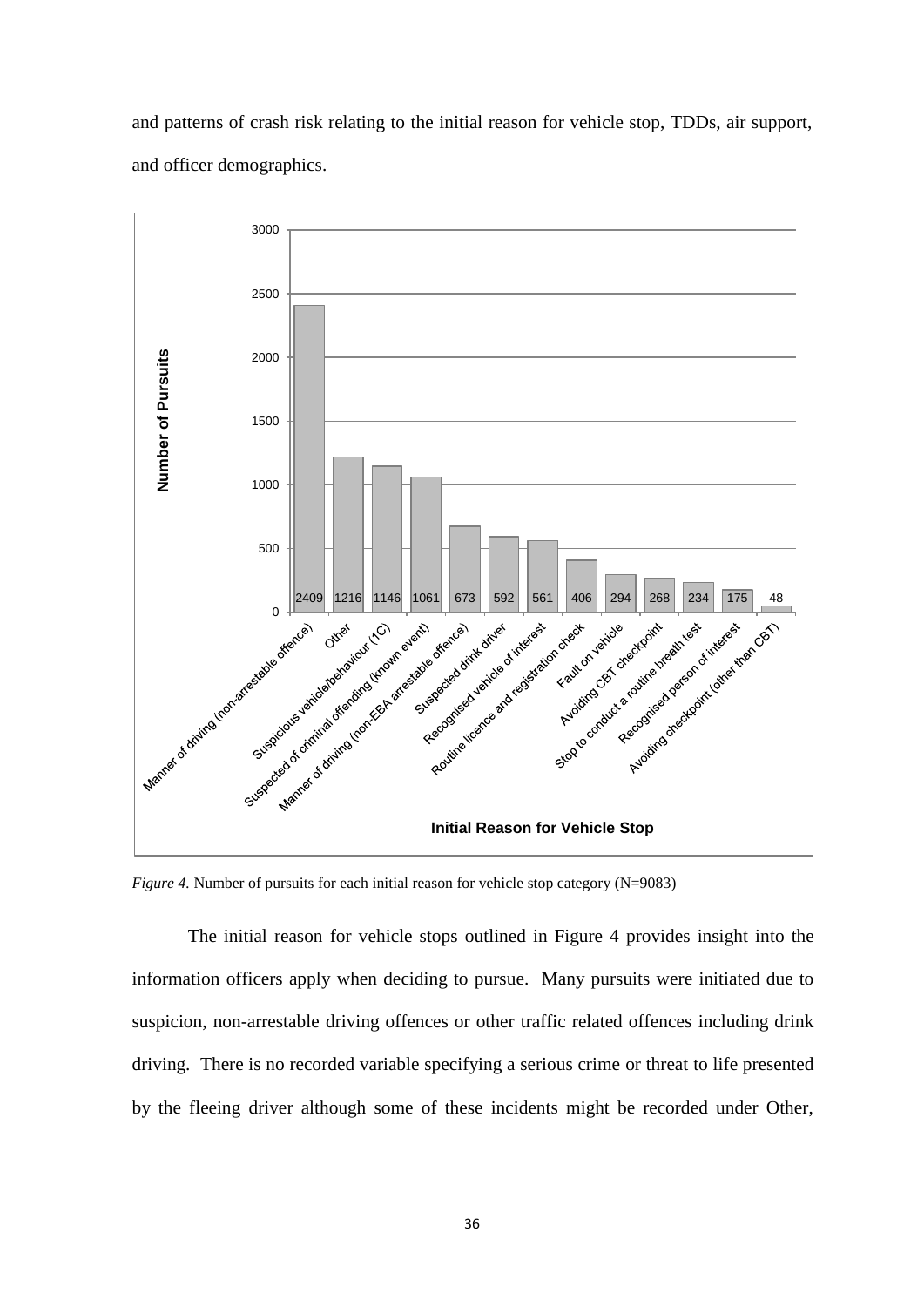Suspected Criminal Offending, Recognised Person of Interest or Recognised Vehicle of

Interest categories.

| <b>Initial Reason for Vehicle Stop</b>                           |           | No Crash                | Crash                   | <b>Total</b> |
|------------------------------------------------------------------|-----------|-------------------------|-------------------------|--------------|
| <b>Suspected Criminal Offending</b><br>(Known Event)             |           | 854 (80.5%)<br>$(-7.0)$ | 207 (19.5%)<br>(7.0)    | 1061 (100%)  |
| <b>Suspected Drink Driver</b>                                    |           | 484 (81.8%)<br>$(-4.1)$ | 108 (18.2%)<br>(4.1)    | 592 (100%)   |
| <b>Stop to Conduct Routine Breath Test</b>                       |           | 197 (84.2%)<br>$(-1.4)$ | 37 (15.8%)<br>(1.4)     | 234 (100%)   |
| <b>Avoiding Compulsory Breath Test</b><br><b>Check Point</b>     |           | 227 (84.7%)<br>$(-1.2)$ | 41 (15.3%)<br>(1.2)     | 268 (100%)   |
| Recognised Vehicle of Interest                                   |           | 485 (86.5%)<br>$(-0.6)$ | 76 (13.5%)<br>(0.6)     | 561 (100%)   |
| Avoiding a Checkpoint (Not Breath<br>Test)                       |           | 42 (87.5%)<br>(0.1)     | 6(12.5%)<br>$(-0.1)$    | 48 (100%)    |
| Suspicious Vehicle/Behaviour                                     |           | 1007 (87.9%)<br>(0.7)   | 139 (12.1%)<br>$(-0.7)$ | 1146 (100%)  |
| Recognised Person of Interest                                    |           | 155 (88.6%)<br>(0.5)    | 20 (11.4%)<br>$(-0.5)$  | 175 (100%)   |
| Other                                                            |           | 1081 (89%)<br>(2.0)     | 134 (11%)<br>$(-2.0)$   | 1215 (100%)  |
| Stop to Conduct Routine License and<br><b>Registration Check</b> |           | 363 (89.4%)<br>(1.4)    | 43 (10.6%)<br>$(-1.4)$  | 406 (100%)   |
| Manner of Driving (Non-Drink<br>Driving Arrestable Offence)      |           | 602 (89.5%)<br>(1.8)    | 71 (10.5%)<br>$(-1.8)$  | 673 (100%)   |
| Fault on Vehicle                                                 |           | 263 (89.5%)<br>(1.2)    | 31 (10.5%)<br>$(-1.2)$  | 294 (100%)   |
| Manner of Driving (Non-Arrestable)                               |           | 2160 (89.7%)<br>(4.2)   | 249 (10.3%)<br>$(-4.2)$ | 2409 (100%)  |
| $N =$                                                            |           | 7920                    | 1162                    | 9082         |
| $\chi$ 2 = 85.670                                                | $df = 12$ | p < 0.001               | Cramer's $V =$          | 0.097        |

Table 3. *Cross-tabulation of initial reason for vehicle stop with no crash/crash*

*Note.* Adjusted standardised residuals appear in parentheses and italics below each group frequency.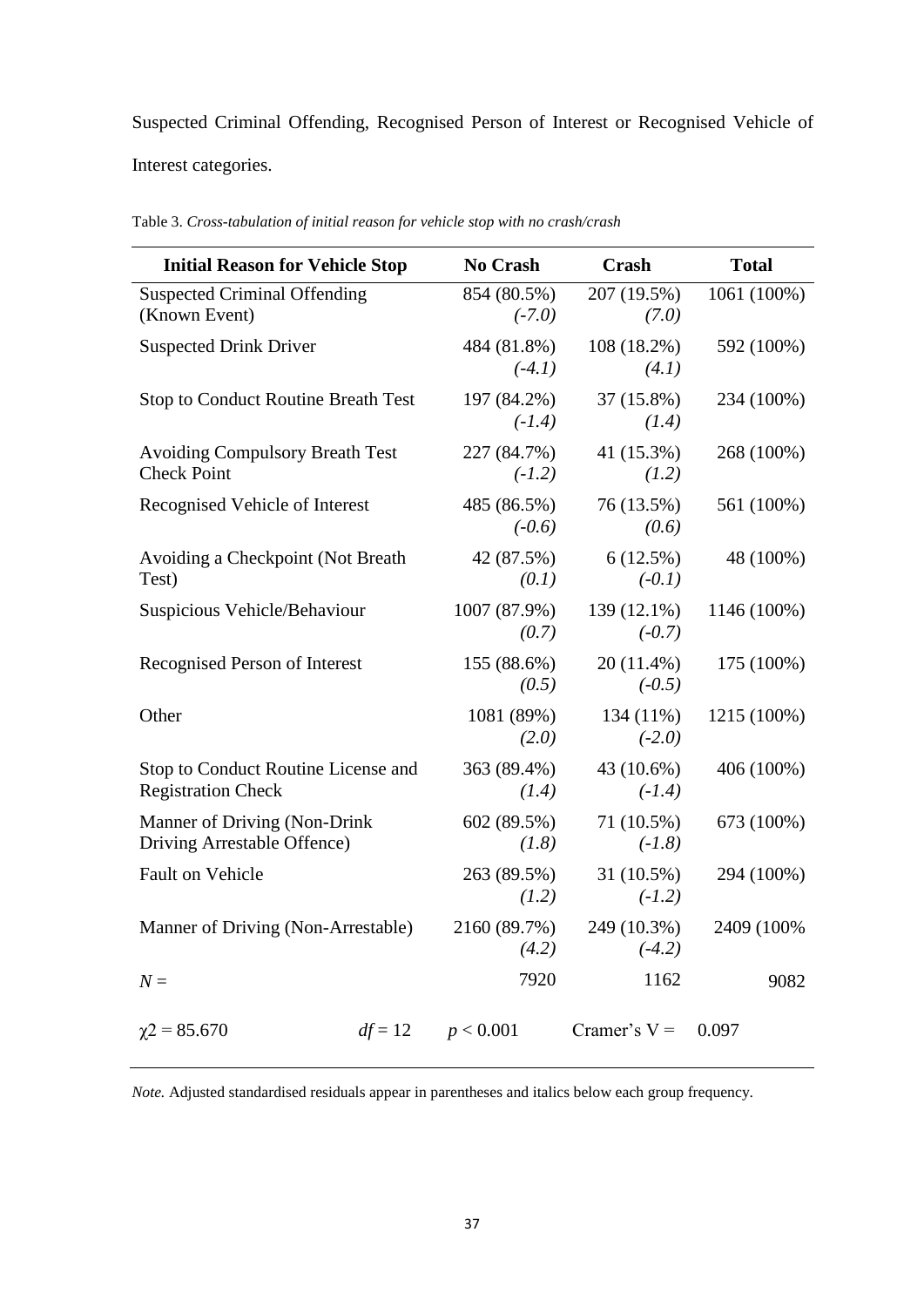Table 3 shows that a suspected criminal event involves the highest propensity to crash at 19.5% (207 crashes). This analysis attempts to somewhat replicate part of Alpert et al's (2000) United States' study, which found a BOLO (be on the look out) to be associated with high crash likelihood. Three levels in the initial reason for stop category broadly approximate a BOLO: Suspected Criminal Offending (Known Event), Recognised Vehicle of Interest, and Recognised Person of Interest. While the first level has the highest crash likelihood of 19.5% (207 crashes), the latter two level's crash likelihoods, 13.5% (76 crashes) and 11.4% (20 crashes) are much closer to the mean crash likelihood. The residual values indicate that of these three levels only the Suspected Criminal Offending group is significantly associated with crash likelihood. The odds ratio of a crash for the three BOLO type categories combined, compared to all other categories is 1.5.

Non-arrestable manner of driving offences have the lowest crash likelihood, but the highest pursuit count. The Suspected Drink Driver category has a significant residual (4.1) and a comparatively high crash percentage (18.2%).

Table 4. *Cross-tabulation of TDD not used/TDD used with no crash/crash*

|                     | No Crash     | Crash        | Total         |
|---------------------|--------------|--------------|---------------|
| <b>TDD Not Used</b> | 7650 (87.7%) | 1076 (12.3%) | 8726 (100%)   |
| <b>TDD</b> Used     | 481 (80.8%)  | 114 (19.2%)  | 595 (100%)    |
| $N =$               | 8131         | 1190         | 9321          |
| $\chi$ 2 = 25.323   | $df = 1$     | p < 0.001    | $Phi = 0.050$ |

Table 4 presents a cross-tabulation of TDD used/TDD not used with no crash/crash. This shows that crash likelihood increased from 12.3% (1076 crashes) to 19.2% (114 crashes) when TDDs were deployed. The odds ratio for a crash when TDDs were used is 1.69. A chi-square test of association indicates that the relationship between the variables is statistically significant  $(p<0.001)$ .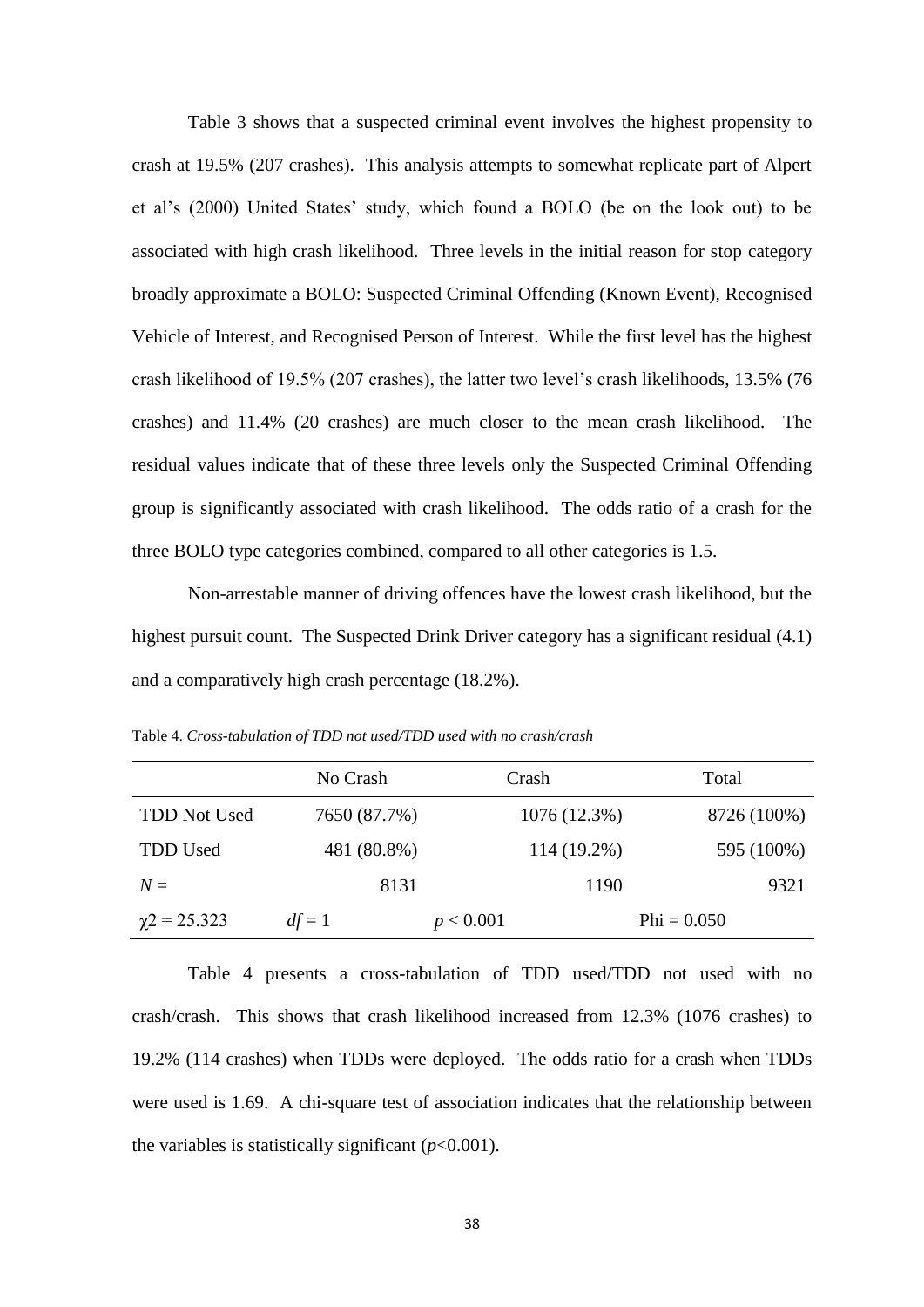Although the use of TDDs is associated with crashes the evidence is less strong for injuries. A chi-square test of association indicated that there was no statistically significant relationship between injury rates when TDDs were not used (2.1%, 180 crashes) and TDDs used  $(3.2\%, 19 \text{ crashes}), \chi^2(1, N=9321)=3.407, p=0.065, \text{ which}$ supports not rejecting the null hypothesis of no association at the 0.05 level. While it could be argued that the *p* value is close to the 0.05 level and significance level thresholds are arbitrary (Gardner and Altman, 1986) the large sample size should mean that notable effect sizes are detected at the 0.05 level which is why this is considered an appropriate significance level for this study.

Table 5. *Cross-tabulation of TDD not used/TDD used with driver not identified/driver identified*

|                      | <b>Driver Not Identified</b> | <b>Driver Identified</b> | <b>Total</b>  |
|----------------------|------------------------------|--------------------------|---------------|
| <b>TDD Not Used</b>  | 3521 (40.4%)                 | 5205 (59.6%)             | 8726 (100%)   |
| <b>TDD</b> Used      | 93 (15.6%)                   | 502 (84.4%)              | 595 (100%)    |
| $N =$                | 3614                         | 5707                     | 9321          |
| $\gamma$ 2 = 143.387 | $df = 1$                     | p < 0.001                | $Phi = 0.124$ |

Fleeing driver identifications are analysed for TDDs and air support to provide some balance and context to the assessment of crash risk as apprehensions are a key justification for their use. Offender identification is recorded in the database instead of apprehensions because pursuits are abandoned when drivers are identified and can be apprehended later. As Table 5 shows, there is a statistically significant association between TDD use and offender identification  $(p<0.001)$ . This association indicates that TDD benefits are meaningful, increasing from 59.6% (5205 identifications) to 84.4% (502 identifications) when TDDs are used. The odds ratio is 3.65.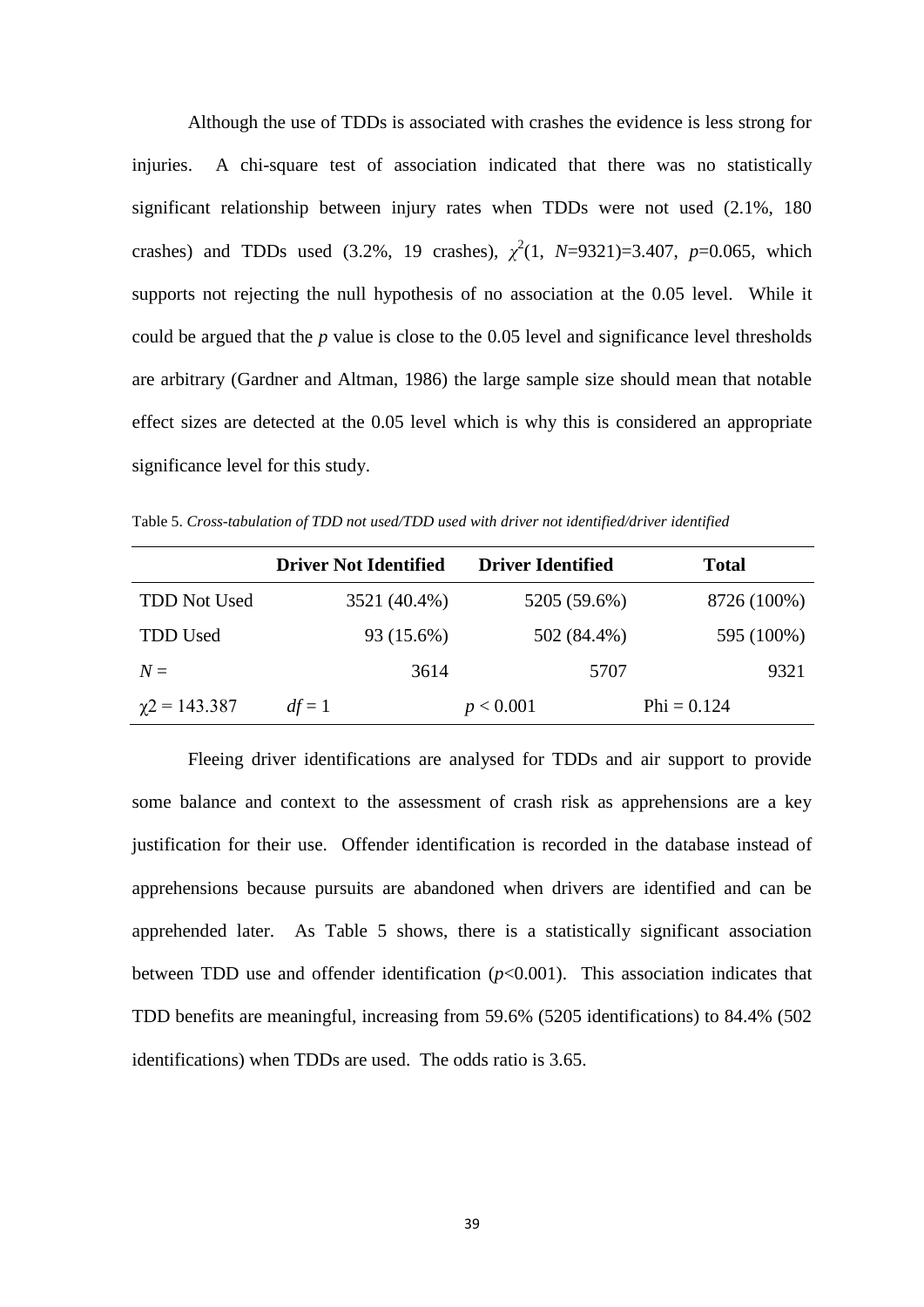|                      | <b>No Crash</b> | Crash       | <b>Total</b>  |
|----------------------|-----------------|-------------|---------------|
| Air Support Not Used | 2146 (85.3%)    | 371 (14.7%) | 2517(100%)    |
| Air Support Used     | 499 (85.3%)     | 86 (14.7%)  | 585 (100%)    |
| $N =$                | 2645            | 457         | 3102          |
| $\chi$ 2 = 0.001     | $df = 1$        | $p = 0.981$ | $Phi = 0.000$ |

Table 6. *Cross-tabulation of air support not used/air support used with no crash/crash*

Table 6 only applies data from pursuits in the Waitamata, Auckland City and Counties/Manukau Districts (Auckland Metro) as these are the only Districts where the New Zealand Police Air Support Unit operates routinely. Table 6 shows that there is no statistically significant association between air support use and crash likelihood  $(p=0.981)$ .

Table 7. *Cross-tabulation of air support used/air support not used with fleeing driver not identified/identified* 

|                      | <b>Not Identified</b> | <b>Identified</b> | <b>Total</b>  |
|----------------------|-----------------------|-------------------|---------------|
| Air Support Not Used | 1049 (41.7%)          | 1468 (58.3%)      | 2517 (100%)   |
| Air Support Used     | 171 (29.2%)           | 414 (70.8%)       | 585 (100%)    |
| $N =$                | 1220                  | 1882              | 3102          |
| $\chi$ 2 = 30.814    | $df = 1$              | p < 0.001         | $Phi = 0.100$ |

Table 7 also only applies Auckland Metro data and shows a notable increase in the likelihood of fleeing driver identification from 58.3% (1468 identified) where air support is not used to 70.8% (414 identified) where air support is used. A chi-square test of association indicates that the relationship is statistically significant (*p*<0.001)*.*

Chi-square tests of association were also run on all categorical officer and police vehicle variables included in Figure 1. The results of chi-square tests showed that there were no statistically significant associations between any of these categorical variables and crash likelihood. These variables were gender,  $\chi^2(1, N=8925)=0.24$ ,  $p=0.876$ , ethnicity *[χ](https://en.wikipedia.org/wiki/Chi_(letter))* 2 (12, *N*=8925)=12.307, *p*=0.421, police vehicle type, *[χ](https://en.wikipedia.org/wiki/Chi_(letter))* 2 (3, *N*=9083)=1.602, *p*=0.659, and Police Professional Driver Programme (PPDP) status, *[χ](https://en.wikipedia.org/wiki/Chi_(letter))* 2 (3, *N*=9084)=7.072, *p*=0.70.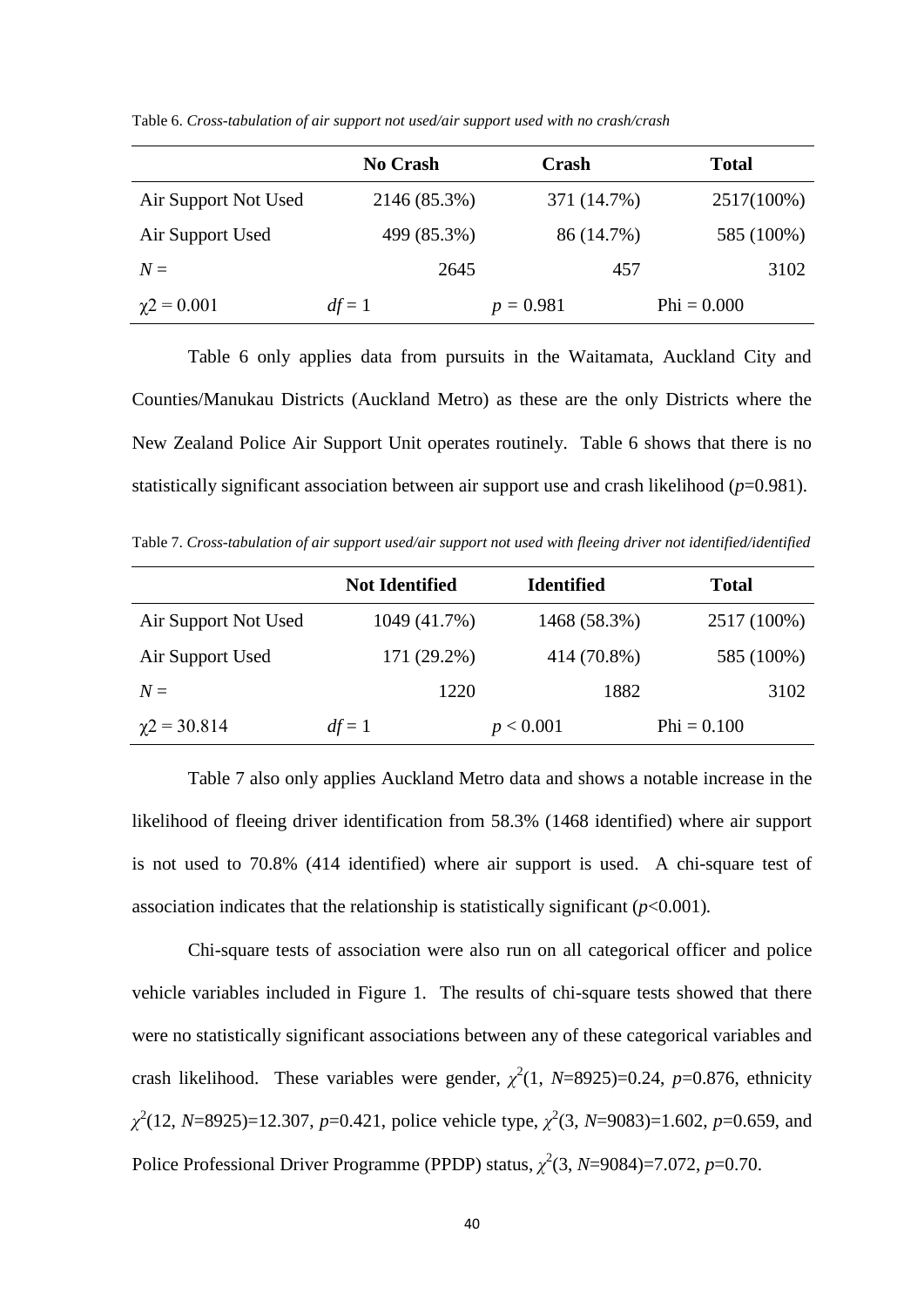| Table 8. Mean lead police driver age in no crash and crash groups |  |  |  |
|-------------------------------------------------------------------|--|--|--|
|                                                                   |  |  |  |

|             | <b>Number of Cases</b> |      | <b>Mean Age</b> | <b>Standard Deviation</b> |
|-------------|------------------------|------|-----------------|---------------------------|
| No Crash    |                        | 7781 | 36.96           | 8.82                      |
| Crash       |                        | 1144 | 35.99           | 8.55                      |
| $t = 3.467$ | p < 0.001              |      |                 |                           |

An independent samples *t*-test was undertaken to analyse mean lead police driver age in crash and no crash groups. Levene's test for equality of variances indicated that homogeneity of variances could be assumed. Table 8 shows a statistically significant (*p*<0.001) difference of less than one year in mean age between groups.

Table 9. *Mean lead police driver service length in no crash and crash groups*

|             | <b>Number of Cases</b> | <b>Mean Service Length Standard Deviation</b> |      |
|-------------|------------------------|-----------------------------------------------|------|
| No Crash    | 7781                   | 9.50                                          | 7.45 |
| Crash       | 1144                   | 8.94                                          | 7.18 |
| $t = 2.360$ | $p = 0.018$            |                                               |      |

The *t*-test analysis of service length outlined in Table 9 also shows a small but statistically significant  $(p=0.018)$  difference in means in the crash and no crash groups. Levene's test for equality of variances indicated homogeneity of variances could be assumed. The difference in means could be a spurious result as age and service length are typically associated due to police agencies favouring recruitment of younger officers (Sherman, 1980). In any case, the association between both age and service length with crashes is small.

# *External Variables*

Officers typically know the external variables at the time of pursuit. However, like fleeing driver variables, they usually have little control over them. This section outlines statistical analysis of time and day, Police District and road type.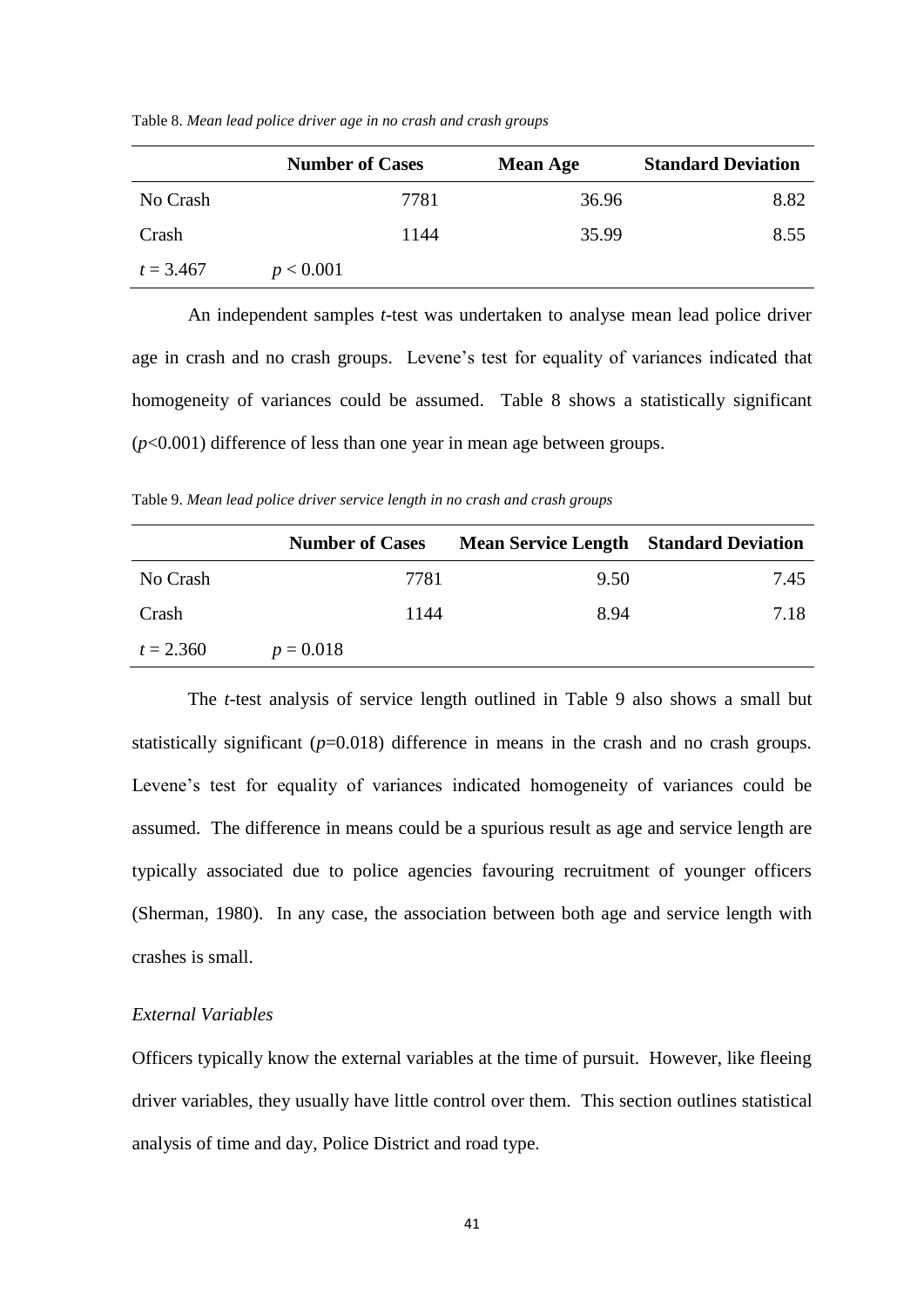

*Figure 5.* Number of pursuits on each weekday and time (*N*=9324)

Figure 5 shows the distribution of pursuits across time of day and day of week. The distribution mirrors the well-known temporal distribution of many crimes, which as Sherman (1992) notes generally cluster on weekends between 7pm and 3am. Concentrations of pursuits occur at night on Thursday, Friday and Saturday peaking at around midnight. More than five times as many pursuits occur at midnight on a Friday night than occur at midday on a Friday.

Unlike the agencies Sherman (1992) refers to that roster equal numbers of patrol staff on all shifts, New Zealand Police rosters double the number of patrol group staff on shift during peak demand periods between 10pm and either 1am, 2am or 3am on Thursday,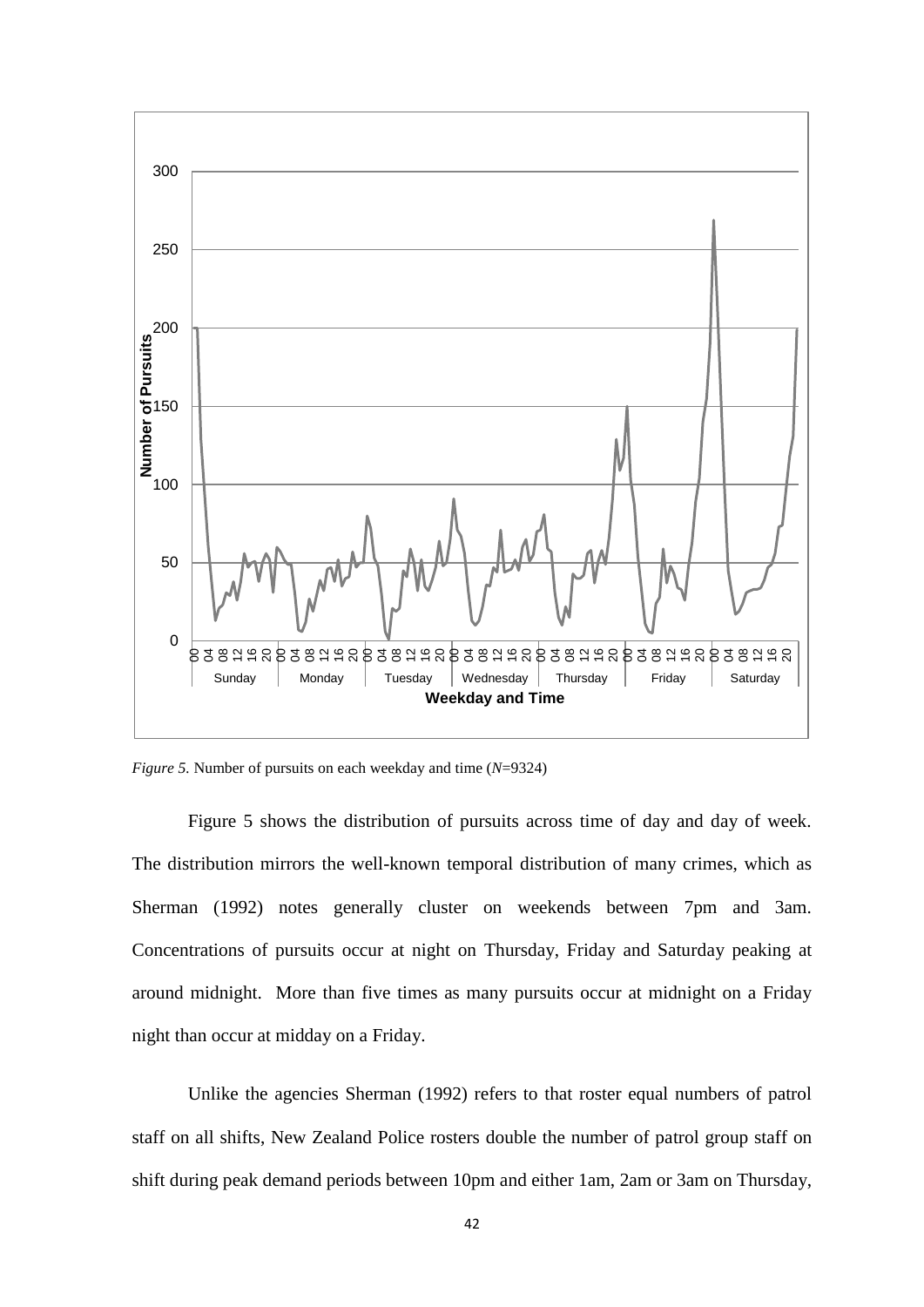Friday and Saturday nights where two shifts crossover. Additional specialist units like Traffic Alcohol Group also often work at these times. Reverse causation could therefore be involved in these peak pursuit counts. Reverse causation could occur because proactive policing outputs increase when more officers are working. As Figure 4 shows, many pursuits are initiated through proactive policing like traffic enforcement. Given the extent of the pursuits' concentration at night, however, it is unlikely that higher numbers of patrol staff on duty is the only explanation.

Table 10. *Cross-tabulation of day/night with no crash/crash*

|                  | <b>No Crash</b> | Crash       | <b>Total</b>  |
|------------------|-----------------|-------------|---------------|
| Day              | 3142 (88.5%)    | 409 (11.5%) | 3551 (100%)   |
| Night            | 4989 (86.5%)    | 781 (13.5%) | 5770 (100%)   |
| $N =$            | 8131            | 1190        | 9321          |
| $\chi$ 2 = 8.035 | $df=1$          | $p = 0.005$ | $Phi = 0.029$ |

Table 10 shows the propensity to crash increasing from 11.5% (409 crashes) during the day to 13.5% (781 crashes) at night. Night is defined as between 8pm and 8am and day between 8am to 8pm. The odds ratio for a crash at night compared to daytime is 1.2, which is lower than other variables reported. This is a small difference, but combined with the very high concentration of pursuits at night the association between night and crash propensity becomes more noteworthy. A chi-square test of association indicates the relationship between variables is statistically significant  $(p=0.005)$ . This small significant effect needs to be interpreted with some caution though due to the large sample size.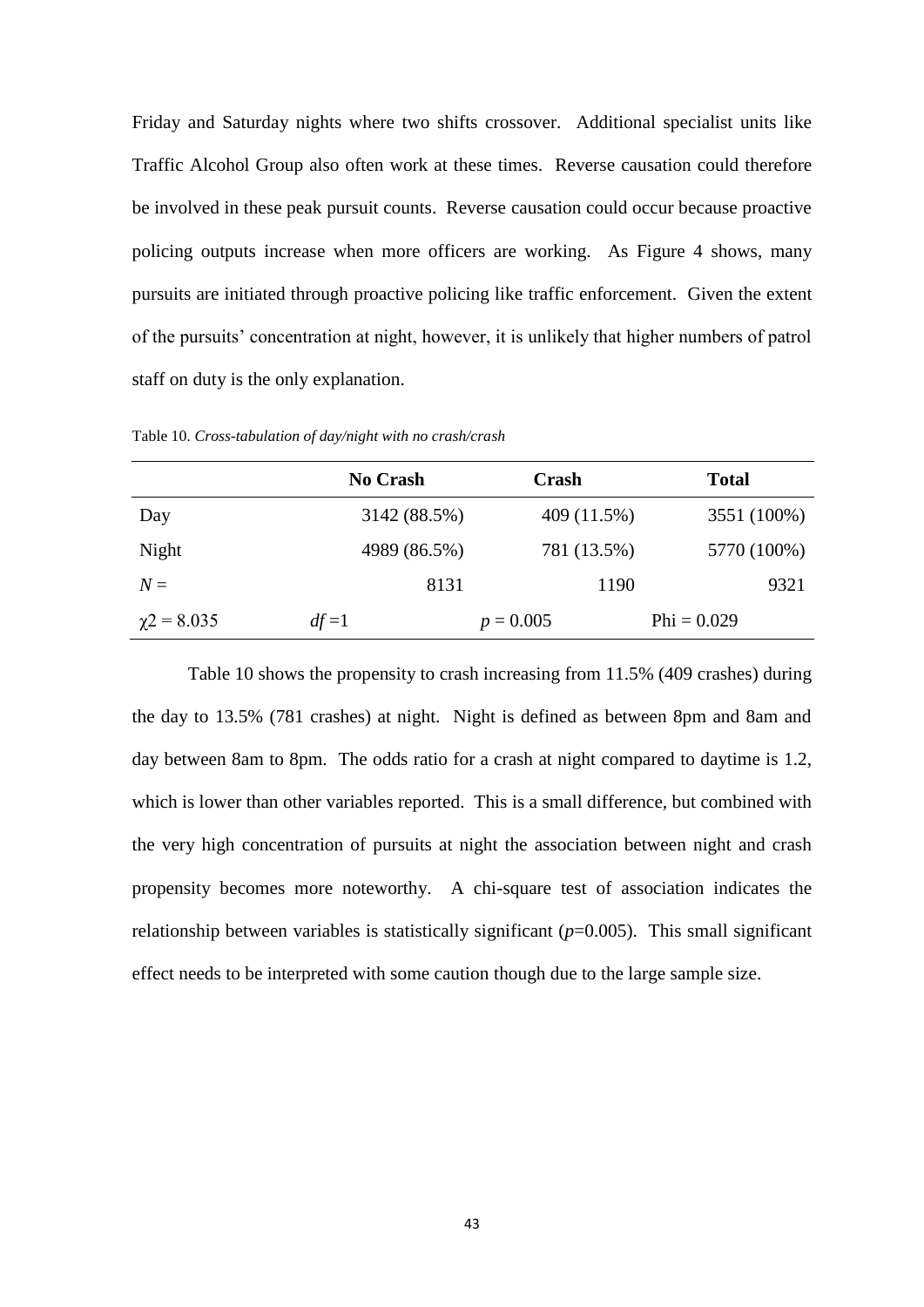

*Figure 6.* Number of pursuits per constabulary employee in each Police District (*N*=9324)

Figure 6 shows the number of pursuits per full time constabulary employee (2014 employee data) across each of the twelve New Zealand Police Districts. This indicates the relative level of exposure of officers to pursuits in each District, which varies considerably (map of New Zealand Police District boundaries located in Appendix 4, p.88).

Table 11 shows the likelihood of pursuit crashes that started in each of the twelve New Zealand Police Districts. Again, there is substantial variation between Districts. Propensity for constables to be exposed to pursuits is not matched with propensity for a pursuit crash. Eastern, a large rural District, has the highest crash likelihood whereas heavily populated and small Auckland City District is a close second. Auckland City's values explain more variance in the significant test result as evidenced by the residual value.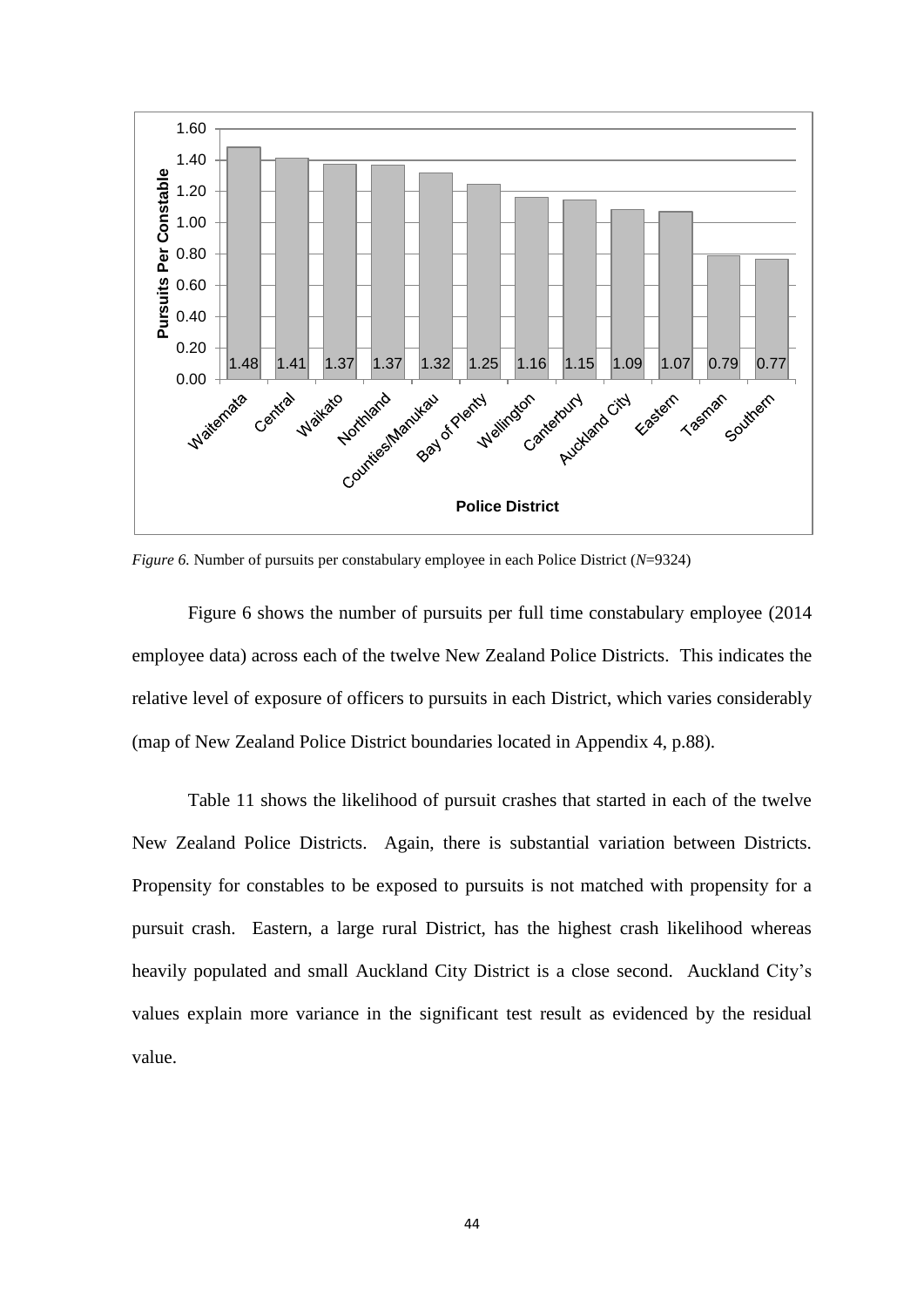| <b>Police District</b> | <b>No Crash</b>          | <b>Crash</b>              | <b>Total</b>         |
|------------------------|--------------------------|---------------------------|----------------------|
| Eastern                | 362 (82.3%)<br>$(-3.2)$  | 78 (17.7%)<br>(3.2)       | 440 (100%)           |
| <b>Auckland City</b>   | 711 (82.7%)<br>$(-4.2)$  | 149 (17.3%)<br>(4.2)      | 860 (100%)           |
| Counties/Manukau       | 1132 (84.7%)<br>$(-3.0)$ | 204 (15.3%)<br>(3.0)      | 1336 (100%)          |
| Bay of Plenty          | 720 (87.3%)<br>(0.0)     | 105 (12.7%)<br>(0.0)      | 825 (100%)           |
| Waitemata              | 937 (87.5%)<br>(0.3)     | 134 (12.5%)<br>$(-0.3)$   | 1071 (100%)          |
| Southern               | 373 (88.2%)<br>(0.6)     | 50 (11.8%)<br>$(-0.6)$    | 423 (100%)           |
| Wellington             | 808 (88.3%)<br>(1.0)     | 107 (11.7%)<br>$(-1.0)$   | 915 (100%)           |
| Canterbury             | 866 (88.8%)<br>(1.6)     | 109 (11.2%)<br>$(-1.6)$   | 975 (100%)           |
| Central                | 845 (88.9%)<br>(1.7)     | $105(11.1\%)$<br>$(-1.7)$ | 950 (100%)           |
| Northland              | 392 (89.1%)<br>(1.2)     | 48 (10.9%)<br>$(-1.2)$    | 440 (100%)           |
| Tasman                 | 229 (90.5%)<br>(1.6)     | 24 (9.5%)<br>$(-1.6)$     | 253 (100%)           |
| Waikato                | 756 (90.8%)<br>(3.2)     | 77 (9.2%)<br>$(-3.2)$     | 833 (100%)           |
| $N =$                  | 8131                     | 1190                      | 9321                 |
| $\chi$ 2 = 52.438      | $df = 11$                | p < 0.001                 | Cramer's $V = 0.075$ |

Table 11. *Cross-tabulation of Police District pursuit started with no crash/crash*

*Note.* Adjusted standardised residuals appear in parentheses and italics below each group frequency.

Table 12 presents a cross-tabulation of three road types with no crash/crash. These road types were collated from reported speed limits. Rural/Highway roads have a lower crash propensity than arterial and urban roads. A chi-square test of association indicates that the relationship between road type and crashes is statistically significant  $(p<0.001)$ , albeit the differences are small. Most pursuits occurred on urban roads where the crash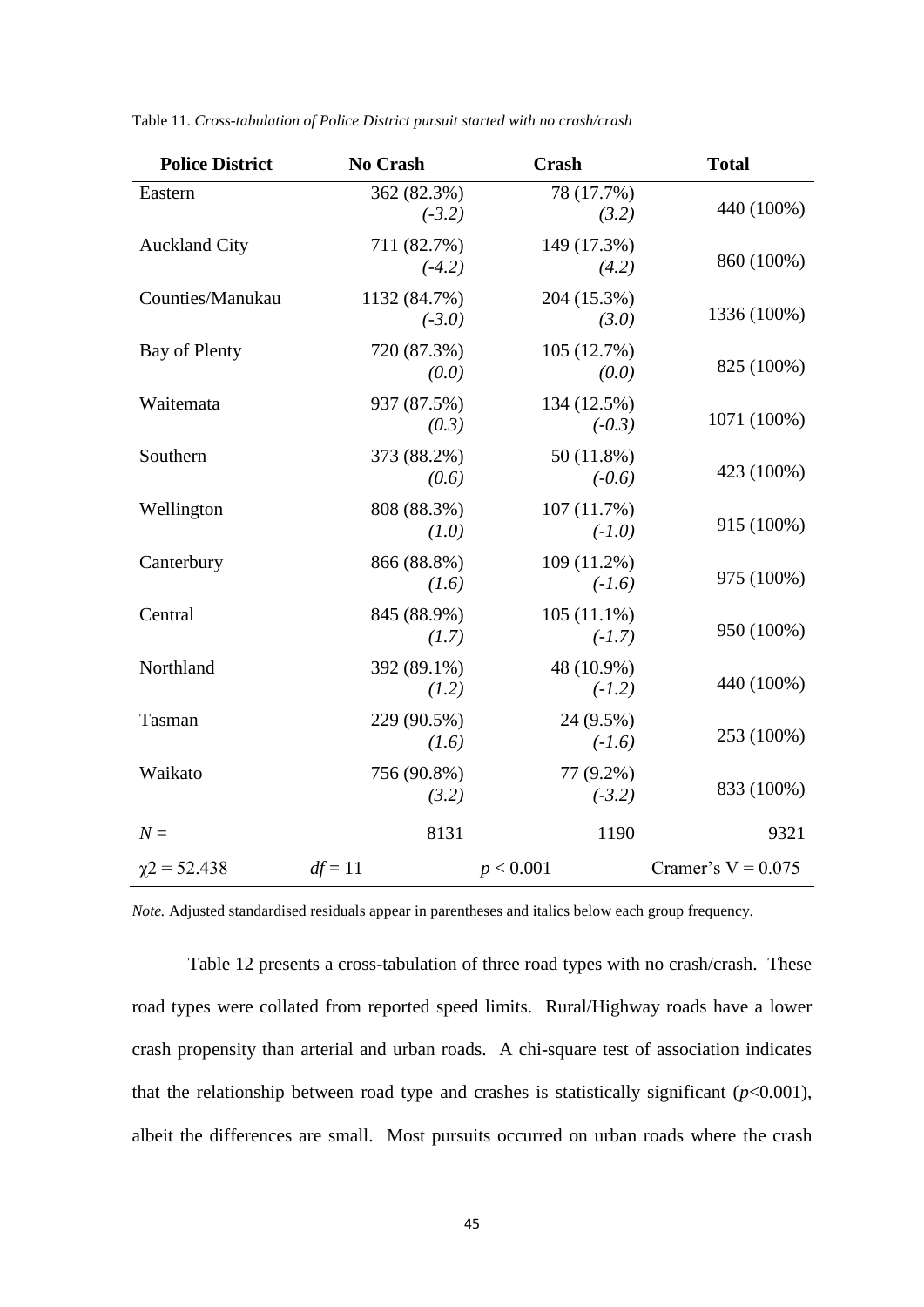likelihood is highest. The residual values indicate that rural/highway and urban explain most of the variance in the significant test result.

|                                                 | <b>No Crash</b>          | Crash                   | <b>Total</b>         |
|-------------------------------------------------|--------------------------|-------------------------|----------------------|
| Urban $\left\langle \text{51kph} \right\rangle$ | 4557 (86.0%)<br>$(-4.1)$ | 742 (14.0%)<br>(4.1)    | 5299 (100%)          |
| Arterial (51-99kph)                             | 964 (86.6%)<br>$(-0.6)$  | 149 (13.4%)<br>(0.6)    | 1113 (100%)          |
| Rural/Highway (100kph)                          | 2396 (89.9%)<br>(4.9)    | 270 (10.1%)<br>$(-4.9)$ | 2666 (100%)          |
| $N =$                                           | 7918                     | 1161                    | 9079                 |
| $\gamma$ 2 = 24.435                             | $df = 3$                 | p < 0.001               | Cramer's $V = 0.052$ |

Table 12. *Cross-tabulation of road type with no crash/crash*

*Note.* Adjusted standardised residuals appear in parentheses and italics below each group frequency.

#### *Fleeing Vehicles*

The first part of the analysis of offender variables is analysis of fleeing vehicles. Officers will often know this information during pursuits and can therefore use these findings to enhance their risk assessments. This analysis uses the full dataset rather than the subset used for the identified fleeing driver analysis that follows this section.

Table 13. *Cross-tabulation of not stolen/stolen with no crash/crash*

|                    | <b>No Crash</b> | <b>Crash</b> | <b>Total</b>  |
|--------------------|-----------------|--------------|---------------|
| Not Stolen         | 6399 (89.4%)    | 759 (10.6%)  | 7158 (100%)   |
| Stolen             | 1498 (79.1%)    | 397 (20.9%)  | 1895 (100%)   |
| $N=$               | 7987            | 1156         | 9053          |
| $\chi$ 2 = 143.995 | $df = 1$        | p < 0.001    | $Phi = 0.126$ |

Table 13 shows the cross-tabulation of not stolen/stolen with no crash/crash. The crash likelihood increases from 10.6% (759 pursuits) for vehicles that are not reported stolen to 20.9% (397 pursuits) for vehicles that are reported stolen. The odds ratio for a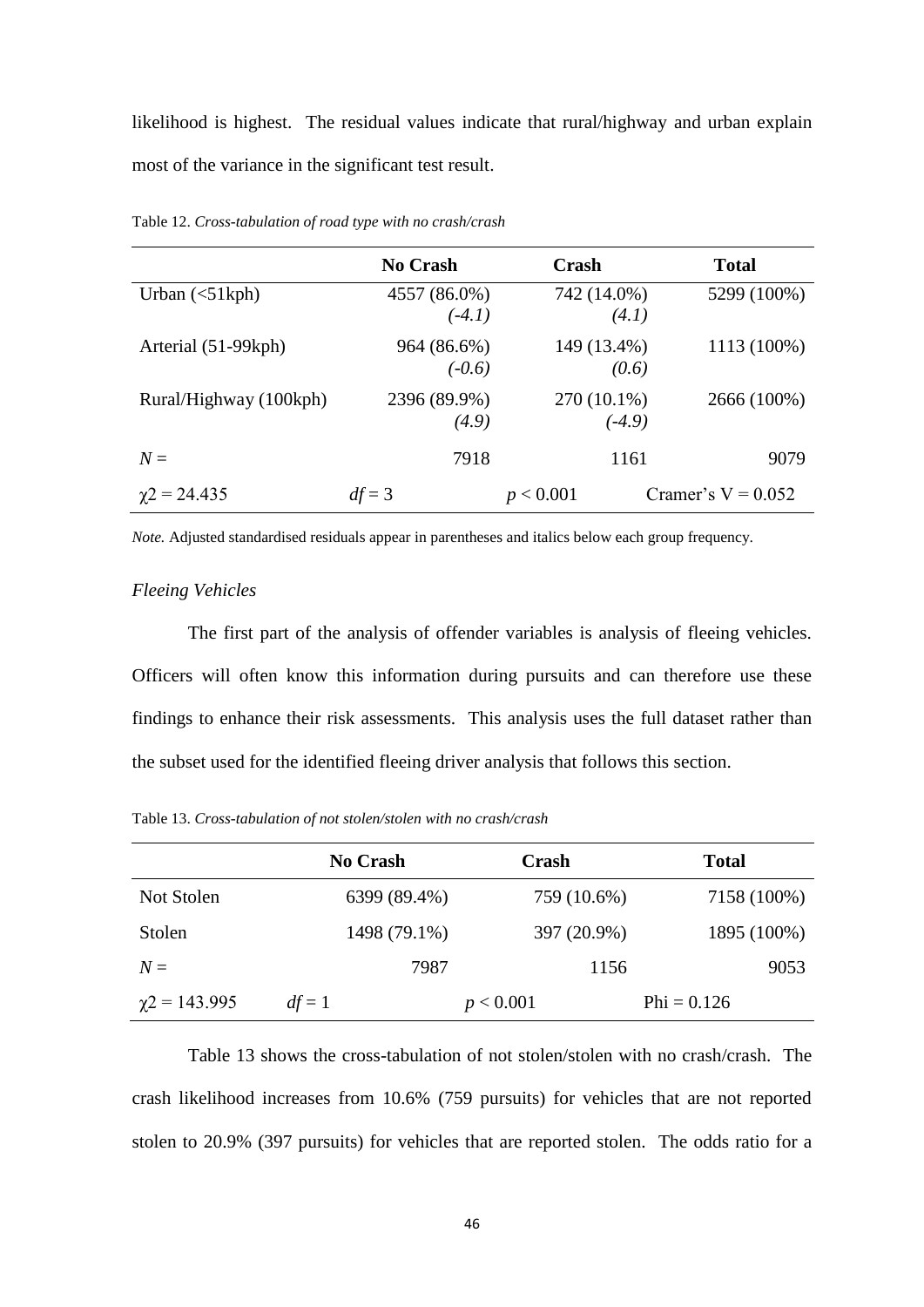stolen vehicle crash is 2.23. A chi-square test of association indicated that the relationship between variables is statistically significant  $(p<0.001)$ .

Table 14 shows a cross-tabulation of various vehicle types with crash likelihood. Trucks involve the highest crash percentage, although the pursuit numbers are very small and the residual (1.4) is not significant. SUVs, cars and utilities (pickup trucks) have similar, slightly above average crash likelihoods. However, only cars have a significant residual. Motorcycles have very low crash likelihoods with a comparatively high residual value (-7.9) indicating that it explains more variance in the significant test result than other variables.

| <b>Vehicle Type</b> | No Crash                 | Crash                  | <b>Total</b>         |
|---------------------|--------------------------|------------------------|----------------------|
| Truck               | 22 (78.6%)<br>$(-1.4)$   | $6(21.4\%)$<br>(1.4)   | 28 (100%)            |
| Other               | 60 (84.5%)<br>$(-0.7)$   | $11(15.5\%)$<br>(0.7)  | 71 (100%)            |
| <b>SUV</b>          | 347 (85.7%)<br>$(-0.9)$  | 58 (14.3%)<br>(0.9)    | 405 (100%)           |
| Car                 | 5480 (85.8%)<br>$(-6.1)$ | 905 (14.2%)<br>(6.1)   | 6385 (100%)          |
| <b>Utility</b>      | 175 (85.8%)<br>$(-0.6)$  | 29 (14.2%)<br>(0.6)    | 204 (100%)           |
| Van                 | 128 (89.5%)<br>(0.9)     | 15 (10.5%)<br>$(-0.9)$ | 143 (100%)           |
| Moped               | 81 (91.0%)<br>(1.1)      | $8(9.0\%)$<br>$(-1.1)$ | 89 (100%)            |
| Motorcycle          | 1288 (93.7%)<br>(7.9)    | 87 (6.3%)<br>$(-7.9)$  | 1375 (100%)          |
| $N =$               | 7581 (87.1%)             | 1119 (12.9%)           | 8700 (100%)          |
| $\chi$ 2 = 67.477   | $df = 1$                 | p < 0.001              | Cramer's $V = 0.088$ |

Table 14. *Cross-tabulation of vehicle type with no crash/crash*

*Note.* Adjusted standardised residuals appear in parentheses and italics below each group frequency.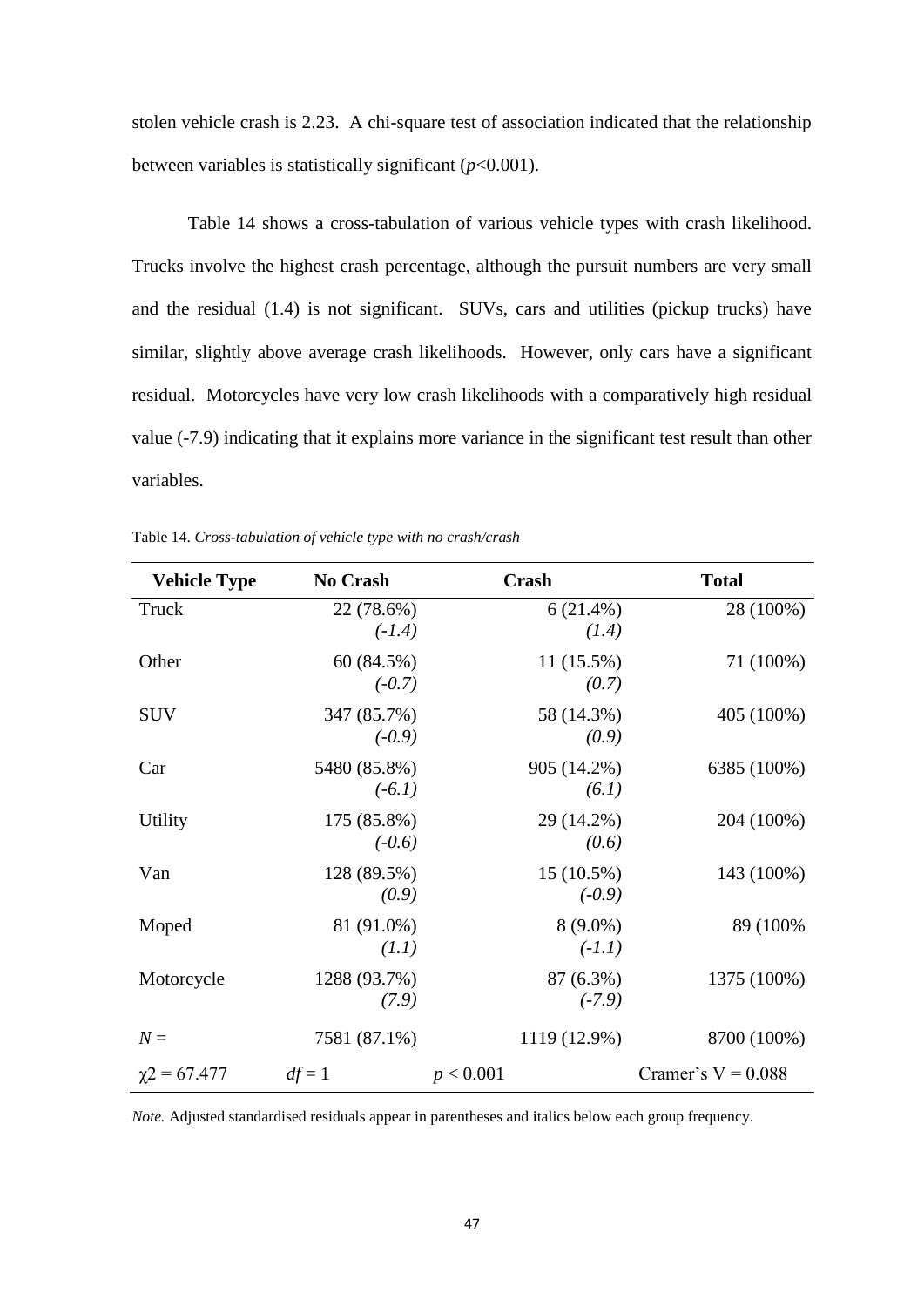The mean crash percentage for this set of data is 12.9%. The slightly higher percentage than for the full database is due to the effect of missing data (624 pursuit records, 6.7%). A chi-square test of association indicates that the relationship between vehicle type and crashes is statistically significant  $(p<0.001)$ .

Table 15 shows independent sample *t*-test results of differences in mean speed differential in no crash and crash groups. The speed differential was calculated by subtracting the pursuit's top speed from the road's speed limit. Levene's test for equality of variances indicated that homogeneity of variances could not be assumed. The *t*-test indicated that there was no statistically significant difference between the two group means (*p*=0.724). However, the differences in standard deviation and results from Levene's test indicate the possibility of some other differences in the data. There is also some possibility of officer under-reporting of this data. This result should therefore be interpreted with some caution.

|              | <b>Number of Cases</b> | <b>Mean Speed Differential Standard Deviation</b> |       |
|--------------|------------------------|---------------------------------------------------|-------|
| No Crash     | 7908                   | 40.38                                             | 26.73 |
| Crash        | 1160                   | 40.66                                             | 24.84 |
| $t = -0.354$ | $p = 0.724$            |                                                   |       |

Table 15. *Mean speed differential in no crash and crash groups*

## *Fleeing Drivers*

This section presents descriptive fleeing driver analysis followed by an analysis of crash likelihood for each variable. These variables include age, ethnicity, licence and employment status. The 61.3% of pursuit records where fleeing drivers were identified are used for this analysis. These variables are least likely to be known by officers during pursuits.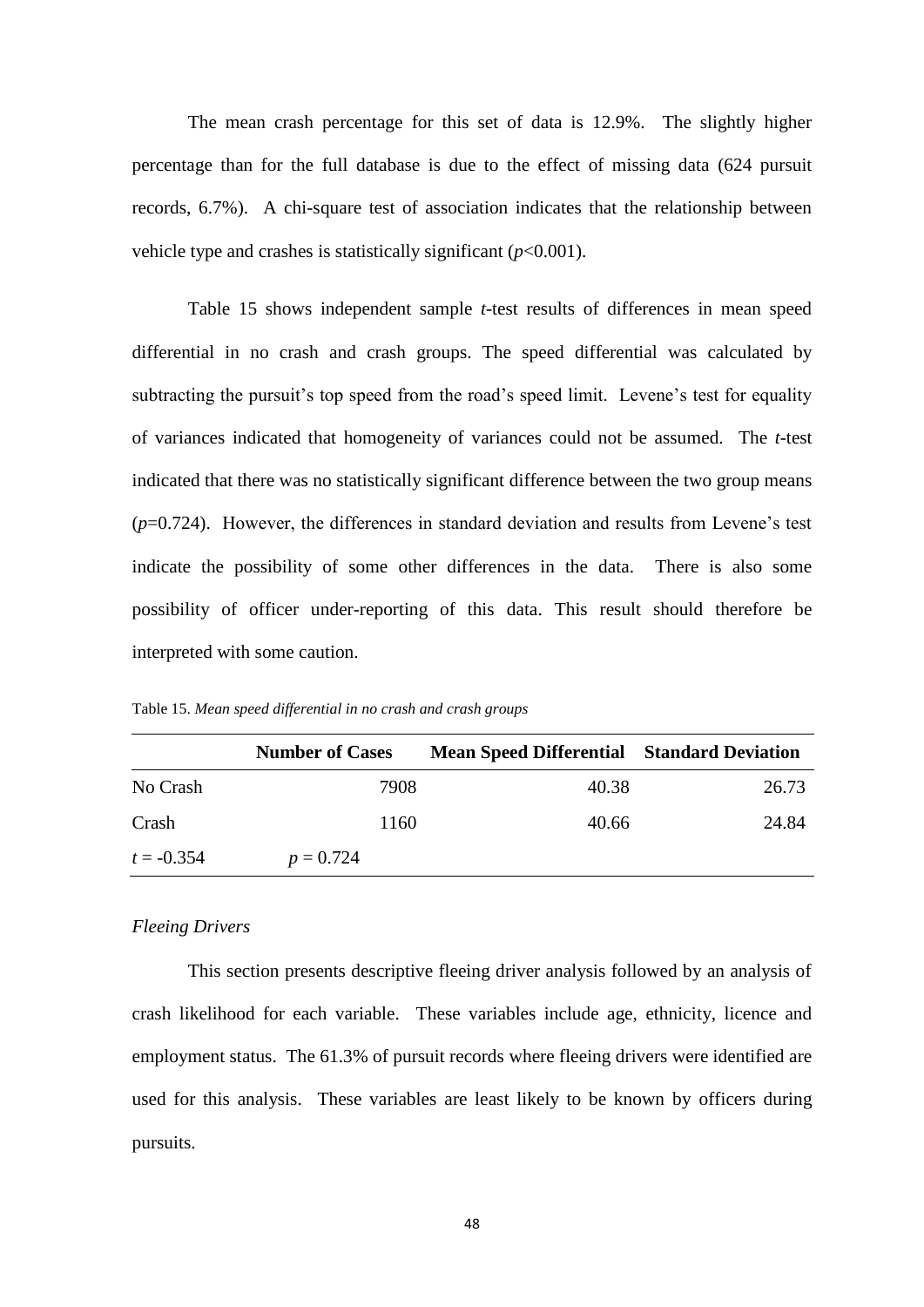

*Figure 7.* Age of male and female identified fleeing drivers (*N*=5533)

The majority of known fleeing drivers are males (91.2%, 5047 fleeing drivers) with a small percentage being female (8.8%, 486 fleeing drivers). Figure 7 presents the agepursuit curves for males and females. These curves follow the pattern typically found in studies of age and crime peaking in late adolescence and then declining (Gottfredson and Hirschi, 1990). The youngest fleeing drivers were 11 years old (3 drivers). The oldest was 83 years old (1 driver). However, the final 18 years of age all recorded very low pursuit counts. There is a pronounced dip in the male curve at the age of 19, which could be due to random variation in the data or have an unknown cause. The mean age of identified fleeing drivers is 26.6 years (*SD*=10.4) and the median age is 24.0 years. Despite notable random variation in the female line a concentration in the younger age groups is still apparent.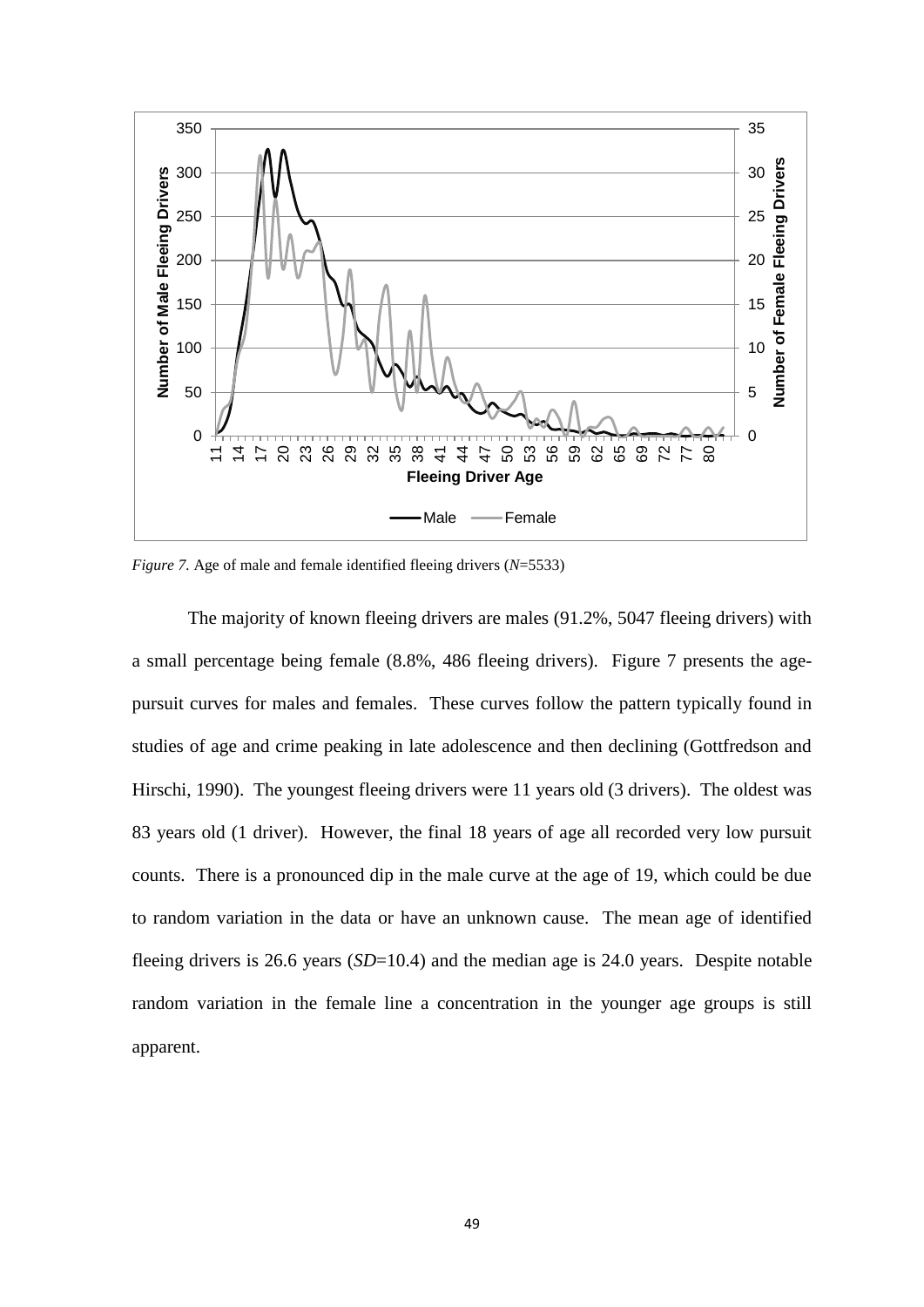

*Figure 8.* Identified fleeing driver age brackets and pursuit crash percentages (*N*=5708)

Figure 8 shows mean crash percentages by age bracket. The 11-13 group (considered children under New Zealand law) has the highest crash percentage (40.4%, 21 crashes). The 14-16 group (considered young people under New Zealand law) has the next highest crash percentage (25.5%, 130 crashes). The 17-19 (17.0%, 171 crashes) and 20-22 (19.0%, 183 crashes) groups also feature elevated crash percentages although not to the extent that the child and young person groups do.

|                       | <b>No Crash</b> | Crash       | <b>Total</b>   |
|-----------------------|-----------------|-------------|----------------|
| Child or Young Person | 411 (73.1%)     | 151 (26.9%) | 562 (100%)     |
| Adult                 | 4344 (84.4%)    | 802 (15.6%) | 5146 (100%)    |
| $N =$                 | 4755            | 953         | 5708           |
| $\gamma$ 2 = 46.380   | $df=1$          | p < 0.001   | $Phi = -0.090$ |

Table 16. *Cross-tabulation of child or young person/adult with no crash/crash*

Table 16 shows a cross-tabulation of child or young person/adult with no crash/crash*.* Children and young people (26.9%, 151 crashes) have more than an 11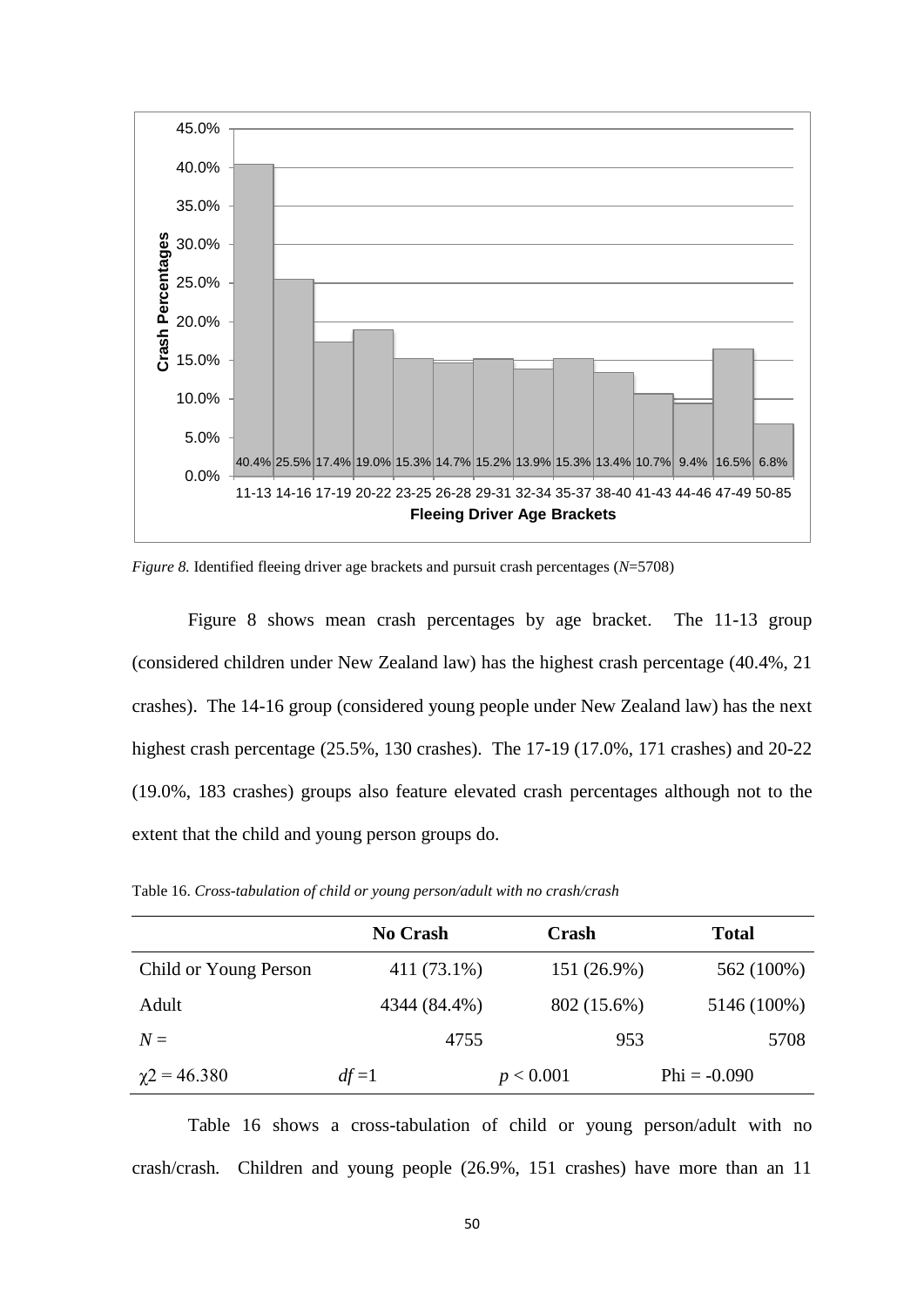percentage point higher crash likelihood than adults (15.6%, 802 crashes). The odds ratio for a child or young person crash is 1.99. A chi-square test indicated that the relationship between variables is statistically significant  $(p<0.001)$ .

Figure 9 presents the distribution of pursuits by age, with a comparison of whether the vehicle involved was reported stolen or not. This shows a peak of stolen vehicle pursuits at around the ages of 16 and 17 years before dropping sharply. The peak age for pursuits with vehicles that are not reported stolen is 20.

An independent samples *t*-test was conducted to compare mean ages in the stolen and not stolen groups. Levene's test for equality of variances indicated that homogeneity of variances could not be assumed. There was a statistically significant difference in mean ages between not stolen (*M*=27.85, *SD*=10.68) and stolen (*M*=22.14, *SD*=7.85); *t*(2456.985)=20.526, *p*<0.001.

Twenty one percent of pursuits involve a stolen vehicle. Forty nine per cent of stolen vehicle pursuits involved fleeing drivers aged 19 years or younger and 26.6% involved children and young people.

Table 17 shows that children and young people in stolen cars present a substantial risk of crashing relative to others with just under 1 in 3 (102, 32.4%) of the identified stolen group crashing during pursuits. Even taking account of the higher crash likelihood amongst identified fleeing drivers (16.9%) the crash likelihood for this group is considerably higher. The odds ratio for a stolen vehicle crash is 1.92, which means stolen vehicles driven by children and young people are somewhat close to twice as likely to crash as vehicles driven by children and young people that are not stolen. A chi-square test of association indicates that the relationship between variables is statistically significant  $(p<0.001)$ .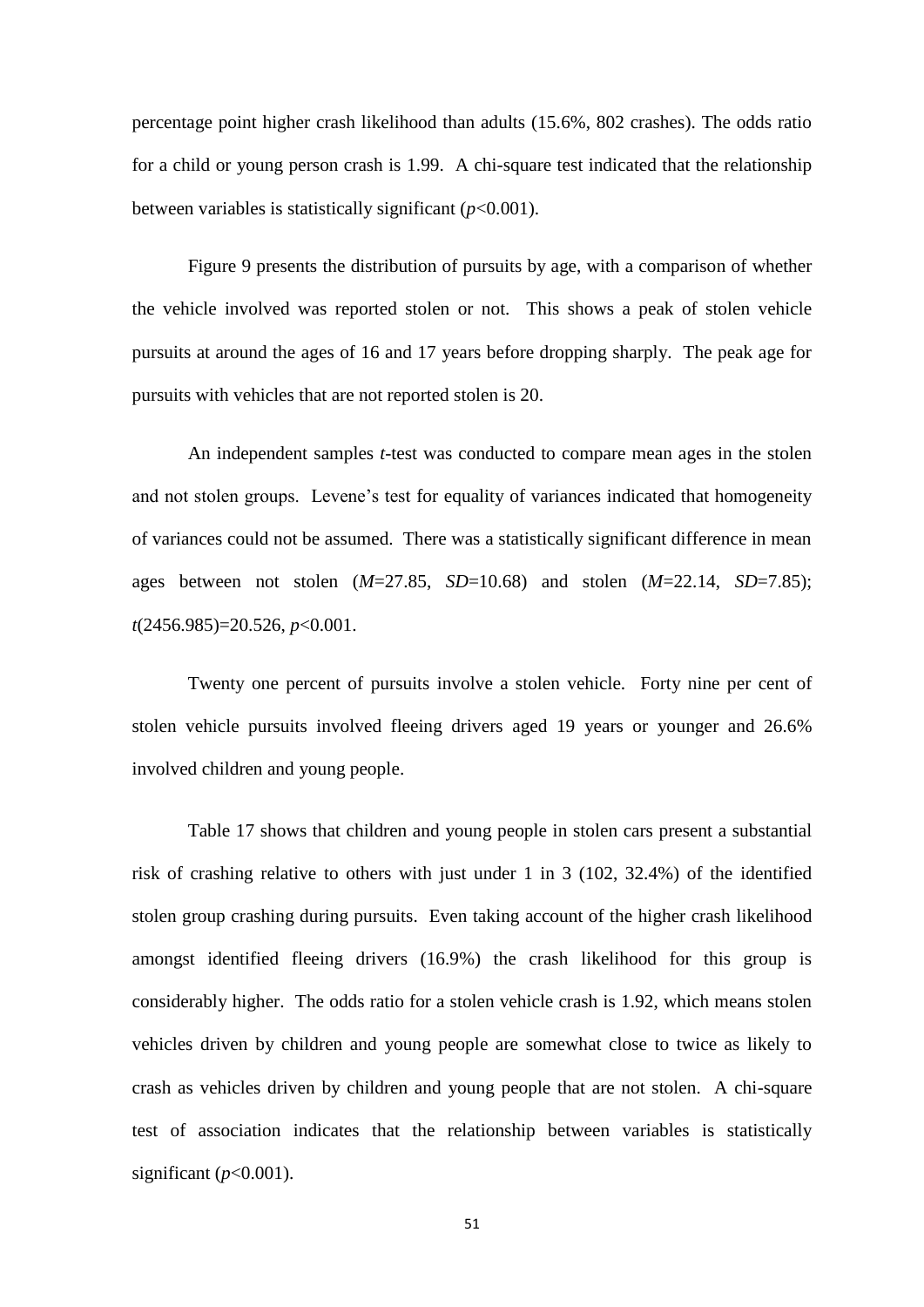

*Figure 9.* Identified fleeing driver age split by whether or not the pursued vehicle was stolen (*N*=5695)

Table 18 shows a cross-tabulation of ethnicity with no crash/crash. The European category includes New Zealanders of European descent and European citizens. This was unavoidable due to the way the data was originally collected. A chi-square test of association indicates that the relationship between ethnicity and crashes is statistically significant  $(p<0.001)$ .

Table 17. *Cross-tabulation of not stolen/stolen with no crash/crash for children and young people only*

|                     | <b>No Crash</b> | <b>Crash</b>  | <b>Total</b>  |
|---------------------|-----------------|---------------|---------------|
| Not Stolen          | 196 (80.0%)     | 49 (20.0%)    | 245 (100%)    |
| Stolen              | 213 (67.6%)     | $102(32.4\%)$ | 315 (100%)    |
| $N=$                | 409             | 151           | 560           |
| $\gamma$ 2 = 10.727 | $df=1$          | p < 0.001     | $Phi = 0.138$ |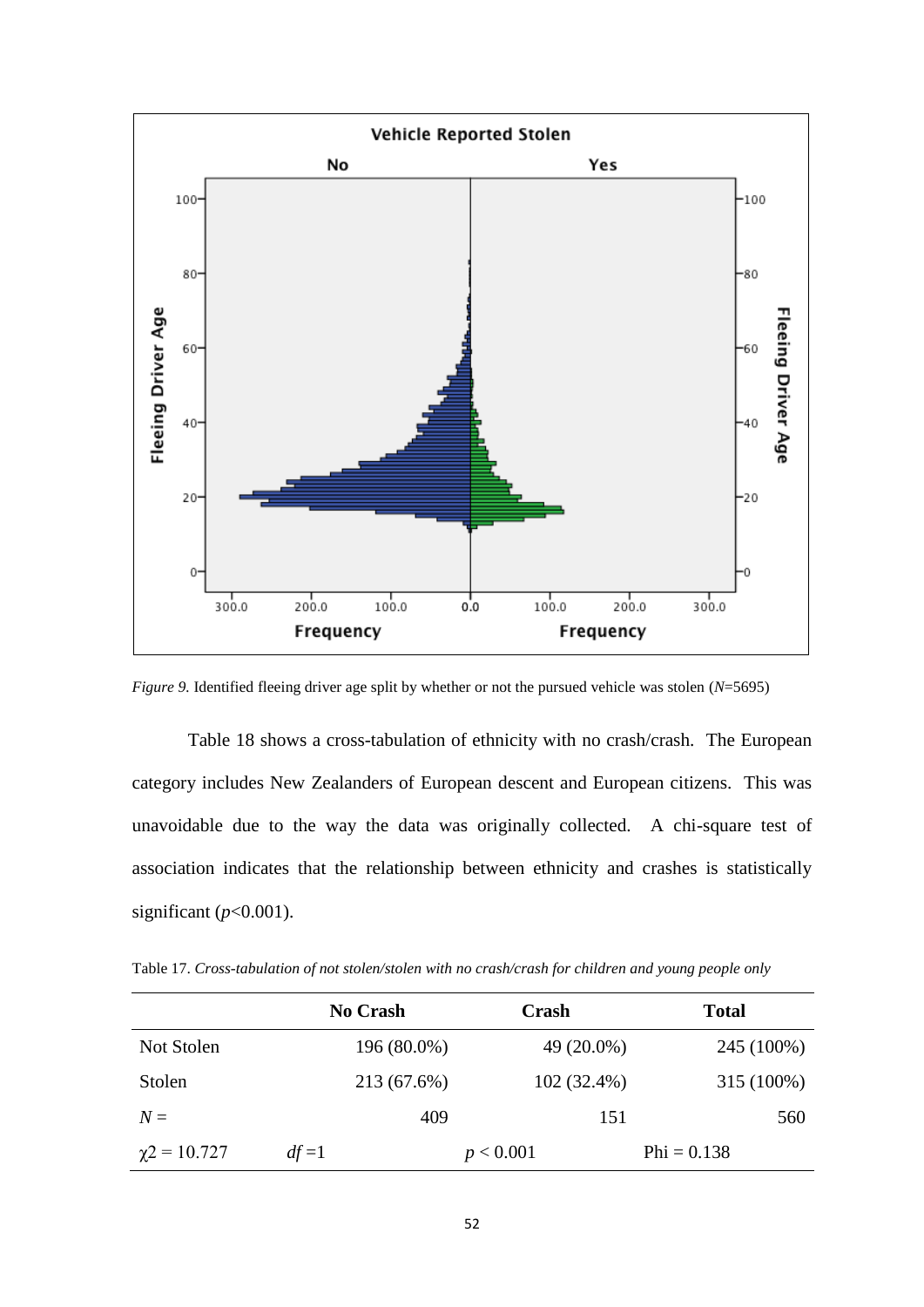The crash percentages of 20.6% (122 crashes) for Pacific Island and 19.2% (499 crashes) for Maori fleeing drivers present a notably higher crash risk than other groups. All residuals are higher than 2 or lower than -2 indicating that the differences between observed and expected values are considered unlikely to be due to chance. The odds ratio of Pacific Island and Maori known fleeing drivers combined, compared to all other ethnic groups is 1.55.

| <b>Ethnicity</b>    | No Crash                 | Crash     |                          | <b>Total</b>         |
|---------------------|--------------------------|-----------|--------------------------|----------------------|
| Pacific Island      | 469 (79.4%)<br>$(-2.6)$  |           | $122(20.6\%)$<br>(2.6)   | 591 (100%)           |
| Maori               | 2095 (80.8%)<br>$(-4.4)$ |           | 499 (19.2%)<br>(4.4)     | 2594 (100%)          |
| European            | 1970 (86.1%)<br>(4.9)    |           | 317 (13.9%)<br>$(-4.9)$  | 2287 (100%)          |
| Other               | 220 (89.8%)<br>(2.8)     |           | $25(10.2\%)$<br>$(-2.8)$ | 245 (100%)           |
| $N =$               | 4754                     |           | 963                      | 5717                 |
| $\gamma$ 2 = 38.932 | $df = 3$                 | p < 0.001 |                          | Cramer's $V = 0.083$ |

Table 18 . *Cross-tabulation of ethnicity with no crash/crash*

*Note.* Adjusted standardised residuals appear in parentheses and italics below each group frequency.

Table 19 shows the propensity to crash increasing from 12.3% (298 crashes) when the identified fleeing driver is licenced to 19.8% (652 crashes) where the fleeing driver is unlicenced. It also shows that the number of unlicenced drivers exceeds the number of licenced drivers. The odds ratio is 1.79. A chi-square test of association indicates that the relationship between groups is statistically significant (*p*<0.001).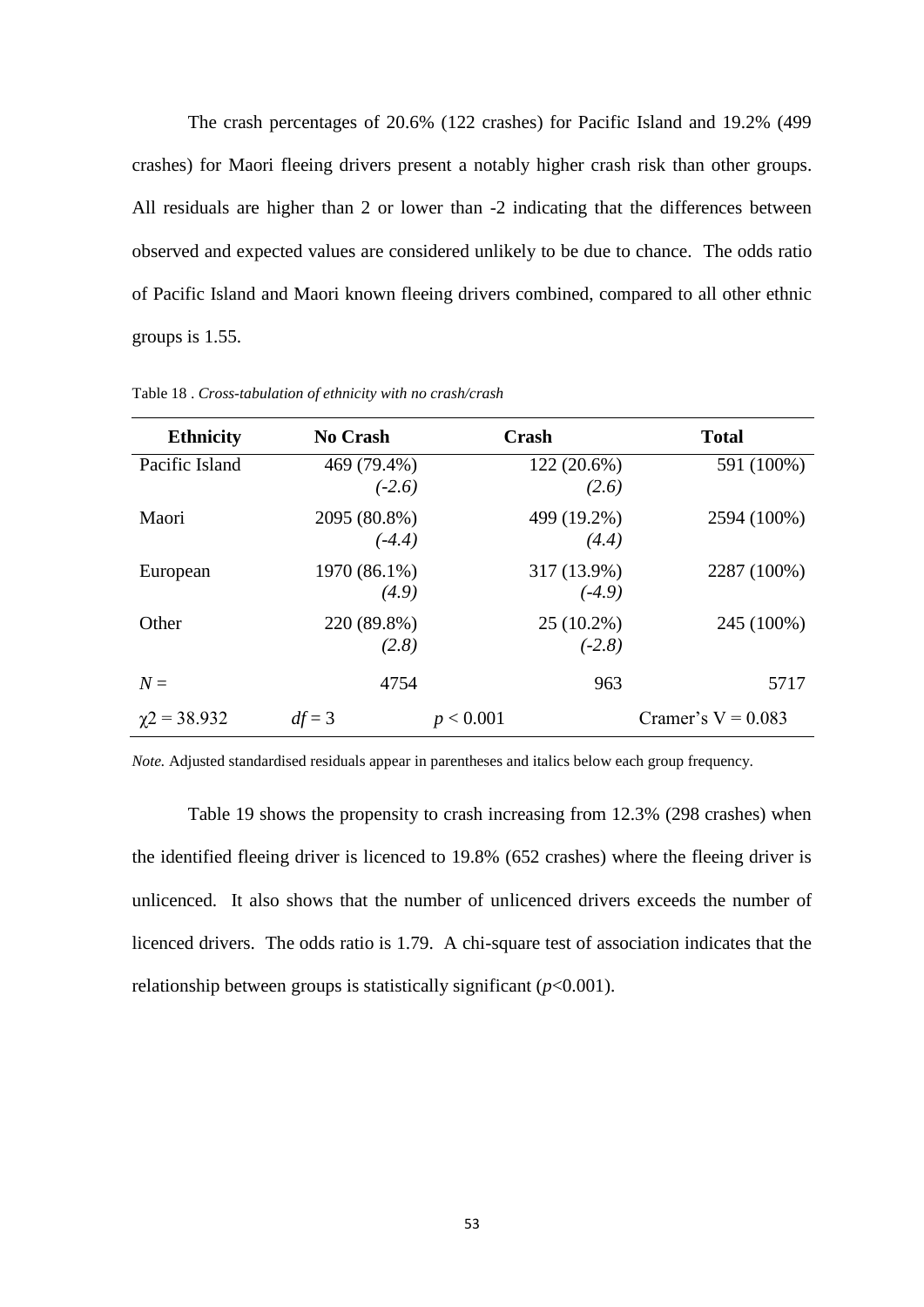Table 19. *Cross-tabulation of licenced/not licenced with no crash/crash*

|                   | <b>No Crash</b> | <b>Crash</b> | <b>Total</b>   |
|-------------------|-----------------|--------------|----------------|
| Licensed          | 2166 (87.7%)    | 298 (12.3%)  | 2414 (100%)    |
| Not Licensed      | 2642 (80.2%)    | 652 (19.8%)  | 3294 (100%)    |
| $N =$             | 4758            | 950          | 5708           |
| $\chi$ 2 = 55.716 | $df = 1$        | p < 0.001    | $Phi = -0.099$ |

Table 20 shows that the crash likelihood for employed fleeing drivers is lower at 14.2% (292 crashes) than fleeing drivers that are not employed at 18.7% (451 crashes). The odds ratio of known fleeing drivers who are employed compared to unemployed fleeing drivers is 1.39. A chi-square test of association indicates that the relationship between variables is statistically significant  $(p<0.001)$ . While this is interesting, it is not unexpected and of the variables presented this is probably least likely to be known by officers.

Table 20. *Cross-tabulation of employed/not employed with no crash/crash*

|                   | <b>No Crash</b> | <b>Crash</b> | <b>Total</b>  |
|-------------------|-----------------|--------------|---------------|
| Employed          | 1767 (85.8%)    | 292 (14.2%)  | 2059 (100%)   |
| Not Employed      | 1962 (81.3%)    | 451 (18.7%)  | 2413 (100%)   |
| $N=$              | 3729            | 743          | 4472          |
| $\chi$ 2 = 16.302 | $df=1$          | p < 0.001    | $Phi = 0.060$ |

## *Research Question 3: Power Few Analysis*

Question 3 aims to provide insight into the value of targeting specific officers for training, tracking or other administrative intervention where they are involved in more pursuits than other officers. In this section lead police drivers are the focus. The distribution of pursuit counts is presented first, followed by analysis of selected officer variables. Of the officers identified and anonymised, those who initiated more than three pursuits (19.8%, 718 officers) initiated 48.9% (4441 pursuits) of all pursuits. This group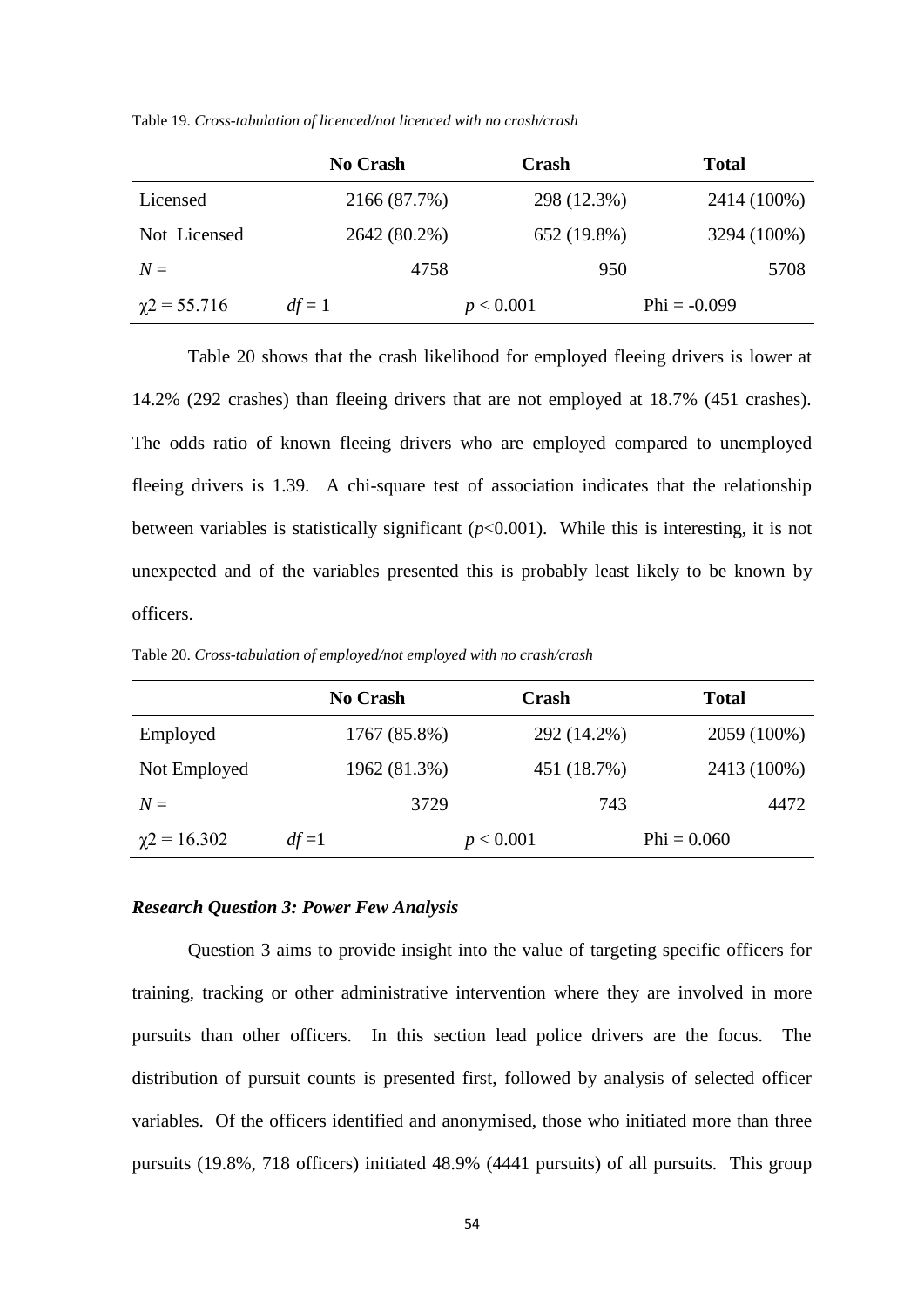of lead police drivers was compared to officers who initiated 1 to 3 pursuits (51.1%, 4637 pursuits).



*Figure 10.* Number of lead police drivers in each pursuit count group 2011 to 2014 (*N*=3628)

Figure 10 illustrates the number of officers who were lead police driver in each pursuit count group (3628 officers). The range of pursuit counts per officer was 1 to 33. One officer initiated 33 pursuits. The next highest total was one officer who initiated 25 pursuits. The mode was one pursuit with 1620 (45.4%) officers initiating just one, 853 (23.5%) initiating two and 437 (12%) initiating three pursuits. The mean number of pursuits per lead police driver was 2.5 (*SD*=2.38) and the median was 2.

Figure 11 shows the conditional probability of a lead police driver having an additional pursuit. Probabilities are reported for each pursuit count up to 11 pursuits at which point the relationship became unstable due to small numbers in each group. This chart shows that the probability of initiating a further pursuit increases with each previous pursuit. This probability was calculated using pursuit frequencies, with the zero pursuit count group calculated from all constabulary employees (9068 officers in 2014). Some of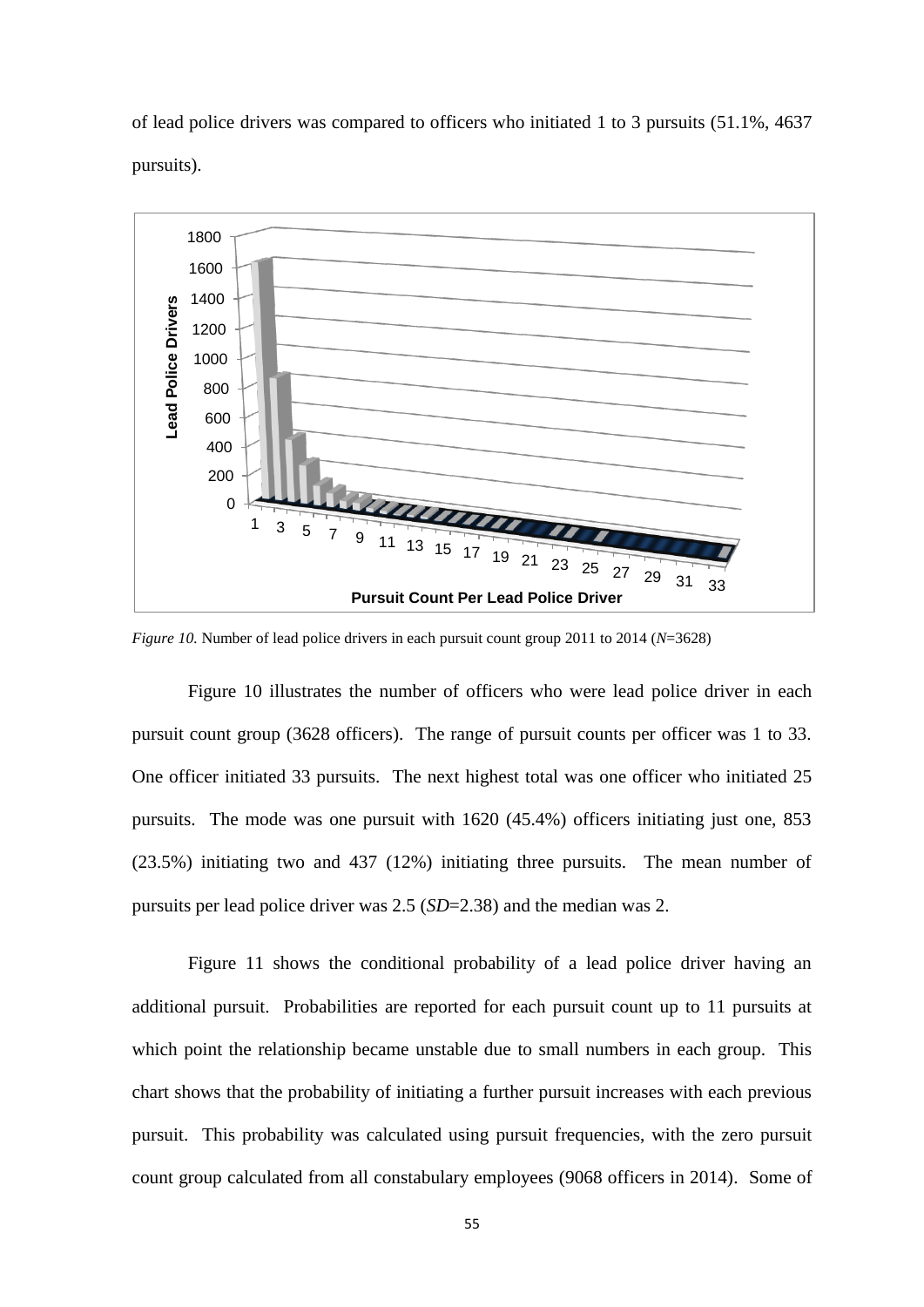these officers will not be exposed to pursuits due to their role. Therefore the actual analysis of lead police drivers starts at pursuit count group 1, not 0.



*Figure 11.* Conditional probability of an additional pursuit by a lead police driver in each pursuit count group

#### *Variables and Pursuit Counts*

Of all the officer demographic characteristics analysed in the present study none were strongly associated with crashes. However, Homant and Kennedy (1994) found that male officers, but no other officer demographic variables, were associated with preferring less restrictive pursuit policies in their United States study suggesting that gender might be a worthwhile area to explore further in relation to propensity to pursue. The proportion of female lead police drivers in the present study starts at 17.51% at one pursuit and decreases to below 5% of pursuits when the pursuit count exceeds 4 pursuits until the data becomes unstable from 11 pursuits. Females made up approximately 18% of all constabulary employees in 2014 (New Zealand Police, 2014).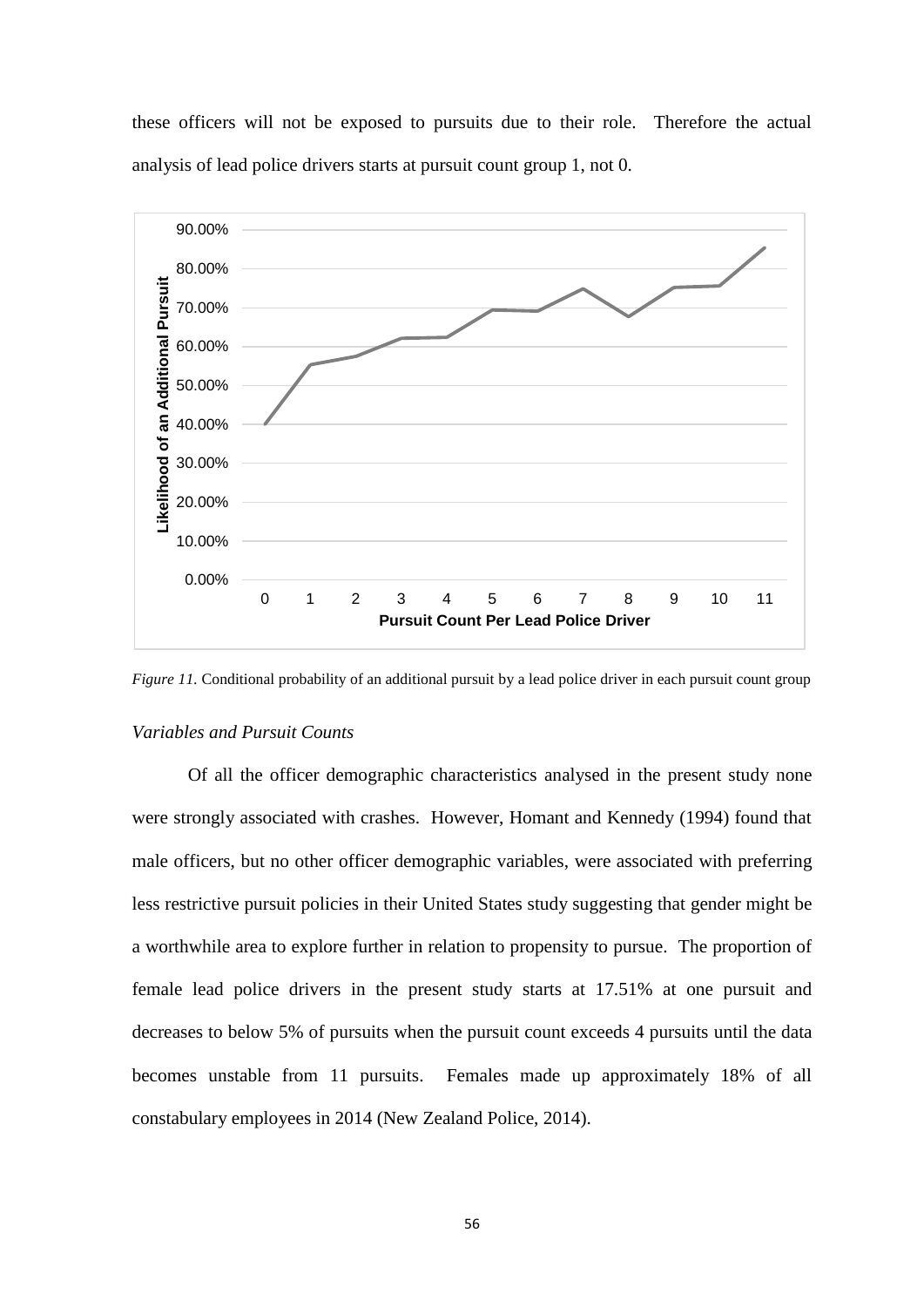Table 21 shows a cross-tabulation of gender and lead police drivers grouped into those who initiated 1 to 3 pursuits, or initiated 4 or more pursuits. The proportion of female lead police drivers involved in the 4 to 33 pursuit count group drops substantially compared to the 1 to 3 pursuit count group. The odds ratio is 4.64. A chi-square test of association indicates that the relationship between gender and pursuit count group is statistically significant (*p*<0.001).

Table 21. *Cross-tabulation of 1 to 3 pursuits/4 to 33 pursuits with female lead police drivers/male lead police drivers*

|                    | <b>Male</b> |              | <b>Female</b> | <b>Total</b>  |
|--------------------|-------------|--------------|---------------|---------------|
| 1 to 3 Pursuits    |             | 3963 (87.6%) | 559 (12.4%)   | 4522 (100%)   |
| 4 to 33 Pursuits   |             | 4273 (97.0%) | 130 (3.0%)    | 4403 (100%)   |
| $N=$               |             | 8236         | 689           | 8925          |
| $\chi$ 2 = 277.224 | $df = 1$    |              | p < 0.001     | $Phi = 0.176$ |

Mean speed differential was analysed due to the evidence of association between speed and crashes in the general population of road users (Aarts & Schagen, 2006). A linear regression established that pursuit count could statistically significantly predict mean speed differential, *F*(1, *N*=9069)=57.703, *p*<0.001. However pursuit count accounted for only 0.6% (*R²*=0.006) of the explained variability in speed differential meaning in practical terms it is a very weak predictor. This association may only really be significant due to the large sample size.

Figure 12 shows no discernible trend in mean crash percentages for officers who initiated between one and ten pursuits (3566 officers). Random variation due to small numbers in the data is evident from a pursuit count of 11.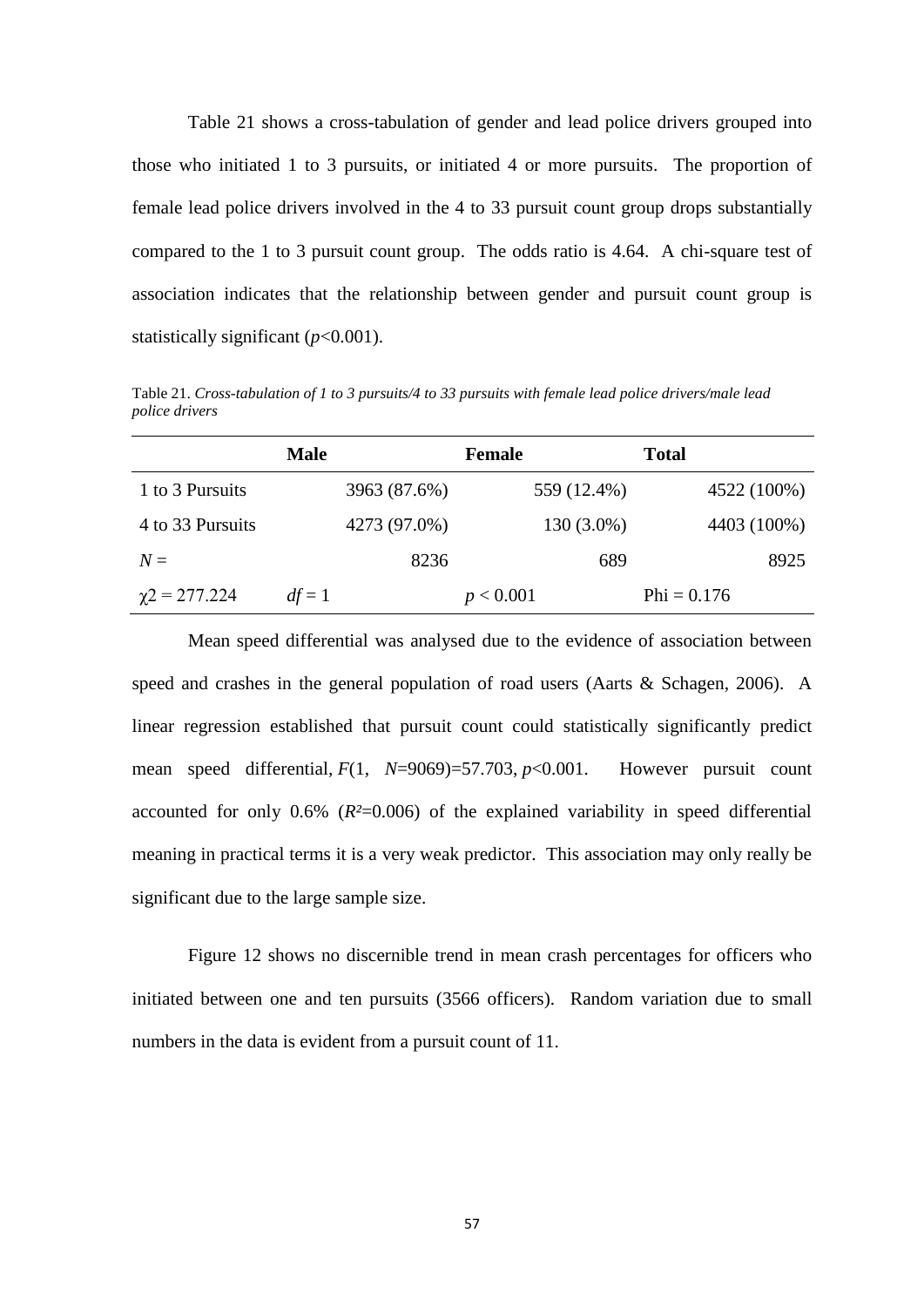

*Figure 12.* Mean crash percentages in each pursuit count per lead police driver group

Table 22 shows a cross-tabulation of 1 to 3 pursuits/4 to 33 pursuits groups, with no crash/crash. A chi-square test of association indicates that there is no statistically significant association between variables, ( $p=0.551$ ).

|                    | <b>No Crash</b> | Crash       | <b>Total</b>   |
|--------------------|-----------------|-------------|----------------|
| 1 to 3 Pursuits    | 4035 (87.0%)    | 602 (13.0%) | 4637 (100%)    |
| 4 to 33 Pursuits   | 3883 (87.4%)    | 558 (12.6%) | 4441 (100%)    |
| $N =$              | 7918            | 1160        | 9078           |
| $\gamma$ 2 = 0.355 | $df = 1$        | $p = 0.551$ | $Phi = -0.006$ |

Table 22. *Cross-tabulation of 1 to 3 pursuits/4 to 33 pursuits with no crash/crash*

A chi-square test of association was also undertaken of 1 to 3 pursuits/4 to 33 pursuits and fleeing driver identified/not identified and there was no statistically significant association,  $\chi^2(1, N=9078)=0.204$ ,  $p=0.651$ . Likewise, abandoned/not abandoned pursuits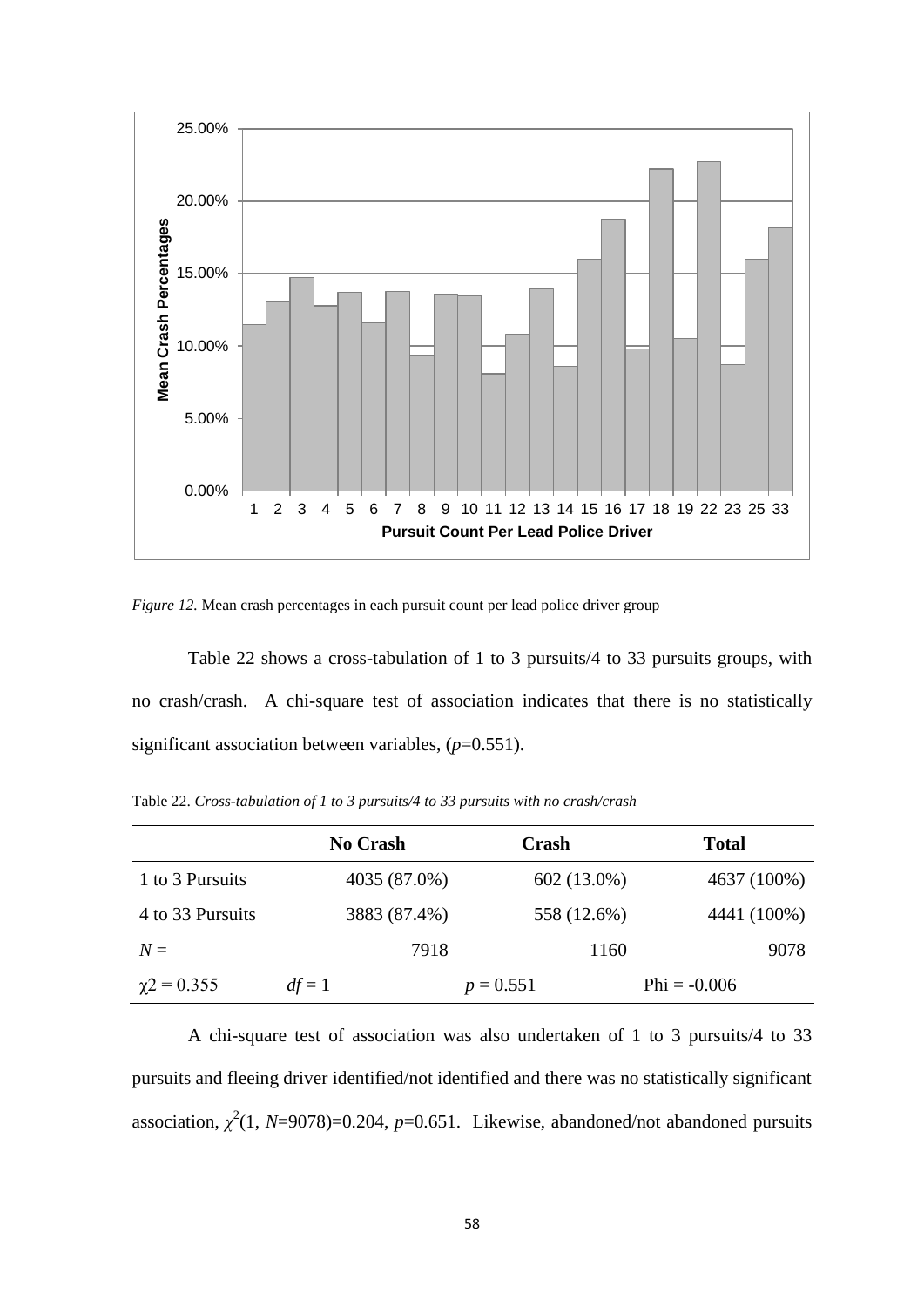were also not statistically significantly associated with pursuit count group,  $\chi^2(1)$ , *N*=9078)=0.767, *p*=0.381.

## *Summary of Results*

The results show that some variables associate strongly with crashes and are promising targets for crash prevention. The largest concentrations of crash likelihoods were found with stolen vehicles, young fleeing drivers and fleeing driver ethnicity. There were also temporal concentrations and concentrations of crash likelihoods in certain Police Districts. There were minimal significant associations found between police officer and vehicle variables, and crashes. However, other police variables, such as TDD use were associated with crashes, although perhaps not injuries. Air support was not associated with reduced crash likelihood, but was associated with increased offender identifications.

Results of the power few analyses were counter-intuitive. There are gender differences (outputs) between the characteristics of high and low pursuit count groups, but this does not translate into meaningful pursuit count and speed differential (outputs) associations or a significant association between pursuit count and crash likelihoods (outcome).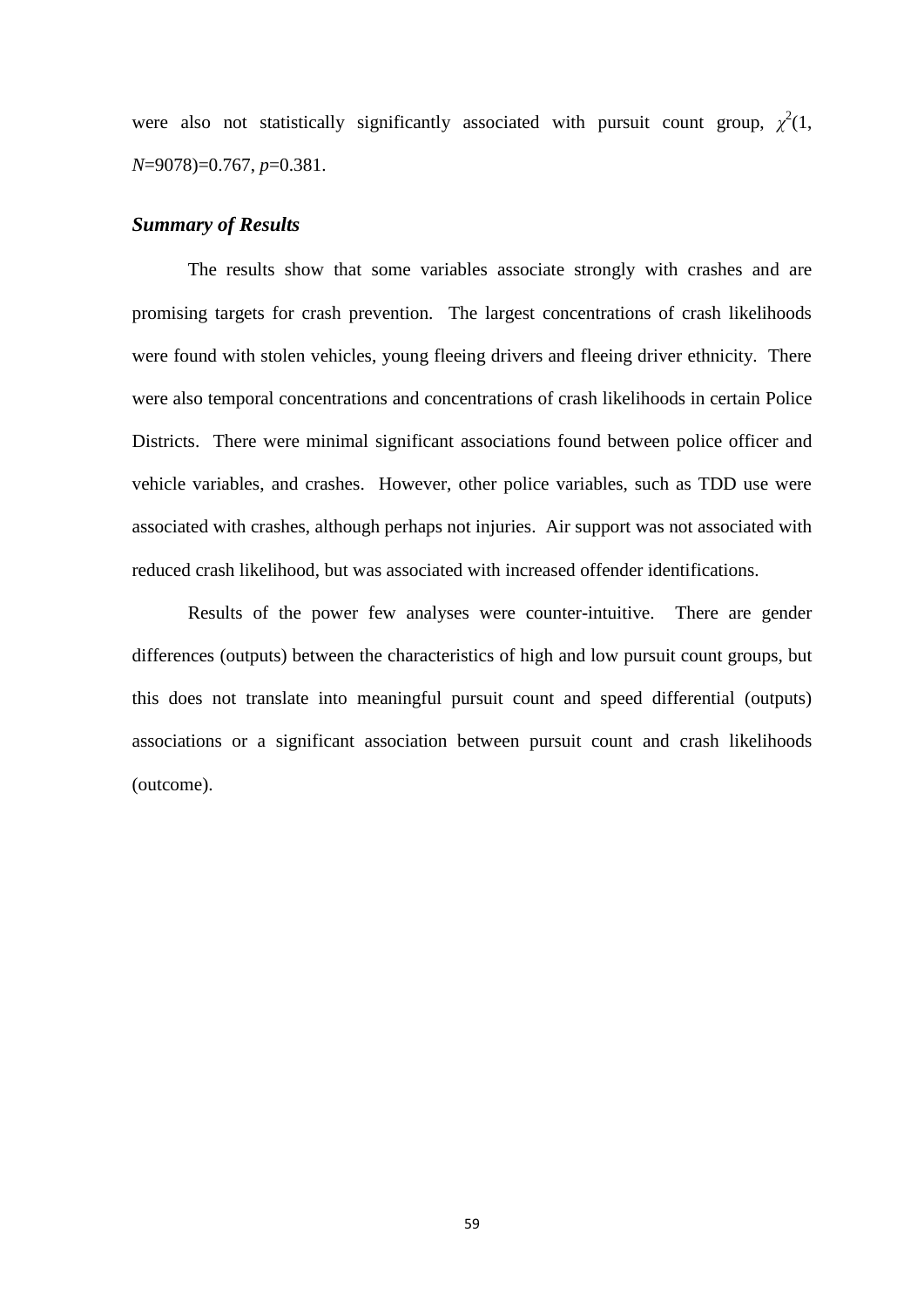## **Discussion**

This thesis set out to improve our empirical understanding of New Zealand pursuits by exploring general descriptive statistics, identifying concentrations and patterns of crash risk, and analysing whether a power few of officers exists in relation to pursuits and pursuit crash risk. Concentrations of crash likelihood did not always align with conventional wisdom. The limitations of intuitive judgement and conventional wisdom, and the potential benefits of empirical evidence have been commented on in relation to pursuits since the seminal pursuit studies of the 1980s (e.g. Alpert & Dunham, 1989). Discussion of how the results help our empirical understanding follows in this chapter along with a discussion of policy implications, study limitations and strengths, and recommendations for further research.

## *Main Findings*

#### *Overview*

New Zealand pursuits are characterised by the very high proportion of abandoned pursuits (51.1%) and the comparatively low crash percentage (12.8%). These percentages are very different to previous studies where abandonment percentages were around 5% and average crash percentages across studies were around 30% (*SD*=10.5%) (as cited in Alpert and Lum, 2014). Despite different reporting rates across older studies, which could affect these percentages, this 30% figure is also similar to a contemporary (2011) California Highway Patrol report (as cited in Alpert & Lum, 2014) suggesting the figure is still indicative of at least some other jurisdictions' pursuit crash percentages. These findings provide some assurance that New Zealand is performing comparatively well with other jurisdictions that allow pursuits in regards to managing risk during pursuits.

Notwithstanding the benefits of the comparatively high-abandonment, low crash New Zealand model it is clear that some policy issues exist for New Zealand Police to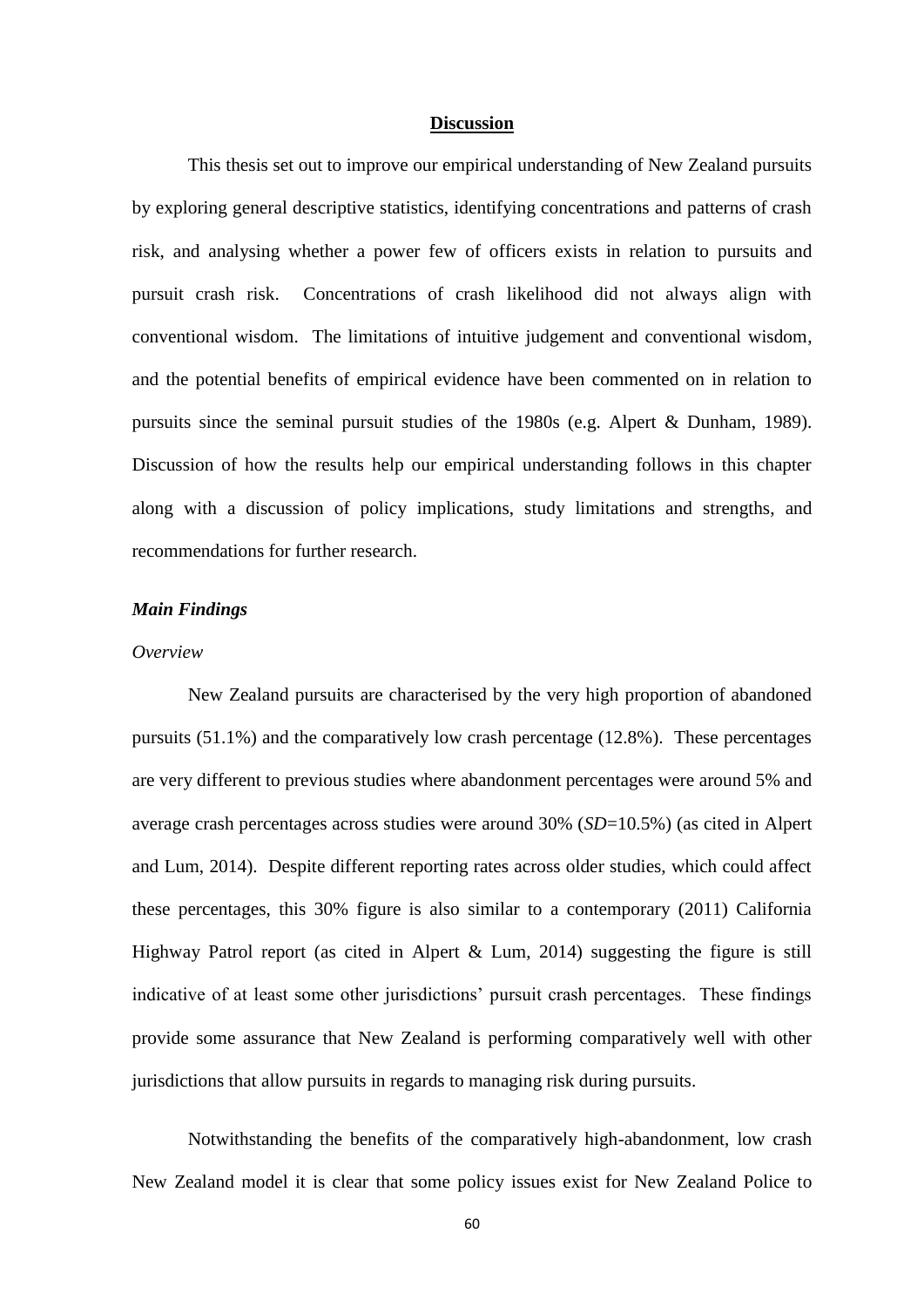consider. The initiation and abandonment of relatively large numbers of short pursuits highlights an obvious crash prevention opportunity. Almost half of pursuits are less than two minutes long and half of these are abandoned. Restricting or discouraging initiation of high-crash, low-benefit pursuit types in the first place seems a logical crash prevention approach if this can be implemented in a workable way. As pursuit benefits were not the focus of this study conclusions about pursuit value are somewhat cautiously drawn from analysis of crash likelihoods which was the study's focus.

# *Police Variables*

TDD use is associated with higher fleeing driver identifications and pursuit crash likelihoods. However, the association with crashes might be misleading when viewed in isolation because TDDs are designed to lower vehicle speed and driver control, which would be expected to increase low-speed crash numbers. This is reflected in the lack of statistically significant association between TDD use and injuries, despite a significant increase in crashes. In any case, TDDs do not appear to be a panacea for risk mitigation. As Alpert and Lum (2014) pointed out, TDD use has not been properly evaluated for effectiveness compared to other pursuit tactics. Evidence of increased crash likelihood in this thesis indicates that TDDs are associated with risk. Alpert and Lum's (2014) view that robust evaluation evidence is needed to determine TDD effectiveness is therefore supported due to the association with crashes.

Targeting the deployment of operational officers with TDD capability to work at the peak pursuit times on Thursday, Friday and Saturday nights could be considered a logical response to concentrations of night time pursuits and should lead to increased apprehensions. This is also likely to increase the already slightly elevated pursuit crash risk at night, however. Deploying air support at these times is also likely to increase apprehensions.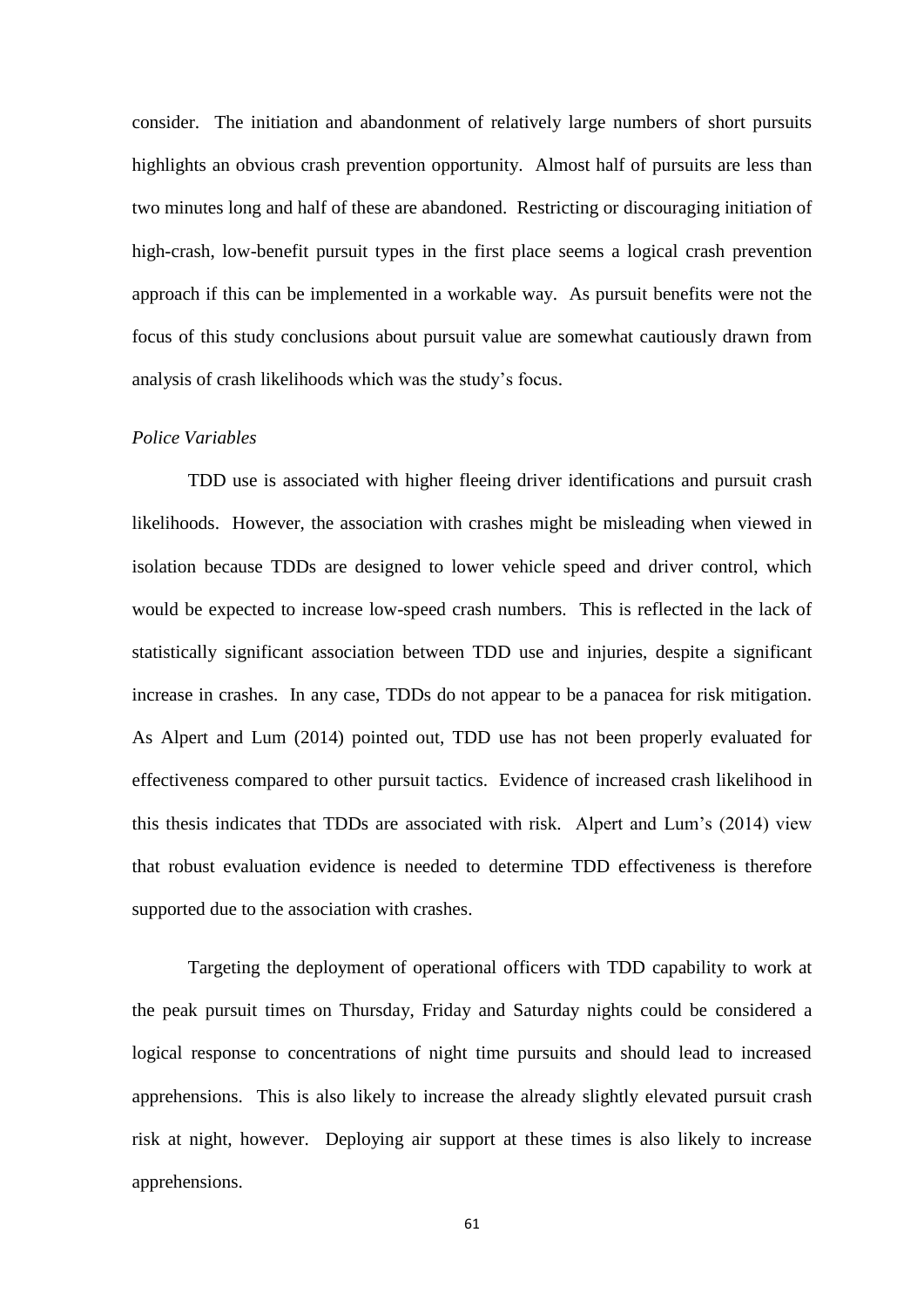Air support is not associated with reduced crash likelihood. This is surprising because the College of Policing (2015) stated that air support can reduce risk by allowing ground units to back off from fleeing drivers and Alpert (1998) also stated that air support can reduce risk. There are many possible explanations for this finding that need to be explored further. For example, air support will often not be nearby when pursuits start meaning that it is likely to be utilised more in longer pursuits and this might impact on relative crash likelihoods. Air support may also be more often deployed to what are considered higher risk pursuits. Air support may also simply not be being used in the best possible way to prevent crashes. Air support was associated with a useful increase in offender identifications. Consideration should be given to whether sufficient focus is being placed on using air support to prevent pursuit crashes. Assessment of how air support might best compliment pursuit avoidance tactics (see College of Policing, 2015) even if this involves forgoing some apprehensions may be a worthwhile approach to pursuit crash prevention.

As Alpert and Dunham (1989) note, the increased crash likelihood for BOLO related pursuits seems to result from these drivers fleeing more aggressively. This notion is supported by the New Zealand data, which also shows a higher crash likelihood when the fleeing driver is suspected of committing a crime (known event) although not categories involving more generic information about what officers are to look out for. Traffic stops were associated with the lowest crash risk in the present study and in Alpert et al's (2000) study, which also supports the view that wanted fleeing drivers are more likely to crash than other fleeing drivers such as traffic offenders. Drink driver related pursuits are also associated with higher crash likelihoods, probably due to alcohol impairment which can start to reduce driving skills at even low blood alcohol levels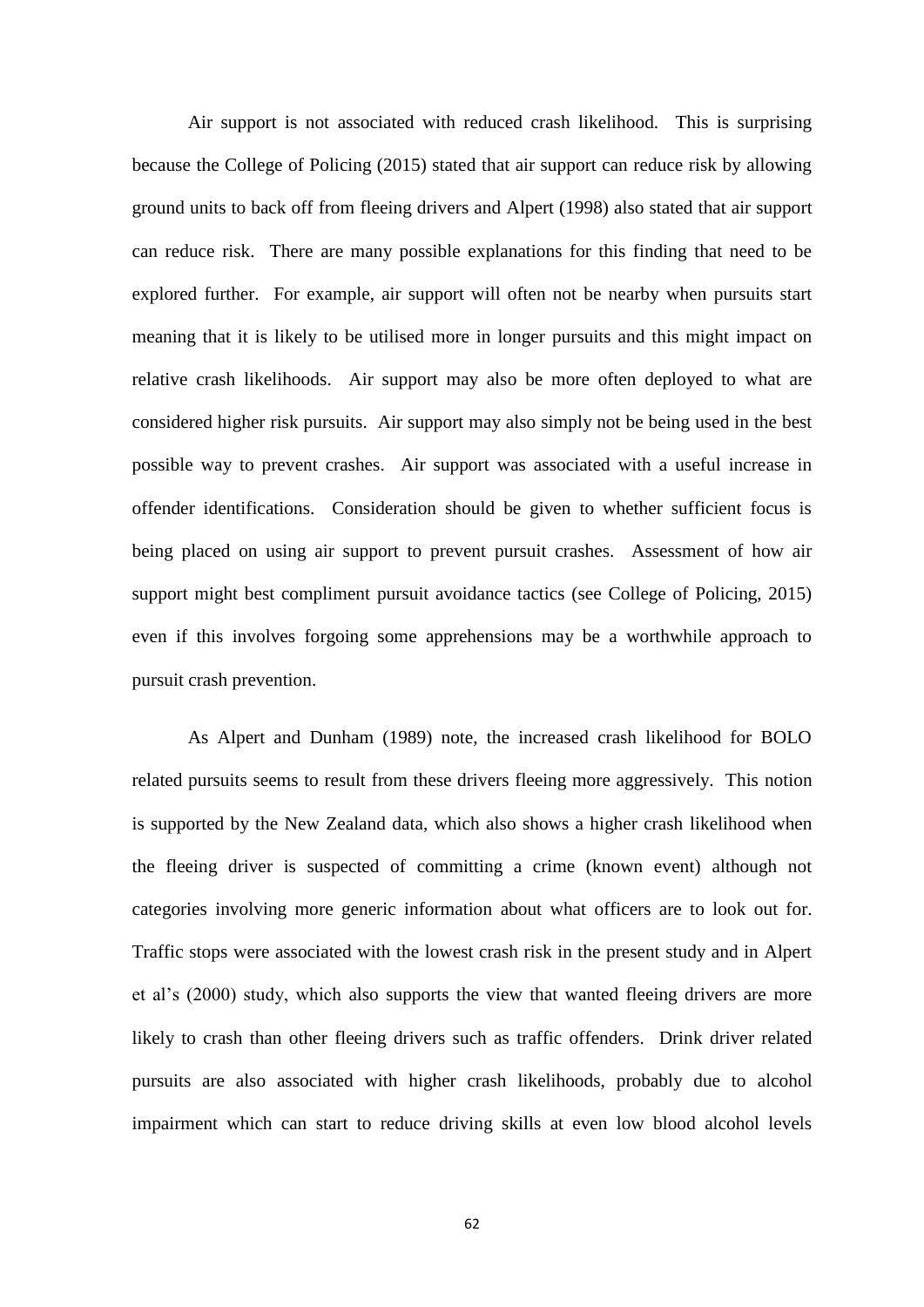(Moskowitz & Fiorentino, 2000). Impaired judgement and motivation to avoid prosecution may also play an important role in drink drive related pursuit crashes.

Where pursuit types relate to officer's looking for something or someone in particular they are by definition not spontaneous pursuits. Consideration should be given to how these pursuits might be avoided by not initiating the pursuit in the first place. Some examples of pursuit avoidance tactics include following the vehicle until it stops independently of police actions or following until a helicopter can track the vehicle without the need to initiate a ground pursuit (College of Policing, 2015). These tactics can be used when officers consider a pursuit very likely due to the information already held, as is the case in some drink driving and many BOLO-type vehicle stops.

Officer behaviour and outcomes across a range of policing activities were associated with demographic characteristics in previous studies (e.g. Sherman, 1980). Self-control theory (Gottfredson & Hirschi, 1990) has also been used as a framework for assessing police misconduct, with one study finding associations between low self-control and officer misconduct (Donner & Jennings, 2014). In regards to officer related crash propensity in the present study, the lack of statistically significant associations across officer gender, ethnicity, vehicle type and Police Professional Driver Programme (PPDP) status indicates consistency in crash likelihood across police vehicles and officers. The statistically significant differences in mean age and service length in crash and no crash groups were very small. This suggests that if low self-control and other unknown causal factors drive differences in officer behaviour as Donner and Jennings (2014), and Sherman (1980) outline, there is something mitigating these effects. Alpert et al's (2000) suggestion that training, oversight and administrative requirements lead to more consistent officer pursuit behaviour and outcomes as intuitive officer responses are replaced by a policy context might help explain the consistent crash likelihood across police variables in New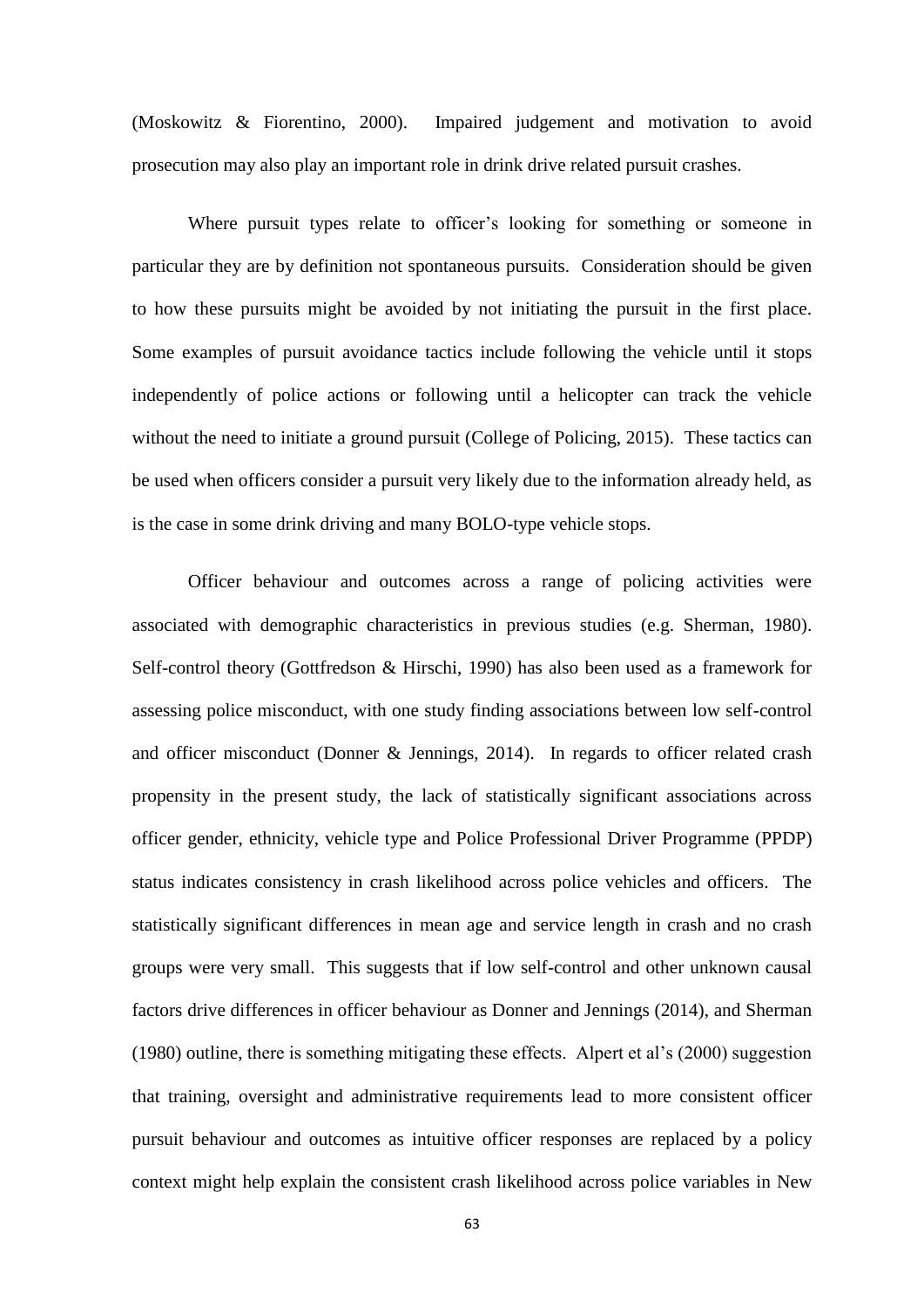Zealand. If this explanation is accepted, the homogeneity of New Zealand police variables and crash risk is encouraging and suggestive of overall sound administrative oversight.

## *External Variables*

Pursuit and pursuit crash concentrations at night are relevant to operational policy, especially when considered in the context of police variables like TDD and air support use. Officers might consider daytime pursuits to be more dangerous because of substantially increased pedestrian and traffic volumes. Alpert et al. (2000) found that daylight hours were associated with increased crash likelihoods. The evidence in the present study does not support this assessment, although the differences between day and night are small. Drink driving pursuits are likely to concentrate at night which might help explain the higher New Zealand pursuit crash risk at night. It might also be that risk posed by other road users during the day is currently compensated for by officers. The heavily pronounced concentration of pursuits on Thursday, Friday and Saturday nights amplify the importance of the otherwise small increase in night time crash risk to a level worth considering for risk management improvements.

Some Districts have higher pursuit numbers per constabulary employee and higher crash likelihoods than others. As each District has different crime profiles and geography this comes as no surprise. The evident differences in crash likelihood on different road types also probably play a role in District crash likelihood differences.

## *Fleeing Vehicles and Drivers*

Different vehicle types were associated with different crash likelihoods. Motorcycles had much lower crash likelihoods (6.3%) than other vehicles. This is possibly a reflection of police risk management as motorcycles are recognised as posing an especially high risk of injury and death (New Zealand Police, 2003), or motorcycles might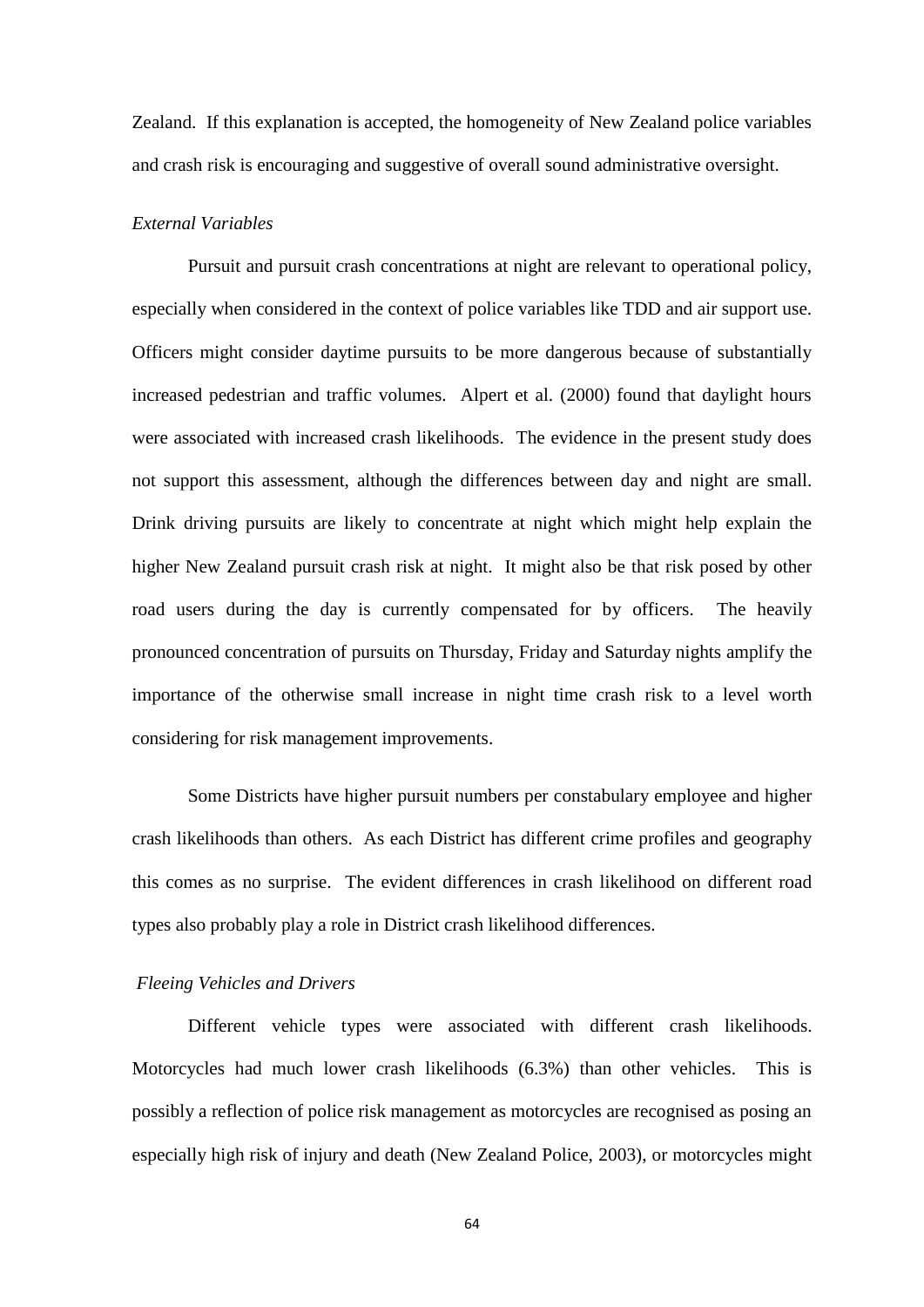more easily escape from police. Fleeing motorcycle pursuits have a higher abandonment percentage of 66.8% (918 pursuits) than the abandonment percentage for all pursuits (51.1%, 4763 pursuits). Higher abandonments could be affected by police risk-aversion or motorcycles escaping.

The most obvious and pronounced concentration of fleeing driver pursuit harm per pursuit is posed by children and young people. Young adults up to the age of about 22 also have higher than average crash percentages. Apprehension and charge data is needed to be sure about pursuit benefits for these groups. It is nevertheless difficult to reconcile how the substantially elevated crash risk (almost double) and the ever-present risk of injury and death are justified for the vast majority of offending committed by children and young people. We know that many of these offenders will age out of crime (Bottoms, 2010; 2014) and many young offenders commit relatively minor offences. Only 6% (204 young people) of all young people arrested in 2010 were convicted and then sentenced and most of these received a community sentence (Ministry of Justice, 2010). All others were dealt with in an alternative way, such as a family group conference (restorative justice). This suggests that pursuits risking life and property to the extent reported in the present study are very unlikely to be objectively justified in order to attain the vast majority of judicial outcomes for children and young people. It is acknowledged that allowing these drivers to continue without police intervention is not without its risks. However, as Hoffman and Mazerolle (2005) state, pursuits can lead to a greater danger than the original offence.

Of course, it is valid to argue that pursuing officers often do not know the fleeing driver's age or other characteristics. The reality is that officers sometimes know these details and other times they do not. Patrol Officers as 'street-level bureaucrats' (Alpert & Dunham, 1989) are well versed in making decisions in the context of bounded rationality.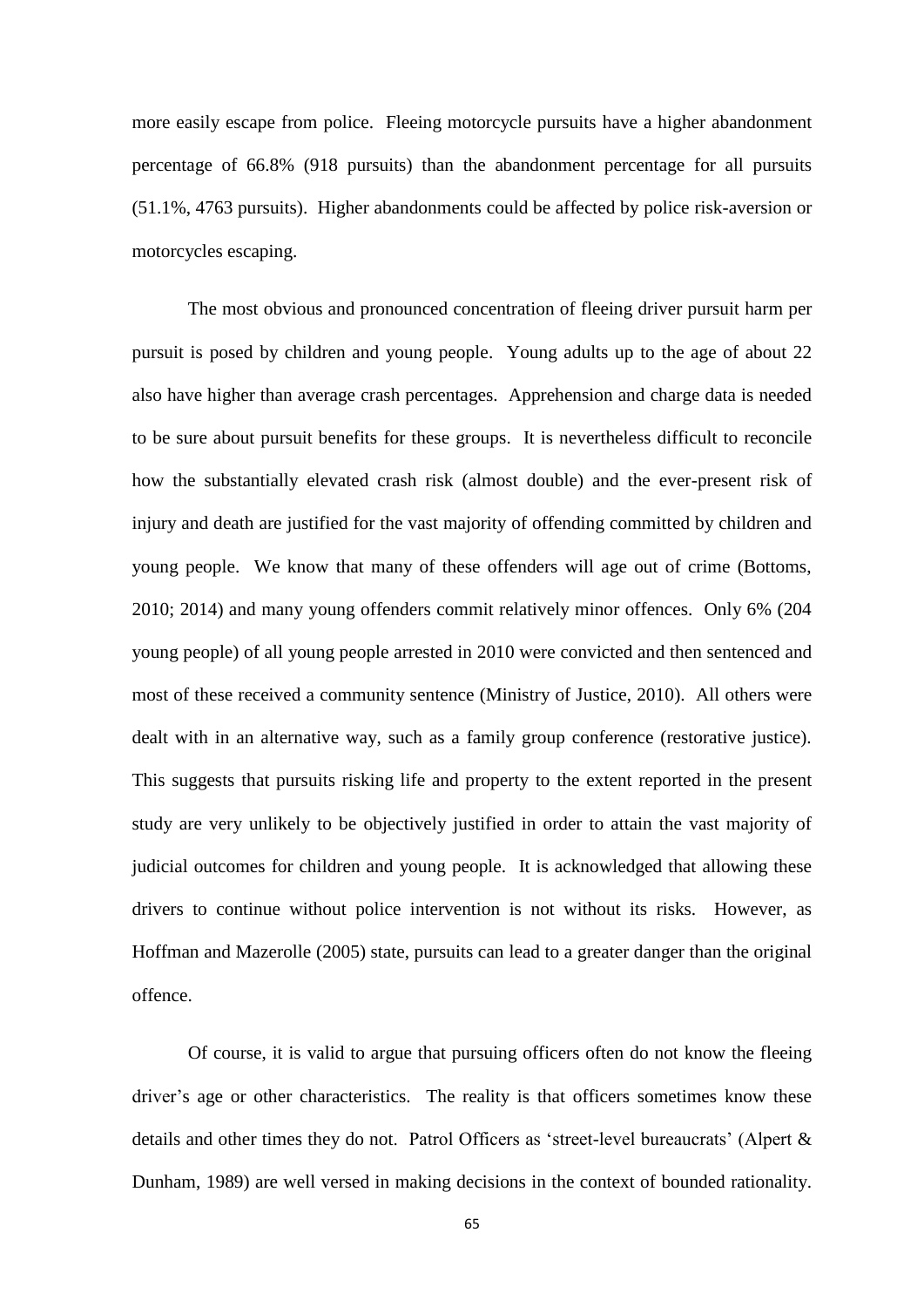Bounded rationality refers to making decisions within information and cognitive limitations (see Rumelt, Schendel & Teece., 1994 for further explanation). As Boston et al. (1996) note, the higher the level of bounded rationality, which is increased by limitations of information availability and complexity, the higher the chance of failure. Increasing information availability is therefore important for decreasing the risk of operational failure.

The association between stolen vehicles and child, young person and young adult pursuits can be used to increase information availability and therefore reduce the risk of operational failure. Unlike fleeing driver age, stolen vehicle status is often known by pursuing officers. Stolen vehicles are around twice as likely to crash and more likely to involve a child, young person, or young adult behind the wheel. When pursued stolen vehicles are driven by children and young people almost one in three pursuits involve a crash. Consideration of whether stolen vehicle, and child and young person pursuits should be discouraged or restricted, as has been the case in Tasmania, Australia (Hoffman, 2003) for example, seems to be a promising approach for pursuit crash prevention.

One apparently counter-intuitive finding from this study is that mean speed differential does not appear to be associated with crashes. Given that we know speed is associated with traffic crashes in the general population of road users (Ministry of Transport, 2014b, Aarts & Schagen, 2006) this result seems out of place. Under-reporting of speed might be involved as might current pursuit management approaches. Previous studies (e.g. Senese & Lucadamo, 1996) found that speed did not predict pursuit crashes, whereas other studies found that speed was associated with crashes (e.g. Alpert et al., 2000; Wade, 2015).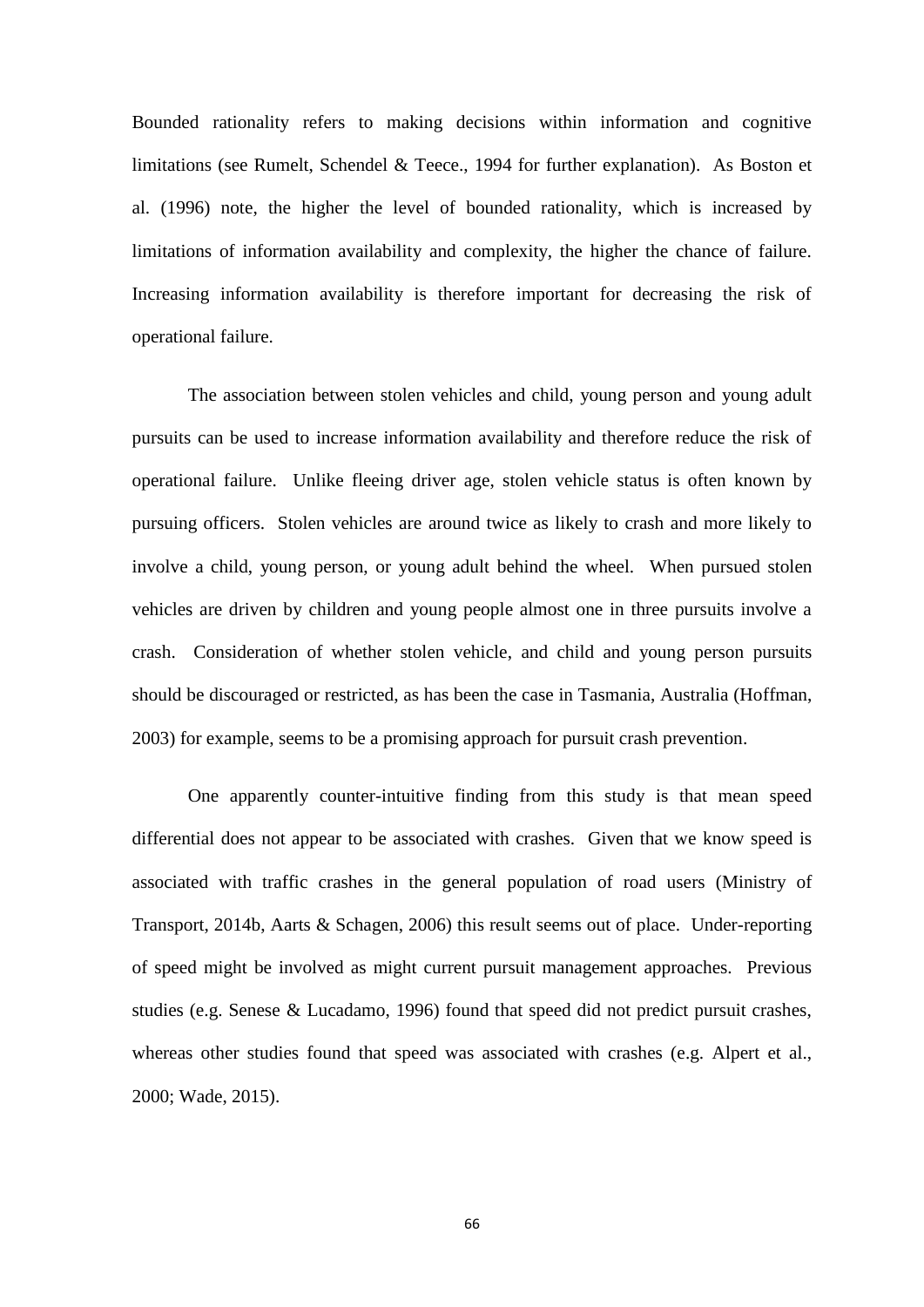#### *Power Few Analysis*

The power few analysis considered several variables by using lead police drivers and their pursuit counts as the focus. Gender (input) was associated with different pursuit count groups. Speed differential was only very weakly associated with pursuit count groups. Most importantly crashes, offender identification, and abandonments (outcomes) were not associated with pursuit count groups. Administrative oversight might homogenise risks associated with officer pursuit count (Alpert et al., 2000) or pursuit count might simply not predict crashes for other reasons. This means that any increased targeting of more frequently pursuing officers in regards to policy, oversight and training may only prevent additional harm relative to the officers' higher pursuit count concentration.

As several different variables have been highlighted as promising harm prevention targets it is worthwhile to briefly consider an approach to implementing any pursuit policy changes. Thaler and Sunstein (2009) argue that setting default options for choices is very important because default options are often chosen, especially when decisions are complex, regardless of the facts available. The high number of pursuits initiated and abandoned in New Zealand indicates a default position for officers to pursue then assess risk. An alternative policy would reverse the default position to not initiating a pursuit in the first place unless specific justifying facts were already known. This policy type has been implemented by Milwaukee Police (USA), for example, which requires a violent felony to be a known factor prior to initiating pursuit (Alpert & Lum, 2014). In New Zealand useful prior knowledge requirements could be that the driver is not a child or young person or the car is not reported stolen.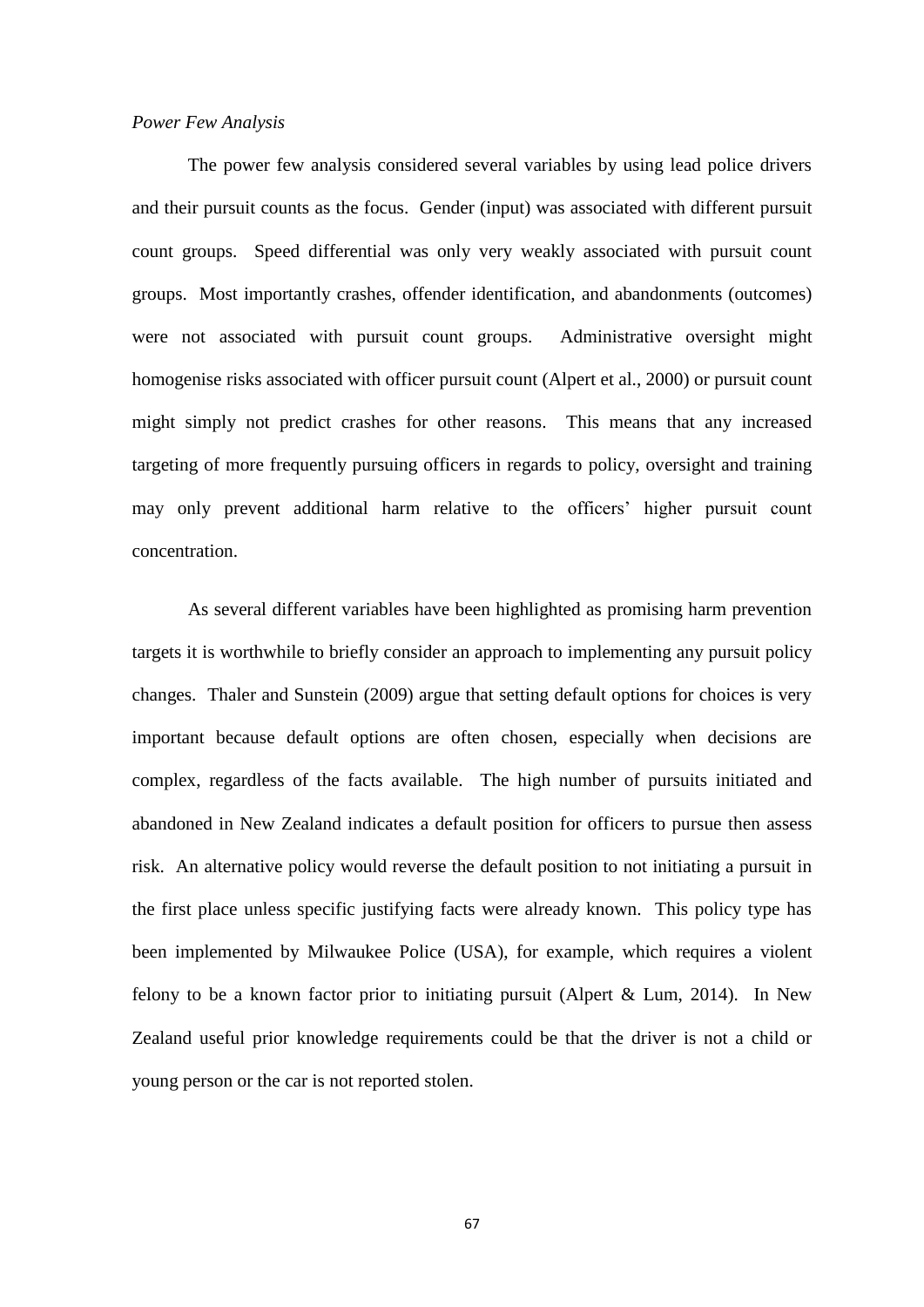### *Theory*

There is currently no theory of pursuits that attempts to explain this offending or that could be tested empirically. As pursuits often involve other criminality, such as a stolen vehicle or fleeing from another crime, existing theory can provide insights into pursuit incidents. Desistance and deterrence theories appear most relevant to pursuits.

The age-pursuit curve follows the well-established age-crime curve pattern including the dominance of males in this offending (Gottfredson & Hirschi, 1990; Bottoms, 2010; 2014). The distribution of fleeing driver offending with its concentration in late adolescence and decline in their late twenties and early thirties provides further evidence of the durability of this association between offending and age across crime types and contexts. Gottfredson and Hirschi (1990) suggest that age and traffic crashes follow similar patterns to crime beginning at high rates when drivers are old enough to drive and then dropping rapidly in early adulthood. The distribution of pursuit crashes follows this pattern except that the youngest fleeing drivers are not old enough to drive legally.

Pursuits and pursuit crash likelihoods are concentrated in young ages, primarily children (up to 13 years) and young people (14 to 16 inclusive). These results are consistent with many theories of desistance. As Bottoms (2014) notes, desistance research is still growing. However, given the evident patterns of pursuit offending and age, and the durability of this relationship across crime types, it appears useful to apply theories of desistance to pursuits.

The peaks in the male age-pursuit curve at the ages of 18 and 20 appear noteworthy. These peaks could be due to random variation in the data, although they are quite pronounced relative to other variations. The 18 year peak coincides with the peak age for stolen vehicle pursuits, whereas the 20 year peak coincides with not stolen vehicle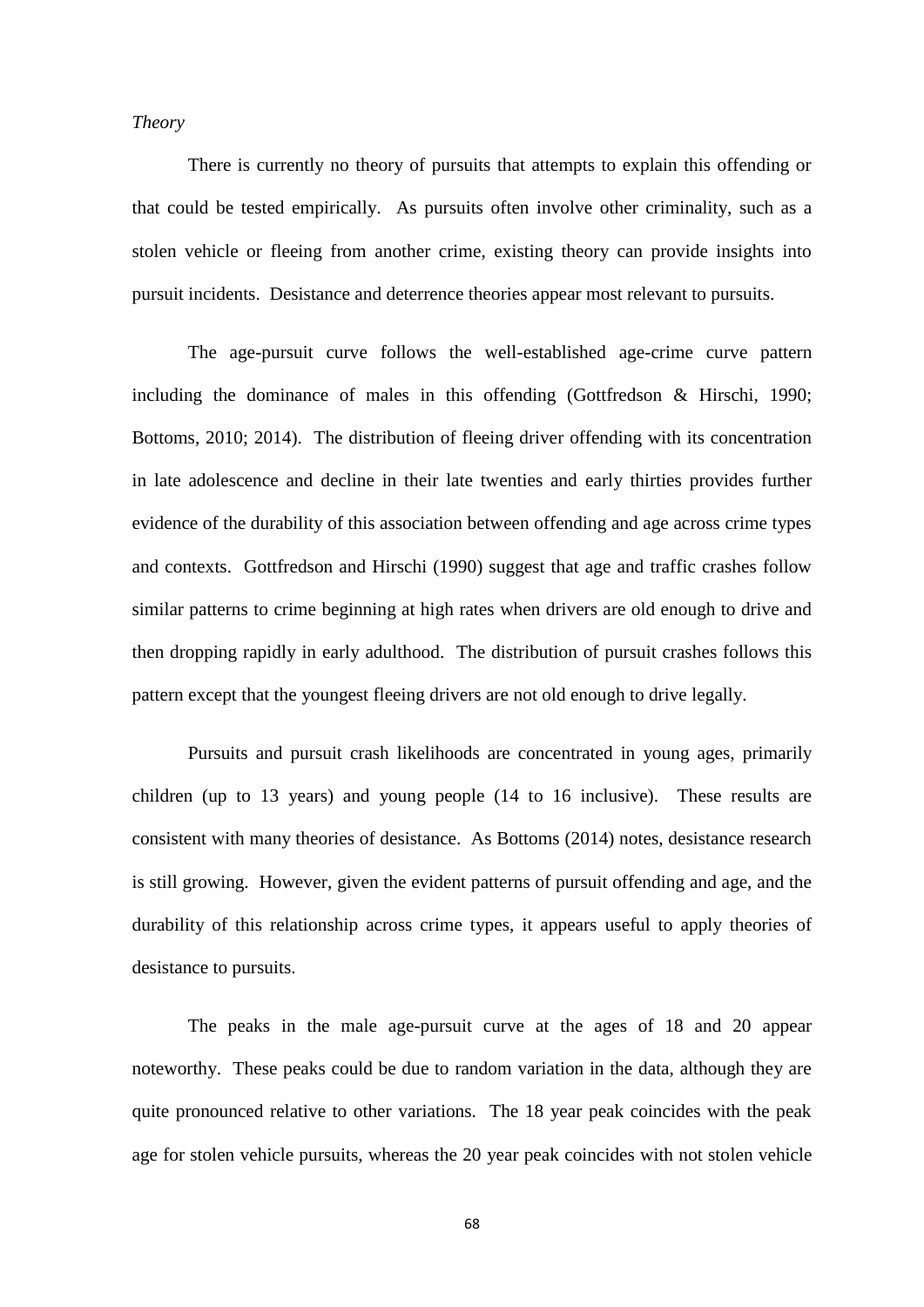pursuits. This could be due to chance or be part of an explanation for the shape of the male age-pursuit curve.

Highlighting areas of pursuit crash risk has led to harm reduction suggestions that involve restrictive or discouraging policies such as not pursuing children and young people. Deterrence is often used as an argument against restrictive and discouraging pursuit policies (Alpert & Dunham, 1989; Alpert et al., 2000). While several authors have expressed scepticism at the level to which deterrence theory applies to pursuits or that crime rates would increase if pursuits were restricted or discouraged (e.g. Beckham, 1983; Fyfe, 1990; Alpert and Lum, 2014) robust testing of the theory that pursuits deter traffic or criminal offending remains a gap. Nagin (1998) notes that the evidence for longer-term deterrence across all crimes is not clear and there is still a lot we do not know about deterrence and risk perceptions from offenders. The evidence of traffic policing's deterrent effect is stronger (see Zaal, 1994 for example), but the unique characteristics of pursuit and the cross-over with criminal offending complicate the assessment of deterrence and pursuits. Any policy restricting or discouraging pursuits should therefore be implemented with some caution of potential reduced deterrent effects, given that robust evidence does not exist about its effect either way.

Analysis of whether a power few concentration of risk in the population of officers exposed to pursuits reported useful results. Sherman (2007) stated that focusing resources where the most harm concentrates will maximise harm reduction for programmes that are effective. A concentration of pursuits among officers does exist. Around 20% of officers having at least one pursuit accounted for around 50% of pursuits. Male officers were also more likely to have a higher pursuit count than female officers, which is consistent with Kennedy's (1994) finding that male officers had more positive attitudes towards pursuit. There does not appear to be a 'power few' of officers associated with pursuit crash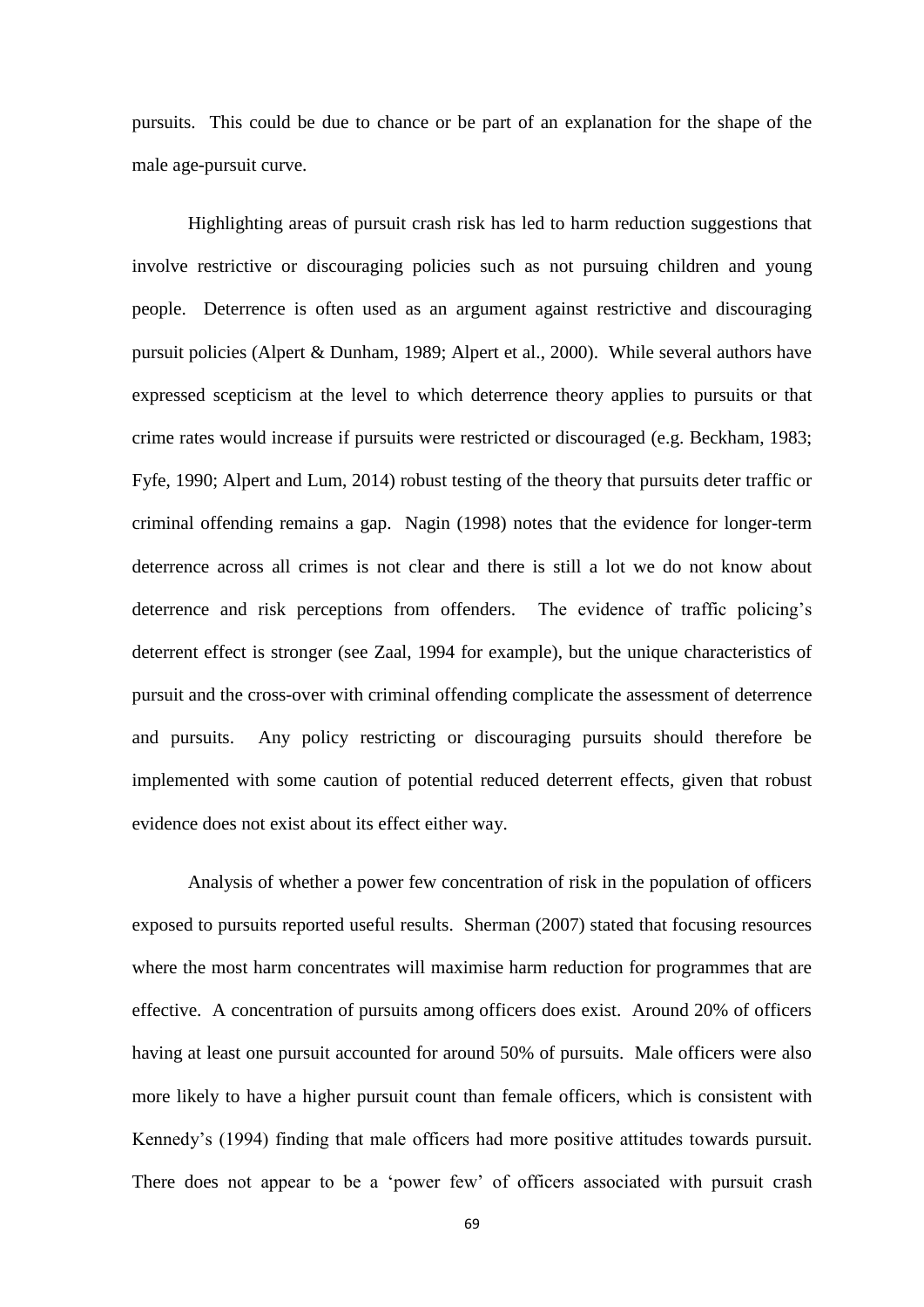likelihoods per pursuit and pursuit counts, however. Higher pursuit counts could be influenced by officers' exposure to fleeing drivers in their location or role and there is no evidence of increased pursuit count being associated with increased crash likelihood, or any outcome, per pursuit.

It is evident therefore that much remains to be developed in relation to pursuits and theory. This thesis does not specifically address the theoretical framework for pursuits. It does, however, highlight some patterns and concentrations of risk that may be useful for theoretical development and application of existing criminological theory to pursuits.

### *Study Limitations*

The research design used is a Level 1 study on the Maryland Scale of Scientific Methods (for further explanation, see Sherman et al., 1998). This type of study cannot provide robust evidence of causation because the design does not control for rival causal factors (Gosling, 1995). It is, however, a useful approach to identify promising areas to target harm prevention and tracking of police activities (Sherman, 1992). This was the first study of its type in New Zealand and was hampered by the database not being set up for research and by missing data.

As an administrative database was used there are inevitably a number of research limitations*.* Omitted variables due to the data not being collected in the first place were a substantial limitation on the scope of this study. Variables such as weather, urban/rural splits and traffic conditions were identified as important variables in other studies (e.g. Alpert & Dunham, 1989; Homel, 1994, Alpert et al., 2000). Adding these variables to the New Zealand database would enhance future research. There were at least ten variables identified as being likely to be useful for analysis that were not available in the database. Some, such as weather, are highly likely to be associated with pursuit crashes and other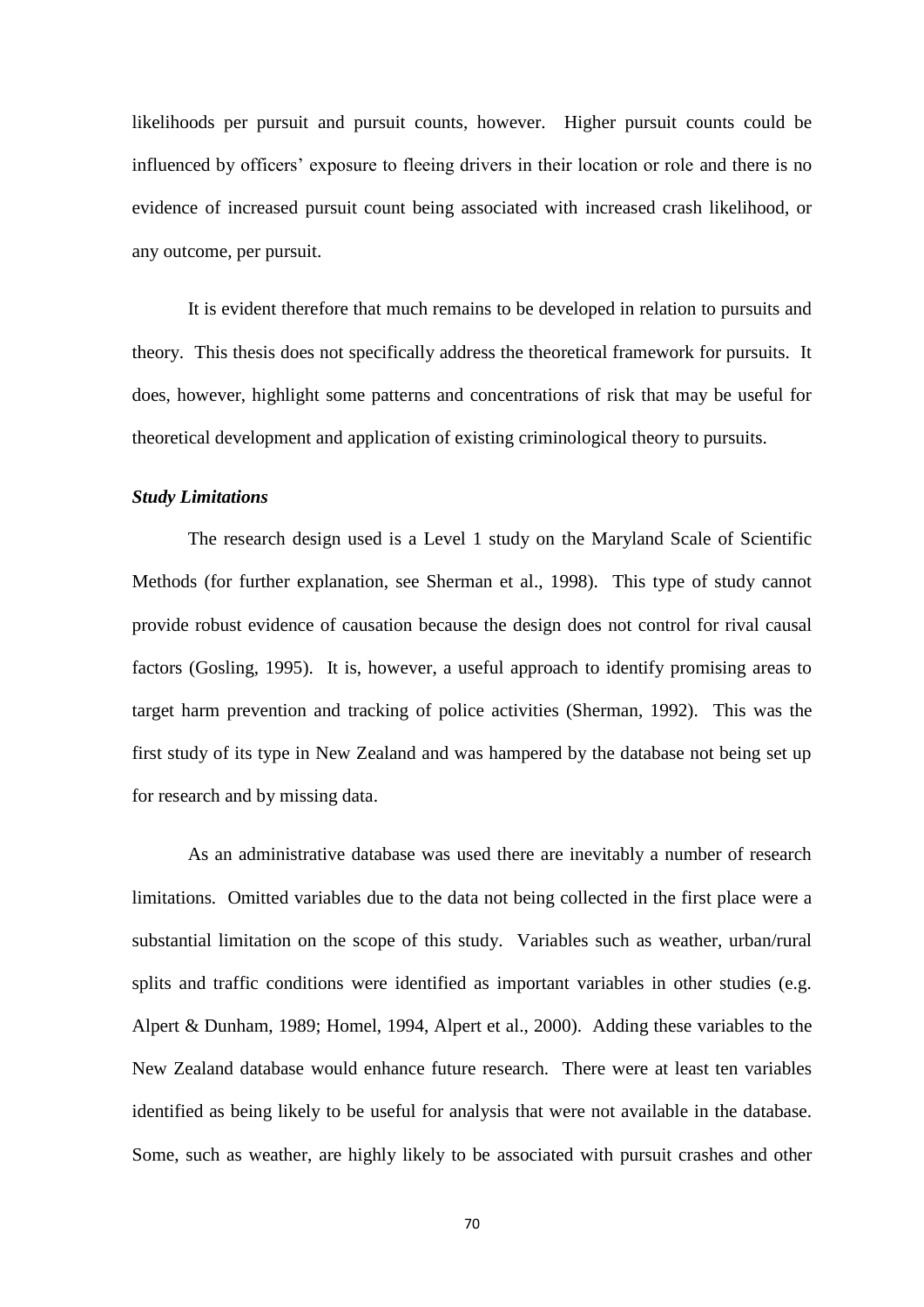pursuit outcomes. Identities of police who join pursuits and officer work groups were not identified in previous studies. However, these data would allow expansion of future research into other dimensions of pursuit including more detailed power few analysis.

Remedying data quality problems absorbed substantial researcher time and not all measurement issues could be resolved. Another option would be to have randomly selected a sample that could then have been more thoroughly cleaned. This approach would have improved measurement validity, although at the expense of statistical power.

#### *Study Strengths*

While the analysis attempted to replicate previous research in terms of variables analysed, statistical analysis and presentation the results were not always consistent with prior research or with conventional wisdom. These findings support Sherman's (2013) assertion of the importance of conducting research in different jurisdictions and the limitations of relying on generalisations from research in other countries.

Some of the findings provide a new and unique contribution to the literature on pursuits. For example, the lack of association between air support and crashes is contrary to academic (Alpert, 1989) and practitioner-related views (e.g. College of Policing, 2015). Findings of crash risk associations with age and stolen vehicle status are not unique in an international sense, but are in New Zealand academic research. The findings also establish a basis for further research to build a New Zealand pursuits evidence base.

Most previous studies applied data from state or local police agencies. Data collection variations limit comparisons between studies (Alpert & Lum, 2014). Use of nationwide data in the present study is therefore an advantage as is the high reporting rate that came about through the use of an electronic reporting system in New Zealand. The database size and number of variables available was a clear strength notwithstanding that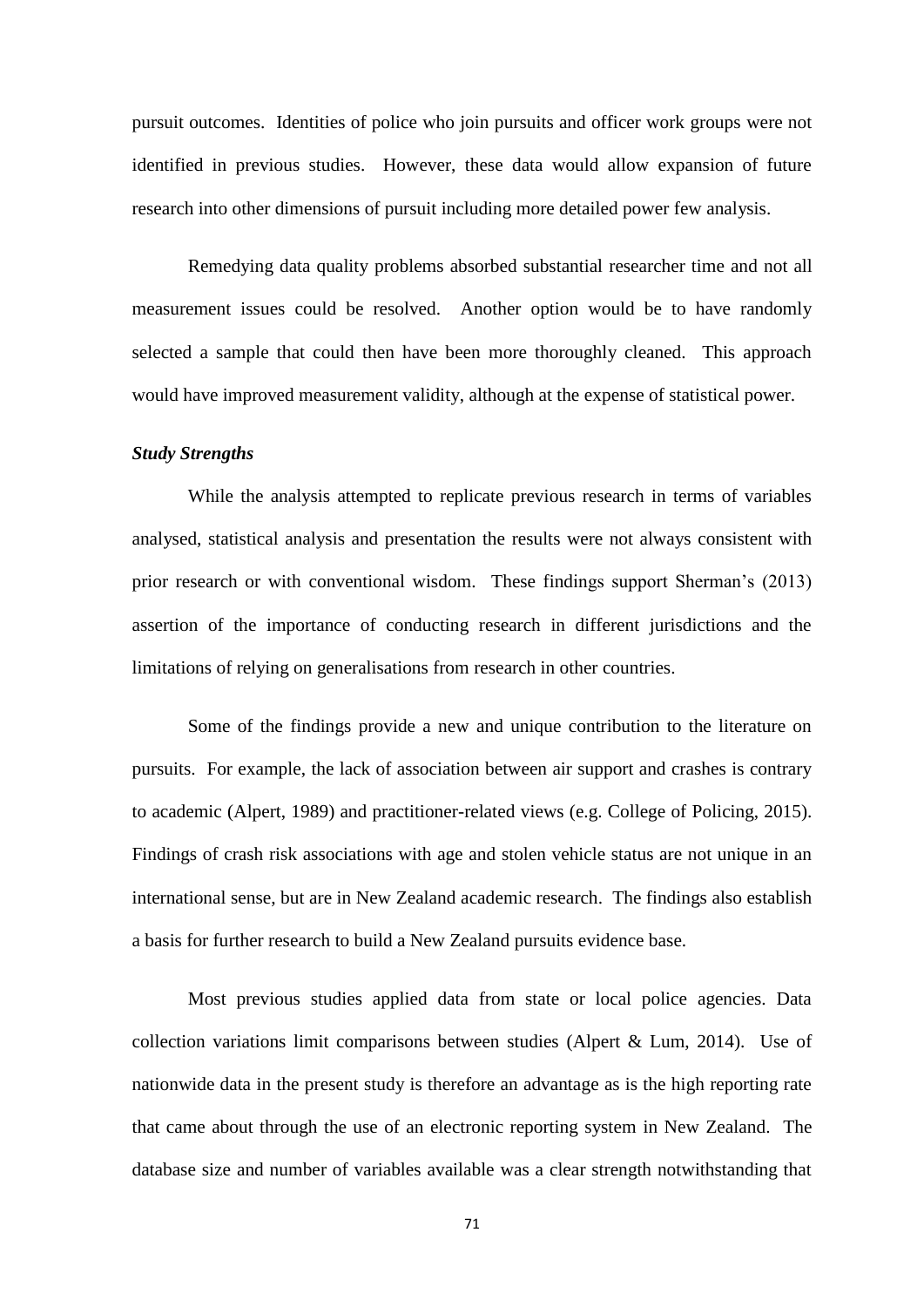some useful variables were missing. The database provided a useful opportunity to consider risk given that it was set up for accountability processes not research. Selection bias was not relevant due to already having very close to a total dataset of pursuits for the timeframe extracted (although other biases do apply).

The power few analysis entered uncharted territory in relation to pursuits research internationally. The finding of no association between officers who engage in larger numbers of pursuits, and crashes (or any outcome) was unexpected. This result was encouraging though as gender differences indicated that the groups were different, but this did not translate into significantly different crash likelihoods. This finding might be indicative of sound administrative oversight in New Zealand.

### *Further Research*

As the first descriptive study exploring the database the analysis tried to make sense of the data at hand. The analysis could only be taken so far within fixed time constraints. Now that there is a clearer understanding of at least some variables associated with pursuit crashes it is useful to consider what else could be done with the available data, or with an improved database.

Speed differential did not have statistically significantly different means in crash and no crash groups. However, there could be some other underlying difference in the data as evidenced by the different standard deviations for each group. Further research, perhaps pooling the variable into categories and conducting chi-square analysis may provide further insights into the nature of speed differential and crash-risk.

Ethnicity featured in crash likelihood concentrations. Integrating this finding into operational policing is complex due to ethical issues. Further research into associations with the reason for pursuit, abandonments and charges following pursuits would inform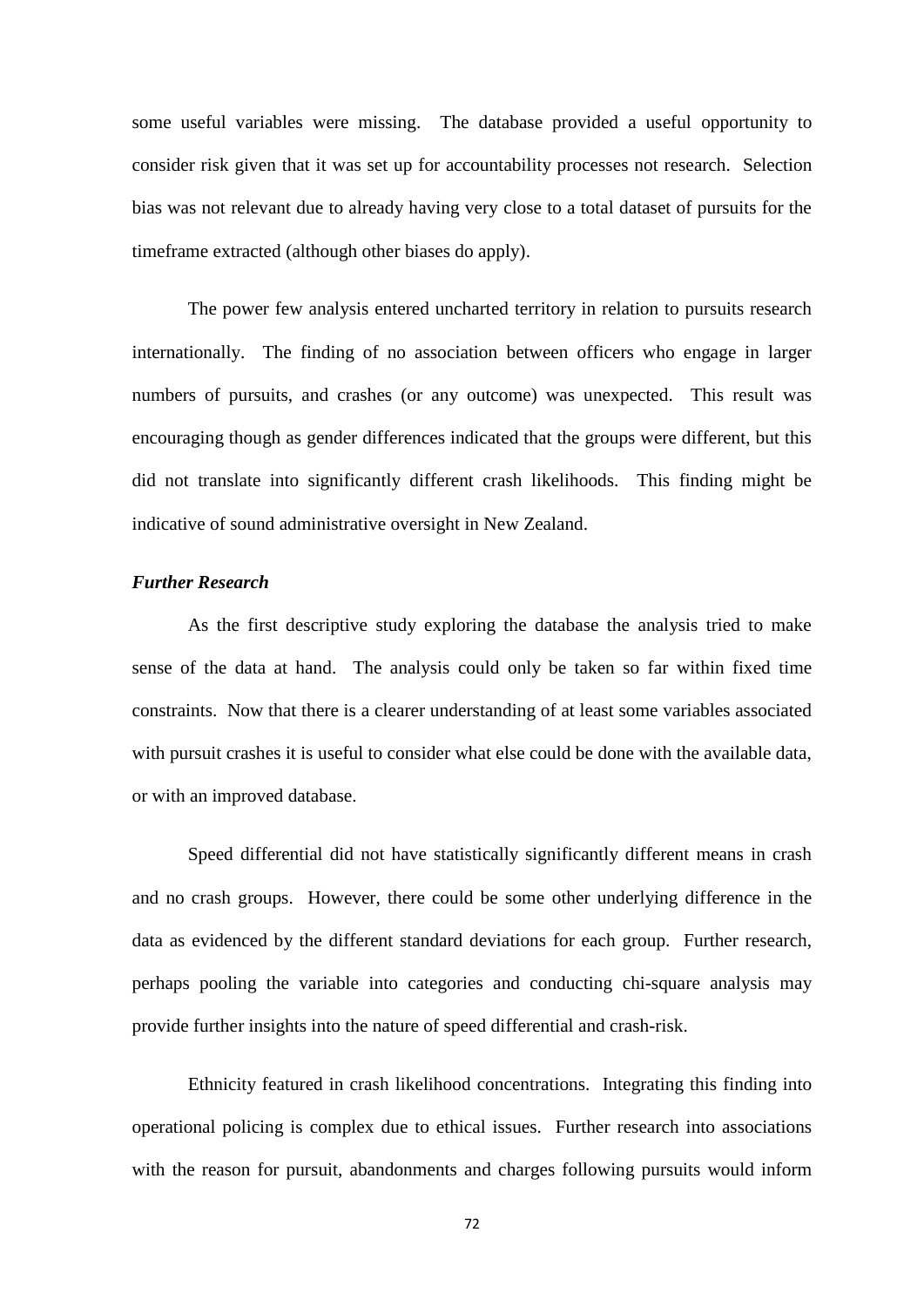policy development and better highlight whether police can do anything practical to reduce the concentrations of crash likelihood among Maori and Pacific Island fleeing drivers.

The present study goes some way to identify areas where harm concentrates. What is missing of course is a comprehensive analysis of pursuit benefits, which do exist (Alpert et al., 2000). It would be beneficial therefore for New Zealand Police to link criminal charge data to pursuit database records as is already the case in use of force reports. This would allow for the comparison between costs (crashes) and benefits (apprehensions) as has already been attempted elsewhere (e.g. Crew & Hart, 1999). Application of a crime harm index (Sherman, Neyroud & Neyroud, 2014) and collision harm index (e.g. Lawes, 2014) may then be integrated into subsequent analysis to quantify costs and benefits.

While this enhanced data is not currently available it would be possible to complete more extensive bivariate analysis of variables such as age and stolen vehicle status with binary outcome analysis of offenders identified or pursuits abandoned. The existing database could also be used to explore differences in crash likelihoods after pursuits are abandoned. Post abandonment analysis would be enhanced by the addition of other relevant variables, but a useful study could be undertaken with the existing data only.

Multivariate techniques would also extend our knowledge of the collective relationship between variables and various outcomes. Alpert et al. (2000) used discriminant analysis to identify which variables predict pursuit outcomes. This might be a useful way of assessing the collective predictive value of the New Zealand variables. Multivariate logistic regression is another option to ascertain factors that best predict crash involvement. Olphin (2014) used this technique to analyse solvability factors in his study and a similar approach could be taken with pursuit crashes, apprehensions or abandonments as a dichotomous dependent variable. Random forest modelling is another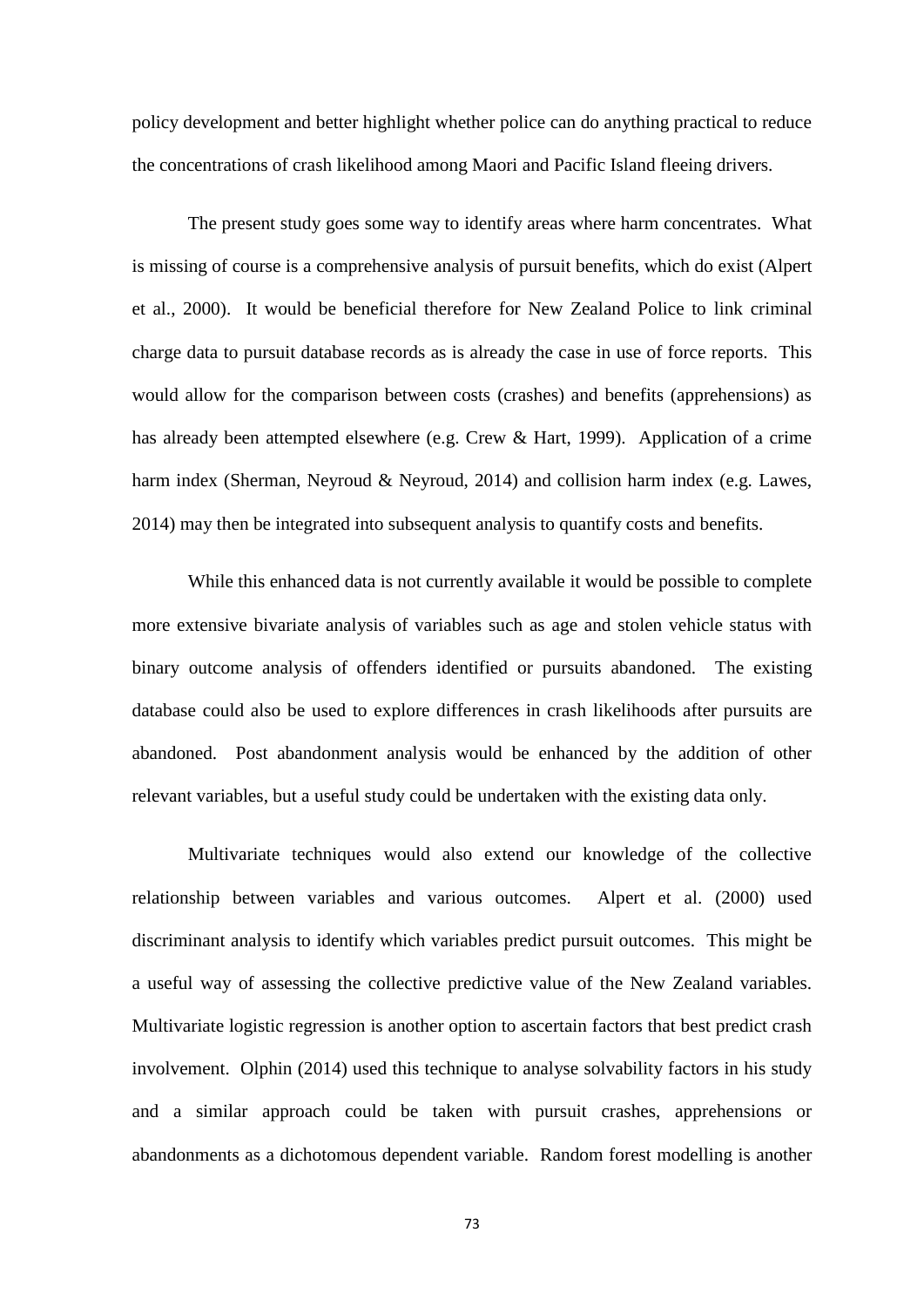option for future multivariate research. This technique can be used as a forecasting tool to predict risk (e.g. Barnes & Hyatt, 2012). Omitted variables, missing data and data quality will continue to limit any of these approaches, however, which is further reason to improve data quality and database design.

The power few analysis was also limited, especially because it was not practicable to apply all officers' pursuit counts. It would be useful to expand on this approach by tracking officers over time to see if individual officers' outcomes changed with additional pursuits in a longitudinal study. Replacing free text fields for officer details with a dropdown menu of officer numbers would make this type of research much more feasible. Given the notable differences in crash likelihood in each District, research looking at whether crash risk per officer varies across Districts might also prove useful.

Alpert and Lum (2014) point out that there has been no rigorous evaluation of policy effects on any pursuit outcomes and none were identified in the present study's literature review. Any rigorous evaluation would be difficult to conduct; especially a randomised controlled trial due to ethical issues randomising pursuits. However, a quasiexperimental approach may be possible, perhaps along the lines of Fyfe's (1979) evaluation of New York police shootings policy reforms. Barriers to even this type of research are numerous such as enhanced reporting that often accompanies reform, which alters datasets across time periods and makes comparisons more difficult.

### *External Validity*

Because New Zealand has one national police service with a nationwide database the findings from this study are useful for considering the national picture. However, there are 12 Police Districts that are all very different. Some are small and heavily urbanised whereas others are very large and almost entirely rural. The ability to generalise findings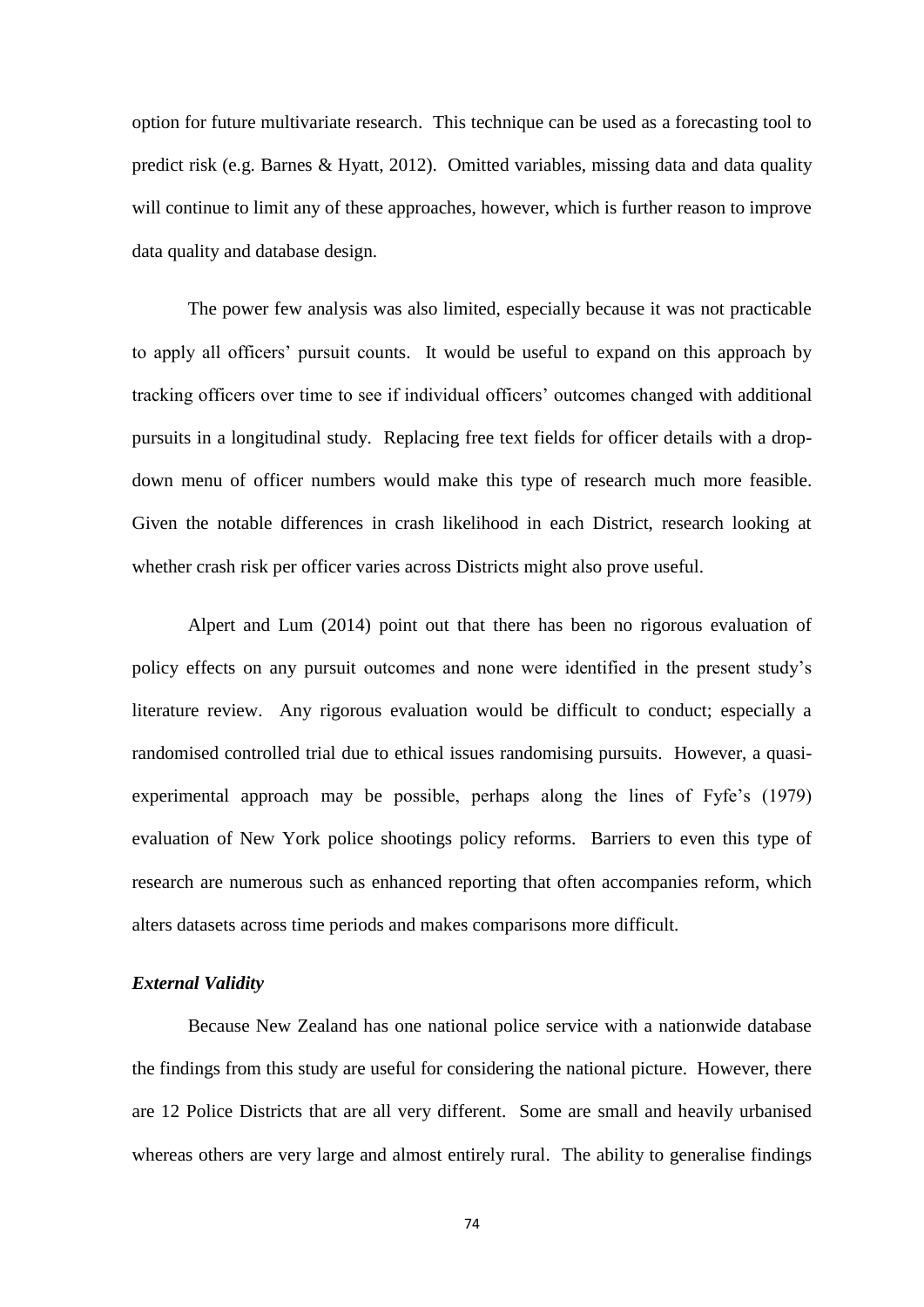to Police District level from the national level is therefore limited by context variations. Generalising findings to other policing jurisdictions always has limitations (Sherman, 2013). However, where findings support other research they can perhaps be more confidently applied to other contexts.

Policy and oversight arrangements are designed to impact on outcomes. This means that when no associations are reported for variables there is often something mitigating the variable's risk. Where a variable is not associated with crashes in New Zealand it may therefore be associated with crashes elsewhere. Speed differential and officer characteristics are examples of variables that may be moderated by New Zealand policy.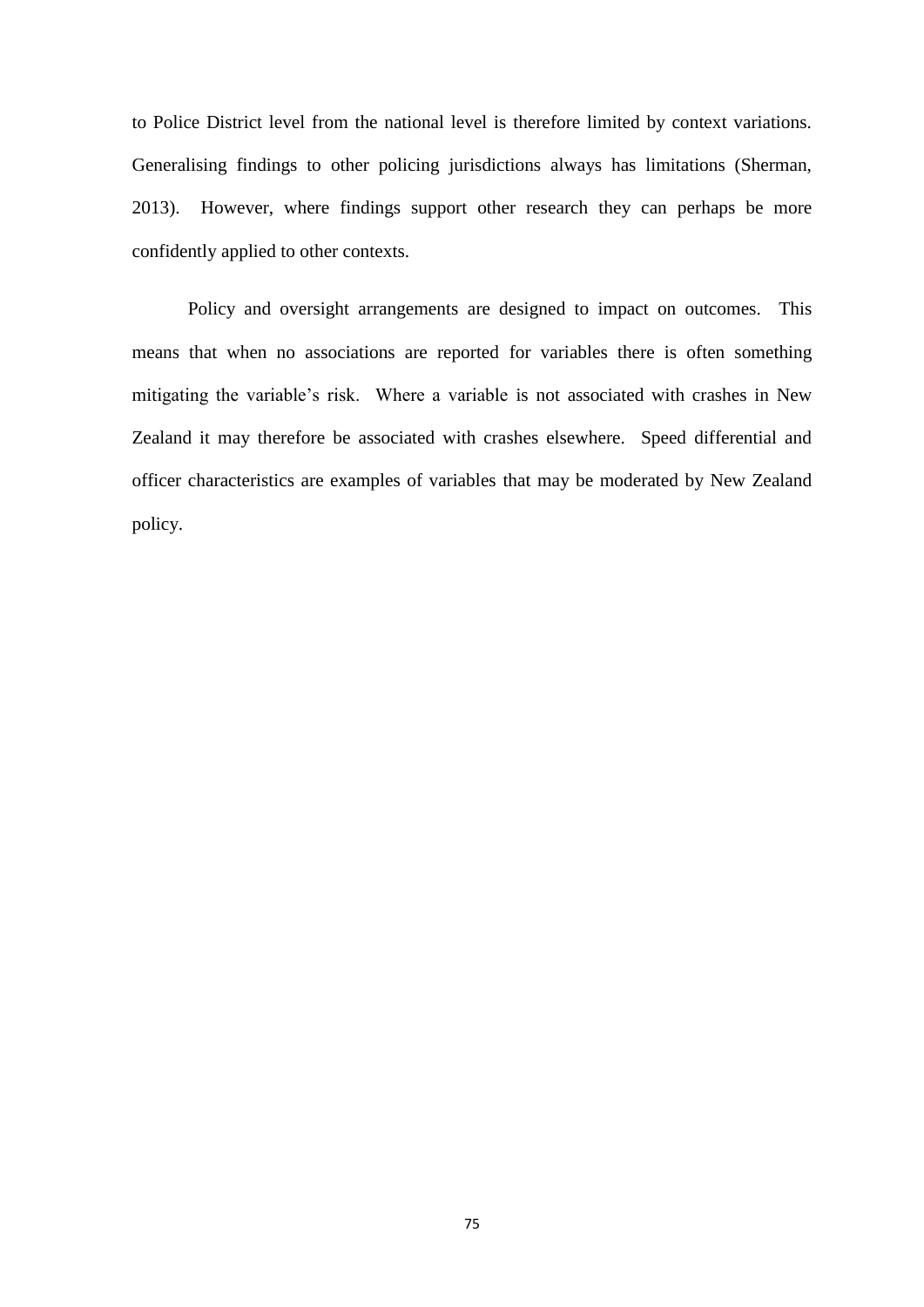#### **Conclusion**

This study set out to describe general descriptive statistics, identify patterns and concentrations of risk, and identify if a power few of pursuits and crashes exists amongst officers. Answers to these questions were identified. However, the author is necessarily circumspect due to problems with data and the complexity of pursuit policy and practice.

The existing literature has grown since the late 1980s in several jurisdictions. Previous research has identified variables that are associated with both positive and negative outcomes. However, these studies are not likely to provide complete lists of relevant variables because they were also limited by data availability. In the United States and Australia, where most research has taken place, there is no sole national police service. Policies and data recording practices therefore vary across these countries and across studies. A key strength of the present study is that it uses nationwide data.

Where variables were identified as useful in previous studies these were explored in this thesis if the data was in the database or able to be added to it. At least 10 potentially important variables could not be obtained. Some, such as weather and traffic were potentially important gaps in this study. These variables should be added to the New Zealand database. Police vehicle type and PPDP driver status, were analysed as they were considered likely to be useful due to their inclusion in policy. These variables, like most other officer demographic and vehicle variables were not associated with crashes.

Analytical techniques were somewhat limited by data availability but were guided as far as possible by previous studies to assist with comparisons. Chi-square was chosen for most analysis. This approach was effective in highlighting some key areas where harm concentrates in a way that can be relatively easily understood by practitioners.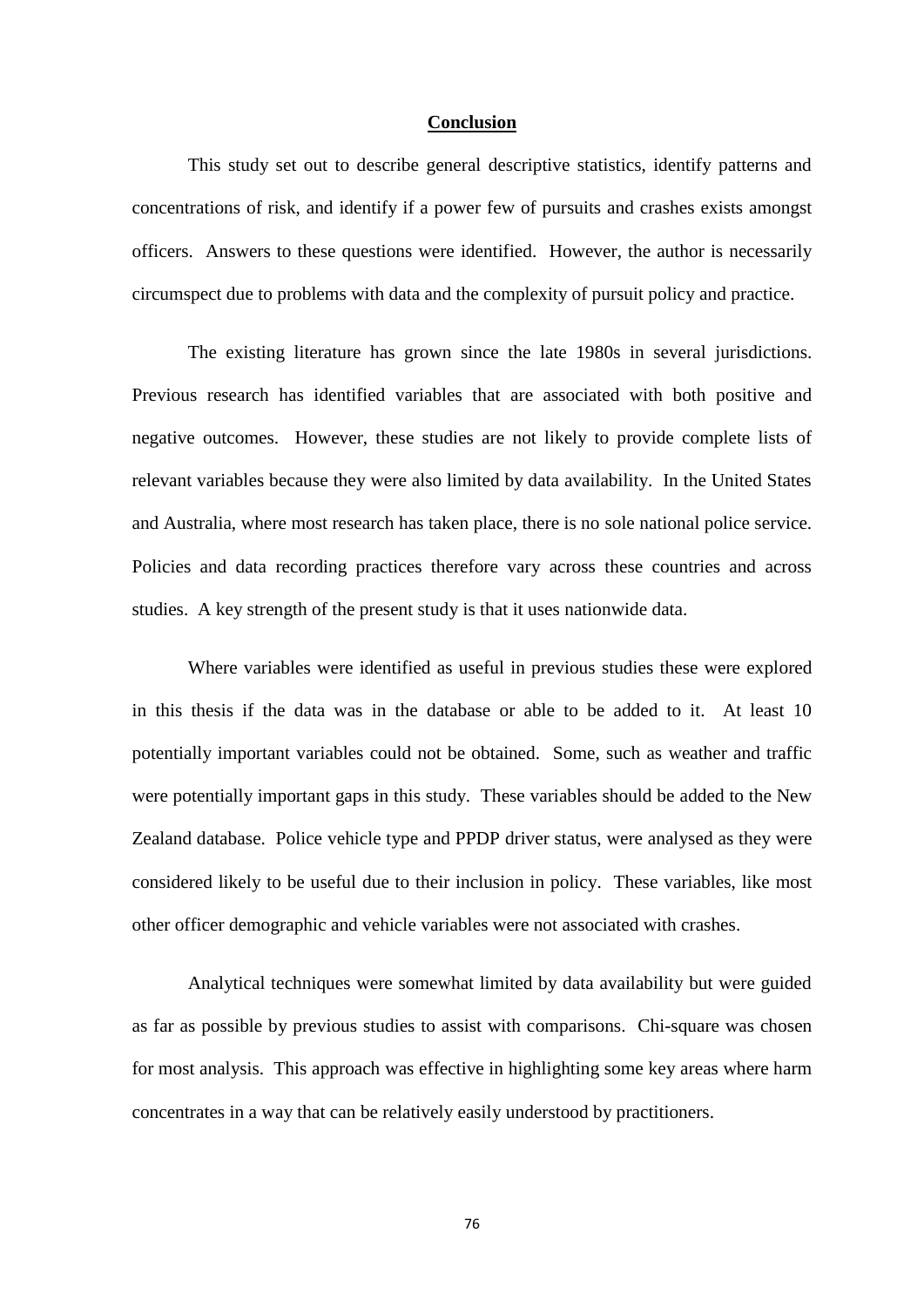Children and young people, and stolen vehicles, both individually and when combined were identified as potential crash prevention targets due to their association with higher crash likelihoods. Further research is needed to better understand pursuit benefits, although an examination of judicial outcomes for children and young people in general in New Zealand data (Ministry of Justice, 2010) suggests that the evidence of positive outcomes is likely to be weak relative to the evidence of pursuit harm presented in the present study. Consideration should be given to whether children, young people and stolen vehicle pursuits should be restricted or discouraged. At the very least officers and Pursuit Controllers should be much more risk-averse when pursuits involve children and young people or stolen vehicles.

Air support was not associated with reduced crash likelihood and this was unexpected. How air support's tactical role in pursuits might be altered is well outside the scope of this study. However, if the College of Policing (2015) and Alpert (1998) are correct about helicopters reducing pursuit risk then this is not evident in an association between crashes and air support in the New Zealand data. Perhaps too much attention is placed on offender apprehensions and useful gains might be made by focusing on the potential for air support's role to contribute more to crash prevention. This needs further investigation as there are other possible explanations for this finding, but it looks to be an area where useful pursuit crash prevention gains might be made.

Two sets of findings of no significant association with outcomes were unexpected but were nevertheless encouraging. These findings relate to police officer and vehicle variables and crashes, and pursuit count per lead police driver and crashes. While this study is not designed to draw causal inferences, the lack of significant association between these variables is an encouraging indicator that administrative oversight might be sound. Further research across all variables is needed to more confidently form any conclusions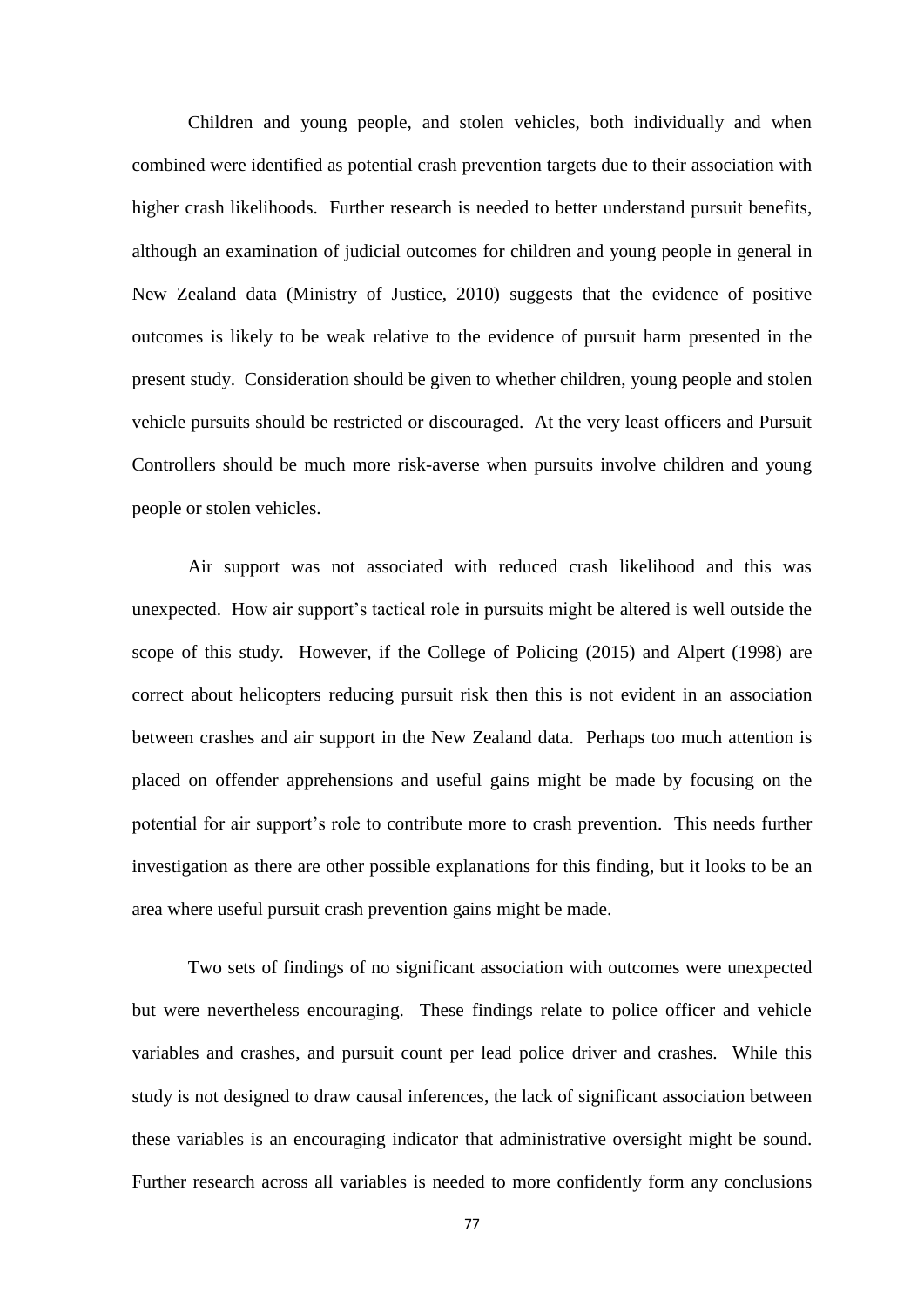about cause and effect. However, it certainly seems plausible that policy and oversight have led to this crash risk consistency as is suggested by scholars previously (Alpert et al., 2000).

Low crash likelihoods for pursuits involving motorcycles might also indicate sound oversight and risk assessments. The crash risk is substantially lower and abandonment rate higher than for other vehicle types. This indicates that a more risk-averse approach might be taken as has been suggested previously (New Zealand Police, 2003). Motorcycles might also more easily escape police.

Further research is needed on this important area of policing if New Zealand Police is going to substantially prevent pursuit crashes through an evidence-based approach to pursuits. This thesis indicates where some useful policy reforms may start and some options for extending the New Zealand pursuits evidence base through further research. As Alpert and Lum (2014) state, police agencies worldwide continue to make decisions based on a range of approaches including conventional wisdom, peer approval, and experience, as well as evidence. It is hoped that the growth of evidence-based policing in New Zealand and elsewhere gains acceptance and its influence over police decisionmaking and policy eventually leads to a truly evidence-based approach to pursuits and policing more generally. As this thesis has shown, evidence can highlight important harm prevention opportunities, and these opportunities are often not consistent with current police opinions or, more importantly, with current police policy and practice.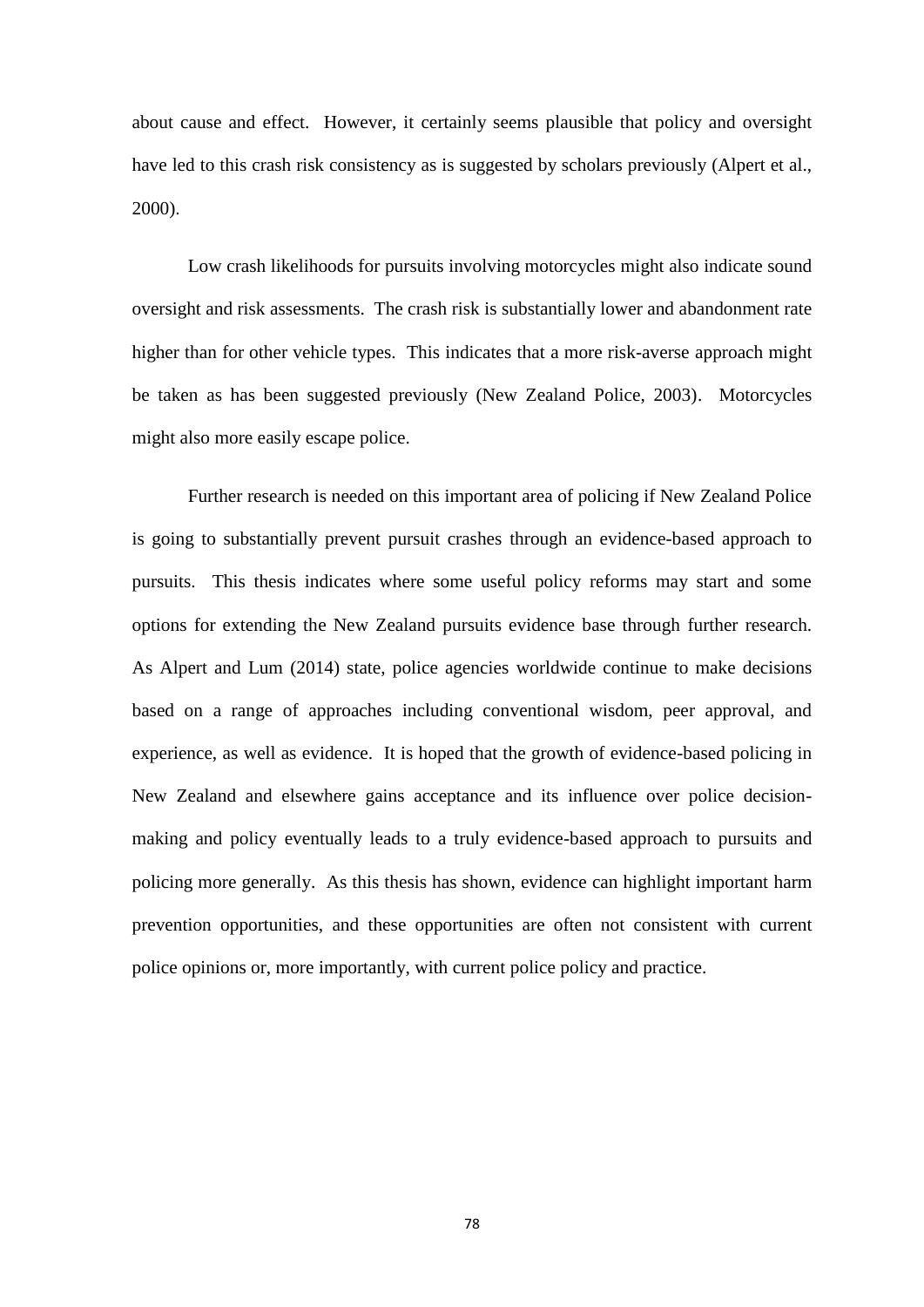## **References**

- Aarts L and Schagen I., (2006), 'Driving speed and the risk of road crashes: A review', *Accident Analysis and Prevention*, 38, 215-224.
- Alpert G. P. and Dunham, R. G., (1989), 'Policing Hot Pursuits: The Discovery of Aleatory Elements'*, Criminology*, 80(2), 521-539.
- Alpert G. P and Fridell L. A., (1992) *Police Vehicles and Firearms: Instruments of Deadly Force*, United States, Waveland Press.
- Alpert G., Kenney D., Dunham R., Smith W. and Cosgrove M., (1996), *Police Pursuit and the Use of Force: A Final Report to the National Institute of Justice*, US Department of Justice, Washington DC.
- Alpert G. P., (1997), *Police Pursuits: Policies and Training, National Institute of Justice: Research in Brief*, May 1997.
- Alpert G.P., (1998), *Helicopters in Pursuit Operations, National Institute of Justice: Research in Brief,* August 1998.
- Alpert G. P., Kenney D., Dunham R. and Smith W., (2000), *Police Pursuits: What we know*, Washington DC, Police Executive Research Forum.
- Alpert G. P., and Smith W., (2008), *Police Pursuits After Scott v Harris: Far from Ideal?, Ideas in Policing Series*, Washington DC, Police Foundation.
- Alpert G. P. and Lum, C., (2014), *Police Pursuit Driving: Policy and Research*, New York, Springer-Verlag.
- Bachman R. and Schutt R.K., (2014), *The Practice of Research in Criminology and Criminal Justice*, 2nd ed, Thousand Oaks California, Sage.
- Barnes G. and Hyatt J., (2012), *Classifying Adult Probationers by Forecasting Future Offending, Unpublished Report*, Philadelphia, National Institute of Justice.
- Beckman E., (1983), 'High-Speed Chases: In Pursuit of a Balanced Policy', *The Police Chief Magazine,* January 1983, 34 – 37.
- Best D. and Eves K., (2004), *Police pursuits in Wales: The results from a one-year monitoring exercise in the four Welsh police forces, 2002-2003,* Wales, Police Complaints Authority.
- Boston J., Martin J, Pallot J. and Walsh P., (1996), *Public Management: The New Zealand Model*, Auckland, OUP.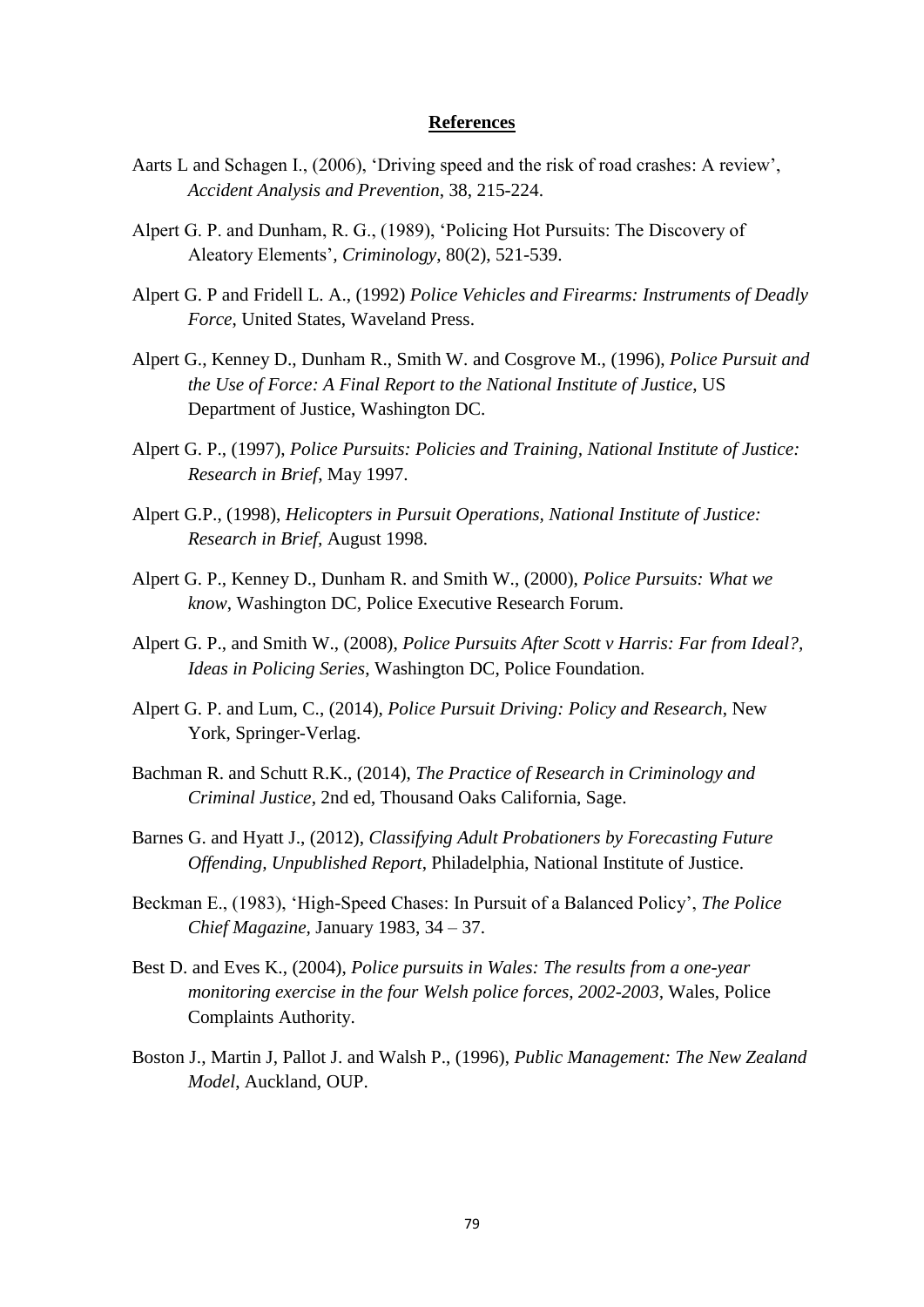- Bottoms A., (2010), 'Steps towards desistance among male young adult recidivists', *in Farrell S et al. (Eds.), Escape routes: contemporary perspectives on life after punishment*, Cavendish, Routledge.
- Bottoms A., (2014), 'Desistance from Crime', *Draft forthcoming in Ashmore F. and Shuker R. (Eds.), Forensic Practice in the Community*, Cavendish, Routledge.
- Brewer N. and McGrath G., (1990), *Progress Report on Urgent Duty Driving – High-Speed Pursuits: Offender and Pursuit Characteristics, Australasian Centre for Policing Research,* Adelaide, National Police Research Unit.
- College of Policing (2015): *Police Pursuits*. Retrieved 3 September 2015 from: https://www.app.college.police.uk/app-content/road-policing-2/police-pursuits/
- Coupe R. T., (2014), 'An evaluation of the effects of police resources and incident solvability on crime detection', (University of Cambridge, Faculty of Law Legal Studies Research Paper Series), Cambridge, University of Cambridge.
- Crew R., (1992), 'An Effective Strategy for Hot Pursuit: Some Evidence from Houston', *American Journal of Police*, 11, 89-95.
- Crew R., Fridell L., and Pursell K., (1995), 'Probabilities and Odds in Hot Pursuit: A Cost Benefit Analysis', *Journal of Criminal Justice*, 23, 417-424.
- Crew R. and Hart R., (1999), 'Assessing the value of police pursuit', *Policing: An International Journal of Police Strategies and Management*, 22(1), 58-74.
- Donner C. and Jennings W., (2014), 'Low Self-Control and Police Deviance: Applying Gottfredson and Hirschi's General Theory to Officer Misconduct, *Police Quarterly,* September, 17(3), 203-225.
- Falcone D. and Wells D., (1999), 'A study of police vehicle pursuit policy characteristics', *Criminal Justice Policy Review*, September, 307-333.
- Fyfe J., (1979), 'Administrative interventions on police shooting discretion: an empirical examination', *Journal of Criminal Justice*, 7, 309-323.
- Fyfe J., (1990), 'Controlling police vehicle pursuits', *Police Practice in the 90s: Key management issues*, 114-123, US: International City Management Series.
- Gardner M. and Altman D., (1986), 'Confidence intervals rather than P values: estimation rather than hypothesis testing', *British Medical Journal*, 292, 746-750.
- Gluckman P., (2013), *The role of evidence in policy formation and implementation: A report from the Prime Minister's Chief Science Advisor, Department of Prime Minister and Cabinet,* Wellington. Retrieved 27 September 2015 from: [http://www.pmcsa.org.nz/wp-content/uploads/The-role-of-evidence-in-policy](http://www.pmcsa.org.nz/wp-content/uploads/The-role-of-evidence-in-policy-formation-and-implementation-report.pdf)[formation-and-implementation-report.pdf](http://www.pmcsa.org.nz/wp-content/uploads/The-role-of-evidence-in-policy-formation-and-implementation-report.pdf)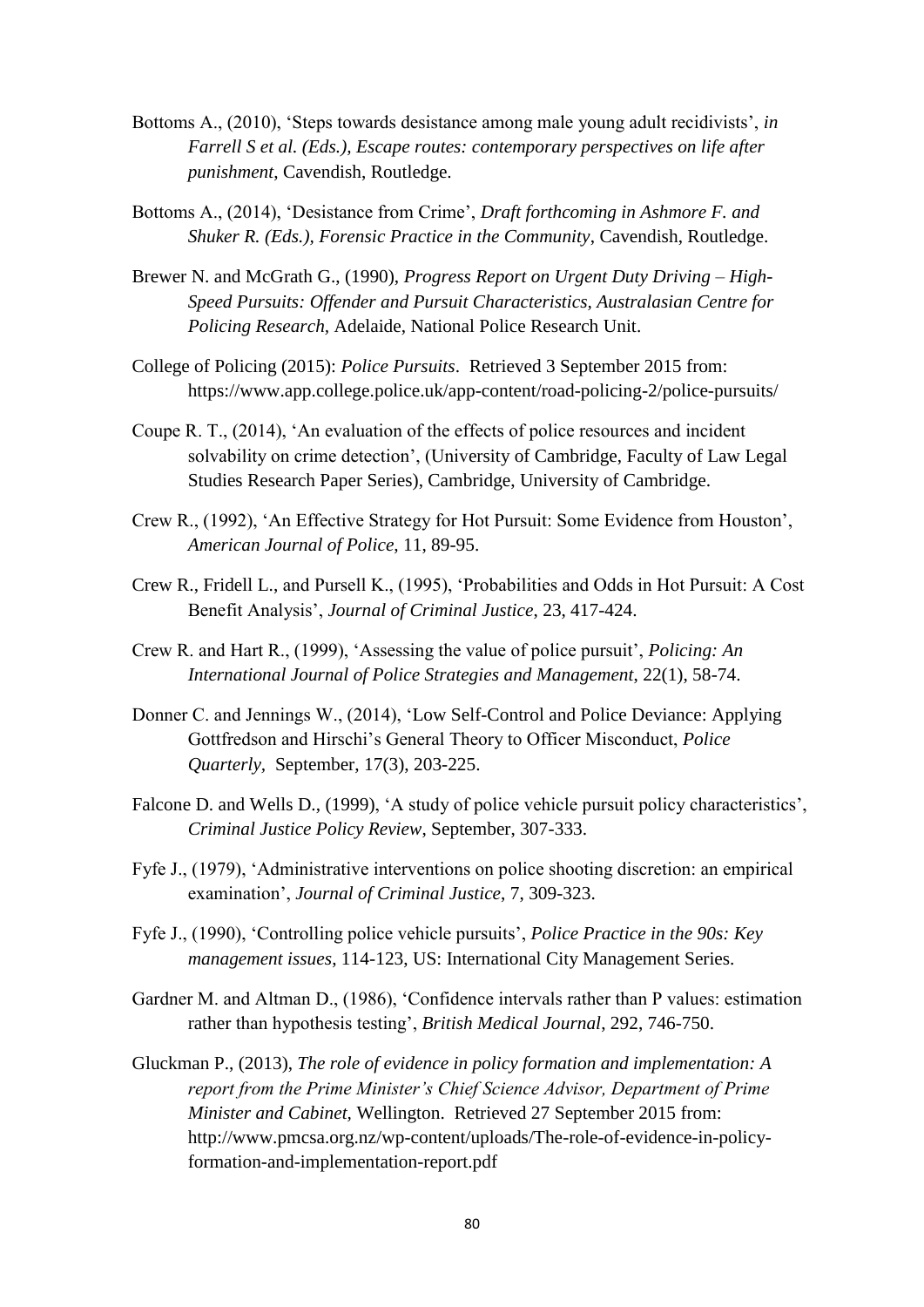Gosling J., (1995), *Introductory Statistics*, Glebe, Pascal.

- Gottfredson M., and Hirschi T., (1990), *A General Theory of Crime*, 1st edition, Stanford, Stanford University Press.
- Hagan F., (2005), *Research Methods in Criminal Justice and Criminology*, Boston, Allyn and Bacon.
- Hoffman G., (2003), *Police pursuits: a law enforcement and public safety issue for Queensland,* Crime and Misconduct Commission, Queensland.
- Hoffman G., and Mazerolle P., (2005), 'Police pursuits in Queensland: research, review and reform', *Policing: An International Journal of Police Strategies and Management*, 28(3), 530-545.
- Homant R. and Kennedy D., (1994), 'The Effect of High-Speed Pursuit Policies on Officers Tendency to Pursue', *American Journal of Police*, 13(1), 91-111.
- Homel R., (1990), *High Speed Police Pursuits in Perth: A Report to the Police Department of Western Australia*, Perth, Western Australia Police.
- Homel R., (1994), 'Can Police Prevent Crime', *in Bryett K and Lewis C (Eds), Unpeeling Tradition: Contemporary Policing*, Australia, Macmillan.
- Independent Police Conduct Authority., (2009), *Review of Police Pursuits*, Independent Police Conduct Authority, Wellington. Retrieved 3 May 2015 from: <http://www.ipca.govt.nz/Site/media/2009/2009-Oct13-Pursuits-Review.aspx>
- Kahneman D., (2011), *Thinking Fast and Slow*, London, Farrar, Straus and Giroux.
- Lawes D., (2014), 'Targeting Traffic Enforcement with a Collision Harm Index: A Descriptive Study in the City', (unpublished M.St. thesis, Institute of Criminology, Cambridge University, UK).
- Lyneham M. and Hewitt-Rau., (2013), 'Motor vehicle pursuit-related fatalities in Australia 2000-2011', *Trends and issues in crime and criminal justice,* Australian Institute of Criminology.
- Ministry of Justice., (2010), *Trends for Children and Youth in the New Zealand Justice System: 2001-2010*, Wellington, New Zealand Government.
- Ministry of Transport., (2014a), *Social cost of road crashes and injuries 2014 update*, Wellington. Retrieved 23 August 2015 from: [http://www.transport.govt.nz/research/roadcrashstatistics/thesocialcostofroadcrashe](http://www.transport.govt.nz/research/roadcrashstatistics/thesocialcostofroadcrashesandinjuries/) [sandinjuries/](http://www.transport.govt.nz/research/roadcrashstatistics/thesocialcostofroadcrashesandinjuries/)
- Ministry of Transport., (2014b), *Speed 2014*, Wellington. Retrieved 7 October 2015 from: <http://www.transport.govt.nz/research/crashfacts/speed/>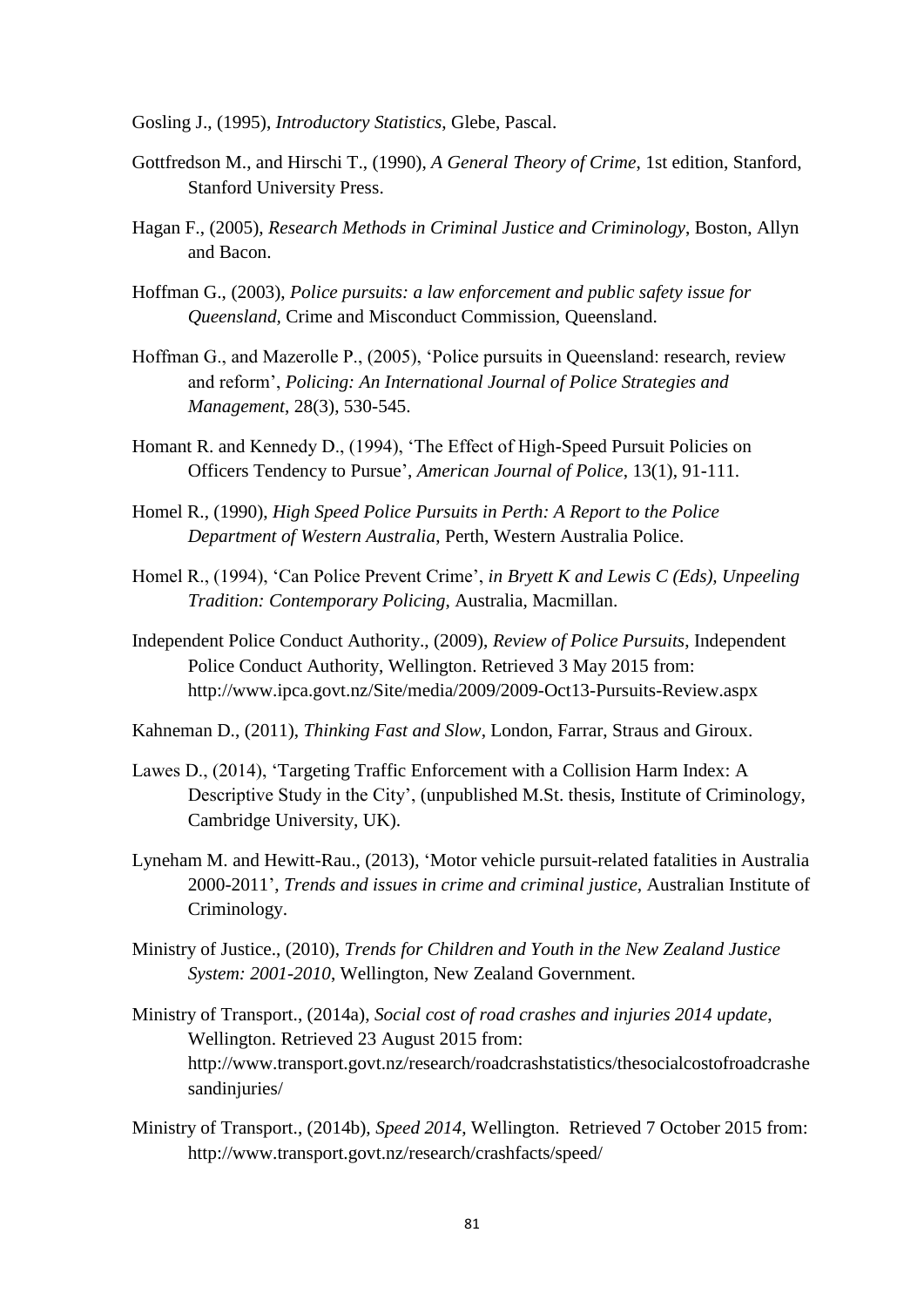- Moskowitz H. and Fiorentino D., (2000), *A Review of the Literature on the Effects of Low Doses of Alcohol on Driving-Related Skills, Report for the United States Department of Transportation*, National Technical Information Service, Springfield, VA.
- Nagin D., (1998), 'Criminal deterrence research at the outset of the twenty-first century', *Crime and Justice*, 23, 1-42.
- New Zealand Police., (1996), *Police Pursuits Policy Report for the Commissioner of the New Zealand Police*, (Internal New Zealand Police Review), Wellington, New Zealand Police.
- New Zealand Police., (2003), *Pursuits: A Case for Change*, (A Report to the Commissioner of the New Zealand Police), Wellington, New Zealand Police.
- New Zealand Police., (2010), *Pursuit Policy Review*, (Internal New Zealand Police Review)*,* Road Policing Support, Wellington, New Zealand Police.
- New Zealand Police., (2014), *New Zealand Police Annual Report: 2013/2014*, Wellington, New Zealand Government.
- New Zealand Transport Agency., (2003), *Speed Limits New Zealand*, Wellington, New Zealand Government. Retrieved 19 October 2015 from: <https://www.nzta.govt.nz/resources/speed-limits/speed-limits-nz/>
- Nutley S., Walker. and Davies H., (2007), *Using Evidence: How research can inform public services*, Bristol, The Policy Press.
- Olphin T., (2014), 'Solving Violent Crime: Targeting Factors that Predict Clearance of Non-Domestic Violent Offences', (unpublished M.St. thesis, Institute of Criminology, Cambridge University, UK).
- Privitera G., (2015), *Statistics for the Behavioural Sciences*, 2nd Ed, Thousand Oaks, Sage.
- Queensland Criminal Justice Commission., (1998), *Police Pursuits in Queensland Resulting in Death or Injury*, Brisbane, Criminal Justice Commission.
- Ruane J., (2005), *Essentials of Research Methods: A Guide to Social Science Research,*  Oxford, Wiley-Blackwell.
- Rumelt R., Schendel D. and Teece D., (1994), *Fundamental Issues in Strategy – A Research Agenda*, Cambridge MA, Harvard Business School Press.
- Senese J and Lucadamo T., (1996), 'To Pursue or not to Pursue? That is the Question: Modelling Police Vehicular Pursuits', *American Journal of Police,* 15(4), 55-77.
- Sharpe D., (2015), 'Your Chi-Square is Statistically Significant: Now What?, *in Practical Assessment, Research and Evaluation* 20(8), 1-10. Retrieved 5 December 2015 from: http://pareonline.net/getvn.asp?v=20&n=8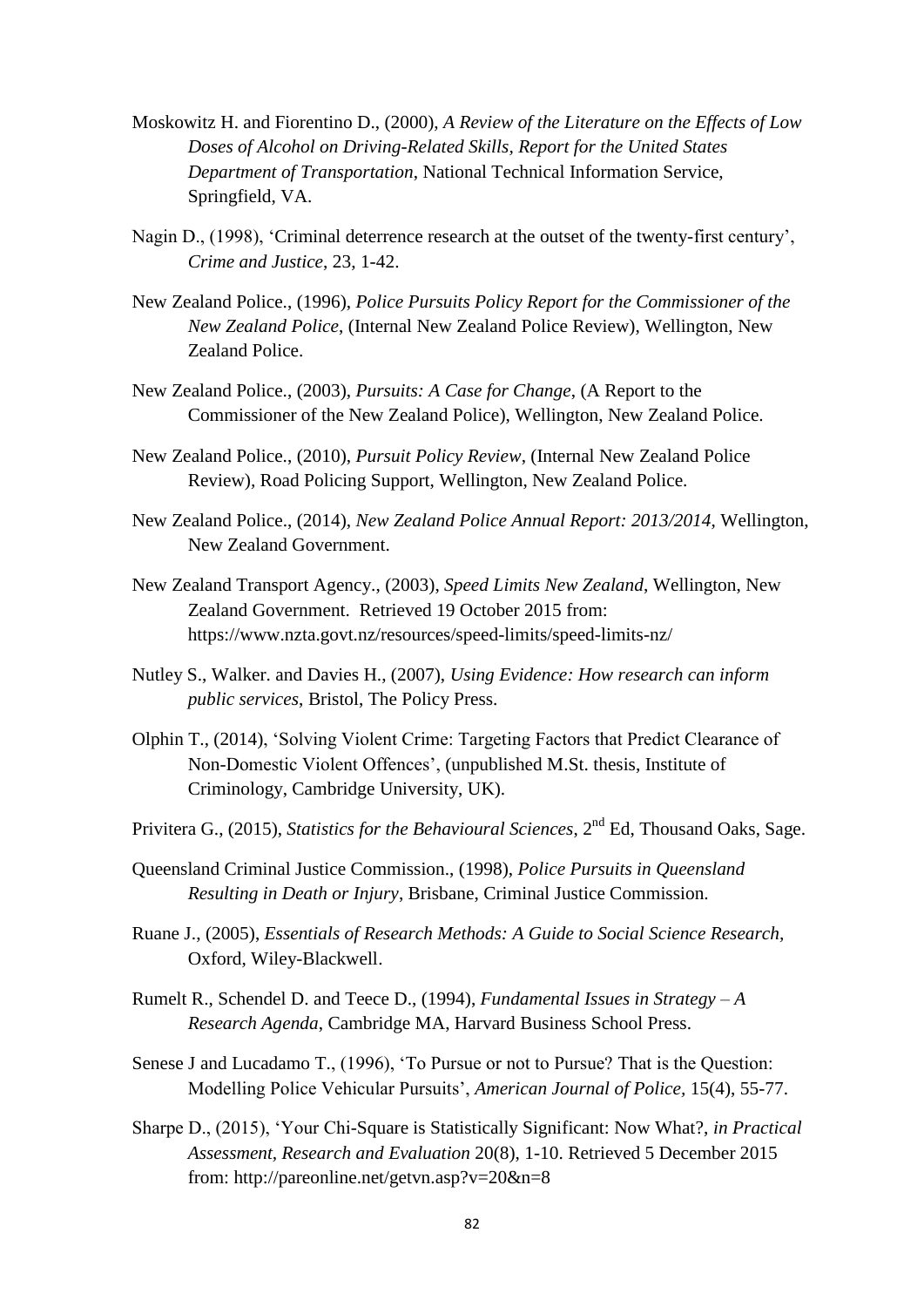- Sherman L. W., (1980), 'Causes of Police Behaviour: The Current State of Quantitative Research', *Journal of Research in Crime and Delinquency*, 17(1), 69 -100.
- Sherman L. W., Gartin, P. R., and Buerger, M. E. (1989). 'Hot spots of predatory crime: Routine activities and the criminology of place', *in Criminology*, 27, 27-55.
- Sherman L. W., (1990), 'Police Crackdowns: Initial and Residual Deterrence', *Crime and Justice*, 12, 1-48.
- Sherman L. W., (1992), 'Attacking Crime: Police and Crime Control', *Crime and Justice*, 15, 159-230.
- Sherman L. W., Gottfredson, D. C., MacKenzie, D. L., Eck, J., Reuter, P. and Bushway, S. D. (1998) Preventing Crime: What Works, What Doesn't, What's Promising, *National Institute of Justice: Research in Brief*, US Department of Justice, Washington.
- Sherman L. W. (2007). The power few: experimental criminology and the reduction of harm, *Journal of Experimental Criminology*, 3(4), 299-321.
- Sherman L., (2013), The Rise of Evidence-Based Policing: Targeting, Testing, and Tracking, *in Tonry M (Ed), Crime and Justice in America 1975-2025*, Chicago, University of Chicago.
- Sherman L. W., Neyroud P.W., and Neyroud, E.C., (2014), *The Cambridge Crime Harm Index (CHI): Measuring total harm from crime based on sentencing guidelines, Version 2.0*, (Unpublished report for University of Cambridge, Cambridge UK).
- Shuman, I. G., and Kennedy, T. D., (1989), 'Police pursuit policies: What is missing?', *American Journal of Police*, 8(21), 21-30.
- Stigler S., (2005), Correlation and Causation: A comment, *in Biology and Medicine*, 48(1), 88-94.
- Thaler R. and Sunstein C., (2009*), Nudge: Improving Decisions about Health, Wealth and Happiness*, New Haven, Yale University Press.
- Theofilatos A. and Yannis G., (2014), 'A review of the effect of traffic and weather characteristics on road safety', *Accident Analysis and Prevention*, 72, 244-256.
- Wade L., (2015), 'High-Risk Pursuit Classification: A Categorical Analysis of Variables from Georgia Police Pursuits', *Criminal Justice Policy Review*, 26, 278-292.
- Weisburd, D., Petrosino, A., and Mason, G. (1993) 'Design sensitivity in criminal justice experiments', *Crime and Justice*, 17, 337-379.
- Wikstrom P., (2008), 'Deterrence and Deterrence Experiences: Preventing Crime Through the Threat of Punishment', *in Shoham S, Beck O, and Kett M (Eds), Handbook of Penology and Criminal Justice*, London, CRC Press.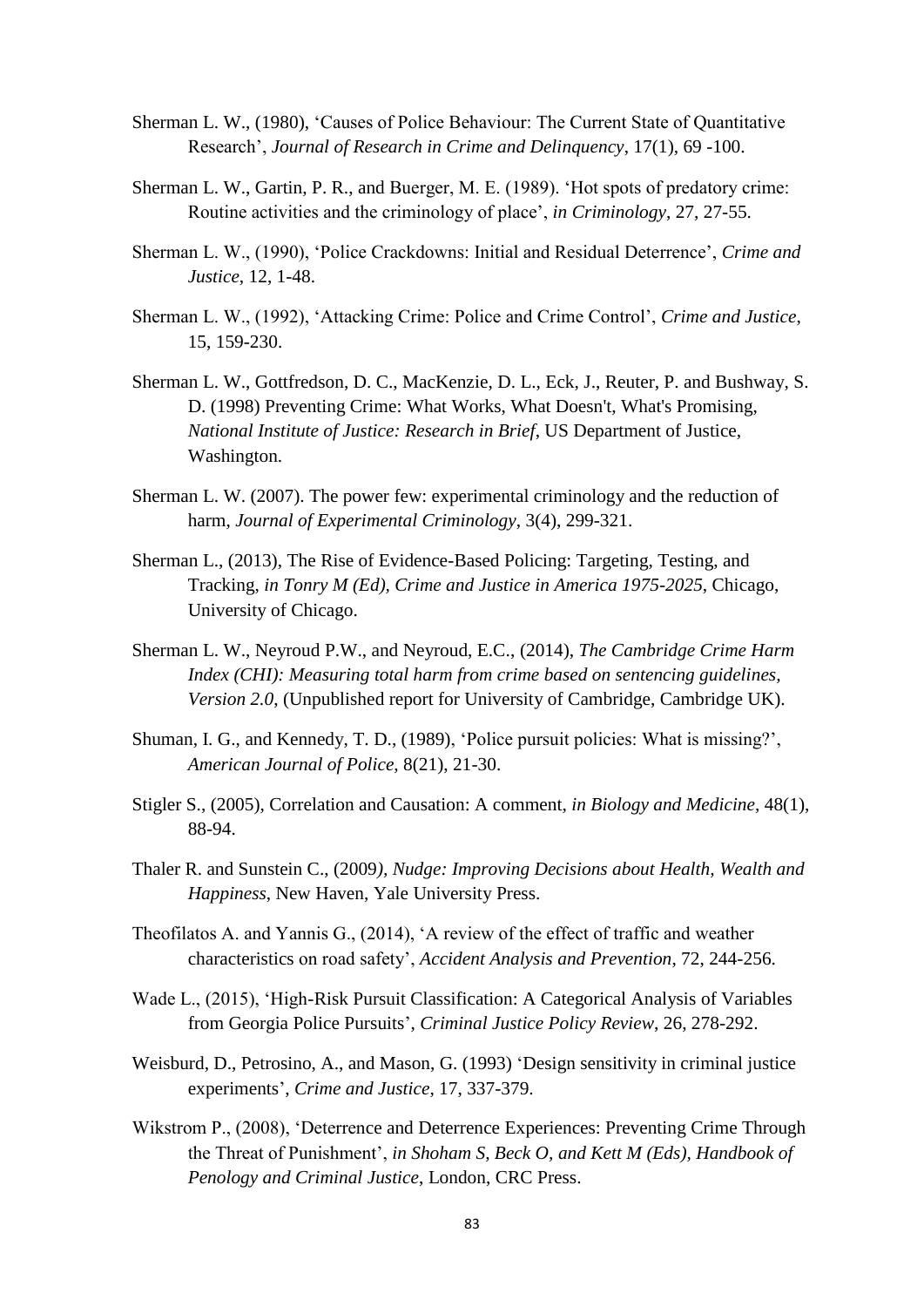Zaal, D., (1994), *Traffic law enforcement: A review of the literature*, (MUARC Report No. 53), Melbourne Vic, Monash University Accident Research Centre. Retrieved 4 December 2015 from http://www.monash.edu.au/miri/research/muarc053.pdf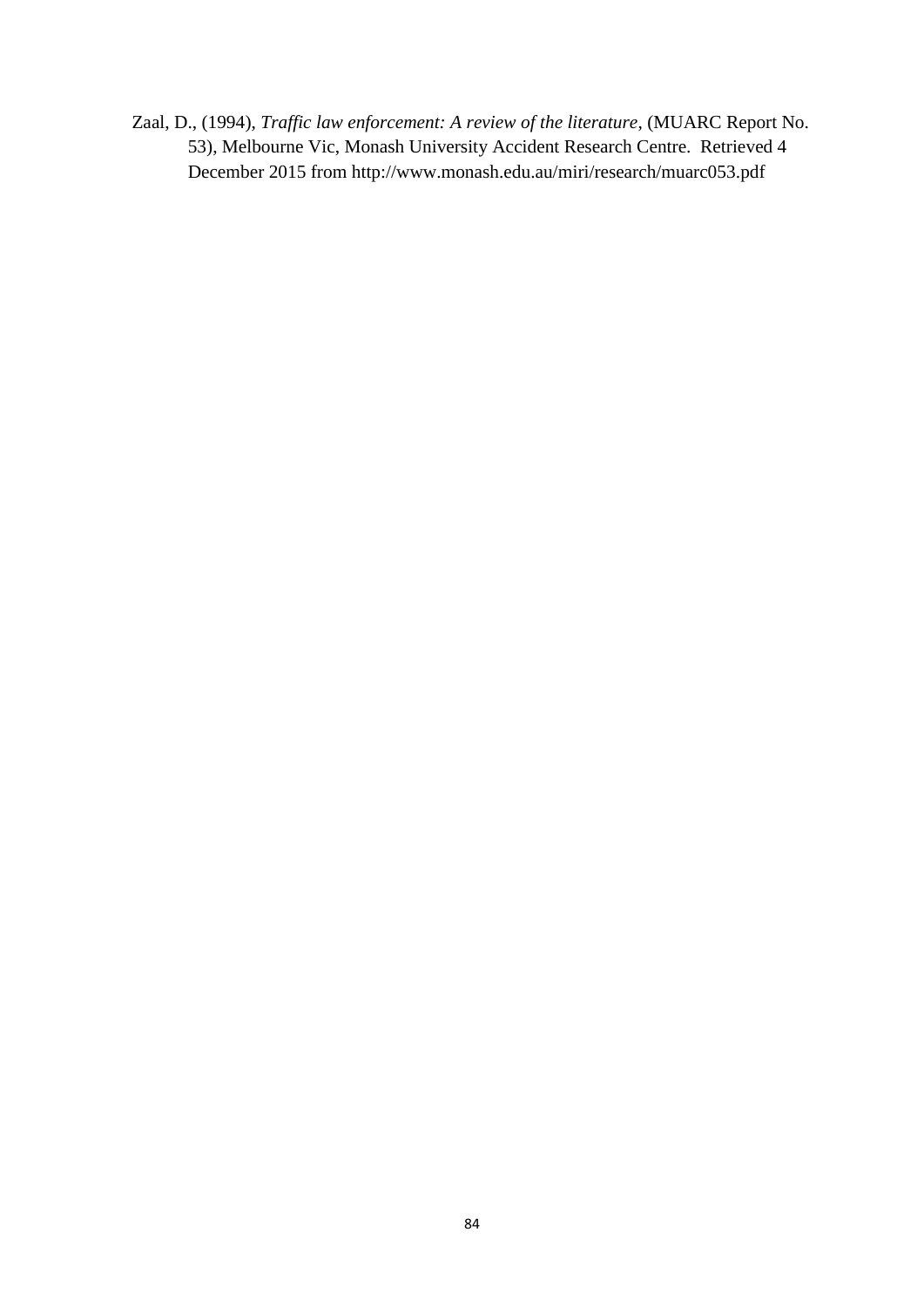# **Appendices**

# *Appendix 1: List of New Zealand Police Pursuit Database Variables*

| <b>Action Taken</b>                   | InjuriesTDD3rdPartySerious        | PursuitInjuries              |
|---------------------------------------|-----------------------------------|------------------------------|
| Air Support Involved                  | InjuriesTDDOffendingFatal         | PursuitLength                |
| Air Support Requested                 | InjuriesTDDOffendingMinor         | PursuitStartArea             |
| <b>Alias Names</b>                    | InjuriesTDDOffendingSerious       | PursuitStartDistrict         |
| Author                                | InjuriesTDDPoliceFatal            | PursuitStartTime             |
| <b>Card Event Number</b>              | InjuriesTDDPoliceMinor            | Reason Stopped               |
| <b>Communication Centres</b>          | <b>InjuriesTDDPoliceSerious</b>   | ReasonStoppedOther           |
| <b>Communication Comments</b>         | InjuriesTDDTotalFatal             | Ref. No.                     |
| Crash During Pursuit                  | InjuriesTDDTotalMinor             | <b>ReviewerComments</b>      |
| <b>Crash Post Abandonment</b>         | InjuriesTDDTotalSerious           | SearchPhaseCommenced         |
| Date Of Pursuit                       | InjuryPost                        | SearchPhaseVehicleLocated    |
| Death During Pursuit                  | InjuryPursuit                     | SpeedPoliceMax               |
| Death Post Abandonment                | KeyQuestionsAcknowledged          | SpeedPosted                  |
| <b>Debrief Conducted</b>              | KeyQuestionsAsked                 | <b>Status</b>                |
| Debrief Required                      | MiddleNames                       | <b>SubjectFirstName</b>      |
| Dispatcher 1                          | Nature of Offending Vehicle Crash | SubmittedBy                  |
| Dispatcher 2                          | Nature of Police Vehicle Crash    | SupervisorComments           |
| Driver (1) PPDP Clas.                 | NIAPersonID                       | <b>TDD Deployment Method</b> |
| Driver (1) Vehicle Clas.              | Occupation                        | TDD3rdPartyVehicle           |
| Driver (2) PPDP Clas.                 | OffAlcoholSuspicion               | TDDDeployOfficer             |
| Driver (2) Vehicle Clas.              | OffDrugSuspicion                  | TDDInjuries                  |
| Driver (Lead)                         | Offender DOB                      | TDDLocation                  |
| Driver (Secondary)                    | Offender Ethnicity                | TDDMultiple                  |
| <b>Evidential Alcohol Test</b>        | Offender Identified               | TDDPolVehicle                |
| <b>Initiating Vehicle Crew</b>        | <b>Offender Licence Status</b>    | TDDStopped                   |
| <b>Initiating Vehicle Supervisor</b>  | OffKnown                          | TDDSuccessful                |
| Injuries Pursuit 3rd Party Fatal      | OffVehicleCrash                   | TDDUsed                      |
| Injuries Pursuit 3rd Party Minor      | Off. Family Name                  | TDDVehicleAvoid              |
| Injuries Pursuit 3rd Party Serious    | Off. Gender                       | Vehicle Reg.                 |
| Injuries Pursuit Offending Fatal      | Police Vehicle Crashed            | Vehicle Type                 |
| Injuries Pursuit Offending Minor      | PoliceVehicleCrashNatureOther     | VehicleBlockStopped          |
| Injuries Pursuit Offending Serious    | <b>Pursuit Abandoned Reason</b>   | VehicleBlock                 |
| Injuries Pursuit Police Fatal         | <b>Pursuit Comments</b>           | VehicleRecordedStolen        |
| Injuries Pursuit Police Minor         | Pursuit Controller                | WarningAcknowledged          |
| Injuries Pursuit Police Serious       | Pursuit Start Area                | WarningGiven                 |
| <b>Injuries Pursuit Total Fatal</b>   | PursuitAbandonedPerson            | WeaponsUsed                  |
| <b>Injuries Pursuit Total Minor</b>   | PursuitAbandoned                  | Month                        |
| <b>Injuries Pursuit Total Serious</b> | <b>PursuitComments</b>            | Offender identified          |
| Injuries TDD 3rd Party Fatal          | <b>PursuitControllerName</b>      | Age                          |
| InjuriesTDD3rdPartyMinor              | PursuitDuration                   | Original licence status      |
| Dual Crash                            | PursuitEndTime                    |                              |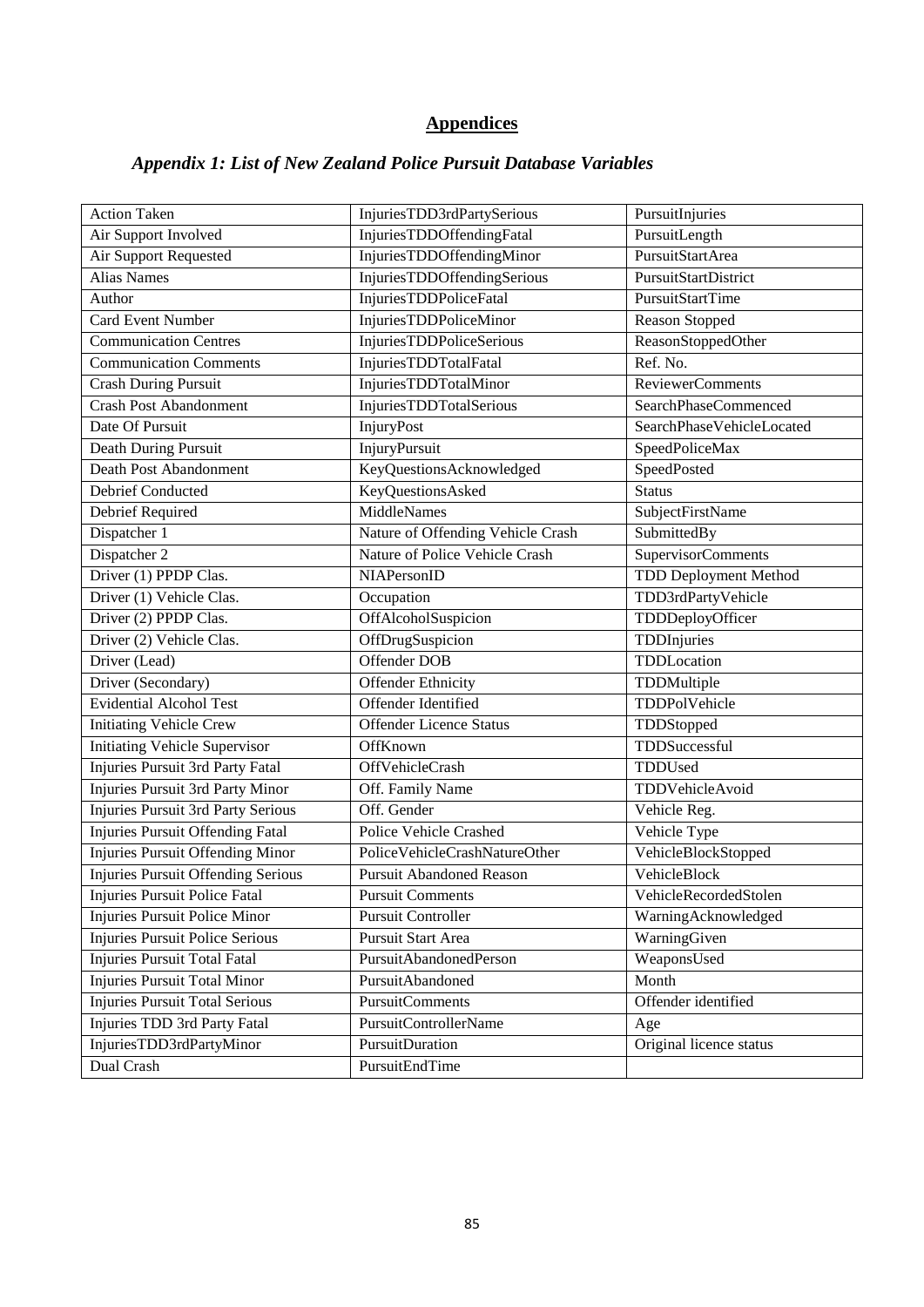# *Appendix 2: List of Definitions*

| 1 <sub>C</sub>                 | New Zealand Police code for a suspicious incident.                |  |
|--------------------------------|-------------------------------------------------------------------|--|
| Air Support                    | Police helicopter unit based in Auckland City - Referred to as    |  |
|                                | 'Eagle' in New Zealand.                                           |  |
| <b>BOLO</b>                    | North American term for 'Be On The Lookout': a broadcast on       |  |
|                                | the police radio to look for a vehicle for a specified reason.    |  |
| <b>CBT</b>                     | Compulsory breath test – usually conducted at a checkpoint,       |  |
|                                | where all drivers are breath tested.                              |  |
| Child                          | A person aged 13 years and under. This definition comes from      |  |
|                                | the Children, Young Persons and Their Families Act 1989.          |  |
| <b>Communications Centre</b>   | Call centre and radio control rooms based in Auckland (North      |  |
|                                | Comms), Wellington (Central Comms) and Christchurch (South        |  |
|                                | Comms).                                                           |  |
| <b>EBA</b>                     | Evidential breath (or blood) alcohol test.                        |  |
| <b>Family Group Conference</b> | A restorative justice process involving the offender's family and |  |
|                                | the victim, usually instead of court processes. This is a key     |  |
|                                | aspect of Youth Justice in New Zealand and is a requirement       |  |
|                                | under the Children, Young Persons and Their Families Act          |  |
|                                | 1989 to address most youth offending.                             |  |
| <b>Fleeing Driver Incident</b> | New Zealand Police term for police pursuit.                       |  |
| <b>Lead Police Driver</b>      | Officer driving police car that initiates pursuit.                |  |
| <b>Police Districts</b>        | Twelve administrative police divisions across New Zealand.        |  |
| Police Vehicle Type            | Police vehicle categorisations for different vehicle types. For   |  |
|                                | example, marked car, motorcycle, prison van.                      |  |
| PPDP (Professional Police      | A training and licensing system whereby officers are graded as    |  |
| Driver Programme)              | Gold, Silver or Bronze driver status following an assessment.     |  |
|                                | Gold drivers can pursue, Silver drivers can pursue with           |  |
|                                | restrictions and Bronze drivers cannot pursue. Most frontline     |  |
|                                | officers hold a Gold status.                                      |  |
| Pursuit                        | 'A pursuit occurs when the driver of a vehicle has been           |  |
|                                | signalled by Police to stop, fails to do so, attempts to evade    |  |
|                                | apprehension, and Police take action to apprehend the offender'   |  |
|                                | (IPCA, 2009).                                                     |  |
| <b>Pursuit Controller</b>      | Police Communications Centre Inspector who is Incident            |  |
|                                | Controller for pursuits.                                          |  |
| <b>TDD</b>                     | Tyre Deflation Device - New Zealand Police use the Stinger        |  |
|                                | brand of TDD.                                                     |  |
| Speed Differential             | The difference between the reported top pursuit speed and the     |  |
|                                | speed limit at the time.                                          |  |
| <b>SPSS</b>                    | Statistical Package for Social Sciences - Software to conduct     |  |
|                                | statistical analysis.                                             |  |
| <b>Young Person</b>            | A person aged 14 to 16 inclusive. This definition comes from      |  |
|                                | the Children, Young Persons and Their Families Act 1989.          |  |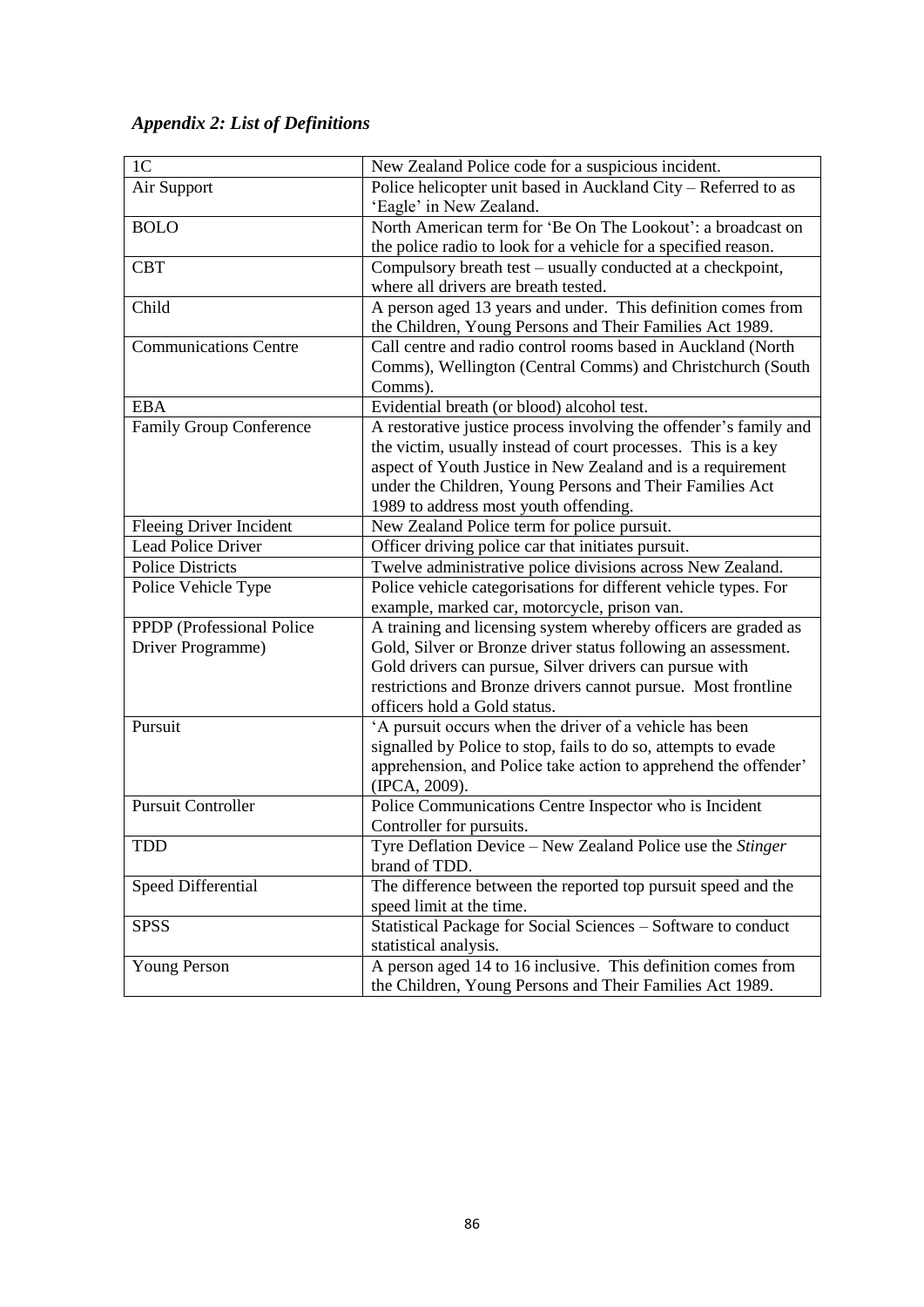*Appendix 3: Pursuit Notification Data Entry Process*